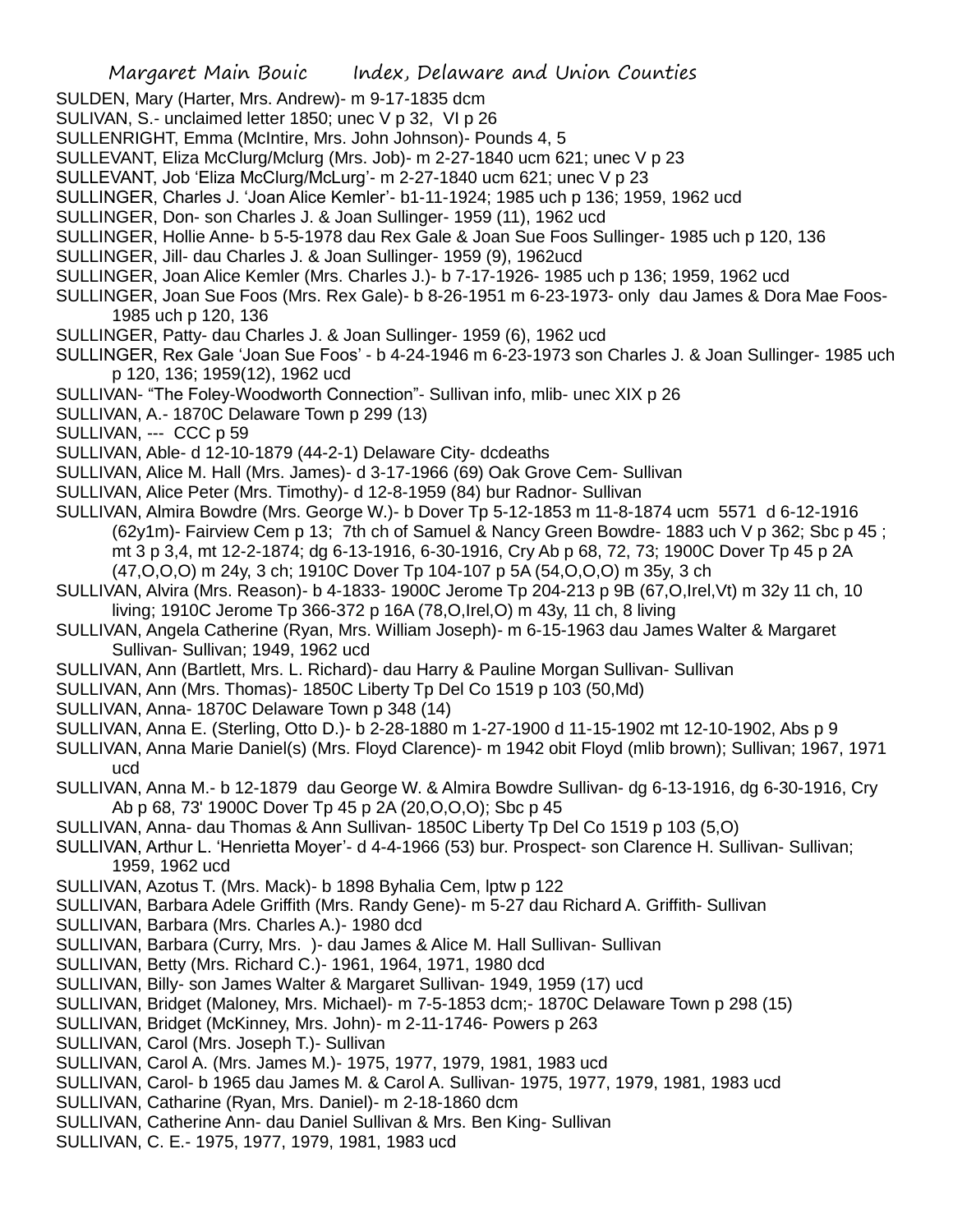- SULLIVAN, Cecil (Coder, Mrs. Pearl)- b 9-1898- dau John & Lena Larry Sullivan- Sullivan; 1900C Washington Tp 98 p 5A (1,O,O,O)
- SULLIVAN, Charlene Doane (Mrs. Gary M.)- b 4-6-1944 Sunbury d 3-27-2001 dau Raymond & Tina Webb Doane- Sullivan1980 dcd
- SULLIVAN, Charles A. 'Barbara'- 1980 dcd
- SULLIVAN, Charles- b 1969 son Charles A. & Barbara Sullivan- 1980 dcd
- SULLIVAN, Charles- son Mrs. Della M. Battenfield- dg 2-4-1916, Cry Ab p 19
- SULLIVAN, Charles F. 'Jo Ann'- 1973, 1975, 1977, 1979, 1981, 1983 ucd
- SULLIVAN, Charles F.- son John & Eliza Sullivan- 1860C Marysville 1518-1510 p 200 (4/12,O)
- SULLIVAN, Charles F, "Chuck" ;Sharon L. Corbin'- b 11-15-1942 d 3-29-2002 (59) Mapledell Cem- son Floyd C. & Anna M. Daniel Sullivan- obit Floyd(mlib brown); Sullivan
- SULLIVAN, Charles M.- b 1915 d 1931 Maple Dell Cem- djlm p 95
- SULLIVAN, Cherry A. (Miesse, Mrs. Rowland)- dau Leo & Ruth E. Disbennett Sullivan- Sullivan
- SULLIVAN, Chris 'Shellie'- Sullivan
- SULLIVAN, Clarence H. 'Daisy Moffett'- b 1891 Maple Dell Cem, djlm p 96- Sullivan; obit Daisy (mlib brown);1997, 1979, 1981 ucd
- SULLIVAN, Connor (2-2003)- son Chris & Shellie Sullivan- Sullivan
- SULLIVAN, C. W.- 1850C Delaware Town 1260 p 92 (17,O)
- SULLIVAN, Cynthia S.- 1969 dcd
- SULLIVAN, Daisy Moffett (Mrs. Clarence H.)- b 11-15-1893 m 1-26-1910 d 8-24-1975 Maple Dell Cem, djlm p 96- dau William & Flora Fry Moggett- Sullivan; obit (mlib brown)
- SULLIVAN, Dallas- son Dallas & Martha Graham Sullivan- obit Martha (mlib brown)
- SULLIVAN, Dallas 'Joan M. Benton Reese'- m 12-13-1986- Sullivan
- SULLIVAN, Dallas 'Martha L. Graham'- b 11-1892 m 1915 d 1941 Claibourne Cem p 83; obit Martha, (mlib brown)- son John W. & Lena Mae Sullivan- Sullivan; 1900C Washington Tp 98 p 5A (7,O,O,O)
- SULLIVAN, Dallas 'Margaret' 1980 dcd
- SULLIVAN, Dallas 'Suzanne Cramer'- b 1925 d 1987 Claibourne Cem p 71- Sullivan; 1969, 1971 dcd
- SULLIVAN, Daniel- 1870C Delaware town p 345 (31\*)
- SULLIVAN, Daniel- 1908 dch p 406; 1850C Orange Tp 1776 p 113 (28,Ireland)
- SULLIVAN, Daniel F.- b 11-19-1891 d 5-11-1946 Our Lady of Lourdes Cem, lptw p 50; Ohio R 1st class HQ Co G 318th Inf WW1
- SULLIVAN, Daniel- son John J. & Honora Wixted Sullivan- dg 4-4-1916, Cry Ab p 43
- SULLIVAN, Darlene (Mrs. Ronald L.)- 1977, 1979, 1981, 1983 ucd
- SULLIVAN, Darrell C. 'Joyce A.'- son Elmer & Marguerite Sullivan- 1959 (15), 1962, 1967, 1971, 1973, 1975, 1977, 1979, 1981, 1983 ucd
- SULLIVAN, David-1870C Orange Tp p 419 (5)
- SULLIVAN, Dawn (Breisch, Mrs. )- dau Nancy S. Midlam Sullivan- Sullivan
- SULLIVAN, Deborah F. (Sullivan, Mrs. Thomas)- m 1-30-1855 dcm
- SULLIVAN, Delia- dau Florance & Kate Sullivan- 1870C Darby Tp 216-204 p 27 (5,NY)
- SULLIVAN, Donald D.- Liggett- Said- unec XI p 14
- SULLIVAN, Donna- dau James Walter Sullivan- Sullivan; 1949, 1959 ucd
- SULLIVAN, Donna (Mrs. Raymond)- Sullivan
- SULLIVAN, Donna R.- b 1922 d 1923 Price Cem, djlm p 42
- SULLIVAN, Edna (Mrs. William R.)- Sullivan
- SULLIVAN, Edward- b 1973 son Charles A. & Barbara Sullivan- 1980 dcd
- SULLIVAN, Edward- son Mrs. John Sullivan- dg 1-25-1916, Cry Ab p 15
- SULLIVAN, Eliza- b Ireland d 8-28-1891 (69) Delaware ; dcdeaths
- SULLIVAN, Eliza E. (Mrs. Job)- mt 1-22-1851 Abs p 6
- SULLIVAN, Eliza (Mrs. John)- 1860C Marysville 1518-1510 p 200 (38,O)
- SULLIVAN, Eliza (Mrs. Joseph)- 1850C Marysville 557-568 p 84 (31,O)
- SULLIVAN, Eliza McClurg (Mrs. Job)- m 2-25-1840 ucm 621; mt 1-22-1851; unec VIII p 43
- SULLIVAN, Elizabeth J. (Roach, Mrs. Thomas E.)- Sullivan
- SULLIVAN, Elizabeth- dau Thomas & Ann Sullivan- 1850C Liberty Tp Del Co 1519 p 103 (15,O)
- SULLIVAN, Elizabeth- dau Thomas & Kesiah Sullivan- 1850C Washington Tp 1148-1166 p 171 (16,O)
- SULLIVAN, Ellen (Leonard, Mrs. Lewis)- m 10-30-1859 dcm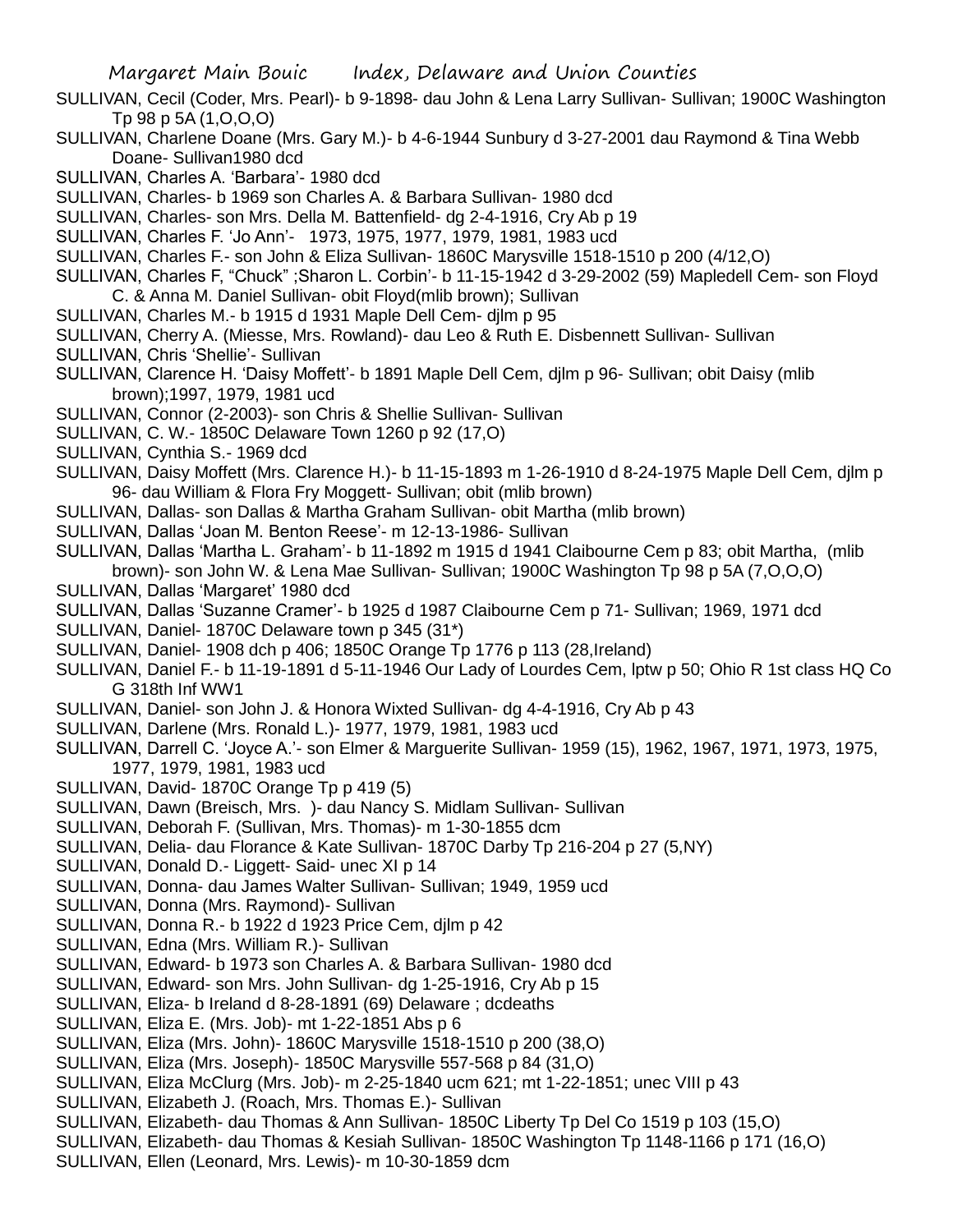- SULLIVAN, Ellen- dau Thomas & Ann Sullivan- 1870C Liberty Tp Del Co 1519 p 103 (15,O)
- SULLIVAN, Ellen (Toolt/Tovite, Mrs. Thomas)- m 11-18-1856 dcm
- SULLIVAN, Elmer- son John & Lena Larry Sullivan- Sullivan
- SULLIVAN, Elmer N. 'Marguerite M.'- b 1-18-1903 Byhalia Cem, lptw p 121; 1949, 1959, 1962, 1967, 1971, 1973, 1975, 1977, 1979, 1981, 1983 ucd
- SULLIVAN, Elsie L. (Brungart, Mrs. Franklin Dice)- b 2-13-1910 m 7-14-1934- Weiser p 593
- SULLIVAN, Emily J, Bowdre (Mrs. Jonah J.)- m 4-17-1868 ucm 4352- d Columbus State Hospital- Mt. Herman Cem- dau Samuel Bowdre; 1883 uch V p 364; mt 12-6-1899 p3c3 Abs p 67 12-29-1899 p8c1 Abs p 67;
	- 1870C Claibourne Tp 284-280 p 86 (21,O)
- SULLIVAN, Elizabeth (Buckby, Mrs. Spencer)- m 1-23-1834 Madison Co, unec VIII p 67
- SULLIVAN, Erin Ashley (Drushal, Mrs. Jeffrey Michael)- m 8-12-2000- dau Dr. Tad & Susan Sullivan- Sullivan SULLIVAN, Estella (Gibson, Mrs. )- dau Jonah & Emily J. Bowdre Sullivan- mt 12-29-1899 p 8c6, Abs p 68;
- 1880C Dover Tp 3334 p 22 (8,O,O,O) grand Samuel & Nancy Bowdre; Sbc p 8, 45
- SULLIVAN, Etta (Mrs. William)- b 12-1880 1900C Jerome Tp 203-212 p 9A (20,O,O,O) m 2y
- SULLIVAN, Etta Taylor (Mrs. William B.)- m 9-20-1898 ucm (Hearl)
- SULLIVAN, Eugenia- 1910C Claibourne NP 31 p 2A (47,NY,NY,NY) wd, horse groomer
- SULLIVAN, Eunice (Haughn, Mrs. Leo)- dau John & Lena Larry Sullivan- Sullivan
- SULLIVAN, Eva Blue (Mrs. Wesley)- m 1922 d 1936- Sullivan
- SULLIVAN, Eva G. (Mrs. Paul W.)- b 1900 d 1936 Price Cem, djlm p 59
- SULLIVAN, Florance 'Kate'- 1870C Darby Tp 216-204 p 27 (29,Irel)
- SULLIVAN, Florance- son Florance & Kate Sullivan- 1870C Darby Tp 216-204 p 27 (3,NY)
- SULLIVAN, Floyd Clarence 'Anna Marie Daniel(s)'- b 1-7-1917 m 1942 d 7-25-1969 (52) Maple Dell Cem djlm p 96-son Clarence H. & Daisy Moffett Sullivan- obit (mlib brown); Sullivan; 1967, 1971 ucd
- SULLIVAN, Francis- d 1-17-1918 Byhalia Cem, lptw p 122- son Mack & Azotus Sullivan
- SULLIVAN, Frank B/R.- son George W. & Almira Bowdre Sullivan- dg 6-13-1916 dg 6-30-1916, Cry Ab p 68,
- 73l Sbc p 45; 1900C Dover Tp 45 p 2A (19,O,O,O)
- SULLIVAN, Frank 'Mary M.'- d 2-1968 (77) Sullivan
- SULLIVAN, Gary M. 'Charlene D.'- m 1970 -Sullivan; 1980 dcd
- SULLIVAN, George W/N. 'Almira Bowdre'- m 11-8-1874, ucm 5571; 1883 uch V p 362; mt 11-11-1874, 12-2- 1874. mt 3 p 3,4 dg 6-30-1916, Cry Ab p 73; Sbc p 45, 1900C Dover Tp 45 p 2A (45,O,Va,O) m 24y;
	- 1910C Dover Tp 104-107 p 5A (55,O,Va,US) m 35y
- SULLIVAN, George W.- 1908 dch p 406
- SULLIVAN, Gladys M. (Mrs. Harry)- Sullivan
- SULLIVAN, Glennie- b 9-1886 1900C Washington Tp 98 p 5A (13,O,O,O)
- SULLIVAN, Gloria- dau Elmer & Marguerite Sullivan- 1959 (17) ucd
- SULLIVAN, H.- 1850C Delaware Town 999 p 79 (15,O)
- SULIVAN, Harney- 1870C Marysville-Paris Tp 286-292 p 33 (24,O)
- SULLIVAN, Harriet M.- dau Joseph & Eliza Sullivan- 1850C Marysville 557-578 p 84 (9,O)
- SULLIVAN, Harriet- b 7-1899 dau William & Etta Sullivan- 1900C Jerome Tp 203-212 p 9A (10/12,O,O,O)
- SULLIVAN, Harry 'Gladys M.'- Sullivan
- SULLIVAN, Harvey F. 'Susan E. Said'- m 3-26-1871 ucm 4901; unec XI p 14
- SULLIVAN, Hattie (Burham, Mrs. Thomas)- m 11-6-1910- Weiser p 78
- SULLIVAN, Helen (Dildine, Mrs. Ralph T.)- d 9-28-1977 (76) Radnor Cem- dau John & Lena Larry Sullivan-Sullivan (Linnie Mae Lary)
- SULLIVAN, Helen Louise- dau Dallas & Martha O. Graham Sullivan- Sullivan; obit Dallas, mlib
- SULLIVAN, Helen L.- 1959, 1962, 1971, 1973, 1979, 1983 ucd
- SULLIVAN, Henrietta Moyer (Mrs. Arthur L.)- dau Oliver Perry & Edith Marie Reece Cowgill- 1985 uch p 35; Sullivan; 1959, 1962 ucd
- SULLIVAN, Humphrey- b Ireland- d 3-4-1880 (65) Delaware; dcdeaths
- SULLIVAN, Jack- son Raymond & Donna Sullivan- Sullivan
- SULLIVAN, Jacob- d 9-18-1884 (73) Infirmary- dcdeaths
- SULLIVAN, James- d Columbus- dg 2-18-1916, Cry Ab p 26
- SULLIVAN, James 'Alice M. Hall'- Sullivan
- SULLIVAN, James- b 1960 son James M. & Carol A. Sullivan- Sullivan; 1977, 1981 ucd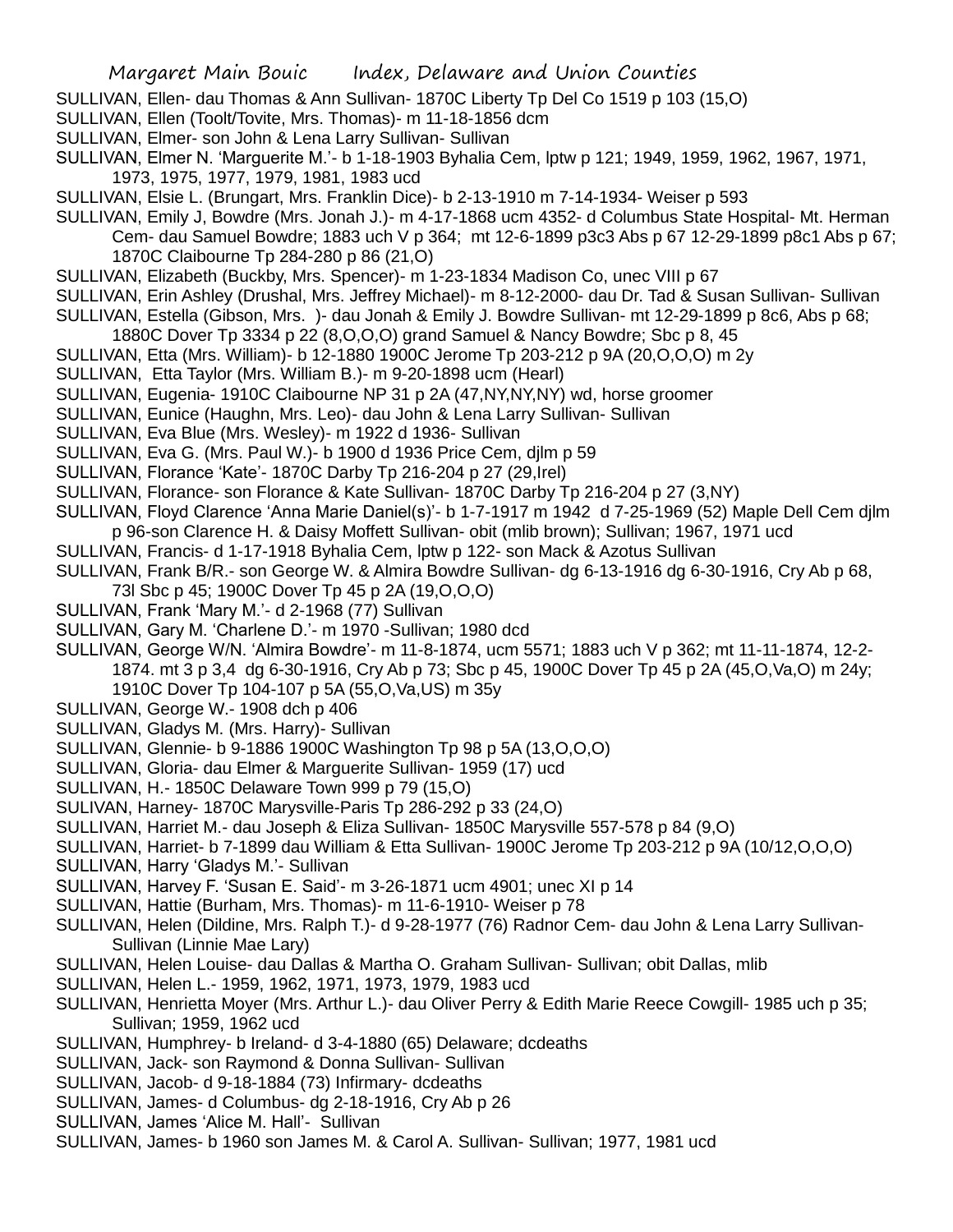SULLIVAN, James- d 6-16-1888 (19) Delaware - son Mike Sullivan- dcdeaths; 1870C Delaware Town p 348 (1)

- SULLIVAN, James- son Raymond & Donna Sullivan- Sullivan
- SULLIVAN, James Walter 'Margaret'- 1949, 1962 ucd
- SULLIVAN, James- son James Walter & Margaret Sullivan- 1949 ucd
- SULLIVAN, James M. 'Carol A.'- 1975, 1977, 1979, 1981, 1983 ucd
- SULLIVAN, Jasper- 1870C Orange Tp p 419 (15)

SULLIVAN, Jean Kunce (Mrs. Wayne)- d 5-5-1981 (17) Oak Grove Cem- son John & Nora Kunce- Sullivan SULLIVAN, Jeanette- 1971 dcd

- SULLIVAN, Jeremiah- 1870C Delaware Town p 348 (5)
- SULLIVAN, Jeremiah Leo 'Ruth E.'- 1967, 1973, 1977, 1979, 1981, 1983 ucd
- SULLIVAN, Jerry- son Elmer & Margaret Sullivan- 1949, 1959 ucd
- SULLIVAN, Jerry L. 'Marsha'- 1961, 1964 dcd; 1962, 1967, 1971, 1973, 1975, 1977, 1979, 1981, 1983 ucd
- SULLIVAN, Jerry 'Sara Lucy'- Sullivan parents of Leo
- SULLIVAN, J. I.- co F. 13th Onio Inf. No dates, Mounty Herman Cem, djlm p 10
- SULLIVAN, Jimmy- 1969 ucd
- SULLIVAN, J. J.- d 6-8-1865- 1883 uch IV p 458
- SULLIVAN, J. M.- pastor Darby Methodist Episcopal church- 1883 uch V p 465; unec XIV p 51, XVII p 52, XVIII p 56
- SULLIVAN, Jo Ann (Ms. Charles F.)- 1973, 1975, 1977, 1979, 1981, 1983 ucd
- SULLIVAN, Joan M. Benton (Reese, Mrs. Richard B.)(Mrs. Dallas)-b 1-2-1923 m(1) 1-1-1944 (2) 12-13-1986 d 12-10-1998 (75) Claibourne Cem- dau Lewis & Laura Hinderer Benton- Sullivan
- SULLIVAN, Joanna (Maloney, Mrs. Cornelius)- 1880 dch p 794
- SULLIVAN, Job 'Eliza E. McClurg'- m 2-25-1840 ucm 621; mt 1-22-1851, Abs p 6; unclaimed letter, 1842, unec VIII p 43, XII p 21
- SULLIVAN, Jno.- 1870C Delaware Town p 339 (18)
- SULLIVAN, Johanna (Brennan, Mrs. Dennis)- dcq MMc 15
- SULLIVAN, Johanna (Mrs. Timothy)- 1850C Orange Tp 1785 p 114 (24,Ireland)
- SULLIVAN, John d Wednesday (60) funeral at St. Marys' dg 11-18-1910, Cry Ab p 171
- SULLIVAN, Jjohn- Nash p 190, 243
- SULLIVAN, John 'Eliza'- 1860C Marysville 1518-1510 p 200 (40,O)
- SULLIVAN, John F.- 1870C Liberty Tp Del Co p 401 (13)
- SULLIVAN, John H.- b 9-1888 son John W. & Lean Sullivan- 1900C Washington Tp 98 p 5A (11,O,O,O)
- SULLIVAN, John J. 'Hononora Wixted'- funeral Monday, St. Mary's Cem- dg 4-4-1916, Cry Ab p 43
- SULLIVAN, —(Mrs. John)- d Sunday; St. Mary's Cem- dg 1-25-1916, 1-28-1916, Cry Ab p 7, 15
- SULLIVAN, John- d 12-23-1893 (7-1-4) Delaware son John Sullivan- dcdeaths
- SULLIVAN, John- son John & Eliza Sullivan- 1860C Marysville 1518-1510 p 200 (18,O)
- SULLIVAN, John,Jr- son John J. & Honnora Wixted Sullivan- dg 4-4-1916, Cry Ab p 43
- SULLIVAN- John- son Mrs. John Sullivan- dg 1-25-1916, Cry Ab p 15
- SULLIVAN, John- son Joseph & Eliza Sullivan- 1850C Marysville 557-568 p 84 (7,O)
- SULLIVAN, John- dg 9-13-1910, Cry Ab p 156 father of Timothy
- SULLIVAN, John P.- d Monday (32) mt 10-15-1902 p1c2- Abs p 19
- SULLIVAN, —(Mrs. John)- dau William McRedmond- dg 8-17-1909, Cry Ab p 54
- SULLIVAN, John 'Phebe'- unec III p 54
- SULLIVAN, John- son Ronald L. & Darlene Sullivan- 1977, 1981, 1983 ucd
- SULLIVAN, John W. 'Lena M.'- b 8-1854- 1900C Washington Tp 98 p 5A (45,O,O,O) m 9y
- SULLIVAN, John W. 'Lena Larry or Linnie Mae Lary'-b 1856 d 1943 Byhalia Cem, lptw p 120; Sullivan
- SULLIVAN, John W. 'Sidney Smith'- m 1-20-1831 Madison Co, unec V p 47
- SULLIVAN, John- may be son William Sullivan- 1870C Claibourne Tp 284-280 p 36 (39,O); plasterer, deaf and dumb
- SULLIVAN, Jonah J. 'Emily Bowdre'- m 4-17-1868 ucm 4352 ; mt 12-6-1899 p3c3, Abs p 67
- 1883 uch IV p 541; 1870C Claibourne Tp 284-280 p 36 (32,O), teacher
- SULLIVAN, Joseph- 1915 uch p 876
- SULLIVAN, Joseph 'Elisa'- 1850C Marysville 557-568 p 84 (31,O)
- SULLIVAN, Joseph- son Mrs. John Sullivan- dg 1-25-1916, Cry Ab p 15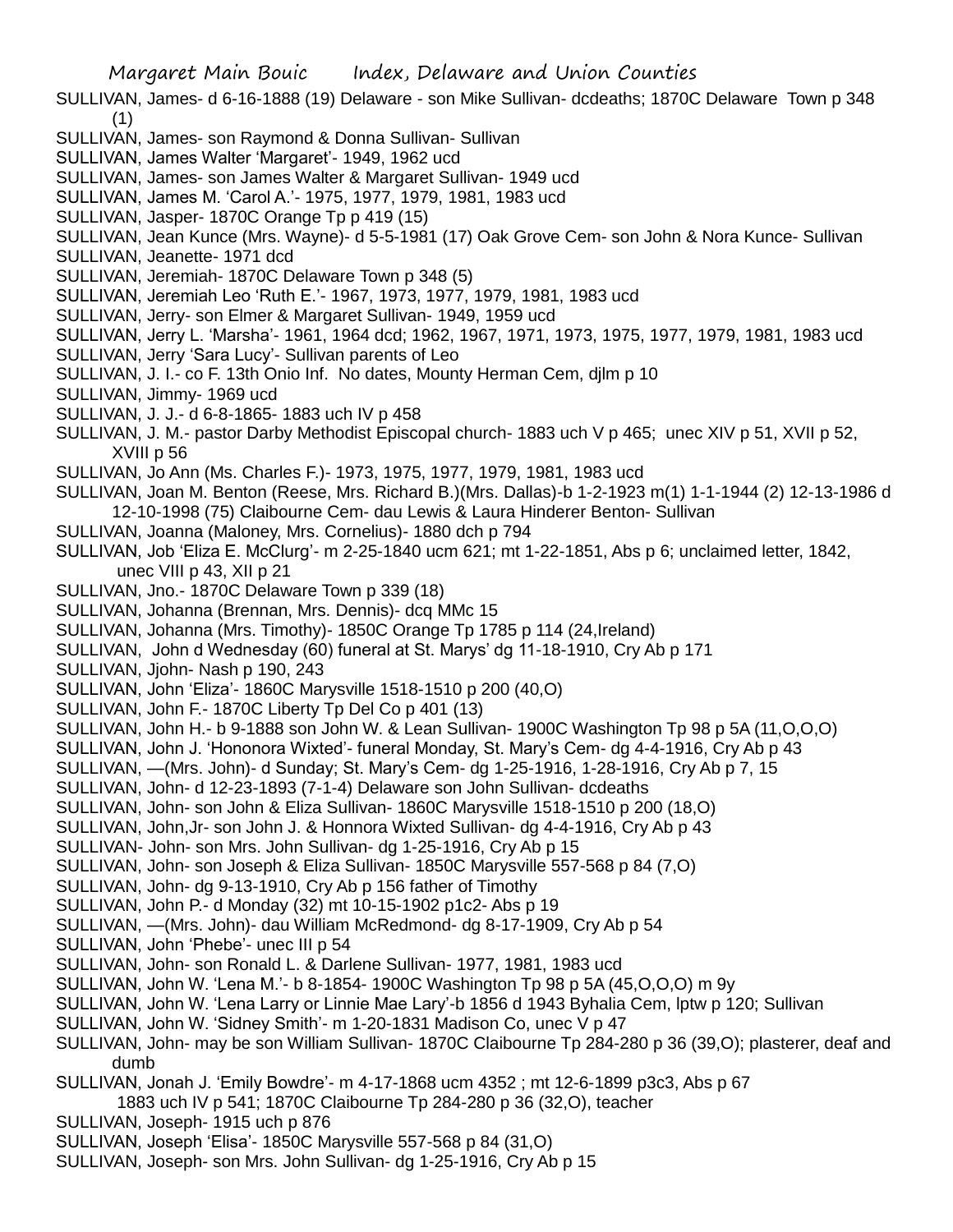- SULLIVAN, Joseph T. 'Carol'- Sullivan
- SULLIVAN, Josie (Potter, Mrs. William J.) dau Michael & Mary Sullivan- 1908 dch p 572
- SULLIVAN, Joyce A. (Mrs. Darrell C.)- 1967, 1971, 1973, 1975, 1977, 1979, 1981, 1983 ucd
- SULLIVAN, Julia- 1870C Delaware Town p 348 (11)
- SULLIVAN, Julia- 1870C Delaware Town p 345 (28)
- SULLIVAN, Julia (Butler, Mrs. )- sister Timothy Sullivan- Sullivan
- SULLIVAN, Julia- d 1-31-1888 (25) Delaware dau Mike Sullivan- dcdeaths
- SULLIVAN, Julia E. (Smith, Mrs. Charles)- m 4-13-1889 ucm (Hearl)
- SULLIVAN, Julia Ferris (Mrs. Maurice)- m 11-1-1853 dcm
- SULLIVAN, J. W.- Sullivan; 1959 ucd
- SULLIVAN, Karen- dau Elmer & Marguerite Sullivan- 1959 (14), 1962 ucd
- SULLIVAN, Kate (Mrs. Florance)- 1870C Darby T[ 216-204 p 27 (25,O)
- SULLIVAN, Katherine- dau John J. & Honnora Wixted Sullivan- dg 4-4-1916 Cry Ab p 43
- SULLIVAN, Kelly Jean- dau Wayne & Jean Kunce Sullivan- Sullivan
- SULLIVAN, Kesiah (Mrs. Thomas)- 1850C Washington Tp 171 (45,Pa)
- SULLIVAN, Kristen (Mantovani, Mrs. Clayton)- dau William R. & Edna Sullivan- Sullivan
- SULLIVAN, Larry- son Melburn & Marie Sullivan- 1949, 1959, 1962 ucd
- SULLIVAN, Laura Jean- dau W. T. Sullivan- Sullivan
- SULLIVAN, Laura (Mrs. Ray)- Sullivan
- SULLIVAN, Leach Taylor- 1850C Marysville 557-568 p 85 (1,O)
- SULLIVAN, Lelia G.(Hodges, Mrs. C. O.)- dau George W. & Almira Bowdre Sullivan- 1908 dch p 581; Howison (573); Sbc p 37; dg 6-13-1916, 6-30-1916 Cry Ab p 68, 73; 1900C Dover Tp 45 p 2A (22,O,O,O) teacher
- SULLIVAN, Lena M. (Mrs. John W.)- b 7-1872- 1900C Washington Tp 98 p 5A (27,O,O,O) m 9y 4 ch; Lena Larry or Linnie Mae Lary (Mrs. John)- Sullivan
- SULLIVAN, Lena (Mrs. P. W.)- 1949 ucd
- SULLIVAN, Lennie M. (Mrs. John W.)- b 1871 d 1951 Byhalia Cem, lptw p 120
- SULLIVAN, Leo "Cy" 'Ruth E. Disbennett'- b 1-18-1918 d 12-7-2001 (83) son Jerry & Sara Lucy Sullivan-Sullivan; WWII; 1971, 1975 ucd
- SULLIVAN, Lidda (Wood, Mrs. Jonathan)- m 5-2-1833/4 Madison Co, unec VII p 10
- SULLIVAN, Linda- b 1958 dau James M. & Carol A. Sullivan- 1975, 1977 ucd
- SULLIVAN, Lora Jo- dau Elmer & Margaret Sullivan- 1949 ucd
- SULLIVAN, Lorraine- b 1959 dau James M. & Carol A. Sullivan- 1975, 1977, 1979, 1981 ucd
- SULLIVAN, Louisa- dau Florance & Kate Sullivan- 1870C Darby Tp 216-204 p 27 (2,O)
- SULLIVAN, Lowell son Nancy Midlam Sullivan- Sullivan
- SULLIVAN, Lydia-1870C Orange Tp p 419 (36)
- SULLIVAN, Lydia Hall (Mrs. Robert T.)- m 3-7-1854 dcm
- SULLIVAN, Lydia M. Clark (Mrs. Perry)- m 6-30-1853 dcm
- SULLIVAN, Lynn (Mrs. Peter)- 1980 dcd
- SULLIVAN, M.- 1883 uch IV p 471, 474, 536
- SULLIVAN, Mack 'Azotus T.'- b 1894 d 1974 Byhalia Cem, lptw p 122- son John & Lena Larry Sullivan-**Sullivan**
- SULLIVAN, Malinda- dau Joseph & Elisa Sullivan- 1850C Marysville 557-568 p 84 (5,O)
- SULLIVAN, Malinda Louise- d 1-18-1851 (5y8m) dau Job & Eliza E. Sullivan- mt 1-22-1851, Abs p 6; unec VIII p 43
- SULLIVAN, Margaret F. (Mrs. C. Richard)- 1971, 1980 dcd
- SULLIVAN, Margaret (Hopper, Mrs. )- dau Jerry & Sara Lucy Sullivan- Sullivan
- SULLIVAN, Margaret (Mrs. James Walter)- 1949 ucd
- SULLIVAN, Margaret (Mitchell, Mrs. )- sister Timothy Sullivan- Sullivan
- SULLIVAN, Marguerite M. (Mrs. Elmer N.)- b 1-24-1914 d 11-28-1981 Byhalia Cem; lptw p 121; 1949. 1959. 1062. 1967, 1971, 1973, 1975, 1977, 1979, 1981 ucd
- SULLIVAN, Marie Eleanor (Danforth, Mrs. Jeremiah Porter) b 8-27-1874 m 9-9-1903 d 9-29-1927 dau Timothy & Mary Kilfoil Sullivan- ped Marilyn Blanche Farwell Thygeson #692 7; unec XX p 10
- SULLIVAN, Marie (Mrs. Milburn)- 1985 uch p 84; 1949, 1959 ucd
- SULLIVAN, Marilyn- dau P. W. & Lena Sullivan- 1949 ucd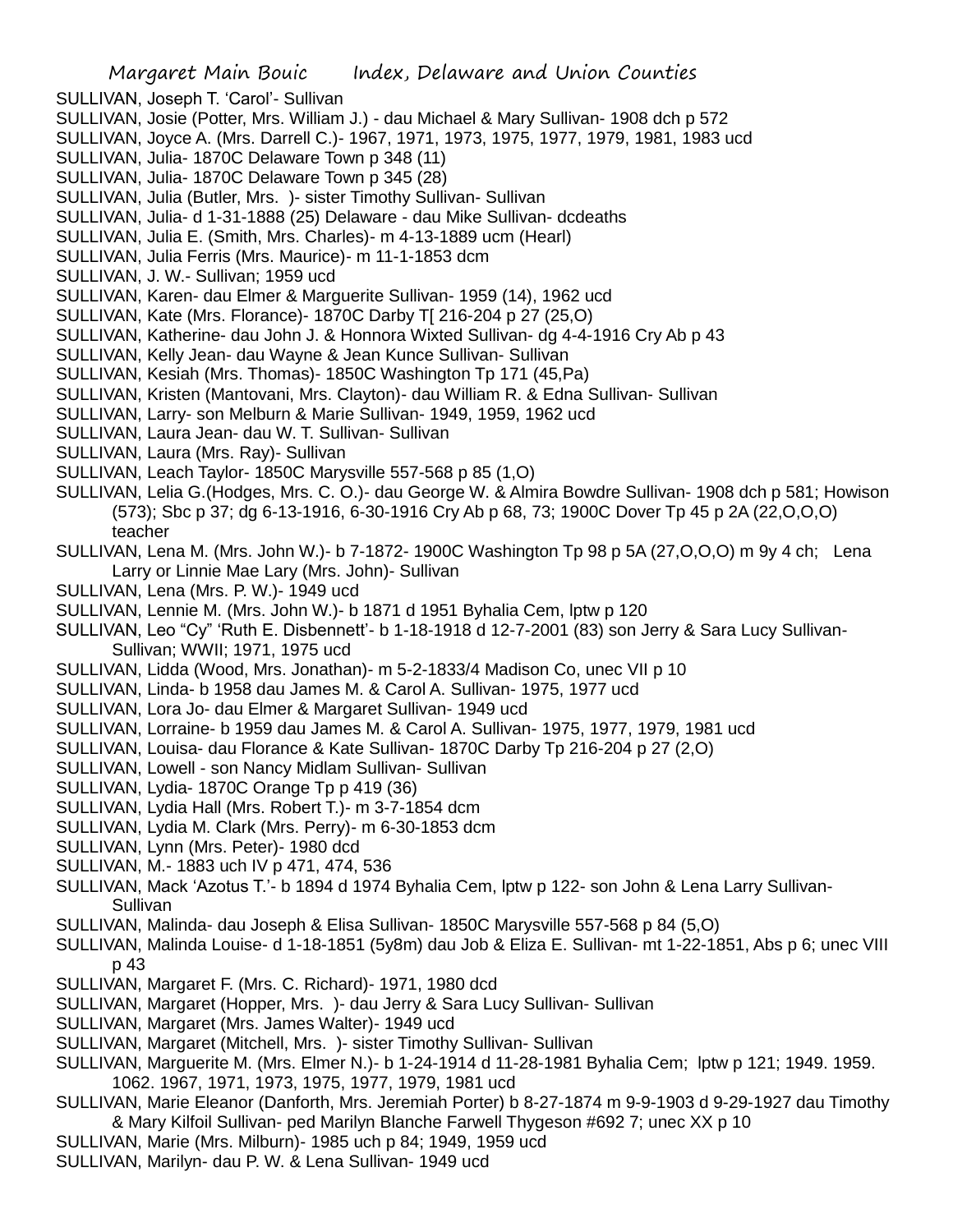- SULLIVAN, Marilyn (Shelton, Mrs. Paul)- dau Wesley & Eva Blue Sullivan- Sullivan
- SULLIVAN, Marjorie (Simmons, Mrs. John F.)- McKitrick p 180
- SULLIVAN, Marsha (Mrs. Jerry L.)- 1962, 1967, 1971, 1973, 1975, 1977, 1979, 1981, 1983 ucd
- SULLIVAN, Marsha Ruth Still (Mrs. )- dau Walter Rollin & Harriet VIrginia Still- 1985 uch p 95
- SULLIVAN, Martha L. Graham (Mrs. Dallas)- b 7-3-1895 , 1915 d 11-28-1975 Claibourne Cem p 83; dau J. L.
- & Jennie Kezertee Graham- obit (mlib brown); Sullivan; 1959, 1967, 1971, 1973 ucd
- SULLIVAN, Mary- d 1-14-1871 (1y11d Delaware dcdeaths; 1870C Delaware Town p 345 (1)
- SULLIVAN, Mary- 1870C Delaware Town p 348 (3)
- SULLIVAN, Mary- 1870C Delaware Town p 348 (40)
- SULLIVAN, Mary A. (Creden, Mrs. Dennis)- mother Anna Creden- ucbirths p 6
- SULLIVAN, Mary (Mrs. )- dau Charles Croy- mt 12-20-1905 p9c3, Abs p 30
- SULLIVAN, Mary Croy (Mrs. Walker)- m 11-22-1893 ucm (Hearl)
- SULLIVAN, Mary- dau Mrs. Della M. Battenfield- dg 2-4-1916, Cry Ab p 19
- SULLIVAN, Mary Doulan (Mrs. )- dau Daniel & Johanna Kelley Doulan- mt 2-12-1902 p2c3 Abs p 4
- SULLIVAN, Mary Elizabeth (Hall, Mrs. Amos)- m 4-22-1858 dcm
- SULLIVAN, Mary Kilfoil (Mrs. Timothy)- m 9-12-1869 d 2-22-1888- ped Marilyn Blanche Farwell Thygeson #692 15; unec XX p 10
- SULLIVAN, Mary Louise (McKitrick, Mrs. Joseph Michael)- b 6-27-1892 m 5-17-1921- McKitrick p 306
- SULLIVAN, Mary M. (Mrs. Frank W.)- Sullivan
- SULLIVAN, Mary (Mrs. Michael)- 1908 dch p 572
- SULLIVAN, Mary- dau Timothy & Johanna Sullivan- 1850C Orange Tp 1785 p 114 (1,O)
- SULLIVAN, Mary (Vestal, Mrs. John)- m 1-1-1835 Madison Co, unec VII p 24
- SULLIVAN, Marylynn- b 1978 dau Jerry L. & Marsha Sullivan- 1979, 1981, 1983 ucd
- SULLIVAN, Maurice 'Julia Ferris'- m 11-1-1853 dcm
- SULLIVAN, May (Mrs. Walk–) b 8-1874; 1900C Jerome Tp 201-210 p 9A (25,O,O,O) m 2y, 1 ch
- SULLIVAN, Mearble- b 7-28-1893 d 5-21-1899 (5- 9-22) son Ward & Millie Sullivan- mt 6-14-1899 p1c6, Abs p 57
- SULLIVAN, Melinda- b 1973 dau Jerry L. & Marsha Sullivan- 1975, 1977, 1979, 1981, 1983 ucd
- SULLIVAN, Melinda Anne- stillborn 2-5-1980 dau William Sullivan- Sullivan
- SULLIVAN, Melissa (Evnas, Mrs. John)- b 1965 dau Gary M. & Charlene Doane. Sullivan- Sullivan; 1980 dcd
- SULLIVAN, Melissa- b 1962 dau Jerry L. & Marsha Sullivan- 1967, 1971, 1973, 1975, 1977, 1979 ucd
- SULLIVAN, Melissa (Mrs. Scott)- Sullivan
- SULLIVAN, Metellus- b 7-1894 son John W. & Lena M. Sullivan- 1900C Washington Tp 98 p 5A (5,O,O,O)
- SULLIVAN, Michael- 1915 uch p 576
- SULLIVAN, Michael- 1850C Orange Tp 1779 p 113 (34,Ireland)
- SULLIVAN, Michael- b Ireland d 12-23-1886 (56) Delaware dcdeaths; 1870C Delaware Town p 348 (42\*)
- SULLIVAN, Michael- b 1979 son Jerry L. & Marsha Sullivan- Sullivan; 1979, 1981, 1983 ucd
- SULLIVAN, Michael 'Mary'- 1908 dch p 572; 1850C Orange Tp 1776 p 113 (19,Ireland)
- SULLIVAN, Michael 'Vicki'- son William R. & Edna Sullivan- Sullivan
- SULLIVAN, Michaelle- b 1964 dau Charles F. & Jo Ann Sullivan- 1973, 1975, 1977, 1981, 1983 ucd
- SULLIVAN, Michelle- b 8-3-1975 d 12-4-1999 (24) Byhalia Cem- dau Jerry L. & Marsha Still Sullivan-Sullivan1975, 1977, 1979, 1981, 1983 ucd
- SULLIVAN, Michelle (Davis, Mrs. Rex Anthony)- dau Charles F. & Sharon L. Corbin Sullivan- Sullivan; 1985 uch p 39
- SULLIVAN, Mila (Akison, Mrs. William B.)- m 8-20-1890 ucm (Hearl) ; unec V p 9
- SULLIVAN, Milburn 'Marie'- son John & Lena Larry Sullivan- Sullivan; 1949, 1959, 1962, 1967 ucd
- SULLIVAN, Millie (Mrs. Ward)- mt 6-14-1899 p1c6, Abs p 57
- SULLIVAN, Minerva- dau Thomas & Ann Sullivan- 1850C Liberty Tp del Co 1519 p 103 (8,O)
- SULLIVAN, Minnie Anderson (Mrs. Ward Beecher)- m 3-30-1893 ucm (Hearl)
- SULLIVAN, Nancy- d 2-9-1887 (75) mother of Mrs. M. Forry- mt 2-16-1887 p7c1; Abs p 32
- SULLIVAN, Nancy S. Midlam (Mrs. )- b 10-17-1933 Marion d 2-20-2001 (67) day Lowell C. & Engle Moreland Midlam- Sullivan
- SULLIVAN, Nannie- 1870C Delaware Town p 348 (13)
- SULLIVAN, Nanoro- d 8-15-1884 (25) Delaware dcdeath
- SULLIVAN, Nellie- sister John J. Sullivan- dg 4-4-1916, Cry Ab p 44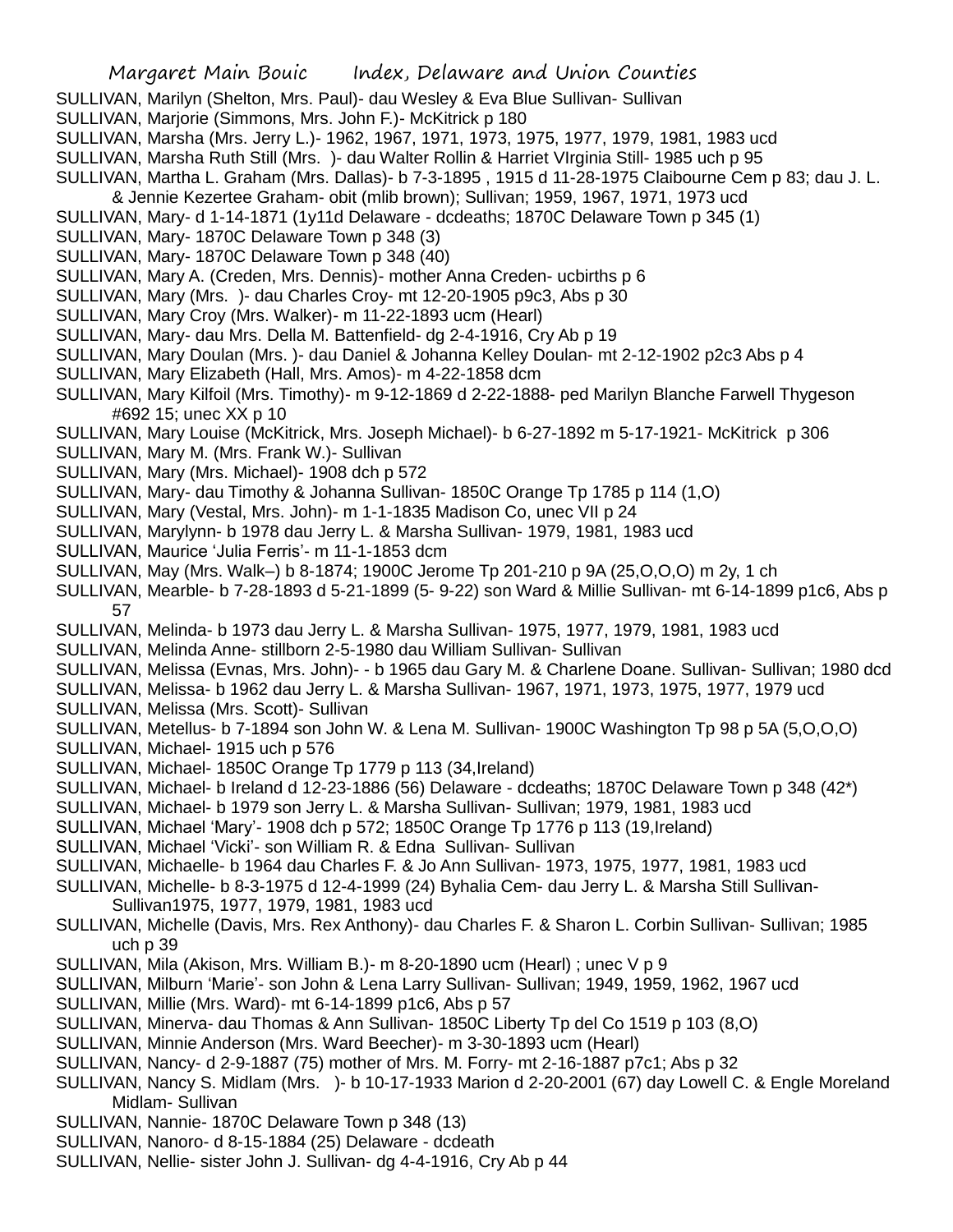- SULLIVAN, —(Devine, Mrs. John)- sister John J. Sullivan- dg 4-4-1916 Cry Ab p 42
- SULLIVAN, Nelson- son Thomas & Kesiah Sullivan- 1850C Washington Tp 1148-1166 p 171 (16,O)
- SULLIVAN, Nira- b Buffalo d 5-1-1898 (37) Delaware dcdeaths
- SULLIVAN, Noda- b 12-1894 ; 1900C Jerome Tp 201-210 p 9A (5,O,O,O)
- SULLIVAN, Orville- son Elmer & Margaret Sullivan- 1949 ucd
- SULLIVAN, Pat- 1870C Delaware Town p 339 (14)
- SULLIVAN, Patrick- 1850C Orange Tp 1779 p 113 (44,Ireland); unclaimed letter 1853; unec IV p 35
- SULLIVAN, Paul W.- b 5-1896 d 1962 Price Cem, djlm p 59- son John W. & Lena M. Sullivan- 1900C Washington Tp 98 p 5A (4,O,O,O)
- SULLIVAN, Perry 'Lydia M. Clark'- m 6-30-1853 dcm
- SULLIVAN, Perry- son Thomas & Ann Sullivan- 1850C Liberty Tp del Co 1519 p 103 (25,O)
- SULLIVAN, Peter 'Lynn'- 1980 dcd
- SULLIVAN, Phebe (Mrs. John)- unec III p 54
- SULLIVAN, Phillip- b 1963 son Charles A. & Barbara Sullivan- 1980 dcd
- SULLIVAN, Priscilla (Lakin, Mrs. Thomas)- b 4-8-1757 m 1-15-1782 d 1833 ped Dianna Lee Santo #125 p 33, see also p 10
- SULLIVAN, P. W. 'Lena'- State Auditor- 1949, 1962 ucd
- SULLIVAN, R.- 1980 dcd
- SULLIVAN, Randy Gene 'Barbara Adele Griffith'- b 1967 m 5-27- son Darrell C. & Joyce A. Sullivan- 1967, 1971, 1973, 1975, 1977, 1979, 1981, 1983 ucd
- SULLIVAN, Raymond 'Laura'- b 1971 son Gary M. & Charlene Doane Sullivan- Sullivan; 1980 dcd
- SULLIVAN, Raymond 'Donna'- d 6-5-1979 (61) Oak Grove Cem- Sullivan
- SULLIVAN, Raymond- son James & Alice M. Hall Sullivan- Sullivan
- SULLIVAN, Reason 'Alvira'- b 3-1835; 1900C Jerome Tp 204-213 p 9B (63,O,Pa,Pa) m 32y; 1910C Jerome Tp 366-372 p 16A (70,O,Irel,O) m 43y
- SULLIVAN, Reason- son Thomas & Ann Sullivan- 1850C Liberty Tp Del Co 11519 p 103 (12,O)
- SULLIVAN, Rett- b 1956 ch Charles F. & Jo Ann Sullivan- 1973 ucd
- SULLIVAN, Richard C. 'Betty J.- 1961, 1964, 1969, 1971 dcd
- SULLIVAN, C. Richard 'Margaret F.'- 1971, 1980 dcd'
- SULLIVAN, Rita- b 1959 dau Charles F. & Jo Ann Sullivan- 1973 ucd
- SULLIVAN, Robert- 1870C Orange Tp p 419 (46\*)
- SULLIVAN, Robert F.- son Thomas & Ann Sullivan- 1850C Liberty Tp Del Co 1519 p 103 (20,O)
- SULLIVAN, Robert- son Milburn & Marie Sullivan- 1949, 1959, 1962 ucd
- SULLIVAN, Robert Stetson- son Raymond & Donna Sullivan- Sullivan
- SULLIVAN, Robert T. 'Lydia Hall'- m 3-7-1854 dcm
- SULLIVAN, Ronald L. 'Darlene'- son James Walter & Margaret Sullivan- 1949, 1959, 1977, 1979, 1981, 1983 ucd
- SULLIVAN, Ronald L 'Darlene'- son Leo Sullivan- Sullivan
- SULLIVAN, Rosalyn Eldridge (Mrs. )- Mother- b 1930 d 1983 Hopewell Cem, djlm p 88
- SULLIVAN, Rose Ann- dau Floyd C. & Anna M. Sullivan- Sullivan; obit Floyd (mlib brown); 1967 ucd
- SULLIVAN, Rose (Campbell, Mrs. )- sister Timothy Sullivan- Sullivan
- SULLIVAN, Roy L. 'Val'- son Leo & Ruth E. Disbennett Sullivan- Sullivan
- SULLIVAN, Rufus- 1967 ucd
- SULLIVAN, Ruth E. (Mrs. Jeremiah Leo)- 1967, 1971, 1973, 1975, 1977, 1979, 1981, 1983 ucd
- SULLIVAN, Ryan Christopher- b 9-26-2003 son Chris & Shellie Sullivan- Suloivan
- SULLIVAN, Samuel- unclaimed letter- unec II p 46, V p 22, VIII p 44, XI p 15, 29, XII p 40, 56
- SULLIVAN, Samuel- 1870C Orange Tp p 419 (8)
- SULLIVAN, Samuel- son Thomas & Ann Sullivan- 1850C Liberty Tp Del Co 1519 p 103 (16,O)
- SULLIVAN, Sand P.- unclaimed letter- 10-1850; unec VII p 30
- SULLIVAN, Sandra- dau Milburn & Marie Sullivan- 1949, 1959 (14) ucd
- SULLIVAN, Sara Lucy (Mrs. Jerry)- Sullivan
- SULLIVAN, Scott- b 1962 son Charles F. & Jo Ann Sullivan- 1973, 1975, 1977, 1979, 1981, 1983 ucd
- SULLIVAN, Shellie (Mrs. Chris)- Sullivan
- SULLIVAN, Sidney Smith (Mrs. John W.)- m 1-20-1831 Madison Co, unec V p 47
- SULLIVAN, Steve- b 1957 son Jeremiah Lee & Ruth E. Sullivan- 1973 ucd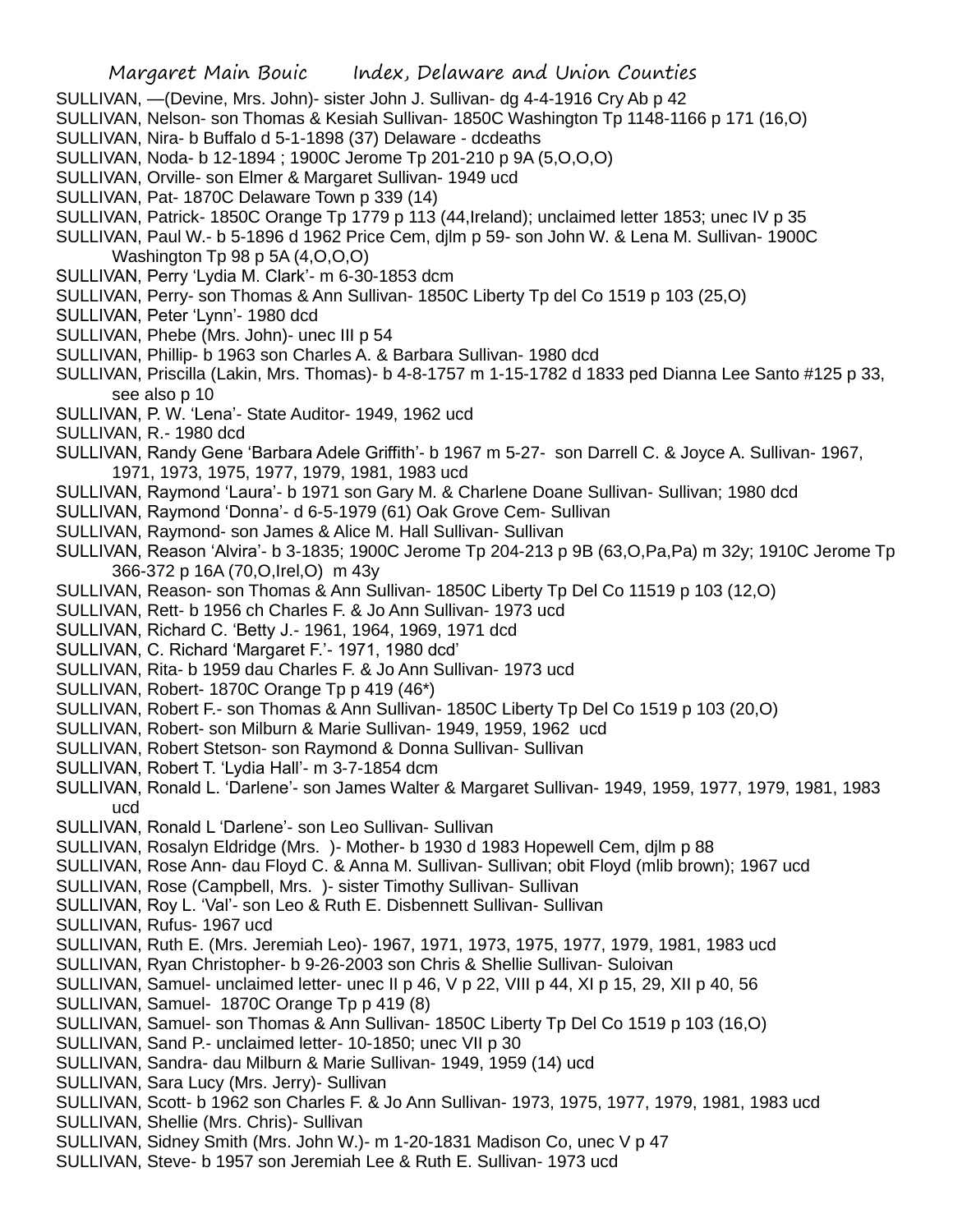SULLIVAN, Steve P.- son Leo Sullivan- Sullivan

SULLIVAN, Susan E. Said (Mrs. Harvey F.)- m 3-26-1871 ucm 4901- eldest dau Samuel & Susanna Liggett Said- unec XI p 14

- SULLIVAN, Susan (Mrs. Tad)- Sullivan
- SULLIVAN, Susan (Twining, Mrs. )- dau Nancy S. Midlam Sullivan- Sullivan

SULLIVAN, Suzanne Cramer (Mrs.Dallas)- b 1925 d 1986 Claibourne Cem p 71; 1969, 1971 ucd

SULLIVAN, Suzie (Beckner, Mrs. Harmon Edward)- b 6-26-1939 m 8-7-1960 Maugans Anc p 25

SULLIVAN, Tad 'Susan'- Sullivan; 1983 ucd

SULIVAN, Thos.- dg 10-7-1870 (21y) Delaware - dcdeaths; 1870C Town p 338 (21\*)

SULLIVAN, Thomas- unclaimed letter 1853- unec IV p 35

SULLIVAN, Thomas- Powell p 163 Thomas- 1883 uch IV p 476

- SULLIVAN, Thomas 'Ann'- 1850C Liberty Tp Del Co 1519 p 102 (62,Md)
- SULLIVAN, Tom- b 1971 son Darrell C. & Joyce A. Sullivan- 1973, 1975, 1977, 1979, 1981, 1983 ucd
- SULLIVAN, Thomas 'Deborah F. Sullivan-'- m 1-30-1855 dcm
- SULLIVAN, Thomas Henry (41-1910) Paris Tp. -uninf p 14
- SULLIVAN, Thomas d (26) tuberculosis son John Sullivan- dg 10-22-1909, Cry Ab p 67
- SULLIVAN, Thomas 'Kesiah'- 1850C Washington Tp 1148-1166 p 171 (46,Md)
- SULLIVAN, Tillie (Smull, Mrs. Miron P.)- Weiser p 621
- SULLIVAN, Timothy-1850C Orange Tp 1791 p 114 (25, Ireland)
- SULLIVAN, Timothy 'Alice Peter'- d 8-11-1961 (88) Radnor Cem- Sullivan
- SULLIVAN, Timothy- b 1963 son James M. & Carol A. Sullivan- 1975, 1977, 1979, 1981, 1983 ucd
- SULLIVAN, Timothy 'Johanna'- 1850C Orange Tp 1785 p 114 (24,Ireland)
- SULLIVAN, Timothy- d (19) invalid son or Mr. and Mrs. John Sullivan- St. Marys;' church dg 9-13-1910, Cry Ab p 156
- SULLIVAN, Timothy 'Mary Kilfoil'- b Irel m 9-12-1869 d 5-22-1925- ped Marilyn Blanche Farwell Thygeson # 692, 14; unec XX p 10
- SULLIVAN, Vicki (Mrs. Michael)- Sullivan
- SULLIVAN, Walker 'Mary/May Croy'- b 3-1872 m 11-22-1893 ucm (Hearl); 1900C Jerome Tp 201-210 p 9A (28,O,O,O) m 2y
- SULLIVAN, Walter- son James & Alice M. Hall Sullivan- Sullivan
- SULLIVAN, Ward Beecher 'Minnie Anderson'- m 3-30-1893 ucm (Hearl)
- SULLIVAN, Ward 'Millie- mt 6-14-1899 p1c6 Abs p 57
- SULLIVAN, Wayne 'Jean Kunce' (22-1981) Sullivan
- SULLIVAN, Wendy- b 1973 son Darrell c. & Joyce A. Sullivan- 1973, 1975, 1977, 1979, 1981, 1983 ucd
- SULLIVAN, Wesley 'Eva Blue'- b 5-30-1896 m 1922 d 12-5-1962 Price Cem- son John & Lena Larry Sullivan-Sullivan; 1959 ucd
- SULLIVAN, William- 1915 uch p 576
- SULLIVAN, William- d Urbana, War 1812, Civil War- mt 7-25-1883 p1c1; Abs p 9
- SULLIVAN, William- 1870C Claibourne Tp 284-280 p 36 (73,Va)
- SULLIVAN, William B. 'Etta Taylor'- b 7-1878 m 9-20-1898 ucm (Hearl) 1900C Jerome Tp 203-212 p 9A (21,O,O,O) m 2y
- SULLIVAN, William- son James & Alice M. Hall Sullivan- Sullivan
- SULLIVAN, William R.'Edna'- b 1-10-1933 d 12-9-2003 (70) Oak Grove Cem- son Harry & Pauline Morgan Sullivan- Sullivan
- SULLIVAN, William R.- son Thomas & Kesiah Sullivan- 1850C Washington Tp 1148-1166 p 171 (12,O)
- SULLIVAN, Word B.- son Jonah & Emily Bowdre Sullivan; grandson Samuel & Nancy Bowdre- 1870C Claibourne 284, 280 p 36 (1,O); 1880C Dover Tp 33-34 p 22 (10,O,O,O)
- SULLIVAN, W. T.- Sullivan
- SULLIVAN, Zachariah- son John & Eliza Sullivan- 1860C Marysville 1518-1510 p 200 (11,O)
- SULLIVAN, Zachary- son Chris & Shellie Sullivan- Sullivan
- SULLIVANT & HAYS- owner- unec XII p 40
- SULLIVANT, heirs, unec XII p 65, Darby Tp, XIV p 35 -------1883 uch V p 381
- SULLIVANT, Andrew- 1820C Big Rock Tp
- SULLIVANT, Anna- 1910C Paris Tp 30 (25,O,O,O) servant
- SULLIVANT, Anna (Striker, Mrs. )- Sbc p 21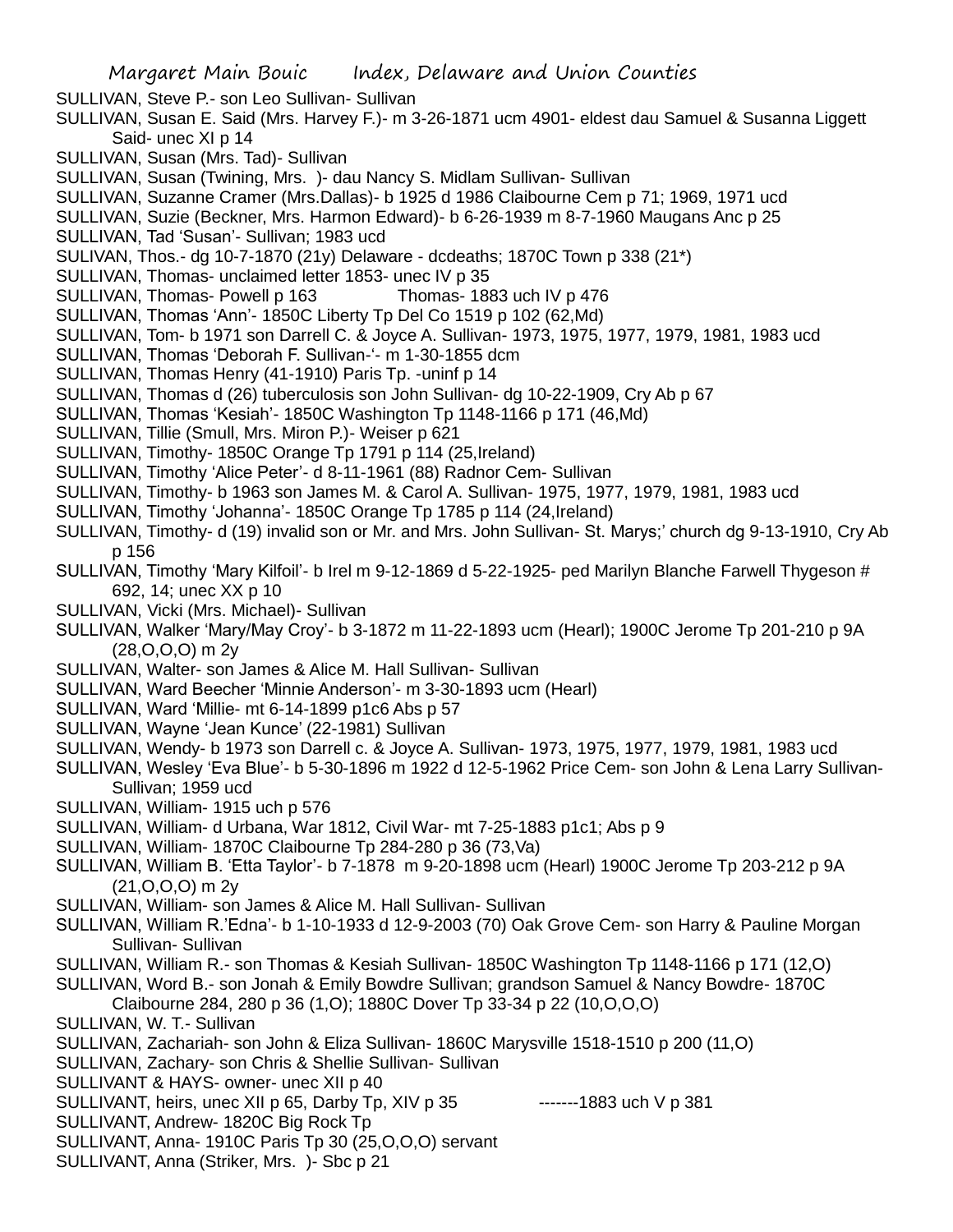- SULLIVANT, Eliza McClurg (Mrs. Job)- m 2-27-1840 ucm (Hearl)
- SULLIVANT, Freddie- d 9-16-1877 (5-8-11) Trenton Tp- dcdeaths
- SULLIVANT, Job 'Eliza McClurg'- m 2-27-1840 ucm (Hearl)
- SULLIVANT, Joseph- son Lucas Sullivant- uccp p 5, JB1 p 6; uccp p 33, JB3 p 137; uccp p 45; uccp p 48, Record Book 3 p 346
- SULLIVANT, Lucas 'Sarah "Sally" Starling'- b 9-1765 d 8-8-1823; 1883 uch III p 254, 273, 279, 280, 281, 303, 313, 374, V p 158, 162, 222, 223, 224, 232, 238, 241, 254, 288, 281, 416, 451, 514, 675; hjt p 9; 1915 uch p 101, 106, 107, 378, 404, 405, 409, 413, 526; Powers p 62, 63; Powers Pat p 161, 171; public land- unec II p 9, VIII p 50, X p 65, 66; XI p 69, XII p 65. Jerome Tp, XIV p 35, 53; XVIII p 65; dcga p 20 Del Pat & Fr Ch; ; WBrown IV p 448; uccp p 5, JB 1 p 10; uccp p 45; uccp p 4; mbl p 179
- SULLIVANT, Michael L.- son Lucas & Sarah Starling Sullivant- 1883 uch III p 273; uccp p 5, JB 1 p 6; uccp p 33, JB 3 p 437; uccp p 45; uccp p 48, record Book 3 p 346; unec IV p 34
- SULLIVANT, Samuel- 1908 dch p 98
- SULLIVANT, Sarah "Sally" Starling (Mrs. Lucas)- dau Col William Starling- unec II p 19; 1883 uch III p 273 SULLIVANT, William- 1883 uch V p 291; uccp p 16 JB 2 p 56; uccp p 33, JB3 p 437; uccp p 45, JB 4 Vol II
- SULLIVANT, Wm. S.- 1915 uch p 874; land- unec XIX p 6; uccp p 48, record book 3 p 346
- SULOFF, Allen Edward 'Pauline Louise Reynolds'- b 12-24-1914 m 8-7-1937 son Charles W. & Mabel Anna Koppenhaver Suloff- Weiser p 344
- SULOFF, Althea Jean (Kauffman, Mrs. Willis E.)- b 1-7-1938 m 2-7-1959 dau Allen Edward & Pauline Louise Reynolds Suloff- Weiser p 345
- SULOFF, Charles W. 'Mabel Anna Koppenhaver'- b 3-26-1891 m 2-17-1914- Weiser p 344
- SULOFF, Eleanor Anna (Mefferd, Mrs. Robert Harold)- b 7-15-1924 dau Charles W. & Mabel Anna Koppenhaver Suloff- Weiser p 345
- SULOFF, Gerald Allen- b 11-4-1940 son Allen Edward & Pauline Louise Reynolds Suloff- Weiser p 345
- SULOFF, Jean Marium (Fronk, Mrs. Donald Emmet)- b 9-13-1926 m 6-25-1948 dau Charles W. & Mabel Anna Koppenhaver Suloff- Weiser p 345
- SULOFF, Mabel Anna Koppenhaver (Mrs. Charles Wl.)- b 2-16-1892 m 2-17-1914- dau George Elmer & Agnes Sarah Naylor Koppenhaver- Weiser p 344
- SULOFF, Paul Edward- b 8-21-1950 son Allen Edward & Pauline Louise Reynolds Suloff- Weiser p 345
- SULOFF, Pauline Beatrice Ehrenzeller (Mrs. Ray Koppenhaver)- b 2-20-1923 m 10-5-1940- Weiser p 345
- SULOFF, Pauline Louise Reynolds (Mrs. Allen Edward)- b 5-12-1917 m 8-7-1937- Weiser p 344
- SULOFF, Ray Koppenhaver 'Pauline Beatrice Ehrenzeller'- b 1-29-1917 m 10-5-1940 son Charles W. & Mabel Anna Koppenhaver Suloff- Weiser p 345
- SULOFF, Sandra Martha- b 2-22-1942 dau Allen Edward & Pauline Louise Reynolds Suloff- Weiser p 345 SULOUFF, David Hardine- b 4-24-1955 -son Nelson & Marion Treon Sulouff- Weiser p 390
- SULOUFF, Donna Jean (Wright, Mrs. Orville)- b 121-30-1932 dau William & Dorothy Eister Sulouff- Weiser p 390
- SULOUFF, Dorothy Eister (Mrs. William)- b 10-1-1908 m 1926 dau John Samuel Albert & Roselda Kreigbaum Eister- Weiser p 390
- SULOUFF, Ernest- b 2-28-1936 won William & Dorothy Eister Sulouff- Weiser p 390
- SULOUFF, Letha Roselda- b 4-28-1959 son Nelson & Marion Treon Sulouff- Weiser p 390
- SULOUFF, Marion Treon (Mrs. Nelson)- b 4-3-1933 m 6-9-1951- Weiser p 390
- SULOUFF, Nathan Ellis- b 5-8-1953- son Nelson & Marion Treon Sulouff- Weiser p 390
- SULOUFF, Nelson 'Marion Treon'- b 2-24-1929 m 6-9-1951 son William & Dorothy Eister Sulouff- Weiser p 390
- SULOUFF, Vernetta (Hoffman, Mrs. Kenneth)-b 10-12-1927 m 10-12-1945- dau William & Dorothy Eister Sulouff- z90
- SULOUFF, William 'Dorothy Eister'- b 10-28-1904 m 1926- Weiser p 390
- SULPHUS, Victoria D. "Iden- Cooperider Family History"- unec XV p 78
- SULSER, Alan- son Marvin D. & Mary Sulser- 1964 dcd (17)
- SULSER, Audrey K. (Mrs. Steven D.)- 1969, 1971, 1980 dcd
- SULSER, Carl Liberty Rebekah Lodge #247; unec XVI p 53a
- SULSER, Carolyn (Petereit, Mrs. Bernard)- dau Wesley B. Jr. & Wanda Sulser- Sulser
- SULSER, Chloe Anna (Mrs. Samuel)- Sulser
- SULSER, Dennis 'Karen'- d 1995 son Wesley B. Jr. & Wanda Sulser- Sulser
- SULSER, Elizabeth (Keller, Mrs. Charles F.)- Powell p 308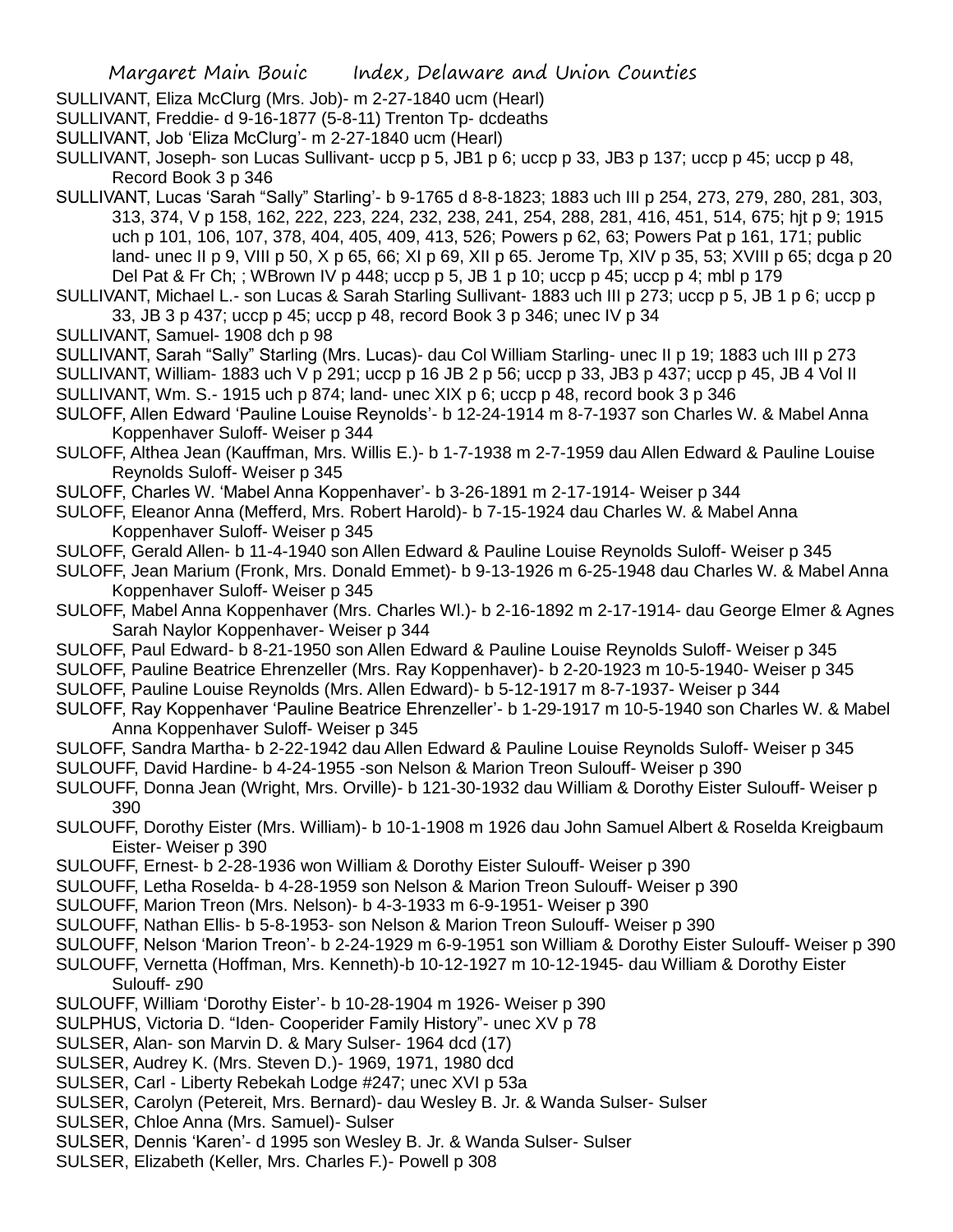- SULSER, Janet (Mrs. Keith)- Sulser
- SULSER, Jennifer- b 1968 dau Steven D. & Audrey K. Sulser- 1971 dcd
- SULSER, John H.- Liberty Rebekah Lodge #247; unec XVI p 58
- SULSER, Keith 'Janet'- son Wesley B. Jr. & Wanda Sulser- Sulser
- SULSER, Lorrie (Bilbrey, Mrs. Larry)- dau Wesley B. Jr. & Wanda Sulser- Sulser
- SULSER, Maggie- Liberty Rebekah Lodge #247, unec XVI p 58
- SULSER, Margaret (Hecker, Mrs. Rudolph)- Powell p 310
- SULSER, Mark- b 1969 son Steven D. & Audrey K. Sulser- 1971 dcd
- SULSER, Marvin D. 'Mary H.'- 1961, 1964, 1969, 1971, 1980 dcd
- SULSER, Mary H. (Mrs. Marvin D.)- 1961, 1964, 1969, 1971 dcd
- SULSER, Mary- b 1968 son Steven D. & Audrey K. Sulser- 1971 dcd
- SULSER, Sam- Liberty Rebekah Lodge #247, unec XIV p 53a
- SULSER, Samuel 'Chloe Anna'- brother Wesley B. Sulser, Jr.- Sulser
- SULSER, Stephanie- b 1964 dau Steven D. & Audrey K. Sulser- 1969, 1971, 1980 dcd
- SULSER, Steven D. 'Audrey K.'- 1961, 1969, 1971, 1980 dcd
- SULSER, Wanda (Mrs. Wesley B., Jr.)- Sulser m 51y
- SULSER, Wesley B. Jr. 'Wanda'- d 8-18-1999 (73) Africa Cem- brother Samuel Sulser- Sulser
- SULT, Annabel W. (Mrs. Warren F.)- 1967, 1981 ucd
- SULT, Conrad 'Christena M. Cramer'- m 8-3-1840 dcm
- SULT, Christena M. Cramer (Mrs. Conrad)- m 8-3-1840 dcm
- SULT, Emery 'Minnie Miller'- 1908 dch p 740
- SULT, Malissa Johnson (Mrs. Peter)- m 10-6-1847 dcm
- SULT, Peter 'Malissa Johnson'- m 10-6-1847 dcm
- SULT, Warren F. 'Annabel W.'- 1967, 1981, 1983 ucd
- SULT, Minnie Miller (Mrs. Emery)- dau John & Catherine Siegfried Miller- 1908 dch p 740
- SULTER, Emma Alice Conrad (Mrs. R. S.)- d (49-1-24) Cleveland, bur Cardingon- dau Fred Conrad- dg 9-30- 1910, Cry Ab p 160
- SULTER, R. S. 'Emma Alice Conrad'- dg 9-30-1910, Cry Ab p 160
- SULTS, Peter- 1908 dch p 406
- SULVER, James 'Melissa Wright'- m 4-9-1837 Madison Co, unec VIII p 68
- SULZER, Irma E. Harper (Mrs. Theodore P.) b 8-14-1913 d 1-24-2003 (89) Chillicothe Cem- dau William D. & Rosa Andrew Harper- Sulzer
- SULZER, James Conrad- b 11-18-1955 son Richard Lee & Mary Elizabeth Derr Sulzer- Weiser p 139
- SULZER, Jeannette C. (Stitt, Mrs. Robert C.)- dau Theodore P. & Irma E. harper Sulzer- Sulzer
- SULZER, Joanne (Mrs. Robert D.)- Sulzer
- SULZER, John- pmc p 4
- SULZER, John Maxim- b 9-27-1951 son Richard Lee & Mary Elizabeth Derr Sulzer- Weiser p 139
- SULZER, Mary Elizabeth Derr (Mrs. Richard Lee)- b 12-22-1927 m 7-30-1949 dau Franklin Geary & Frances Riehl Weaver Derr- Weiser p 139
- SULZER, Mary Louise- b 12-26-1953 dau Richard Lee & Mary Elizabeth Derr Sulzer- Weiser p 139
- SULZER, Richard Derr- b 1-12-1957- son Richard Lee & Mary Elizabeth Derr Sulzer- Weiser p 139
- SULZER, Richard Lee 'Mary Elizabeth Derr'- m 7-30-1949- Weiser p 139
- SULZER, Robert D. 'Joanne'- dau Theodore P. & Irma E. Harper Sulzer- Sulzer
- SULZER, Theodore P. 'Irma E. Harper'- m 46 y- Sulzer
- SUMERS, Elizabeth (Mrs. Elmor)- 1870C Leesburg Tp 94-96 p 12 (41,Pa)
- SUMERS, Elmor 'Elizabeth- 1870C Leesburg Tp 94-86 p 12 (46,Pa)
- SUMERS, Hellen- dau Elmor & Elizabeth Sumers- 1870C Leesburg Tp 94-96 p 12 (8,O)
- SUMMER, Louise Roman Keller (Mrs. Solomon)- b 8-25-1847 d 8-6-1919 bur Hagerstown, Md.- dau Thomas & Eliza Jane Martin Keller- Powers p 20
- SUMMER, Mary Ann D'Wolf (Mrs. Mark Anthony)- dau James D'Wolf- dcw Bk 2 p 124
- SUMMER, Mark Anthony 'Mary Ann D'Wolf'- dcw Bk 2 p 124
- SUMMER, Solomon 'Louise Roman Keller'- b 1-4-1847 d 6-10-1926- Powers p 20, 57
- SUMMERFIELD, Harry L. 'Jo Anne'- 1980 dcd
- SUMMERFIELD, Jo Anne (Mrs. Harry L.)- 1980 dcd
- SUMMERFIELD, Mrs. Rev. John- d 6-13-1825 (26) dcga p 29, Del Pat & Fr. Chron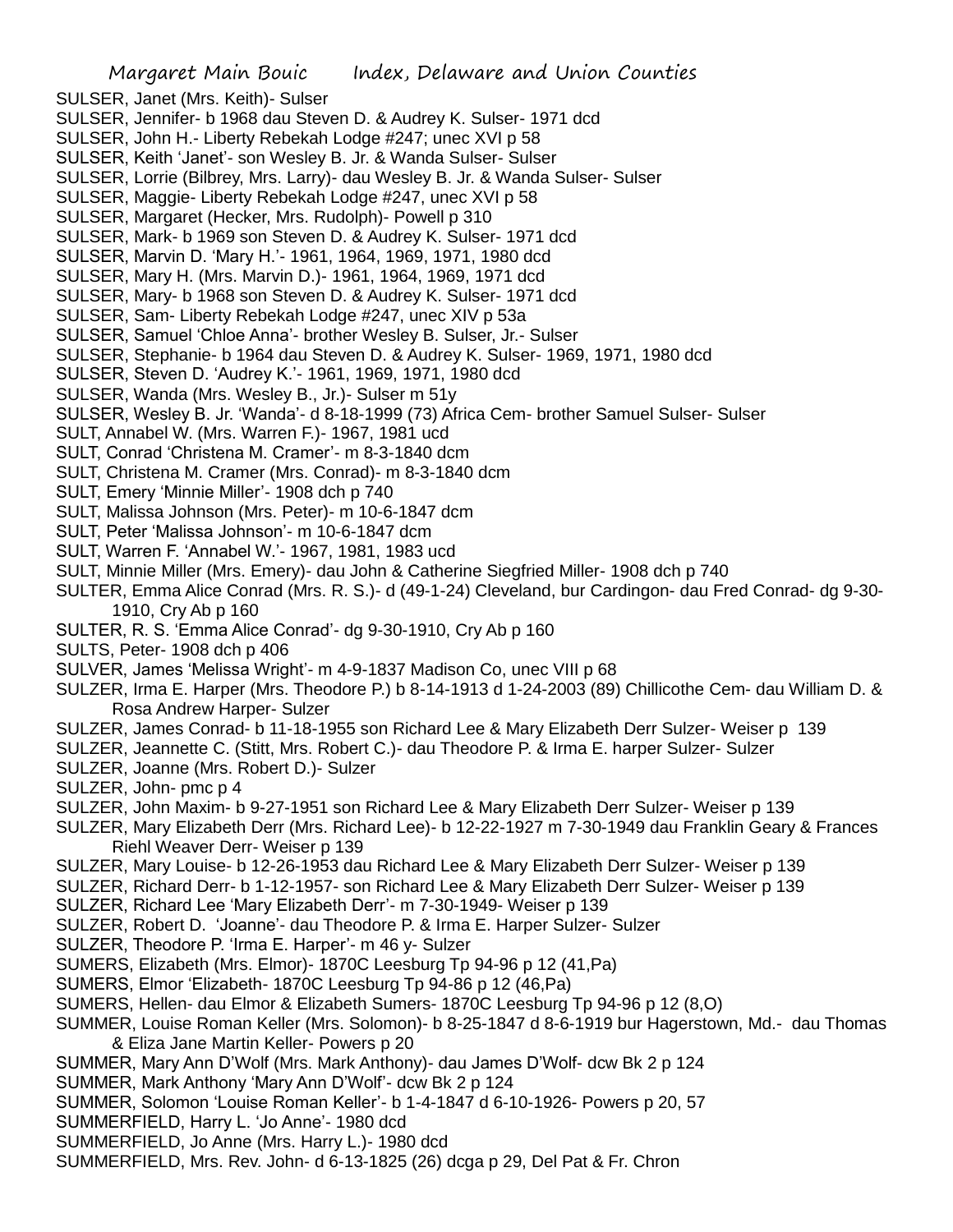Margaret Main Bouic Index, Delaware and Union Counties SUMMERLOT, Hazel- 1949 ucd SUMMERLOT, Lowell- son Hazel Summerlot- 1949 ucd SUMMERS, Adam- uccp p 53, deed Vol 13 p 385 SUMMERS, Adrian E. 'Myrtle Cramer'- Summers SUMMERS, Alice Clopper (Kinsel, Mrs. )(Mrs. )- dau William H. & Anna Florence Maugans Clopper- Maugans Anc p p 32 SUMMERS, Amy- b 1971 dau Lee R. Summers- 1980 dcd SUMMERS, Amy Keller (Mrs. Charlie)- dau Mike & Ruth Keller- Summers SUMMERS, Andrew 'Eliza Dillow'- m 4-11-1833 Madison Co, unec VII p 10 SUMMERS, Angie- b 1979 dau Charles D. & Debra D. Summers- 1980 dcd SUMMERS, Anna- 1870C Delaware Town p 304 (3) SUMMERS, Ashley Cramer (Mrs. Justin)- Summers SUMMERS, Barbara (Mrs. Larry)- Summers SUMMERS, Benjamin 'Mary Jane McDowell'- m 8-19-1854 ucm 2158, unec VIII p 20, XVI p 59a SUMMERS, Benjamin 'Phebe Ballinger'- d 1-28-1859 (24-5-13) Southerdtown Cem, York Cem p 12 SUMMERS, Brent- b 1975 son Charles D. & Debra D. Summers- 1980 dcd SUMMERS, Charles, Jr.- Summers SUMMERS, Charles- b 5-1878- 1900C Jerome Tp 251-260 p 11B (22,O,O,O) laborer for Charles Butler SUMMERS, Charles D. 'Debra D.'- 1980 dcd SUMMERS, Charles S. Jr. 'M. Cledyth'- 1973, 1975, 1977 ucd SUMMERS,Charlie 'Amy Keller'- Summers SUMMERS, Clarence- Summers SUMMERS, ----(Gibson, Mrs. Fred)- sister Clarence Summers- Summers SUMMERS, Chris D. - ch John Dee & Lucille Fuchs Summers- Summers SUMMERS, Claude 'Nancy'- son John Dee & Lucille Fuchs Summers- Summers SUMMERS, Cora Elizabeth Dunfee (Mrs. Travis)- m 9-28- dau p. A. & Christi Dunfee- Summers SUMMERS, Darrell- son Helen Jeanette Summers- Summers SUMMERS, David- b 1969 son Lee R. Summers- 1980 dcd SUMMERS, David O,.- 1980 dcd SUMMERS, Dawn Michelle- dau Ernest Michael & Deborah Summers- Summers SUMMERS, Deborah (Mrs. Ernest Michael)- Summers SUMMERS, Debra D. (Mrs. Charles D.)- 1980 dcd SUMMERS, Debra (Mrs. Larry)- Summers SUMMERS, Della J. (Mrs. Frank)- b 1909 m 11-9-1929- Claibourne Cem p 106 SUMMERS, Delores- dau Helen Jeanette Summers- Summers SUMMERS, Denise (Swanson, Mrs. Robert)- dau John Dee & Lucille Fuchs Summers- Summers SUMMERS, Donna L. (Browning, Mrs. Russell L.)- m 6-16-1973 dau John Dee & Lucille Fuchs Summers-Summers SUMMERS, Donna Shree- dau Ernest Michael & Deborah Summers- Summers SUMMERS, Dora Weiser (Mrs. )- dau John b. & Elizabeth Musselman Weiser - Weiser p 671 SUMMERS, Dorothice- uccp p 53 deed Volume 13 p 385, dau Mary Fleming SUMMERS, D. R.- 1971 ucd SUMMERS, E. D.- Powell p 103 SUMMERS, Ed.- 1870C Delaware Town p 304 (28\*) SUMMERS, Eliza Dillow (Mrs. Andrew)- m 4-11-1833 Madison Co, unec VII p 10 SUMMERS, Elizabeth Ann (Wicks, Mrs. )- dau Helen Jeanette Summers- Summers SUMMERS, Elizabeth (Stephenson, Mrs. Richard)- Powers p 87 SUMMERS, Ella Stobbs (Mrs. Marshall D.)- Summers SUMMERS, Eric C. 'Ruth J. Seiler'- b 3-5-1907 m 6-20-1937- Weiser p 631 SUMMERS, Ernest Michael 'Deborah'- d 10-6-1979 (23) bur Va.- son Helen Jeanette Summers- Summers SUMMERS, Everett 'Janie Sue Wood'- m 6-6-1972 son Helen Jeanette Summers- Summers SUMMERS, Faith Ann- b 9-18-1938 dau Eric C. & Ruth J. Seiler Summers- Weiser p 831 SUMMERS, Frank 'Della J.'- b 1904 m 11-9-1929 d 1966 Claibourne Cem p 106 SUMMERS, Gavin- b 7-12-2002 son Justin & Ashley Cramer Summers- Summers SUMMERS, Gaylene (Mrs. Ronald E.)- 1979, 1981 ucd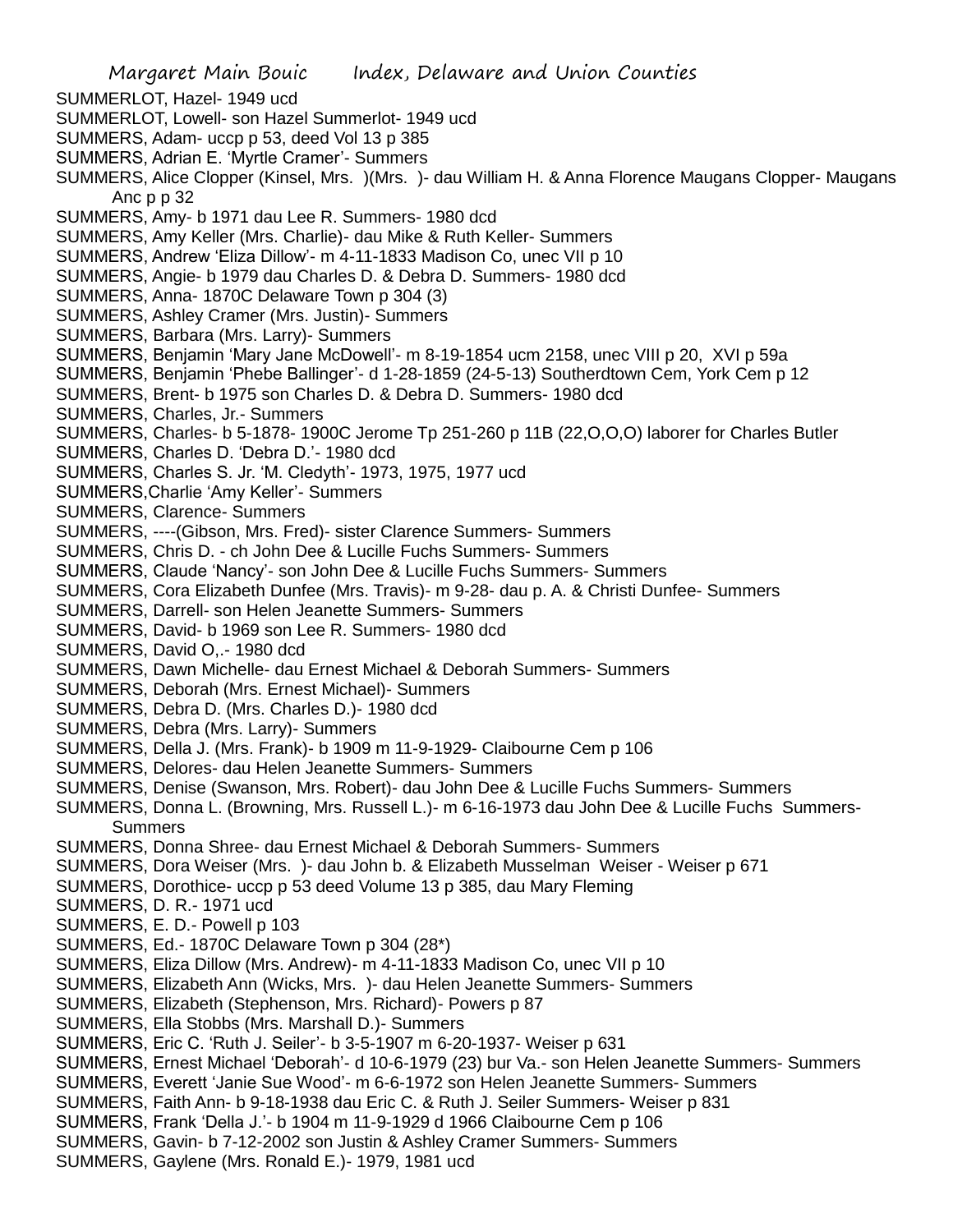- SUMMERS, Gerald W.' Kathryn O.'- son Adrian E. & Myrtle Cramer Summers- Summers; 1949, 1959, 1962 ucd
- SUMMERS, Gloria (Walton, Mrs. )- dau Harold Summers- Summers
- SUMMERS, Harold- d 3-30-1975 (69) bur Glen Rest, Reynoldsburg- Summers
- SUMMERS, Heather- b 109- dau Ronald E. & Gaylene Summers- 1981 ucd
- SUMMERS, Helen Jeanette (Mrs. )- Summers
- SUMMERS, Henry- d 4-4-1857 (6-9-12) son Benjamin & Phebe Ballinger Summers- Southardtown Cem, A 20,York Cem p 12
- SUMMERS, Imogene Knox- d 6-13- bur Ocala, Fla- dau Sibbie Nichols
- SUMMERS, Jack,Jr. 'Pam- 1977, 1979, 1981, 1983 ucd
- SUMMERS, James Walter- son Helen Jeanette Summers- Summers
- SUMMERS, Janie Sue Wood (Mrs. Everett)- m 6-6-1972 dau Dale L. Wood- Summers
- SUMMERS, Jeanne Clare- b 11-27-1943 dau Eric C. & Ruth J. Seiler Summers- Weiser p 631
- SUMMERS, Jeremy Michael- son Ernest Michael & Deborah Summers- Summers
- SUMMERS, Joan Fenton (Mrs. Michael)- dau Harvey Jacob & Mamie Newman Fenton- Weiser p 564
- SUMMERS, John- Summersville- unec XII p 58, XVII p 16
- SUMMERS, John Dee "Jack" 'Lucille Fuchs'- b 9-12-1924 m 6-23-1950 d 3-7-2002 (77) Shawnee Cem- son Marshall D. & Ella Stobbs Summers- Summers; U. S. Coast Guard, WWII
- SUMMERS, John Keith "Jackie" 'Pam"- son John Dee & Lucille.Fuchs Summers- Summers
- SUMMERS, John 'Margaret Rebecca Leatherman'- b 1801 m 5-8 -1824 d 10-1858- Maugans Anc p 81
- SUMMERS, Jonathan- 1816 Paris Tp; unec XV p 68; 1915 uch p 248, 515, 521; 1883 uch V p 7, 42, 66; Marysville p 14
- SUMMERS, Julie- b 1967 dau Lee R. Summers- 1980 dcd
- SUMMERS, Justin 'Ashley Cramer'- Summers ; parents of Gavin Summers
- SUMMERS, Karen Sue (Bell, Mrs. John)- m 9-29-1973 dau Charles S. Jr. & M. Cleryth Summers- 1973 ucd
- SUMMERS, Georgia Kate- dau John Dee & Lucille Fuchs Summers- Summers
- SUMMERS, Katherine Case (Mrs. Russell)- Summers
- SUMMERS, Kathryn O.(Mrs. Gerald W.)- 1949, 1959, 1962 ucd
- SUMMERS, Kimberly- b 1958 dau Charles S. Jr. & M. Cleryth Summers- 1973, 1975 ucd
- SUMMERS, Larry 'Barbara''Debra'- Summers
- SUMMERS, Lee R.- 1980 dcd
- SUMMERS, Letty- 1870C Delaware Town p 304 (27)
- SUMMERS, Loretta (Haas, Mrs. )- dau Helen Jeanette Summers- Summers
- SUMMERS, Lucille Fuchs (Mrs. John Dee)- m 6-23-1950 Summers
- SUMMERS, Marcia Reed (Lavalle, Mrs. )(Mrs. Michael Holmes)- m(2) 11-27-1981- Summers
- SUMMERS, Margaret Rebecca Leatherman (Mrs. John)- b c 1802 m 5-8-1824 dau Godfrey & Mary Ann Recher Leatherman- Maugans Anc p 81
- SUMMERS, Marilyn- dau Gerald & Katherine Summers- 1949 ucd
- SUMMERS, Mark Lee- b 8-17-1940 son Eric & Ruth J. Seiler Summers- Weiser p 631
- SUMMERS, Marshall D. 'Ella Stobbs'- Summers
- SUMMERS, Mary Elizabeth (Harris, Mrs. James Wesley)- ped Beverly June Harris Lemmons #637 17; unec XIX p 8
- SUMMERS, Mary Jane McDowell (Mrs. Benjamin)- m 8-19-1854 ucm 2158 d 1-16-1859 (21-9-13)
- Southaardtown Cem, York Cem p 12; unec VIII p 20, XVI p 59a
- SUMMERS, Matasha- b 1978 dau Ronald E. & Gaylene Summers- 1981 u cd
- SUMMERS, M. Gladyth (Mrs. Charles S. Jr.)- 1973, 1975 ucd
- SUMMERS, Michael Holmes 'Marcia Reed Lavelle'- m 11-27-1981- Summers
- SUMMERS, Michael 'Joan Fenton'- Weiser p 564
- SUMMERS, Myrtle Cramer (Mrs. Adrian E.)- b 2-16-1882 m 3-28-1897 d 4-12-1959 Wolf Creek Cem- dau John & Emma Willison Cramer- Summers
- SUMMERS, Nancy (Mrs. Claude)- Summers
- SUMMERS, Norma Jean- dau Gerald & Kathierne Summers- 1949 ucd
- SUMMERS, Pam (Mrs. Jack,Jr.)- 1977, 1979, 1981, 1983 ucd
- SUMMERS, Phebe Ballinger (Mrs. Benjamin)- d 3-4-1851 (35y14d) dau C. O. Gallinger- Southardtown Cem, York Cem p 13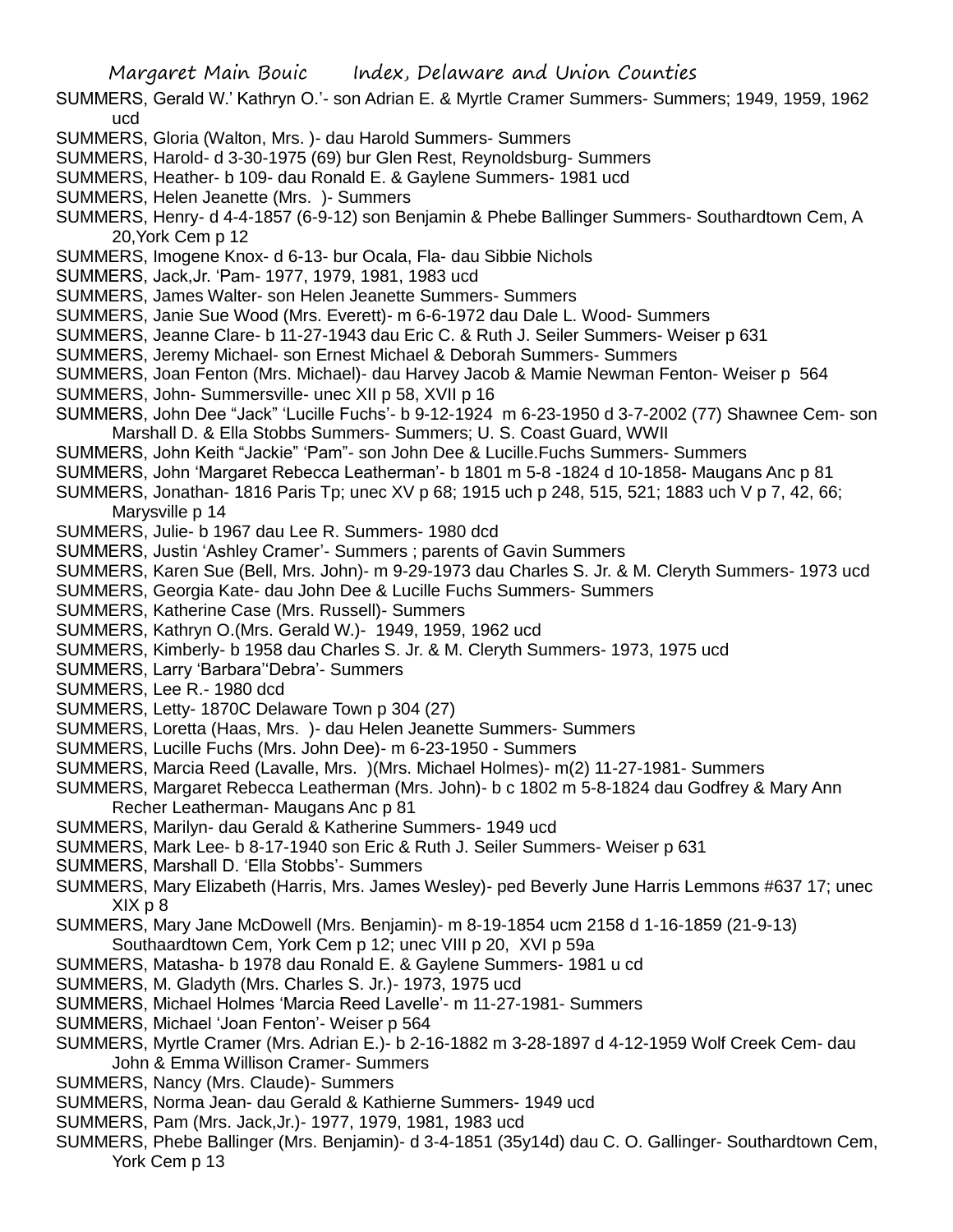SUMMERS, Polly (Groves, Mrs. John)- m 12-27-1823 Madison Co, unec IV p 64

SUMMERS, Polly (Kilbury, Mrs. Thomas)- m 3-15-1842 Madison Co, unec IX p 56, 69; ped Bess O'Harra Parker 29 by Nola Crandell Freeman #169

- SUMMERS, Phyllis- dau Gerald W. & Katherine Summers- 1949 ucd
- SUMMERS, Ronald E. 'Gaylene'- son Helen Jeanette Summers- Summers; 1979, 1981, 1983 ucd
- SUMMERS, Russell 'Katherine Case'- d 7-19-1978 (80) bur Laurel, Miss.- Summers
- SUMMERS, Ruth J. Seiler (Mrs. Eric C.)- b 11-10-1914 m 6-20-1937 dau George Henderson & Anna Yeager Summers- Weiser p 631
- SUMMERS, Samuel 'Sarah McDowell'- m 5-6-1854 ucm 2131; unec VIII p 20
- SUMMERS, Sarah Jane (Weiser, Mrs. Franklin Fleming)- b 2-19-1862 d 9-5-1946- Weiser p 767
- SUMMERS, Sarah McDowell (Mrs. Samuel)- m 5-6-1854 ucm 2131; unec VIII p 20
- SUMMERS, Tatm Mackenzie-b 4-11-2001 dau Charlies & Amy Keller Summers- Summers
- SUMMERS, Travis 'Cora Elizabeth Dunfee'- b 9-28- son Larry & Barbara Summers- Summers
- SUMMERS, Troy- b 1978 son Charles D. & Debra D. Summers- 1980 dcd
- SUMMERS, Vivian (Dockery, Mrs. )- dau helen Jeanette Summers- Summers
- SUMMERS, William- donated lot for Summersville M. E. church- unec XII p 55, XXI p 16,
- SUMMERS, William vs James R. Smith- unec III p 28 Wm- unec IV p 19, 50
- SUMMERS, William- 1915 uch p 480; 1883 uch V p 527, 532
- SUMMERVILLE, Ivan-grandson Azel J. & Emma L. Clark-1910C Jerome Tp 56-60 p 3A (16,O,Pa,O)
- SUMMERVILLE- Mable Genevieve (Tuller, Mrs. Jay Willis)- b 3-19-1908 m 9-17-1942- Weiser p 249
- SUMMERVILLE, Margaret (Spangler, Mrs. Robert W.)- ped Richard Hugh Adams by Kathry Burath #467; Cry Ab p 58
- SUMMEY, Emma Baker (Mrs. Ira David)- m 7-6-1891 ucm (Hearl)
- SUMMEY, Ira David 'Emma Baker'- m 7-6-1891 ucm (Hearl)
- SUMMONS, William- 1850C Dover Tp 746-762 p 114 (24,NY)
- SUMMORS, Anita- b 1976 dau Clell E. & Pearl Summors- 1979 ucd
- SUMMORS, Clell 'Pearl'- 1979 ucd
- SUMMORS, Pearl (Mrs. Clell)- 1979 ucd
- SUMMORS, Shelby- b 1974 son Clell E. & Pearl Summors- 1979 ucd
- SUMNER, Charles Harris- b 1882 d 1944 Price Cem djlm p 63
- SUMNER, Cristine- dau John L. & Laura B. Sumner- 1910C Marysville 251-275 p 9A (16,O,Md,O)
- SUMNER, Gardner- query Dr. Nicholas Hathaway- unec XVIII p 34; research Nicols unec XXII p 34 SUMNER, Hazel (Ritchie, Mrs. Paul)- div- Sumner
- SUMNER, Helen- dau John L. & Laura B. Sumner- 1910C Marysville 251-275 p 9A (18,O,Md,O)
- SUMNER, John L. 'Laura B'- 1910C Marysville 251-275 p 9A (54,Md,Md,Md) m 28y insurance agent
- SUMNER, Laura B. (Mrs. John L.)- 1910C Marysville 251-275 p 9A (52,O,O,O) m 28y 6 ch
- SUMNER, Mary E.- dau John L. & Laura B. Sumner- 1910C Marysville 251-275 p 9A (21,O,Md,O) teacher
- SUMNER, William J.- son John L. & Laura B. Sumner- 1910C Marysville 251-275 p 9A (12,O,Md,O)
- SUMP, Hannah Wilhelmina Margretta Charlotta (Schultz, Mrs. John Carl Fred. Otto)- b 7-28-1818 d 1-15-1895 dcc Cameron Schultz 17
- SUMPTER, Florence- b 1-1900 dau Floyd & Mary Sumpter- 1900C Union Tp 144-149 p 8A (4/12,O,O,O)
- SUMPTER, Floyd 'Mary'- b 4-1873; 1900C Union Tp 144-149 p 8A (27,O,O,O) m 1y
- SUMPTER, Marilyn Ann Burns (Mrs. Stephen A.)- b 1-13-1956 m 1-12-1990 dau Walter Michael,Jr. & Dianne N. Bumgardner Burns- St. Paul p 20
- SUMPTER, Mary (Mrs. Floyd)- b 9-1882 1900C Union Tp 144-149 p 8A (17,O,O,O) m 1y 1ch
- SUMPTER, Stephen A. 'Marilyn Ann Burns'- b 10-13-1951 m 1-12-1990- St,. Paul p 20
- SUMTER, General- Powers p 139
- SUNCEFORD, James T. 'Sophia E. Moyer'- m 7-13-1847 dcm
- SUNCEFORD, Sophia E. Moyer (Mrs. James T.)- m 7-13-1847 dcm
- SUNDAY, Dorothy (Weiser, Mrs. Richard Paul)- Weiser p p 765
- SUNDAY, Elizabeth Ann (Kreis, Mrs. John)- m 7-9-1966- 1985 uch p 87
- SUNDAY, Harry B. 'Mary Esther Street'- m 6-19-1932 d 3-2-2000-Claibourne Cem son N. A. G. & Katie Lane Sunday- Sunday; WWII Army Corps of Engineers; 1985 uch p 136; 1971, 1973, 1975, 1977, 1979, 1981, 1983 ucd
- SUNDAY, Jeanette (Abe, Mrs. )- b 1915; Claibourne Cem p 85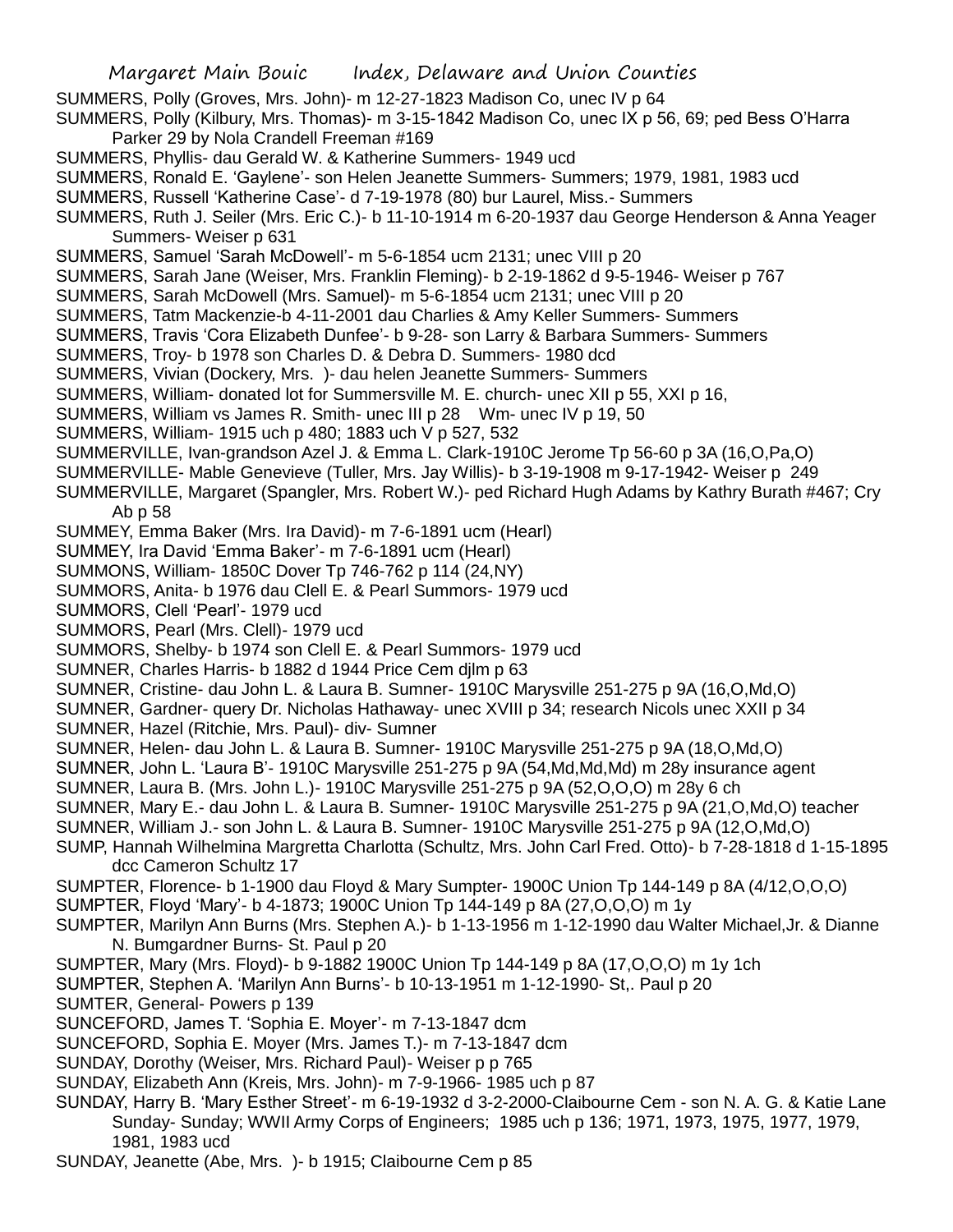- SUNDAY, John 'Leah Gardner- dcq Olive Doerrer Rush 14
- SUNDAY, Katie Lane (Mrs. N.A. G.)- Sunday
- SUNDAY, Leah Gardner (Mrs. John)- dcq Olive Doerrer Rush 15
- SUNDAY, Leah (Shenberger, Mrs. Baltzer)- b 2-15-1837 d 9-30-1891 dau John & Leah Gardner Sunday- dcq Olive Doerrer Rush 7
- SUNDAY, Marcella (Mrs. Rex)- Sunday
- SUNDAY, Mary Esther Street (Mrs. Harry B.)-b 6-7-1912 m 6-19-1932 d 8-20-2003 (91) Claibourne Cem- dau Bruce Adair & Eva Howison Street- 1985 uch p 136; Sunday; 1971, 1973, 1975, 1979, 1981, 1983 ucd
- SUNDAY, N. A. G. 'Katie Lane'- Sunday
- SUNDAY- N. A. G. Sunday Company- 1985 uch p 136
- SUNDAY, Rex 'Marcella'- brother Harry B. Sunday- Sunday
- SUNDERLAND, Mr.- Powers Pat p 300
- SUNDERLAND, Cassie- d 6-5-1866 (18-6-15) Trenton Cem, Powell p 765
- SUNDERLAND, David 'Janet'- Sunderland
- SUNDERLAND, Emery W. d 2-14-1865 (12y) Trenton cem, Powell p 275; son P. & H.
- SUNDERLAND, Flora Ellen (Jordan, Mrs. Frank)- m 10-4-1882 d 4-9-1931 Jordan Bible- unec X p 51
- SUNDERLAND, Francis M.- son Peter & Margaret Sunderland- 1850C Trenton Tp 781 p 67 (4,O)
- SUNDERLAND, Francis M.- d 9-25-1851 (1-3-14) Trenton Cem Powell p 275 son P. & H.
- SUNDERLAND, George- son Peter & Margaret Sunderland- 1850C Trenton Tp 781 p 67 (11,O)
- SUNDERLAND, Handy B.- d 2-17-1865 Trenton Cem- Powell p 275 son P. & H.
- SUNDERLAND, Harriet- 1870C Trenton Tp p 515 (41)
- SUNDERLAND, Harriet Greatreaks- dau Oliver Greatreaks- dcw Bk 4 p 32(4)
- SUNDERLAND, James D 'Mary/Sarah Ann Spurgin'- m 8-21-1859 ucm 2907 unec XIX p 17- son Peter & Margaret Sunderland- 1908 dch p 406; 1850C Trenton Tp 781 p 67 (13,O)
- SUNDERLAND, James R.- d 2-16-1865 (2y) Trenton Cem, Powell p 275 son P. & H.
- SUNDERLAND, Jane- d 8-5-1865 (10y10m) Trenton Cem- Powell p 275 dau P. & H.
- SUNDERLAND, Janet (Mrs. David)- Sunderland
- SUNDERLAND, Jemima E.- d 1-29-1865 (4y) Trenton Cem- Powell p 275 dau P. & H.
- SUNDERLAND, John- 1850C Delaware Tp 1395 p 98 (45,Eng); djlm p 94
- SUNDERLAND, Jonathan P.- son Peter & Margaret Sunderland- 1850C Trenton Tp 781 p 67 (17,O)
- SUNDERLAND, Julia Ann (Cron, Mrs. Paul Edward)- m 11-16-1975- 1985 uch p 37
- SUNDERLAND, Margaret "Peggy" McFalls (Mrs. Peter)- dau James & Mary Wart McFalls- 1880 dch p 875; 1850C Trenton Tp 781 p 67 (30,Pa)
- SUNDERLAND, Martin L- d 2-21-1865 (5y) Trenton Cem, Powell p 275 son P. & H.
- SUNDERLAND, Mary- 1850C Delaware Tp 1395 p 98 (23,Ireland)
- SUNDERLAND, Mary Bell (Bennett, Mrs. George Sanford)- b 1852 d 2-1890 dau William & Matilda Klecknor Sunderland- ped Elaine G. Bennett #42; unec IV p 18
- SUNDERLAND, Mary E.- 1870C Trenton Tp p 515 (4)
- SUNDERLAND, Mary E. Pratt (Mrs. Samuel)- m 12-27-1853 dcm
- SUNDERLAND. Mary/Sarah Ann Spurgin (Mrs. James)- m 8-21-1859 ucm 1907; unec XIX p 17
- SUNDERLAND, Mary (Mrs. Peter)- d 10-22-1855 (75-6-7) Maple Dell Cem- Powers p 261
- SUNDERLAND, Matilda Klecknor (Mrs. William)- b 1818 d 1899 ped Elaine G. Bennett #42; 19; unec IV p 18
- SUNDERLAND, Peter- b Fort Amanda d 1-8-1892 (65-7-8) Condit- dcdeaths; Trenton Cem, Powell p 275; djlm p 94 1870C Trenton Tp p 515 (44\*)
- SUNDERLAND, Peter J.- son Peter & Margaret Sunderland- 1850C Trenton Tp 781 p 67 (7,O)
- SUNDERLAND, Peter 'Margaret "Peggy" McFalls'- m 11-14-1847 dcm; 1880 dch p 875; 1850C Trenton Tp 781 p 67 (38,O)
- SUNDERLAND, Ryan- son David & Janet Sunderland- Sunderland
- SUNDERLAND, Samuel 'Mary E. Pratt'- m 12-27-1853 dcm
- SUNDERLAND, Samuel P.- d 11-23-1855 (8m) son Peter & Mary- Maple Dell Cem, djlm p 94; Powers p 261
- SUNDERLAND, Sarah Ann Spurgin (Mrs. James)- m 8-21-1859 ucm 2907
- SUNDERLAND, Susan- 1850C Delaware Tp 1395 p 98 (3,O)
- SUNDERLAND, Thomas- 1850C Delaware Tp 1395 p 98 (5,O)
- SUNDERLAND, William H.- son Peter & Margaret McFalls Sunderland- 1850C Trenton Tp 781 p 67 (1,O)
- SUNDERLAND, William J.- 1870C Trenton Tp p 515 (12)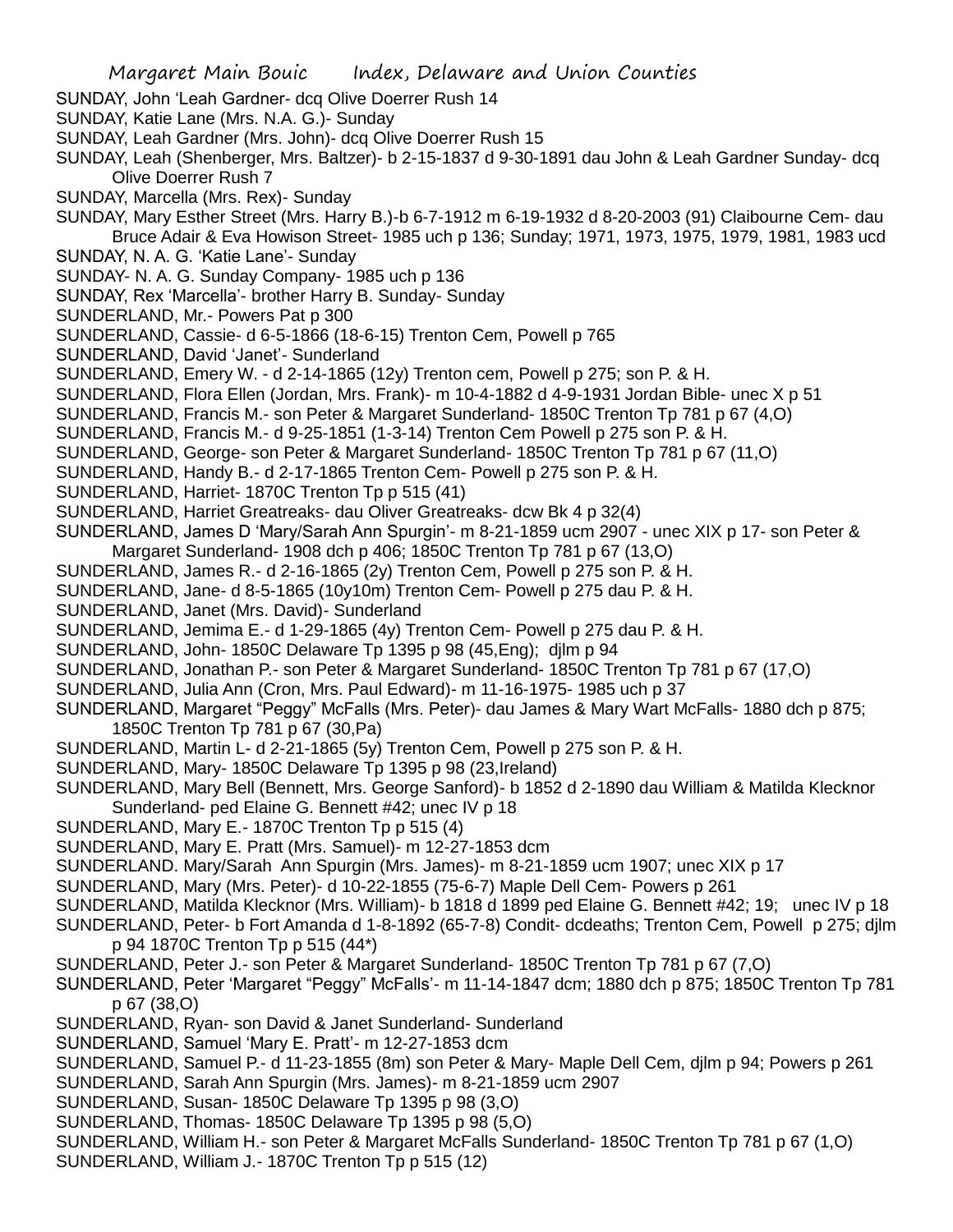SUNDERLAND, William 'Matilda Klecknor'- b 181- d 1887 ped Elaine G. Bennett #42 18; unec IV p 18

SUNDERLIN, Louise Vera (Meteer, Mrs. Ford John)- b 4-11-1908 m 5-3-1928- McKitrick p 337

SUNDERMAN, Alexander David- b 10-29-1999 son Ryan & Amy Smith Sunderman- Sunderman

SUNDERMAN, Amy Smith (Mrs. Ryan)- dau Jodi Smith- Sunderman

SUNDERMAN, David 'Janet'- Sunderman

SUNDERMAN, Janet (Mrs. David)- Sunderman

SUNDERMAN, Justus 'Sally Pounds'- Pounds 5

SUNDERMAN, Ryan 'Amy Smith'- son David & Janet Sunderman- Sunderman

SUNDERMAN, Sally Pounds (Mrs. Justus)- b 4-4-1935 dau Ralph Linneus & Ruth Parsons Pounds- Pounds 1425211

- SUNDUSKY, Betty (Mrs. John)- 1949 ucd
- SUNDUCKY, Cena- mother of John Sundusky- 1949 ucd
- SUNDUSKY, John 'Betty'- son of Cena Sundusky- 1949 ucd

SUNERA, Naomi Moffitt (Mrs. Samuel S.)- b 1897 d 1969 Sec E. York Cem p 92

SUNERA, Samuel S. 'Naomi Moffitt'- b 1911 d 1-26-1968 Sec E. York Cem p 92

SUNFEE, John- unec VI p 70, storekeeper

SUNIMONS, Jacob S.- d 4-26-1843 (59y10m) Watkins Cem, djlm p 104

SUN(D)STROM, Amanda Hilt (Mrs. John)- 1985 uch p 144

SUN(D)STROM, Anna (Haddix, Mrs. Earl Cyrus)- b 7-19-1892, 5th of 13 ch of John & Amanda Hilt Sunstrom-1985 uch p 144

SUN(D)STROM, John 'Amanda Hilt'- 1985 uch p 144

SUNKLE, Clara V. Karch (Mrs. Dr. Robert H,)- dau Frederick & Mary Elizabeth Pounds Karch- Pounds 4,5

SUNKLE, Hunter Robb- son Dr. Robert H. & Clara V. Karch Sunkle- Pounds 5

SUNKLE, Judith Elizabeth- dau Dr. Robert H. & Clara V. Karch Runkle- Pounds 5

SUNKLE, Dr. Robert H. 'Clara V. Karch'- Pounds 4, 5

SUNMAN, Jacob A.- d 1843- Watkins Cem p 3

SUNNY, Laine- b 1969, probably dau Barbara Rutan- 1971 ucd

SUNTLE, Samuel B. 'Sarah Jones'- m 1-19-1840 Madison Co, unec IX p 18

SUNTLE, Sarah Jones (Mrs. Samuel B.)- m 1-19-1840 Madison Co, unec IX p 18

SU–PPER?, John- 1910C Darby Tp 139 p 7B (53,Ind,Ind,Ind)

SUPER, John W. 'Mary Mock'- m 10-15-1896 ucm (Hearl)

SUPER. Mary Mock (Mrs. John W.)- m 10-15-1896 ucm (Hearl)

SUPLER, Edward- son Samuel & Nancy Campbell Supler- 1915 uch p 962

SUPLER/SOUPLE, Eliza Brice (Mrs. M. Edward)- b 6-21-1804 dau Rev. John & Jane Stockton Brice- Shipps p 6, 7

SUPLER, James B.- Supler

SUPLER/SOUPLER, M. Edward 'Eliza Brice'- Shipps p 7

SUPLER, Jane C. (Rea, Mrs. Joshua S.)- dau Samuel & Nancy Campbell Supler- 1915 uch p 962

SUPLER/SOUPLER, Leota (Creamer, Mrs. )- dau M. Edward & Eliza Price Supler- Shipps p 7

SUPLER, Mary- dau Samuel & Nancy Campbell Supler- 1915 uch p 962

SUPLER, Mary Virginia- dau James B. Supler- Supler

SUPLER, Nancy Campbell (Mrs. Samuel)- 1915 uch p 962

SUPLER, Rachel- dau Samuel & Nancy Campbell Supler- 1915 uch p 962

SUPLER, Samuel 'Nancy Campbell'- 1915 uch p 962

SUPLER, Sarah Ann- dau Samuel & Nancy Campbell Supler- 1915 uch p 962

SUPLER, Sarah (Kimmons, Mrs. John)- 1915 uch p 699

SUPLER, Thomas- son Samuel & Nancy Campbell Supler- 1915 uch p 962

SUPOR, John- uccp p 22, appraiser JB2 p 292

SUPREK, Pam (Freshwater, Mrs. Norman)- Freshwater p 143

SURBAUGH, Georgia- 1967 ucd

SURBAUGH, Michael- his dau b 6-25-1879 Ohio Democrat, Madison Co, unec IX p 15

SURBECK, Rev. James S. 'Katherine'- 1915 uch p 55, 206; 1900C Milford Center 174-185 p 7B (33,Ger,Ger,Ger) to US 1881

SURBECK, Katherine (Mrs. Rev. James S.)- b 1-1872; 1900C Milford Center 174-185 p 7B(25, ILL, NY,PA) m 2y, no ch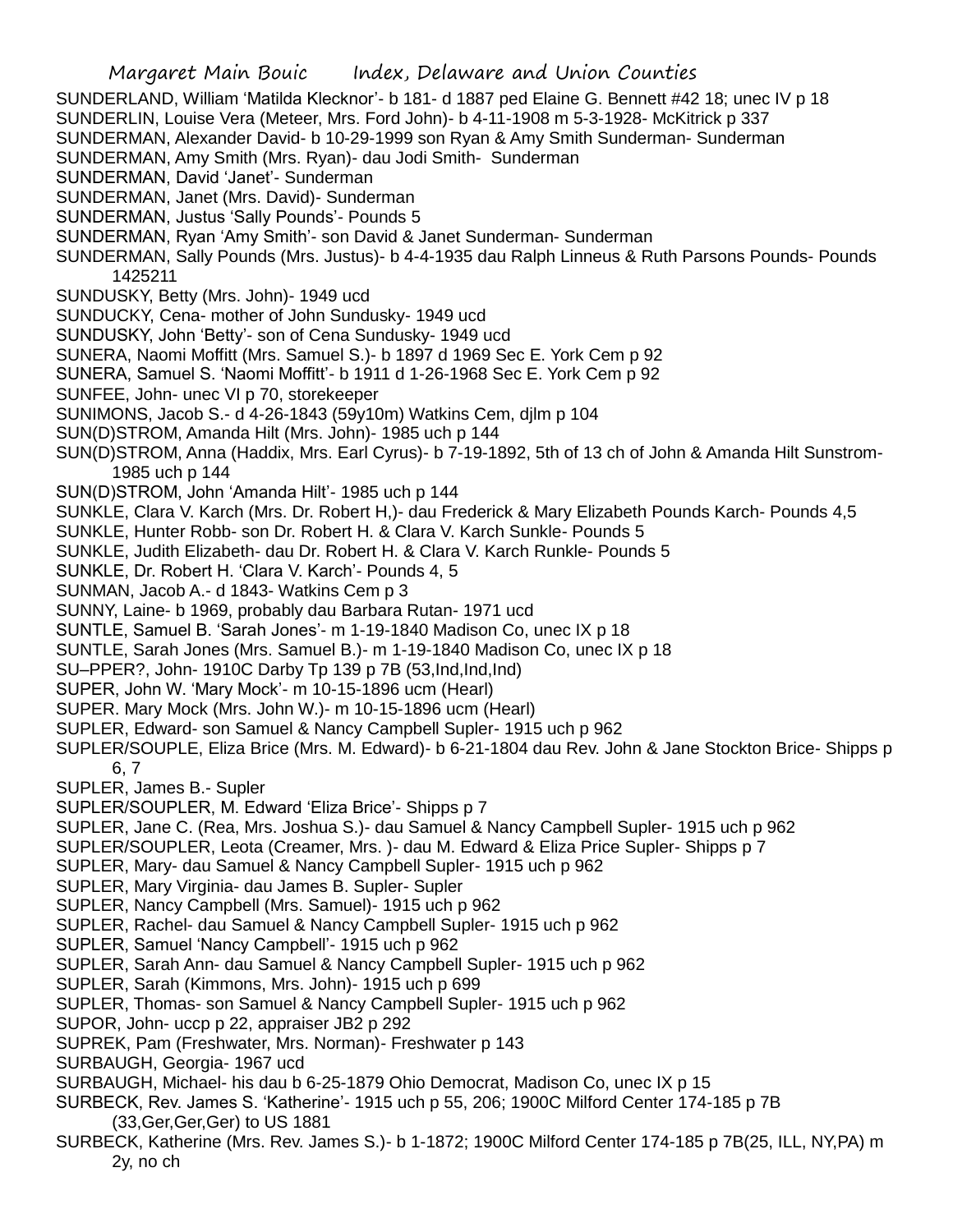SURDAM, Allen (Mrs. )(Worthington, Mrs. John Maine)- Asp (1052)

SURESSI, Judy G b 1869 Pa, orphanage in Marysville - request by Charles Kahl- unec XVII p 28

SURFACE, Florence (Maugans, Mrs. John E.)- b 7-17-1859 m 1-1-1876- Maugans Anc p 70

SURFACE, Reuben W.- hjt p 192, 195

SURFU, Gerald 'Sandra Sue Schaller'- McKitrick p 110

SURFU, Sandra Sue Schaller (Mrs. Gerald)- dau John & Ella Jane McKittrick Schaller- Freshwater p 110

SURLES, Charles 'Esther Bockoven- Rev. War Soldierk Berkshire Cem, Powell p 9; dcq Charlotte Pittman Silverwood 14

SURLES, Charlotte (Veley, Mrs. John)- b 11-15-1836 m 3-10-1859 d 1-16-1926 Marlborough Cem p 164- dau Charles & Esther Bockoven Surles- dcq Charlotte Pittman Silverwood 7; dg 7-26-1910- Cry Ab p 139; 1880 dch p 647; 1908 dch p 851

SURLES, Esther Bockoven (Mrs. Charles)- b 10-6-1771 dau George & Elizabeth Maring Bockoven- dcq Charlotte Pittman Silverwood 15

SUROKER, —family of Dennis Baker #308, unec XI p 1

SURPLISS, William- 1915 uch p 496. 497' 1883 uch V p 586. 587. 602 see Sirpliss

SURPLUS, William- delinquent taxes, Essex- unec XII p 69

SURRATT, Absalom- b 1770 d ca 1842 ILL- son Thomas Sarratt; ped Stephen Ray Keep #543 54; unec XVI p 56a

SURRATT, John 'Margaret Briggs' b 1805 N Carolina d 1-18-1863 Illinois- son Absalom Surratt- ped Stephen Ray Keep #543 108- unec XVI p 56a

- SURRATT, John"Jack" 'Susanna "Hanna" Smith'- b ca 1840 m 8-3-1860 d ILLinois son John & Margaret Briggs Surratt- ped Stephen Ray Keep 54; unec XVI p 56a
- SURRATT, Josephine (Nash, Mrs. Robert)- Nash p 250

SURRATT, Margaret Briggs (Mrs. John)- b 1811 N. C. d Illinois- ped Stephen Ray Keep #543 109; unec XVI p 56a

SURRATT, Sarah Ann (McDannald, Mrs. Thomas Wilkerson)- b 1-24-1864 d 1-27-1943 dau John & Susanna Smith Surratt- ped Stephen Ray Keep #532 27, unec XVI p 55, 56a

SURRATT, Thomas- b before 1750 m 1770 d 1824 ped Stephen Ray Keep 3543 432; unec XVI p 56a SURRIDGE, James 'Margaret Sue Anderson'- Hutchisson p 21; Anderson 5,6; Felkner 6,7

SURRIDGE, Margaret Sue Anderson (Mrs. James)- dau Cleland & Mary Edith Baltz Anderson- Hutchisson p 21; Anderson 5,6; Felkner 6, 7

SURRIDGE, Timothy James- b 6-23-1963 son James & Margaret Sue Anderson Surridge- Hutchisson p 21; Anderson 6; Felkner 7

SURWILL, Gail (Mrs. Ron)- Surwill

SURWILL, Jim- son Ron & Gail Surwill- Surwill

SURWILL, Joe- son Ron & Gail Surwill- Su rwill

SURWILL, John M., Sgt.'Lauren Cosgrove'- d 2-13-2004 Kinwood Mem. Pk.auto accident- son Ron & Gail Surwill- Surwill

SURWILL, Lauren Cosgrove (Mrs. Sgt. John M.)- dau Michael & Debbie Cosgrove- Surwill

SIRWill, Ron 'Gail'- Surwill

SURY, 1820C Big Rock Tp

SUSBANGS?, George1840C Liberty Tp Un Co p 391 (40-50)

SUTCLIFFE, May (McKittrick, Mrs. James Luther)- b 5-7-1897 m 4-27-1927 d 1-1-1974- McKitrick p 465

SUTE, Jerel Michael- b 5-8-1957 son Joseph Henry & Wand Lee Schenck Sute- Weiser p 710

SUTE, Joseph Henry 'Wand Lee Schenck'- b 9-6-1929 m 1-15-1955- Weiser p 710

SUTE, Judy Lynn- b 1-16-1956 dau Joseph Henry & Wand Lee Schenck Sute- Weiser p 710

SUTE, Wand Lee Schenck (Mrs. Joseph Henry)- b 3-13-1930 m 1-15-1955 dau Lester Obadiah & Mable Vida Rabold Schenck- Weiser p 710

SUTER, Barbara (Reiniger, Mrs. Major Charles)- dumch p 298

SUTERMEISTER, Godfrey- father-in-law of Jacob Morganstein- mt 7-19-1899 p6c3; Abs p 58

SUTERMEISTER, Lulu (Morganstein, Mrs. Jacob)- dau Godfrey Sutermeister- mt 7-19-1899 p6c3, Abs p 58

- SUTFIN, Carol Ann (Keller, Mrs. )- dau L. D. Jr. & Ruth Evelyn Sutfin- Sutfin
- SUTFIN, Jack- son L. D. Jr. & Ruth Evelyn Sutfin- Sutfin
- SUTFIN, Jimmy- son L. D. Jr. & Ruth Evelyn Sutfin- Sutfin
- SUTFIN, L. D. Jr. 'Ruth Evelyn'- Sutfin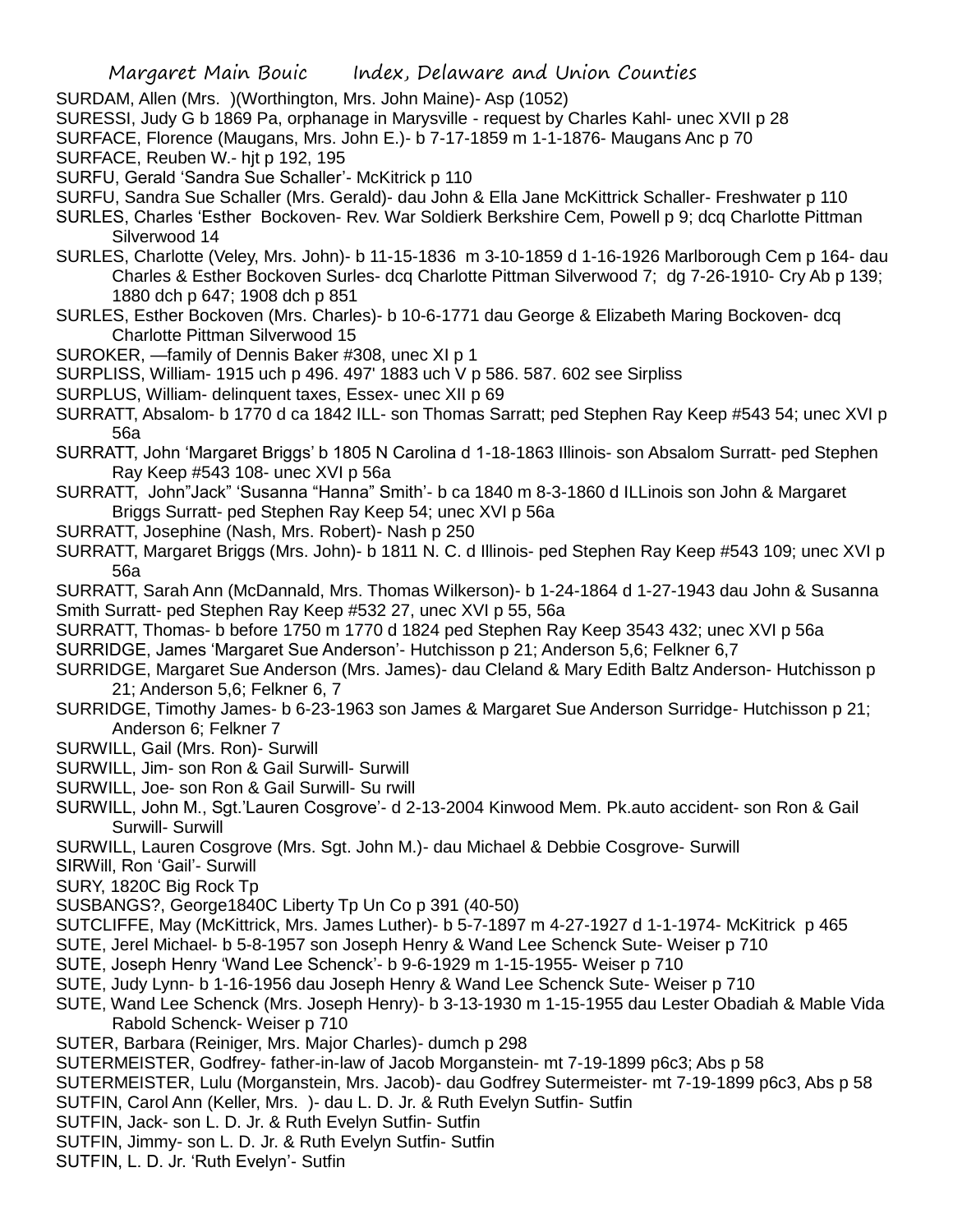- SUTFIN, Louis- son L. D. Jr. & Ruth Evelyn Sutfin- Sutfin
- SUTFIN, Ruth (Baker, Mrs. )- dau L. D. Jr. & Ruth Evelyn Sutfin- Sutfin
- SUTFIN, Ruth Evelyn (Mrs. L. D. Jr.)- d 1-18-1978 (78) bur Marengo- Sutfin
- SUTFIN, Susie (Lyons, Mrs. )- dau L. D. Jr. & Ruth Evelyn Sutfin- Sutfin
- SUTHARD- see Southard
- SUTHARD, John E. York Tp, unec XII p 68
- SUTHARD, Mary (Patch, Mrs. William)- m 5-30-1855 ucm 2290; unec XVII p 35
- SUTHERIN, Amanda Staker (Mrs. Matthew)- dau Michael & Debbie Staker- Sutherin
- SUTHERIN, Caleb Campbell- b 11-14-2003 son Matthew & Amanda Staker Sutherin- Sutherin
- SUTHERIN, June (Mrs. Mark)- Sutherin
- SUTHERIN, Mark 'June'- Sutherin
- SUTHERIN, Matthew 'Amanda Staker'- son Mark & June Sutherin- Sutherin
- SUTHERLAND, David L. 'Hester Butler'- d 1936; Sutherland; Delaware obit Hester B. (mlib brown)
- SUTHERLAND, Delia- sister Dr. Silas Fowler- dg 8-15-1916, Cry Ab p 84
- SUTHERLAND, Dovie Miller (Mrs. James)- Sutherland; obit James P. (mlib brown)
- SUTHERLAND, Elizabeth (Montis, Mrs. Earl)- dau James Paul & Mary Jane Pruett Sutherland- Sutherland; obit Mary Jane Pruett (mlib brown); obit James P.(mlib brown)
- SUTHERLAND, George 'Tamsey Winders'- m 9-23-1813 Madison Co, unec IV p 22
- SUTHERLAND, Harvey- exec of Thomas Sutherland 1842, Rushcreek Tp, unec XII p 40
- SUTHERLAND, Helen (Wallace, Mrs. Zane)- sister Jams Paul Sutherland- obit James P., mlib
- SUTHERLAND, Hester Butler (Mrs. David L.) B 8-11-1895 bur Forest Grove Cem-dau Charles A. & Harriet Morgridge Burtler-Sutherland, obit (mlib brown); 1949, 1962, 1967, 1971, 1973, 1975, 1979 ucd
- SUTHERLAND, Homer E. son James Paul & Mary Jane Pruett Sutherland- Sutherland; obit Mary Jane (mlib brown); obit James Paul (mlib brown)
- SUTHERLAND, James 'Dovie Miller'- Sutherland; obit James Paul (mlib brown)
- SUTHERLAND, James H. 'Kay'- 1980 dcd
- SUTHERLAND, James Paul 'Mary Jane Pruett'- b 1906 m 1939 d 1-15-1974 (67) Price Cem, djlm p 69- son James & Dovie Miller Sutherland; Sutherland; obit (mlib brown); obit Mary Jane,mlib
- SUTHERLAND, James P. 'Mary'- son James Paul & Mary Jane Pruett Sutherland- Sutherland; obit (mlib brown); obit James P(mlib brown)obit Mary Jane(mlib brown); obit James P.mlib; 1971 ucd
- SUTHERLAND, Kay (Mrs. James H.)- 1980 dcd
- SUTHERLAND, Mark- b 1972 son James H. & Kay Sutherland- 1980 dcd
- SUTHERLAND, Mary Jane Pruett (Mrs. James Paul)- b 11-9-1918/7 m 1939 d 1-4-1976 Price Cem, djlm p 69 dau Wade & Imogene Creed Pruett- Sutherland; obit James Paul (mlib brown); 1971, 1975 ucd
- SUTHERLAND, Paul- b 1976 son James H. & Kay Sutherland- 1980 dcd
- SUTHERLAND, Stella (McClure, Mrs. Harley)- sister James Paul Sutherland- Sutherland; obit James Paul (mlib brown)
- SUTHERLAND, Susan- b 1978 dau James H. & Kay Sutherland- 1980 dcd
- SUTHERLAND, Tamsey Winders (Mrs. George)- m 9-23-1813 Madison Co, unec IV p 22
- SUTHERLAND, Thomas- estate, 1842 unec XII p 40, 53
- SUTHERLAND, Wade- son James Paul & MaryJane Pruett Sutherland- Sutherland; obit Mary Jane (mlib brown); obit James Paul (mlib brown)
- SUTHERLAND, William B. P.- 1975 ucd
- SUTHERLAND, William- son James Paul & Mary Jane Pruett Sutherland-Sutherland- obit Mary Jane (mlib brown); obit James Paul (mlib brown)
- SUTHERLY, Carol- b 1958 dau Jack E. & Ola P. Sutherly- 1967, 1971, 1973, 1975 ucd
- SUTHERLY, Jack E. 'Ola P.- 1967, 1971, 1973, 1975, 1977, 1979, 1981, 1983 ucd
- SUTHERLY, Mark- b 1960 son Jack E. & Ola P. Sutherly- 1967, 1971, 1973, 1975, 1977, 1979, 1983 ucd
- SUTHERLY, Ola P. (Mrs. Jack E.)- 1967, 1971, 1973, 1975, 1977, 1979, 1981, 1983 ucd
- SUTHERS, —(Mrs. Albert)- d 3-7-1969, cremated- Suthers
- SUTHERS, Patricia (Mrs. Tom)- Suthers
- SUTHERS, Tom 'Patricia'- Suthers
- SUTLER, John- 1908 dch p 406
- SUTLEY, Clara (Mrs. Charles)- d 12-21-1959 (83) Oak Grove Cem- Sutley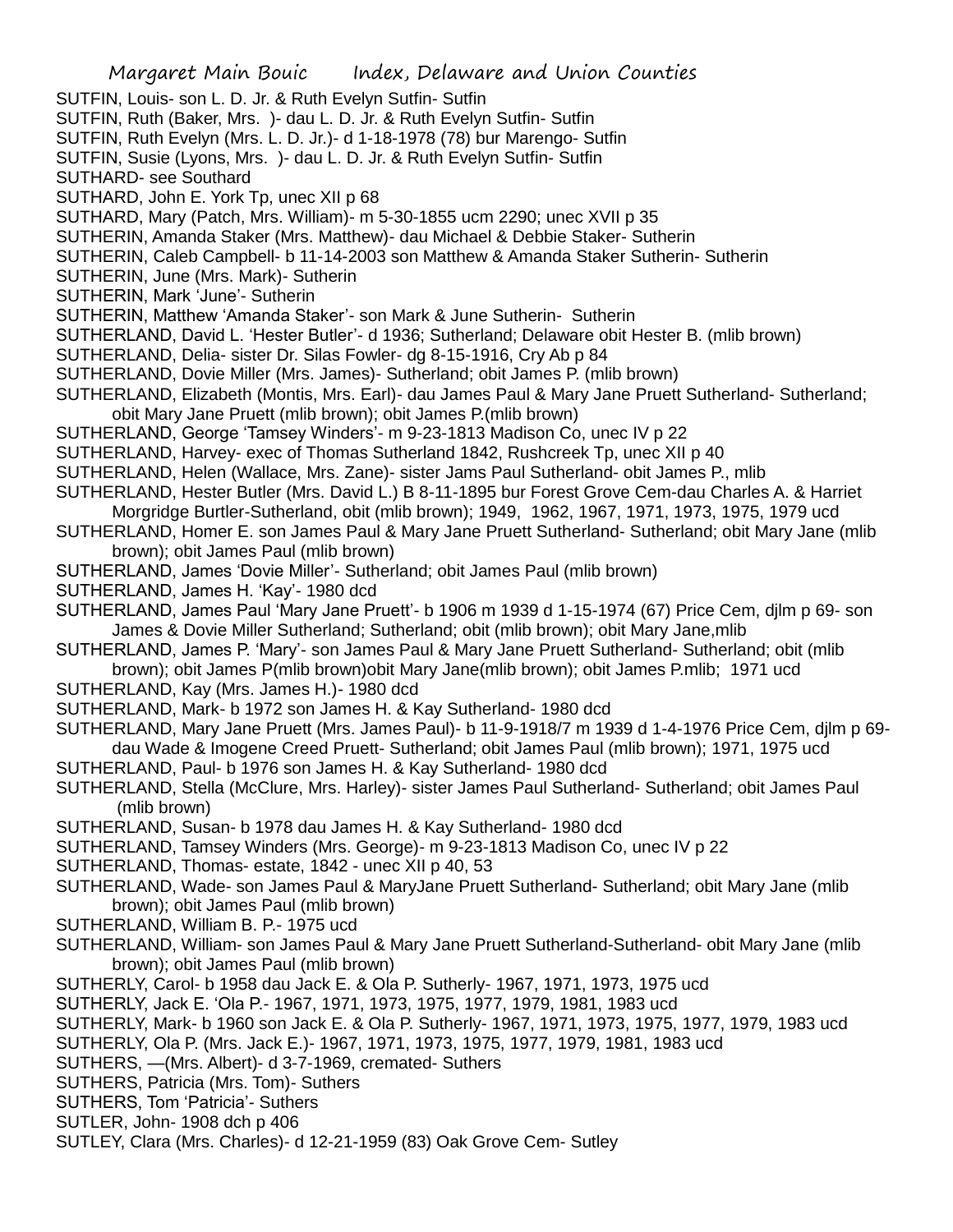- SUTLEY, Isabel Smith (Mrs. John)(Staley, Mrs. Vincent)- 1908 dch p 770; dcq Charlotte Staley Webster 9; see Sybil Schmidt
- SUTLEY, John 'Isabel Smith'- 1908 dch p 770
- SUTLEY, John 'Susan' m 12-25-1873 d 12-12-1893; dg 4-21-1893, 12-12-1893, Abs p 119, 143
- SUTLEY, Susan (Mrs. John)- b 12-25-1851 m 12-25-1873 d 4-16-1893; dg 4-18-1893, 4-21-1893, Cry Ab p 119
- SUTLEFF, Beulah (Brown, Mrs. George)- b 1802 Ct d 1868- dumch p 252; Sutleff
- SUTLIFF, M.- Judge, election 10-1852; unec IV p 20
- SUTPHIN, Jeannette- lived with Harold V. & Ellen Hamler- 1964 dcd
- SUTPHIN, Lewis A.- d 12-19-1960 (86) bur West Liberty- Sutphin
- SUTPHIN, Madeline (Abbey, Mrs. )- dau Lewis A. Sutphin- Sutphin
- SUTSER, Sarah (Millikan, Mrs. Samuel)- m 7-28-1836 Madison Cok, unec VII p 24
- SUTTAN, James, unclaimed letter 18430 unec XII p 56
- SUTTEN, Margaret (Belfield, Mrs. William)- 1915 uch p 775
- SUTTEN, Samuel- Pabst p 6 p 42, 60
- SUTTEOR, Doris Grace Egner'- d 10-10-1979 (64) bur Galion- Sitteor
- SUTTER, Charles- 1964 dcd
- SUTTER, George 'Mary Wiser'- Weiser p 847
- SUTTER, Marvis Orla (Weiser, Mrs. Paul Kenneth)- b 3-15-1926 m 3-9-1947 Weiser p 264
- SUTTER, Mary Weiser (Mrs. George)- b 11-31-1860 dau Adam & Susan Bender Weiseer- Weiser p 847
- SUTTER, Ollie- Pabst p 3 p 18
- SUTTHIN, Jenette- b 1958 lived with Harold V. & Ellen B. Hamler- 1969 dcd
- SUTTINGER, James- 1980 dcd
- SUTTLE, Rue Flenniken (Mrs. William)- dau William & Mary Flenniken Suttle- Powers p 136
- SUTTLE, William 'Ruie Flenniken'- Powers p 136
- SUTTLES, Betty (Mrs. Dr. Charles M.)- Suttles
- SUTTLES, Blanche Hicks (Mrs. Walter H.)- Suttles
- SUTTLES, Carol (McConnell, Mrs. Randy)- dau Dr. Charles M. Suttles- Suttles
- SUTTLES, Dr. Charles M.'Betty''Karen G.'- b 1-11-1916 d 11-28-2003 (87) East Conneaut Cem- son Walter H. & Blanche Hicks Suttles- Suttles
- SUTTLES, Florence (Maugans, Mrs. Lawrence)- Maugans Anc p 29
- SUTTLES, June (Janson, Mrs. Al)- dau Walter H. & Blanche Hicks Suttles- Suttles
- SUTTLES, Karen G. (Mrs. Dr. Charles M.)- d 1992- Suttles
- SUTTLES, Linda (Gaffey, Mrs. Bob)- dau Dr. Charles M. Suttles- Suttles
- SUTTLES, Marcia (Palm, Mrs. Don)- dau Dr. Charles M. Suttles- Suttles
- SUTTLES, Marguerite Virginia (Sauer, Mrs. Dr. Charles A.)- d 2-7-1981 (84) Ashley Union Cem- Missionary to Korea- Suttles
- SUTTLES, Susan (Lillie, Mrs. Dick)- dau Dr. Charles M. Suttles- Suttles
- SUTTLES, Walter H. 'Blanche Hicks'- Suttles
- SUTTMER, Teresa ( )(Laughrey, Mrs. James Alfred)- 1985 uch p 88
- SUTTNER, Jane (Mrs. Paul R.)- 1980 dcd
- SUTTNER, Paul R. 'Jane'- 1980 dcd
- SUTTON, Adalia M. (Melvin, Mrs. Joseph Barnes)- b 11-17-1857 m 11-20-1878 ucm 6367 dau Richard & Jane L. Ross Sutton- her diary 1878-1879 in surname file, mlib, from Steven Rinn; unec X p 39; 1869 wsc p 13; Pabst p 8 p 25
- SUTTON, Adolph M.- 1870C Delaware Town p 297 (12)
- SUTTON, Albert C.- 1870C Delaware Town p 297 (7)
- SUTTON, Albert C. 'Sarah Evans'- b 5-1862 m 7-20-1892 ucm (Hearl) d 1914 Claibourne Cem p 80- son Andrew & Jane Sutton; 1880C Richood 302-319 p 28 (17,O,Va,O); 1900C Richwood 375-403 p 16A (37,O,Va,ILL) m 7y; 1910C Richwood 267-274 p 10A (47,O,O,O) m 17y
- SUTTON, Almina- dau Zebulon & Rebecca Sutton- 1850C Genoa Tp 456 p 45 (19,Pa)
- SUTTON, Almira (Carver, Mrs. James Wesley)- m 1-11-1853 dcm
- SUTTON, Almora Cline (Mrs. William Irwin)- b 11-23-1875m 11-27-1898 d 1-18-1953 Marlborough Cem p 179; Weiser p 82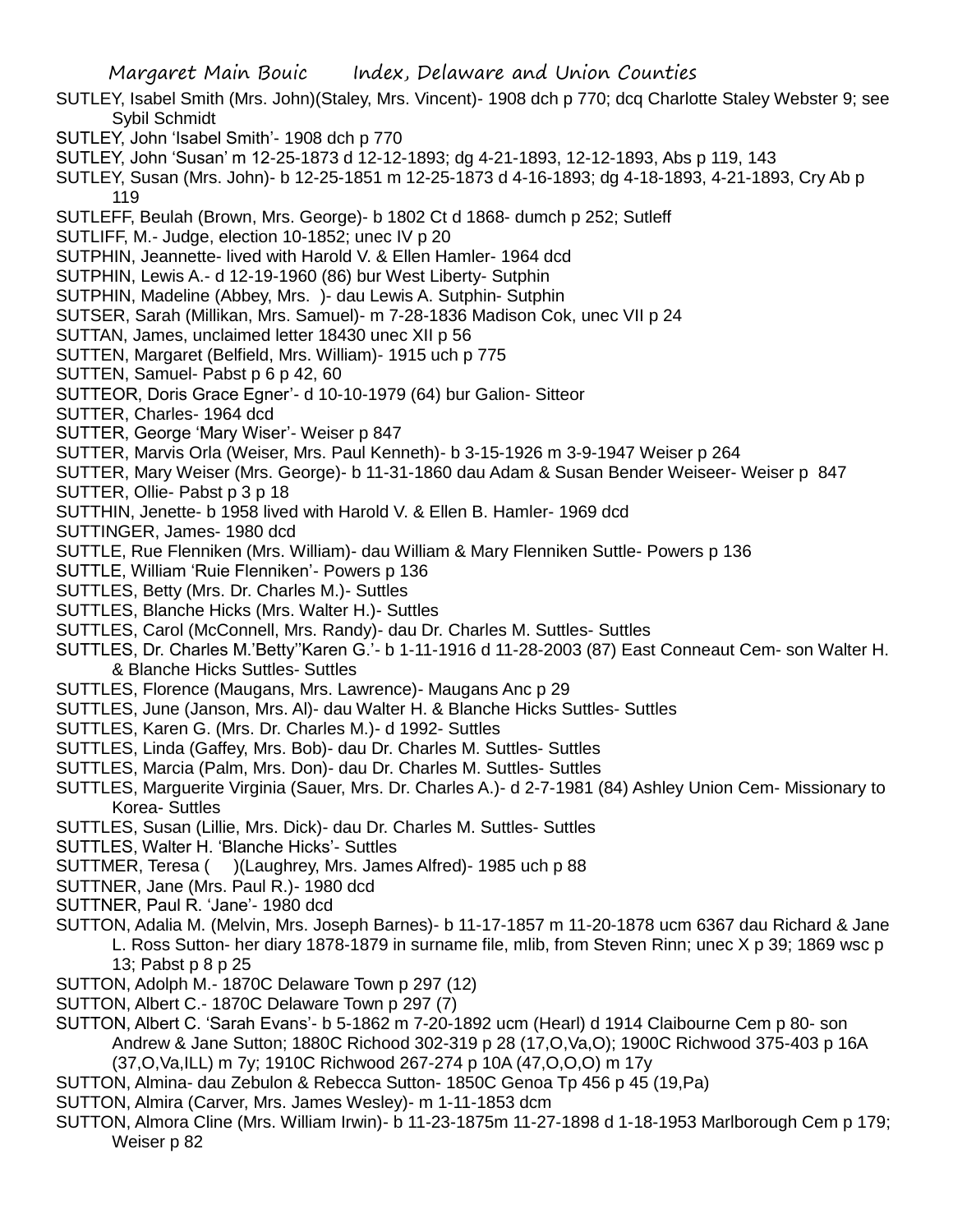- SUTTON, Amariah 'Eliza E. Weiser'- b 11-13-1835 m 8-22-1860 dcm d 11-15-1876 Marlborough Cem p 166; Powell p 285; 1850C Genoa Tp 332 p 35 (15,Pa)
- SUTTON, Andrew 'Jane'- 1880C Richwood 302-329 p 28 (57,Va,Pa,Va)
- SUTTON, Ann (Mrs. James)- 1850C Dover Tp 789-805 p 120 (67,Va)
- SUTTON, Annie E.- b 10-20-1872 d 9-5-1884 Hunt Cem- Powell p 140
- SUTTON, Arnd- d 1-9-1878 Old Norton Cem, Powell p 176
- SUTTON, Barnabe B.- Essex- unec XII p 69
- SUTTON, Becky- b 1973 dau James W. & Sally F. Sutton- 1980 dcd
- SUTTON, Brittie- ch Charles O. & Kittie Ella Ingle Sutton- Weiser p 81
- SUTTON, Charles- 1908 dch p 472
- SUTTON, Charles O. 'Kittie Ella Ingle'- b 1861 m 3-17-1892 son Amariah & Eliza E. Weiser Sutton- Weiser p 81
- SUTTON, Dr. David H. 'Freda M.'- d 4-14-1971 (69) bur Monroe Co- son Emma Sutton- Sutton; 1961, 1964, 1969, 1971, 1980 dcd
- SUTTON, Dyer- 1870C Radnor Tp p 466 (35\*)
- SUTTON, Eliza E. Weiser (Mrs. Amaraiah) b 2-14-1839 Penn m 8-22-1860 d 10-27-1893 (54-9-13) Marlborough Cem- dcdeaths- dau Jabez & Mary Madera Weiser- Weiser p 81; Powell p 285
- SUTTON, Eliza- dau Zebulon & Rebecca Sutton- 1850C Genoa Tp 456 p 45 (12,O)
- SUTTON, Elizabeth (Easterday, Mrs. John)- m 11-14-1844 dcm (not in book)
- SUTTON, Elizabeth (Eastman, Mrs. John)- m 11-14-1848 dcm
- SUTTON, Elizabeth Hause/House (Mrs. John)- dcc Maxson Greene 1699, 3202, 3490
- SUTTON, Elizabeth M. (Mrs. Warren G.)- Sutton; 1967, 1971, 1973, 1975, 1977, 1979, 1981, 1983 ucd
- SUTTON, Ella (Krigbaum, Mrs. Daniel Dwight)- b 4-5-1890 m 6-20-19121 d 1936- Weiser p 83
- SUTTON, Emma (Mrs. )- Sutton; 1969, 1971 dcd
- SUTTON, Frank- 1870C Thompson Tp p 500 (35\*)
- SUTTON, Frank- 1870C Radnor Tp p 466 (2)
- SUTTON, Freda M. (Mrs. David H.)- 1961, 1964, 1969, 1971, 1980 dcd
- SUTTON, Gail- b 1953 son Willard D. & Lois Sutton- 1969, 1971, dcd
- SUTTON, George M.- dcc Maxson Greene 3396, 6404, 6980
- SUTTON, George W.- son Zebulon & Rebecca Sutton- 1850C Genoa Tp 456 p 45 (15,O)
- SUTTON, Georgia Lorrain Tingler (Mrs. Norman Wayne)- b 1-8-1922 m 10-29-1940 dau Clem & Hattie Grace Fossinger Tingler- Weiser p 295
- SUTTON, Hannah Adams (Mrs. Richard Andrew)- b 1824 m 1841 d 1854- surname file, mlib
- SUTTON, Harry- b 1895 son Charles O. & Kittie Ella Ingle Sutton- Weiser p 81
- SUTTON, Hattie (Shulze, Mrs. Charles Herbert)- m 11-23-1898- Sutton 179
- SUTTON, Henry- Maugans Anc p 213
- SUTTON, Henry S.- 1908 dch p 406, 425; 1880 dch p 540
- SUTTON, Hulda- dau Zebulon & Rebecca Sutton- 1850C Genoa Tp 456 p 45 (9,O)
- SUTTON, Ida Day- 1870C Delaware Town p 297 (10); 1869 wsc p 13; Pabst p 8 p 25
- SUTTON, Ida (McCombs, Mrs. Charles)- m 9-30-1885 ucm (Hearl)
- SUTTON, Ida- dau Andrew & Jane Sutton- 1880c Richwood 302-319 p 28 (20,O,Va,O)
- SUTTON, Ida R. (Maine, Mrs. Eugene J.)- b 6-12-1859- Asp (1587)
- SUTTON, Ivadell- b 2-1896 d 9-26-1904 dau Charles O. & Kittie Ella Ingle Sutton- Weiser p 81
- SUTTON, Rev. J. A.- 1915 uch p 231
- SUTTON, James- unclaimed letter, unec IV p 19
- SUTTON, James- 1840C Paris Tp 932 (50-60), 1f (50-60), 1m (15-20) 1 f (10-15)
- SUTTON, James 'Ann'- 1850C Dover Tp 789-805 p 120 (70,Va)
- SUTTON, James W. 'Sally F.'- 1980 dcd
- SUTTON, Jane (69-1891) Claibourne Cem to asylum 6-11-1891- uninf p 6
- SUTTON, Jane (Mrs. Andrew)- 1880C Richwood 302-319 p 28 (58,O,Md,Md)
- SUTTON, Jane L. Ross (Mrs. Richard A.)- b 1821 d 1895-1870C Delaware Town p 297 (48\*)
- SUTTON, Jane L. Ross (Mrs. John W.)- b 1821 m 1854 d 1895 check this
- SUTTON, Jennifer- b 1963 dau Willard D. & Lois Sutton- 1969, 1971 dcd
- SUTTON, Jill- b 1971 dau Paul D. & Sally A. Sutton- 1980 dcd
- SUTTON, Jo Anne (Mrs. Stephen W.)- Sutton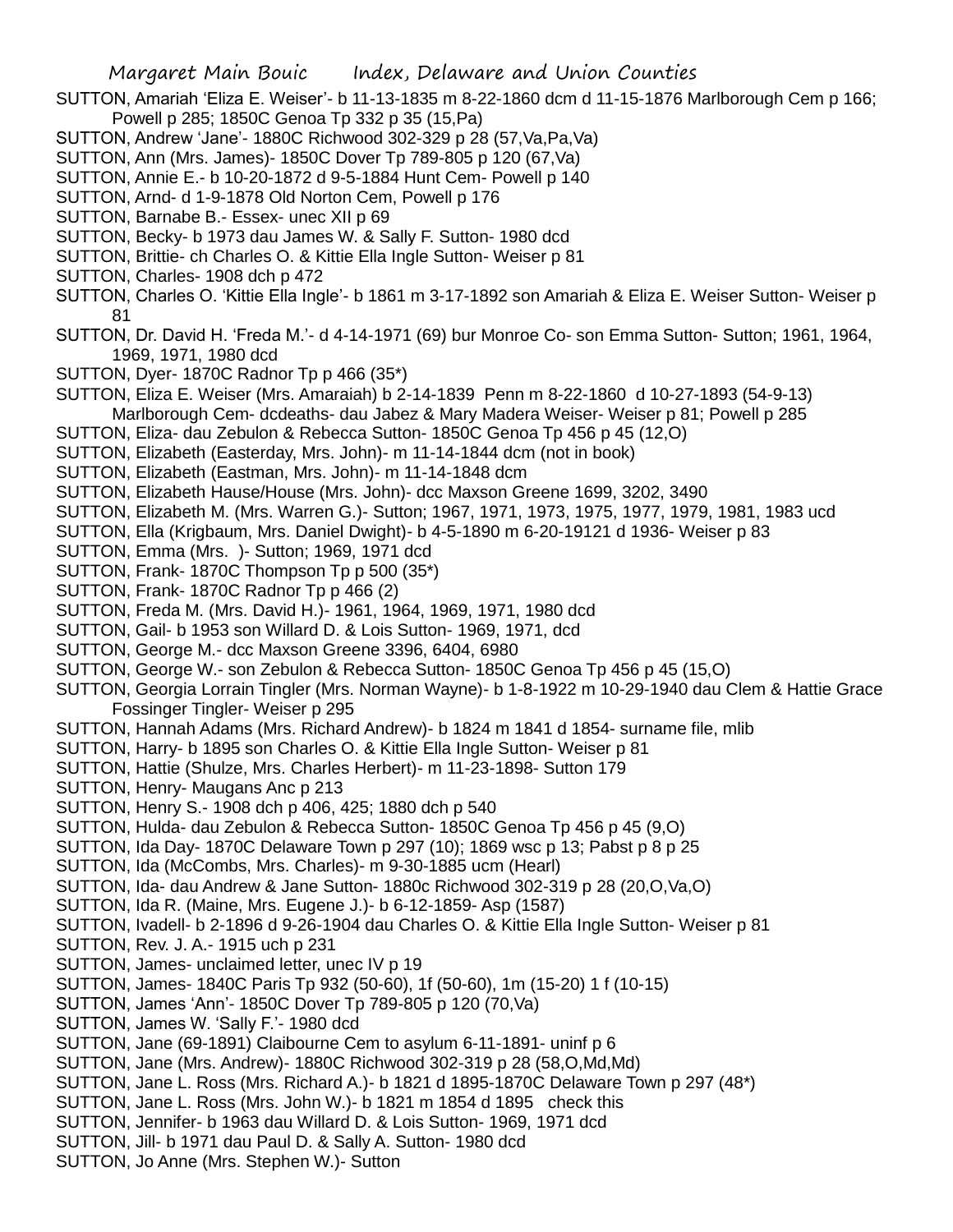- SUTTON, Joe- b 1870 son Paul D. & Sally A. Sutton- 1980 dcd
- SUTTON, Joel Lee 'Terri Lynn Taylor'- m 12-29-1984 son Aaron & Francile Sutton Taylor- Taylor (1112313)
- SUTTON, John A.- b 1871 d 1951- Marlborough Cem p 189
- SUTTON, John Avery 'Nora B. Cleveland'- b 12-31-1871 m 12-23-1897 d 1951 son Amariah & Eliza E. Weiser Sutton- Weiser p 82
- SUTTON, John- son George & Elizabeth Hause;House Sutton dcc Maxson Greene1698, 3202, 3490
- SUTTON, John W. 'Jane L. Ross'- b 185- d 1945 Surname file, mlib
- SUTTON, Joseph- b 1855 son Richard A. & Jane L. Ross Sutton- check this
- SUTTON, Kenneth Wayne- b 11-19-1949 son Norman Wayne & Georgia Lorrain Tingler Sutton- Weiser p 295
- SUTTON, Kittie Ella Ingle (Mrs. Charles O.)- m 3-17-1892- Weiser p 81
- SUTTON, Lewis- Pabst Pion I p 108. 109
- SUTTON, G. Lois (Mrs. Willard D.)- 1969, 1971 dcd
- SUTTON, Louise Riddle (Mrs. Washington C.) -m 12-5-1865 dcm
- SUTTON, Luella L.- b 12-5-1866 d 1-6-1869 Marlborough Cem -dau Amariah & Eliza E. Weiser Sutton- Powell p 285
- SUTTON, Madison- son Zebulon & Rebecca Sutton- 1850C Genoa Tp 456 p 45 (16,O)
- SUTTON, Maggie (Mrs. )- d 10-30-1971 (65) bur Johnstown- Sutton
- SUTTON, Margaret (Carpenter, Mrs. Joseph)- d 1700 dau John & Elizabeth House Sutton- dcc Maxson Greene 849, 1601, 1745
- SUTTON, Martha A. (Smith, Mrs. Henry C.)- b 1842 m 1862 Richard A., surname file, mlib
- SUTTON, Mary- 1870C Thomson Tp p 500 (32)
- SUTTON, Mary A. (Glaze, Mrs. Adam)- m 3-22-1860 dcm
- SUTTON, Mary Ann (Mrs. )- d 3-12-1976 mother of Warren Sutton- Sutton; obit (mlib brown)
- SUTTON, Mary (Blainey, Mrs. George)- 1880 dch p 584
- SUTTON, Mary (Lewis, Mrs. Thomas S.)- b 10-14-1863 m 2-7-1894 d 2-21-1926 dau Amariah & Eliza E. Weiser Sutton- Weiser p 81
- SUTTON, Mary R.- b Columbia Co, Penn- d 8-1-1868 (58-2-14) Norton- dcdeaths; Norton Cem, Powell p 176 SUTTON, Melissa Anne- dau Stephen W. & Josephine Webster Sutton- Sutton
- SUTTON, Myrtle Perry (Mrs. Rev. R. K.)- dau Albert H. & Deborah Evans Perry- dg 7-31-1909, Cry Ab p 49
- SUTTON, Nanciann (Rust, Mrs. Claude Charles)- m 7-2-1966 dau Dr. David H. & Freda Sutton- Sutton; 1964 dcd
- SUTTON, Nora B. Cleveland (Mrs. John Avery)- b 9-26-1880 m 12-23-1897 d 1928, Marlborough Cem p 189; Weiser p 82
- SUTTON, Norman Keith- b 11-7-1942 son Norman Wayne & Georgia Lorrain Tingler Sutton- Weiser p 295
- SUTTON, Norman Wayne 'Georgia Lorrain Tingler'- b 9-26-1919 m 10-29-1940- Weiser p 295
- SUTTON, Paul D. 'Sally A.'- 1980 dcd
- SUTTON, Polly A- dau James & Ann Sutton- 1850C Dover Tp 789-805 p 120 (23,O)
- SUTTON, Polly Ann (Wilmuth, Mrs. Amos)- m 2-1-1844 ucm 947- unec IV p 15, XXI p 40
- SUTTON, Ray Orval- b 1901 d 1924 Marlborough Cem p 179 son W. I. & A
- SUTTON, Rebecca S.- d 11-13-1854 (17-10-3) Old Norton cem, Powell p 176 dau A. & M. R.
- SUTTON, Rebecca (Mrs. Zebulon)- 1850C Genoa Tp 456 p 45 (43,Pa)
- SUTTON, Richard A. 'Jane L. Ross'- b 1822 Va d 1894 "Descendants of Richard A. Sutton" by Stephen W. Rinn- in surname file, mlib
- SUTTON, Richard Edward- b 1846 son Richard A. & Hannah Adams Sutton- Richard A. surname file
- SUTTON, Rev. R. K. 'Myrtle Perry'- dg 7-31-1909, Cry Ab p 49
- SUTTON, Mrs. R. K.- dau John Henry & Ella May Perry- dg 1-11-1916, Cry Ab p 6
- SUTTON, Roxanne Fortune (Mrs. Richard E.) M 1881- Richard A., surname file, mlib
- SUTTON, Roxie Jewett (Ms. Willard V.)- b 6-1-1901 m 5 -1-1926 d 1979- Sutton; Weiser p 81
- SUTTON, Sadie E. (Mrs. Albert C.- b 2-1869 d 1914 Claibourne Cem p 80; 1900C Richwood 375-
- 403 p 16A (31,O,Pa,Va) m 7y, no ch; 1910C Richwood 267-274 p 10A (41,O,O,O) m 17y
- SUTTON, Sally F. (Mrs. James W.)- 1980 dcd
- SUTTON, Sally A. (Mrs. Paul D.)- 1980 dcd
- SUTTON, Sarah- 1870C Radnor Tp p 466 (30)
- SUTTON, Sarah Evans (Mrs. Albert C.)- m 7-20-1892 ucm (Hearl)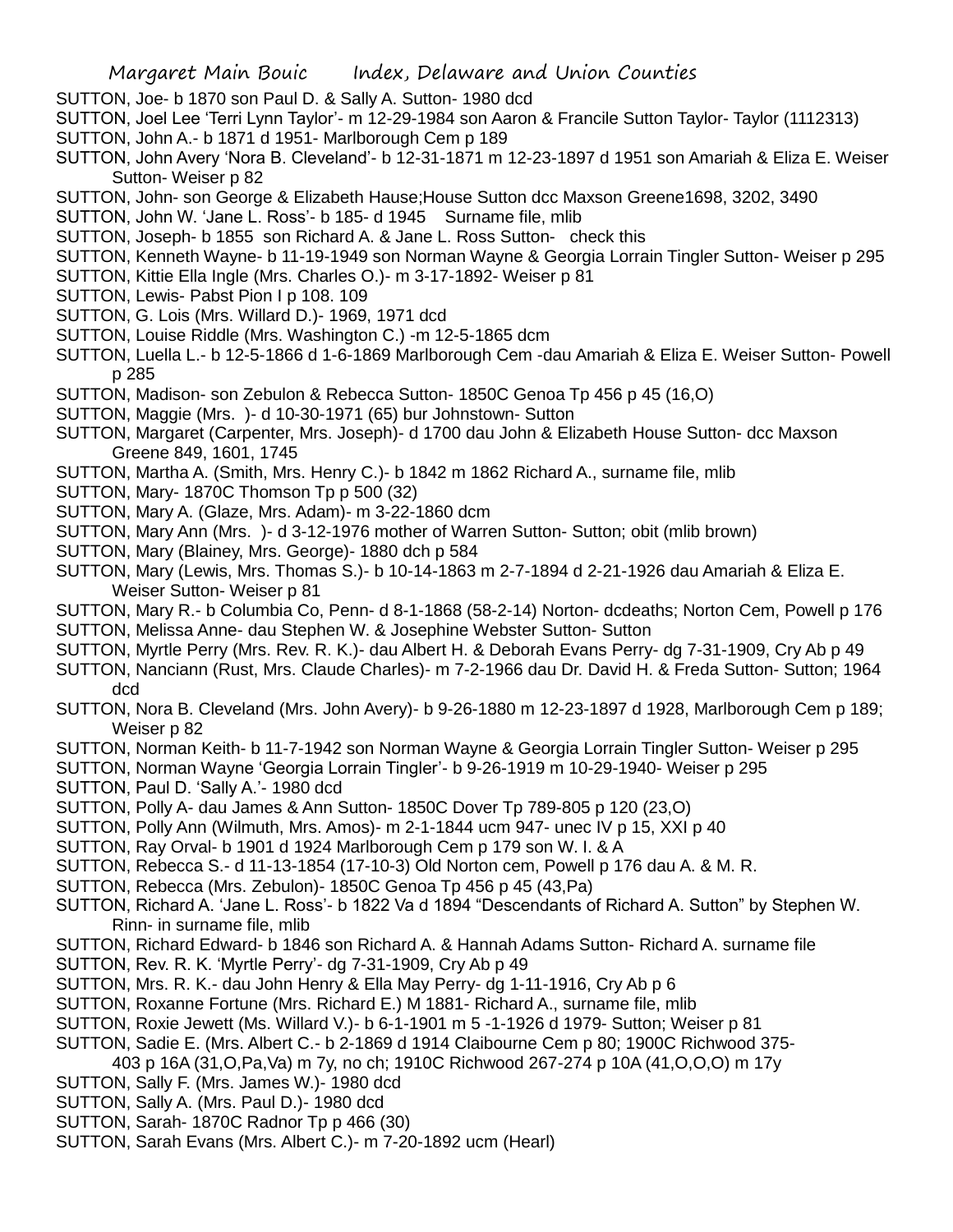- SUTTON, Sarah (Jones, Mrs. William Washington)- b 2-21-1791 m 1-21-1813 d 1878- dcq George Norton Thurston 11
- SUTTON, Sarah J.- dau Zebulon & Rebecca Sutton- 1850C Genoa Tp 456 p 45 (6,O)
- SUTTON, Shirley Ann (Taylor, Mrs. Richard Walter)- dau Warren Sutton- Sutton
- SUTTON, Stephen W. 'Jo Anne'- son Warren Sutton- Sutton
- SUTTON, Susannah (Grater, Mrs. Peter)- b 1848 dau Richard Andrew & Hannah Adams Sutton- see Richard A., surname file, mlib
- SUTTON, Terri Lynn Taylor (Mrs. Joel Lee)- b 3-25-1961 dau Lowell Dean & Wanda Aldena Church Taylor-1969, 1971, 1980 dcd
- SUTTON, Verna (Fuller, Mrs. C. Kenneth)- b 2-3-1900 dau John Avery & Nora B. Cleveland Sutton- Weiser p 82
- SUTTON, Warren 'Elizabeth M.'- m 9-9-1926; obit Mary Ann (mlib brown); Sutton; 1967, 1971, 1973, 1975, 1977, 1979, 1981, 1983 ucd
- SUTTON, Washington C. 'Louisa Riddle'- m 12-5-1865 dcm
- SUTTON, W, I,- b 1874 d 1955, Marlborough Cem p 180; 1908 dch p 471
- SUTTON, Willard D. 'Lois;- 1969, 1971 dcd
- SUTTON, Willard V. 'Roxie Jewett'- b 12-25-1901 m 5-1-1926 d 3-27-1981 (78) Oak Grove Cem- son Charles O. & Kittie Ella Ingle Sutton- Weiser p 81
- SUTTON, William- d 1871 (2-11-17) Marlborough Cem , Powell p 285; son Azariah C. & Eliza E. Weiser Sutton- Weiser p 81
- SUTTON, William B.- son Emma Sutton- Sutton
- SUTTON, William G.- 1908 dch p 406
- SUTTON, William Irwin 'Almora Cline'- b 7-7-1874 m 11-27-1898 d 1-17-1955 son Amariah & Eliza E. Weiser Sutton- Weiser p 82
- SUTTON, Willie- 1870C Radnor Tp p 466 (5)
- SUTTON, Rev. William- unec III p 29l unvmec p 38
- SUTTON, Zebulon 'Rebecca'- 1850C Genoa Tp 456 p 45 (49,Pa); hadc p 26
- SUVER, Albert- b 1-1889 son Isaiah & Ella Suver- 1910C Union Tp 24-26 p 2A (11,O,O,O)
- SUVER, Amy Curtis (Mrs. Martin E.)- m 3-16-1845 Madison Co- unec X p 17
- SUVER, Elizabeth Furrow (Mrs. Thomas)- m 5-14-1836 Madison Co, unec VII p 24
- SUVER, Elizabeth (Godfrey, Mrs. William)- m 2-15-1846, unec X p 27
- SUVER, Ella (Mrs. Isaiah)- b 1-1860- 1910C Union Tp 24-26 p 2A (40,O,O,O) m 16y, 4 ch, 3 living
- SUVER, Frank C. 'Helen'- 1961 dcd
- SUVER, Harvey- b 7-1884- son Isaiah & Ella Suver- 1910C Union Tp 24-26 p 2A (15,O,O,O)
- SUVER, Helen (Mrs. Frank C.)- 1961 dcd
- SUVER, Herbert F. 'Virginia Martin'- d 10-3-1980 (69) bur Columbus- Suver
- SUVER, Isaiah 'Ella'- b 10-1857- 1900C Union Tp 24-26 p 2A (42,O,O,O) m 16y
- SUVER, James F.- son Herbert F. & Virginia Martin Suver- Suver
- SUVER, Jane (Dee, Mrs. Ebylas)- m 9-24-1875 ucm (Hearl)
- SUVER, Jesse 'Nancy Thomas'- m 7-24-1845 Madison Co, unec X p 17
- SUVER, Karen (Groeniger, Mrs. Thomas)- dau Herbert F. & Virginia Martin Suver- Suver
- SUVER, Martin E. 'Amy Curtis'- m 3-16-1845 Madison Co, unec X p 17
- SUVER, Nancy Thomas (Mrs. Jesse)- m 7-24-1845 Madison Co, unec X p 17
- SUVER, Thomas 'Elizabeth Furrow'- m 5-14-1836 Madison Co, unec VII p 24
- SUVER, Virginia Martin (Mrs. Herbert F.)- Suver
- SUVER, Willie- b 2-1893- son Isaiah & Ella Suver- 1910C Union Tp 24-26 p 2A (7,O,O,O)
- SUVERLY, Harriet C. Kiles (Mrs. John)- m 6-19-1849 Madison Co, unec XI p 44
- SUVERLY, John 'Harriet C. Kiles'- m 6-19-1849 Madison Co, unec XI p 44
- SUYDAM, Lucia (Mrs. )- Prospect Cem- Suydam
- SUYDAM, Lucy Celler (Mrs. )- b 1885 dau Sarah Marie Freshwater Giller- Freshwater p 219 SUYDAM, Mary- d 9-10-1850 (57) Marlborough Cem p 164
- SWAB, Dorene Thelma- b 5-6-1931 dau Raymond G. & Thelma Clark Swab- Weiser p 462
- SWAB, Raymond Clark- b 5-21-1935 son Raymond G. & Thelma Clark Swab- Weiser p 462
- SWAB, Raymond G. 'Thelma Clark'- m 1930- Weiser p 462
- SWAB, Thelma Clark (Mrs. Raymond G.)- b 3-4-1911 m 1930 dau James & Mary Shettel Clark- Weiser p 462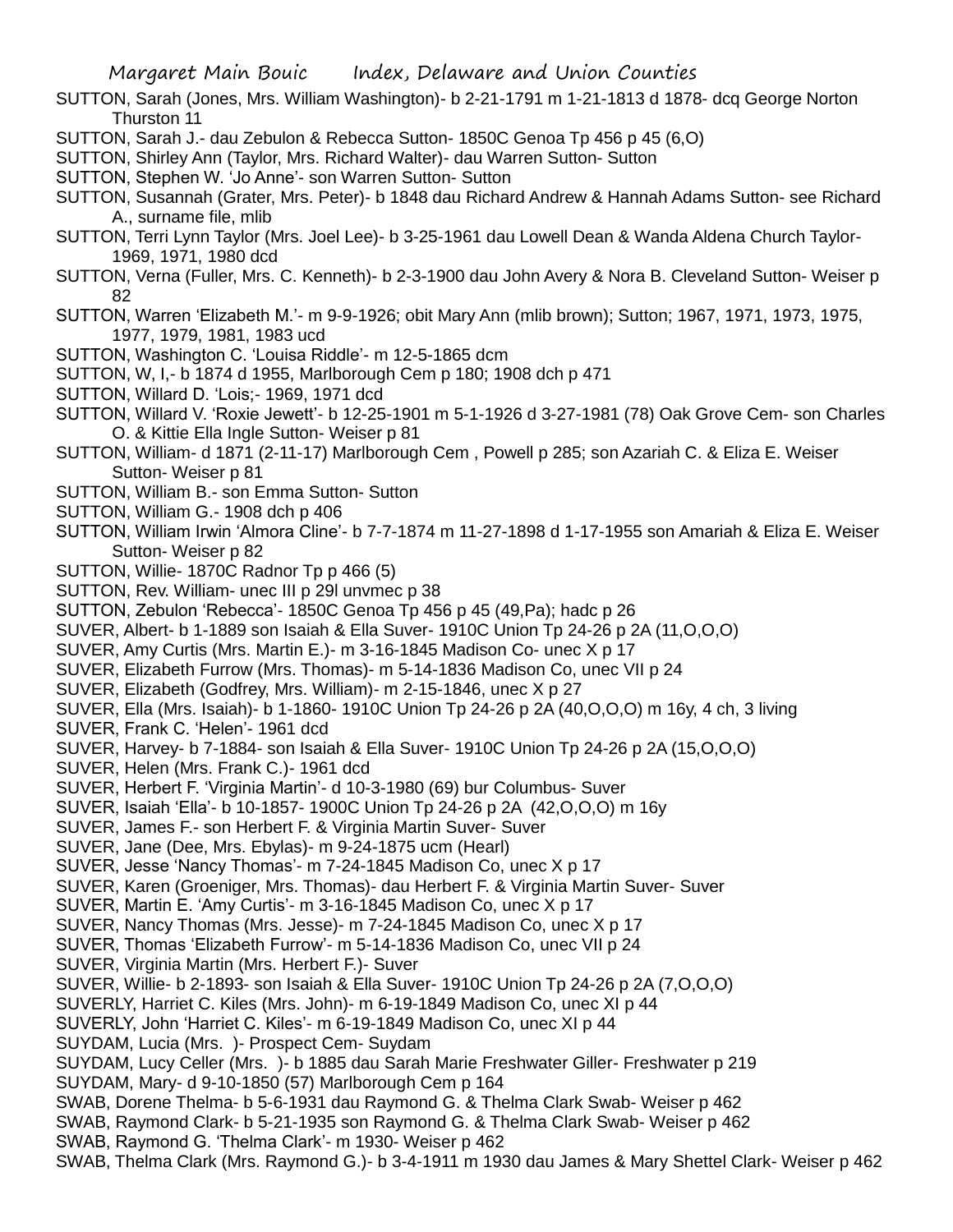Margaret Main Bouic Index, Delaware and Union Counties SWABEY, Frances (Denton, Mrs. Jonathan)- d age 85, Kansas- dumch p 224 SWACKHAMMER, Arbutus (Mrs. Everett L.)- 1964, 1969, 1980 dcd SWACKHAMMER, Betty E. (Mrs. Lloyd)- 1967, 1971, 1973, 1975, 1977, 1981, 1983 ucd SWACKHAMMER, Betty (Mrs. Thomas)- 1949 ucd SWACKHAMMER, Brad- b 1972 son Jerry & Romona Swackhammer- 1980 dcd SWACKHAMMER, Brian- b 1974 son Jerry & Romona Swackhammer- 1980 dcd SWACKHAMMER, Carl 'Helen'- d 6-18-1979 (61); Swackhammer; 1969, 1971, 1980 dcd SWACKHAMMER, Edward- b 1971- son Everett L. & Arbutus O. S. Swackhammer- 1971, 1980 dcd SWACKHAMMER, Rev. Everett L. 'Arbutus'-1964, 1969, 1971, 1980 dcd SWACKHAMMER, Florence Elsie (Gaulke, Mrs. Ned Philip)- b 2-28-1945 m 5-27-1978- St. Paul p 35 SWACKHAMMER, Gary- b 1949 son Lloyd & Betty Swackhammer- 1971, 1973, 1981, 1983 ucd SWACKHAMMER, Helen (Mrs. Carl)- 1969, 1971, 1980 dcd SWACKHAMMER, Jack- son Carl & Helen Swackhammer- Swackhammer SWACKHAMMER, Jerry 'Romona'- 1980 dcd SWACKHAMMER, Kevin- b 1954 son Lloyd & Betty Swackhammer- 1967, 1971, 1973 ucd SWACKHAMMER, Lloyd B. 'Betty'- 1967, 1971, 1973, 1975, 1977 ucd SWACKHAMMER, Margaret (Jordan, Mrs. )- dau Carl & Helen Swackhammer- Swackhammer SWACKHAMMER, Nathan- b 1977 son Jerry & Romona Swackhammer- 1980 dcd SWACKHAMMER, Romona (Mrs. Jerry)- 1980 dcd SWACKHAMMER, Thomas 'Betty'- 1949 ucd SWADERER, Gene- son Paul & Virginia Swaderer- 1949 ucd SWADERER, Paul 'Virginia'- 1949 ucd SWADERER, Virginia (Mrs. Paul)- 1949 ucd SWADLEY, Ken 'Susi'- 1983 ucd SWADLEY, Susi (Mrs. Ken)- 1983 ucd SWADLING, Ada (Wiolliams, Mrs. Irvin J.)- m 12-29-1899- Asp (2346) SWAGER, Sarah (Ward, Mrs. James W.)- m 12-8-1864 ucm 3651 unec XXI 44 SWAGGER, Harriet Martin (Mrs. Spencer)- m 10-27-1839 Madison Co, unec IV p 18 SWAGGER, Spencer 'Harriet Martin'- m 10-27-1839 Madison Co, unec IV p 18 SWAGGLE, Cyrus- son Thomas & Phebe Swaggle- 1850C Taylor Tp 1072 p 159 (14,O) SWAGGLE, Hiram- son Thomas & Phebe Swaggle- 1850C Taylor Tp 1072 p 159 (17,O) SWAGGLE, Jemima- dau Thomas & Phebe Swaggle- 1850C Taylor Tp 1072 p 159 (22,O) SWAGGLE, Phebe (Mrs. Thomas)- 1850C Taylor Tp 1072 p 159 (48,Va) SWAGGLE, Sarah- dau Thomas & Phebe Swaggle- 1850C Taylor Tp 1072 p 159 (20,O) SWAGGLE, Thomas 'Phebe'- 1850C Taylor Tp 1072 p 159 (48,Pa) SWAGGRARD, Ellen Wickson (Mrs. Lonard)- m 1-2-1833 Madison Co., unec VII p 9 SWAGGRARD, Lonard 'Ellen Wickson'- m 1-2-1833 Madison Co, unec VII p 9 SWAGHART, Randy- 1983 ucd SWAGLER, David- b 1962 son James & Rose M. Swagler- 1961, 1964, 1969, 1971, 1980 dcd SWAGLER, Gerald L. 'Jerry'- 1980 dcd SWAGLER, Geraldine Louise Main (Mrs. Rodney)- d 1999 -dau Ralph Henderson & Harriet R. Jones Main-Asp 2397ac-1; Swagler; 1961, 1964, 1969, 1971 dcd SWAGLER, James H. 'Rose M.- 1961, 1964, 1969, 1980 dcd SWAGLER, Jerry (Mrs. Gerald L.)- 1980 dcd SWAGLER, Jim- son Samuel & Mary Haughn Swagler- Swagler SWAGLER, Leona (Schlesser, Mrs. )- dau Samuel & Mary Haughn Swagler- Swagler SWAGLER, Mary Haughn (Mrs. Samuel)- Swagler SWAGLER, Rhonda (Hutchinson, Mrs. )- b 1956 dau Rodney S. & Geraldine L. Main Swagler- Swagler; 1961, 1964, 1969, 1971 dcd SWAGLER, Rodney 'Geraldine Louise Maine'- b 11-20-1920 d 7-14-2000 (79) Greenmound Cem- son Samuel & Mary Haughn Swagler- Swagler; WWII; Asp (2397 ac-1); 1961, 1964, 1969, 1971 dcd SWAGLER, Rose M. (Mrs. James H.)- 1961, 1964, 1969, 1971 dcd SWAGLER, Samuel 'Mary Haughn'- Swagler SWAGLER, Sharon- b 1953 dau James H. & Rose M. Swagler- 1961, 1964, 1969 dcd SWAGLER, Sheryl- b 1953- dau James H. & Rose M, Swagler- 1961, 1964, 1969 dcd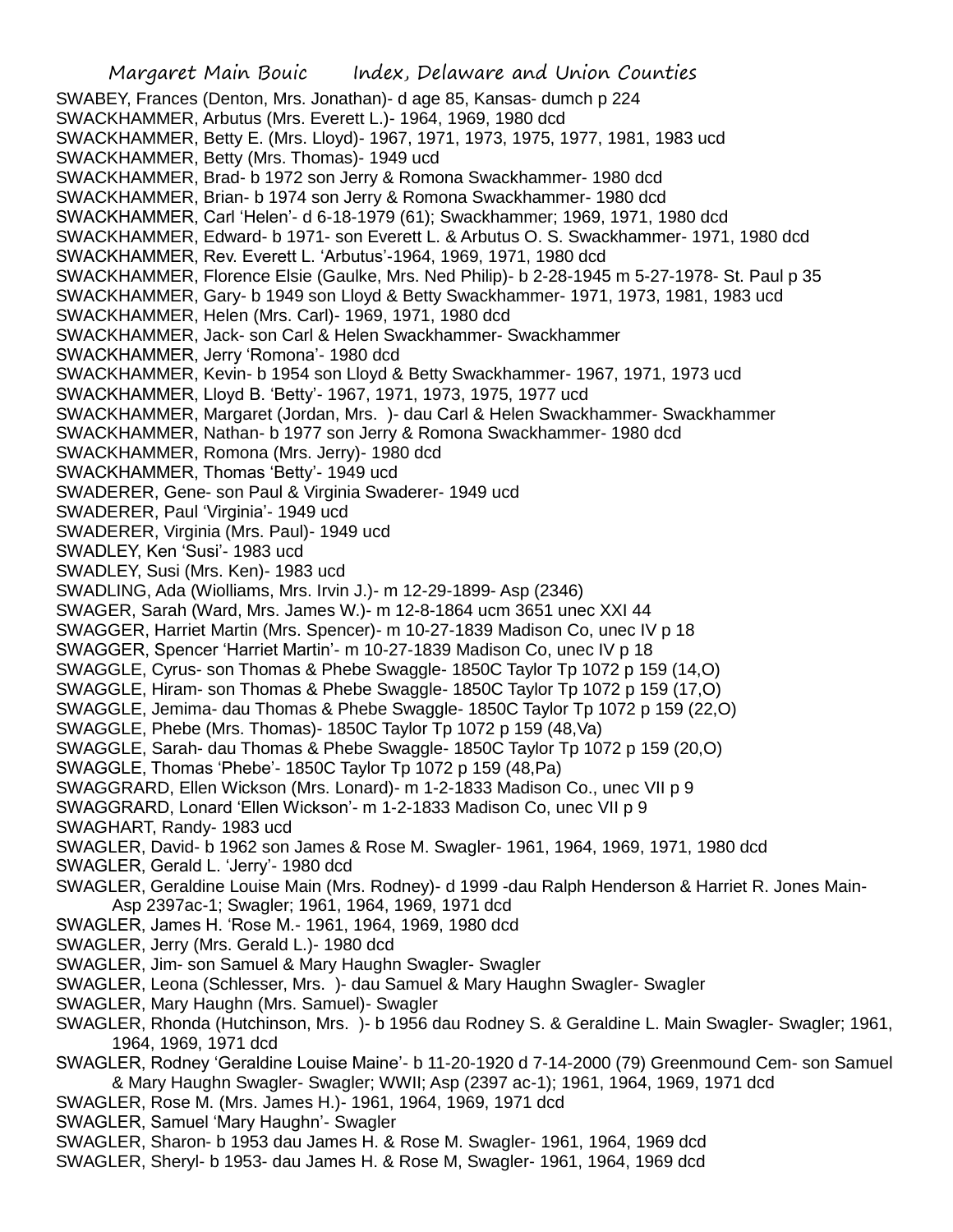SWAGOIT?, Daniel- 1820C Big Rock Tp

SWAILES, Maggie Jane (Schlegerl, Mrs. John Milton)- b 9-27-1929 m 5-9-1946- Weiser p 346

- SWAIM, Rhoda (Bottorf, Mrs. Charles Irwin)- m 9-5-1936- Weiser p 779
- SWAIN, Mrs. A. G.- d Shreveport La. 2-6-1891- dg 2-13-1892, Cry Ab p 46
- SWAIN, Bertha (Keebaugh, Mrs. )- dau Millard Filmore & Caroline Houser Swain- dg 6-13-1916, Cry Ab p 68 SWAIN, Caroline Houser (Mrs. Millard Filmore)- dg 6-13-1916, Cry Ab p 68
- SWAIN, Chloie (Ward, Mrs. )- dau Millard Filmore & Caroline Houser Swain- dg 6-13-1916, Cry Ab p 68
- SWAIN, Clarence- 1870C Radnor Tp p 472 (1)
- SWAIN, Clydia (Kline, Mrs. )- dau Millard Filmore & Caroline Houser Swain- dg 6-13-1916, Cry Ab p 68
- SWAIN, Doreen Elizabeth (Bomeli, Mrs. Edwin Clarence)- 1985 uch p 14
- SWAIN, Elizabeth Coe (Mrs.Dr. Lafayette)(Smith, Mrs. L. H.)- m 2-8-1855 ucm 2235 m(2) 9-24-1867 ucm 4246 d Monday (73)- dau Daniel & Mary Gladden Coe; 1883 uch V p 88, 458; mt 2-14-1855; mt 2-11- 1880 p 3c2, Abs p 9; mt 5-8-1907 p1c6, Abs p 44; unec VIII p 35, XVII p 6; 1860C Union Tp 656-662 p 92 (26,Pa)
- SWAIN, Francis 'Mary Catharine Muhlenberg'- b 1-2-1754 m 1774 d 6-17-1820- Weiser p 219
- SWAIN, Francis (Nance, Mrs. )- dau Mary Swain- Swain
- SWAIN, Gladys (Metz, Mrs. )- dau Mary Swain- Swain
- SWAIN, Guy- son Millard Filmore & Caroline Houser Swain- dg 6-13-1916, Cry Ab p 68
- SWAIN, Isabella- dau Dr. Lafayette & Elizabeth Coe Swain- 1883 uch V p 88; 1860C Union Tp 656-662 p 92  $(4.0)$
- SWAIN, James- son Millard Filmore & Caroline Houser Swain- dg 6-13-1916, Cry Ab p 68
- SWAIN, Jesse- ch Millard Filmore & Caroline Houser Swain- dg 6-13-1916 Cry Ab p 68
- SWAIN, Jessie (McDaniel, Mrs. )- dau Mary Swain- Swain
- SWAIN, Joe- son Dr. Lafayette & Elizabeth Coe Swain- 1883 uch V p 88
- SWAIN, John- son Dr. Lafayette & Elizabeth Swain- mt 5-8-1907 p1c6, Abs p 44
- SWAIN, John Rockwell "Mary Kathryn Wallace'- d 4-28-1966 cremated, Oak Grove Cem- Swain
- SWAIN, Josephine B. Nelson (Gilman, Mrs. Carl)(Mrs. Samuel F.)- b 4-14-1878 d 10-27-1864 Oakdale dau John H. & Nellie Johnson Nelson- Swain
- SWAIN, Dr. Lafayette 'Elizabeth Coe'-m 2-8-1855 ucm 2235 d 1863; mt 2-14-1855. 1883 uch V p 88; mt 2-11- 1880 p 3c2, Abs p 9; mt 5-8-1907 p1c6; Abs p 44; unec VIII p 35; XVII p 6; 1860C Union Tp 656-662 p 92 (38,O)
- SWAIN, Louisa (Rhoads, Mrs. Joseph)- m 10-17-1841 dcm
- SWAIN, Lulu (Crouch, Mrs. )- dau Millard Filmore & Carolin Houser Swain- dg 6-13-1916, Cry Ab p 68
- SWAIN, Marhie (Waddell, Mrs. )- dau Mary Best Swain- Swain
- SWAIN, Martha- dau Dr. Lafayette & Elizabeth Coe Swain- 1883 uch V p 88; 1860C Union Tp 656-662 p 92  $(11/12,0)$
- SWAIN, Mary Best (Mrs. )- d 5-29-1975 (87)- Swain
- SWAIN, Mary Catharine Muhlenberg (Mrs. Francis)- b 11-4-1755 m 1774 d 10-15-1812 dau Rev. Henry Melchior & Anna Maria Weiser Muhlenberg- Weiser p 219
- SWAIN, Mary Kathryn Wallace (Mrs. John Rockwell)- d 1-9-1971 (69) Newtown, Pa, cremated, Oak Grove Cem- Swain
- SWAIN, Mary-dau Dr. Lafayette & Elizabeth Coe Swain- 1883 uch V p 88; 1860C Union Tp 656-662 p 92 (2,O)
- SWAIN, Mary (Yeend, Mrs. John)- 1908 dch p 615
- SWAIN, Millard Filmore 'Caroline Houser' b Wva 9-12-1856 m 9-12-1878 d 5-28-1916, Oak Grove Cem; dg 5- 30-1916, 6-13-1916, Cry Ab p 66, 68
- SWAIN, Moses- 1870C Radnor Tp p 472 (27\*)'
- SWAIN, Paul- son Mary Best Swain- Swain
- SWAIN, Sally- 1870C Radnor Tp p 472 (25)
- SWAIN, Samuel M.- Powers Pat p 158
- SWAIN, Thlema Estelle (Rabold, Mrs. James Frederick)- b 8-20-1912 m 8-5-1942- Weiser p 718
- SWAIN, Vess- ch Millard Filmore & Caroline Houser Swain- dg 6-13-1916, Cry Ab p 68
- SWAINE, Anna Maria- b 1795 d 1797 dau Francis & Mary Catharine Muhlenerg Swain- Weiser p 219
- SWAINE, Frederick Augustus Muhlenberg- b 1791 d 1795 son Francis & Mary Catharine Muhlenberg Swain-Weiser p 219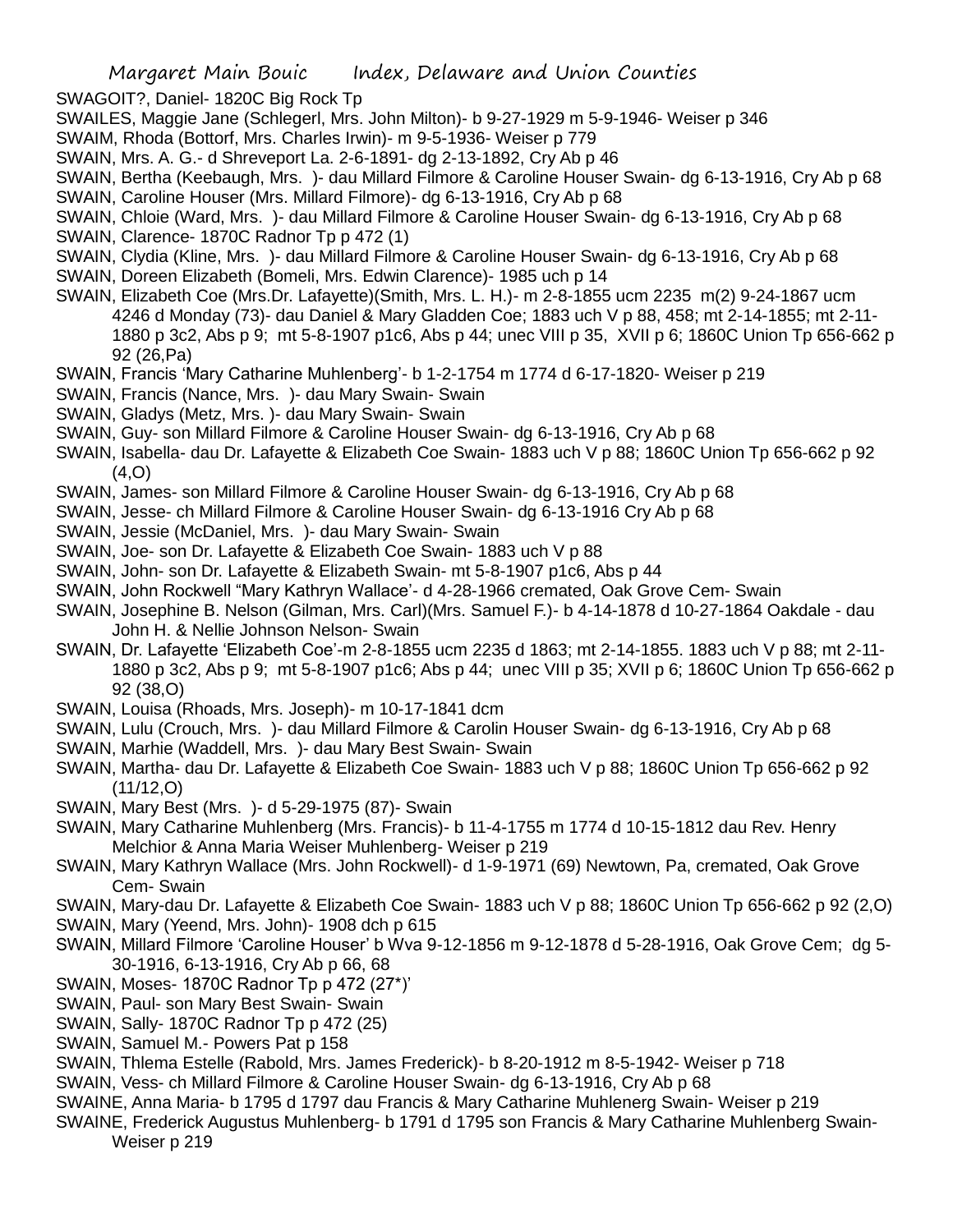SWAINE, George Washington- b 11-16-1779 Pa son Francis & Mary Catharine Muhlenberg Swain- Weiser p 219

SWAINE, Maria Muhlenberg- b 1788 d 1892 dau Francis & Mary Catharine Muhlenberg Swain- Weiser p 219 SWAINEY, Mandy (Goddard, Mrs. Harrison)- McKitrick p 86

- SWAINSON, Mary (Warren, Mrs. Leo Finley)- m 3-21-1929- Freshwater p 226
- SWAK, Thomas L.- 1860C Union Tp 639-645 p 90 (19,Vt)
- SWALLEN, Esther Ann- b 3-5-1938 dau Jason & Leona Elizabeth Winifred Smith Swallen- Nash p 339, 341
- SWALLEN, Jason 'Leona Elizabeth Winifred Smith'- m 6-1-1929- nash p 339, 342
- SWALLEN, Leona Elizabeth Winifred Smith (Mrs. Jason)- b 5-10-1902 m 6-1-1929 d 1976 Cheshire Cem- dau Charles Webster & Nellie May Hall Smith- Nash p 339, 341; 1976 dch p 90, 91; Swallen
- SWALLEW,"- Fay (Brown, Mrs. David R.)- m 1931 WBrown VI p 765
- SWALLON, Irena b Va d 2-14-1872 (83-11-20) Trenton Tp- dcdeaths; AreAnn- 1870C Trenton Tp p 506 (80\*)
- SWALLOW, Amasa- d 9-7-1900 (76-11-20)- Trenton Tp- dcdeaths ; 1870C Trenton Tp 506 (43\*)
- SWALLOW, Amasa- d 8-7-1900 (77-11-20) Trenton Tp dcdeaths
- SWALLOW, Amassa- 1870C Trenton Tp p 506 (2); hadc p 123
- SWALLOW, Amsa- 1850C Trenton Tp 780 p 67 (26,O)
- SWALLOW, Amzi- 1908 dch p 26
- SWALLOW, Arre?- 1850C Trenton Tp 780 p 67 (59,NYC) hadc p 101
- SWALLOW, Carley W.- son George & Sarah M. Swallow- 1880C Washington Tp 90-94 p 10 (15,O,O,O)
- SWALLOW, David- dg 10-22-1869 indicted for 1st degree murder of Mr. Brooks; Cry Ab p 76
- SWALLOW, Dorwin- son George & Sarah M. Swallow- 1880C Washington Tp 90-94 p 10 (2,O,O,O)
- SWALLOW, Eliza (Whitney, Mrs. Horace)- m 8-19-1838 dcm
- SWALLOW, Friend, d 9-9-1877 (5-8-3) Sunbury Cem- Powell p 43; son A. & R.
- SWALLOW, George C.- 1870C Trenton Tp p 506 (9)
- SWALLOW, George 'Sarah M.'- 1880c Washington Tp 90-94 p 10 (46,O,Vir,Vir)
- SWALLOW, George W. 'Sarah Bird'- m 5-21-1863 ucm 3443; unec XX p 66; mt Abs p 55
- SWALLOW, Jacob- d 10-29-1830 (45-2-18) Sunbury Cem, Powell p 34; 1820C Sunbury Tp; Pabst p 5 p 3
- SWALLOW, John C.- 1870C Trenton Tp p 506 (9)
- SWALLOW, Lee- b Trenton Tp d 10-12-1895 (27-7-23) Genoa Tp ch Amasa Swallow- dcdeaths
- SWALLOW, Marion- 1870C Trenton Tp p 506 (15)
- SWALLOW, Mary Etta.- 1850C Trenton Tp 780 p 67 (8/12,O); 1870C Trenton Tp p 506 (20)
- SWALLOW, Rachel- d 6-2-1897 (69-0-18) Genoa Tp- dcdeaths; 1850C Trenton Tp 780 p 67 (23,O); 1870C Trenton Tp p 506 (42)
- SWALLOW, Sarah Bird (Mrs. George W.)- m 5-21-1863 ucm 3443; unec XX p 66; mt Abs p 55
- SWALLOW, Sarah M. (Mrs. George)- 1880C Washington Tp 90-94 p 10 (37,O,NY,O)
- SWALLOW, Washington- 1883 uch IV p 523
- SWALLOW, Wayne- 1870C Trenton Tp p 506 (12)
- SWALLOW, William P.- 1870C Trenton Tp p 506 (17)
- SWALLOW, Winfield- d 6-7-1883 (18y6m) Trenton Tp, dcdeaths; 1870C Trenton Tp p 506 (6)
- SWAM, Benjamin F. 'Betty L. Roush'- b 3-29-1918 m 6-28-1936 d 12-18-1975 son Pearl & Mable Conklin Swam- Swam; 1967, 1971, 1973, 1977, 1981 ucd; dcc Dorothy Swam Swisher 1, obit (mlib brown) SWAM, Betty June- dau Virgil D. Swam- Swam
- SWAM, Betty L. Roush (Mrs. Benjamin F.)- Swam; obit Benjamin F. (mlib brown); 1971, 173, 1975, 1979 ucd
- SWAM, Caleb 'Sarenda Stansbury'- b 6-15-1835 m 6-23-1857 d 4-20-1916 son William & Nancy Harris Swamdcc Dorothy Swam Swisher 8
- SWAM, Cleo (James, Mrs. Gen W. )- b 12-7-1920 m 12-17-1938 dau Pearl & Mable Conklin Swam- Swam
- SWAM, Dorothy Leah (Swisher, Mrs. Roy)- b 6-15-1911 m 11-16-1929 dau Pearl & Mable Conklin Swam-Swam; obit Benjamin F. (mlib brown)
- SWAM, Elizabeth (Roosa, Mrs. Andrus I.)- b ca 1875; unec III p 34
- SWAM, Gary- b 1971 lived with Joseph B. & Dolly Stepp- 1983 ucd
- SWAM, Joan (Myers, Mrs. Asa)- dau Benjamin F. & Betty L. Roush Swam- Swam obit Benjamin F. (mlib brown)
- SWAM, Leah C. Hershey (Mrs. William O.)- b 4-24-1855 m 9-19-1880 d 4-3-1930 dau Andrew & Susanna Hershey- dcc Dorothy Swam Swisher 5
- SWAM, Mabel Conklin (Mrs. Pearl C.)(Gordon, Mrs. )- b 11-25-1888 d 7-14-1979 (90) bur Prospect dau Benjamin F. & Susan Dorothy Lower Conklin; dcc Dorothy Swam Swisher 3 obit Benjamin F. (mlib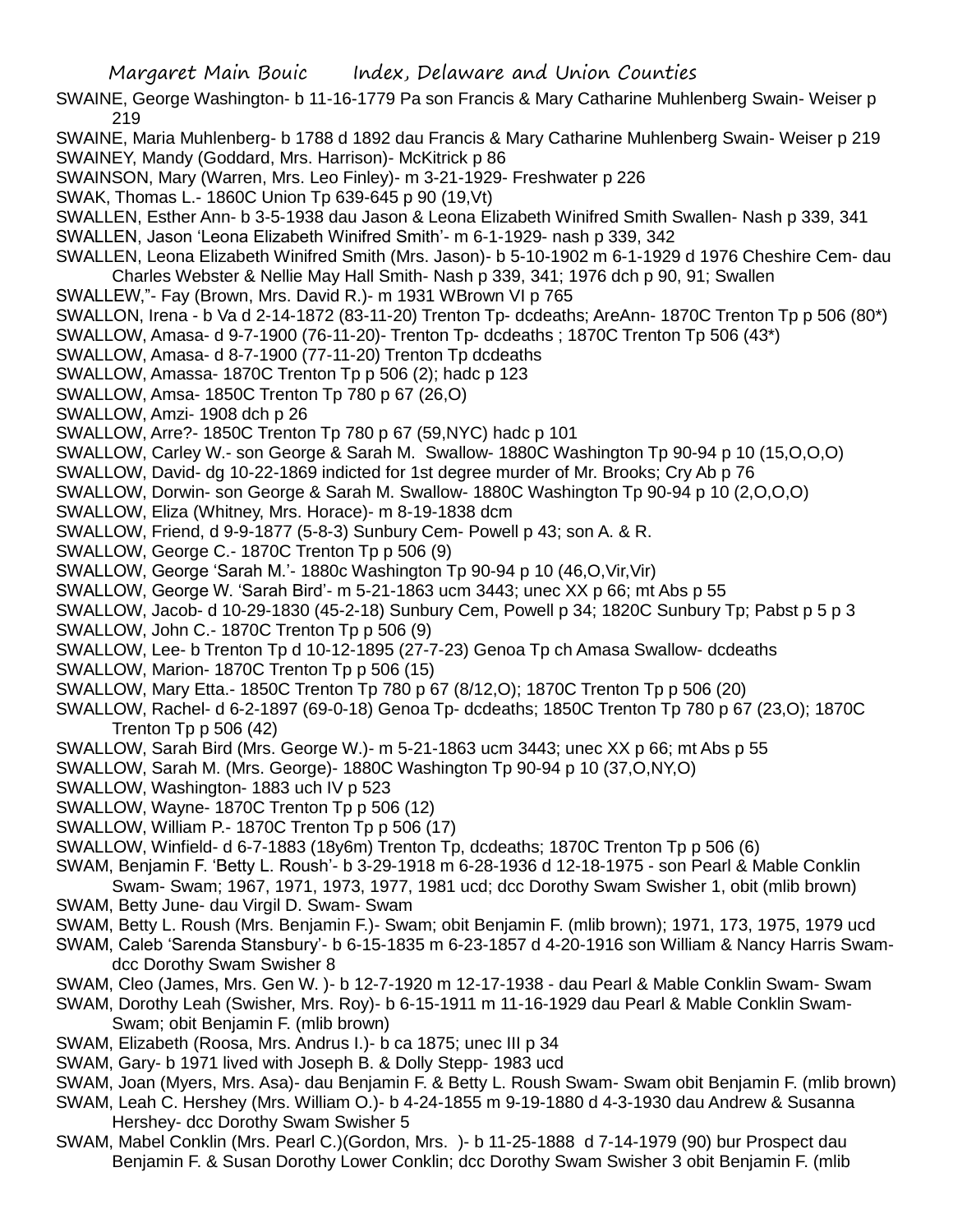brown); Swam

- SWAM, Myrtle (Hawk, Mrs. Ralph)- b 5-2-1913 m 5-29-1933 dau Pearl C. & Mabel Conklin Swam- Swam; obit Benjamin F. (mlib brown); dcc Dorothy Swam Swisher 1
- SWAM, Nancy Harris (Mrs. William)- b 1818 d 1890 dcc Dorothy Swam- Swisher 17
- SWAM, Nancy Marie (Charlton, Mrs. Donald Herman)- m 8-26-196?- dau Virgil Swam- Swam
- SWAM, Pearl C. 'Mabel Conklin'- b 3-11-1886 m 4-17-1910 d 10-21-1925 son William O. & Leah C. Hershey Swam- dcc Dorothy Swam Swisher 2, obit Benjamin F.(mlib brown)
- SWAM, Ricky- b 1972 lived with Joseph B. & Dolly Stepp- 1983 ucd
- SWAM, Sarenda Stansbury (Mrs. Caleb)- b 6-11-1832 m 6-23-1857 d 5-1-1898- dcc Dorothy Swam Swisher 9
- SWAM, Virgil D. b 3-9-1915 m 11-4-1938 son Pearl C. & Mabel Conklin Swam- Swam; obit Benjamin F. (mlib brown); dcc Dorothy Swam Swisher 1
- SWAM, Wanda (Barnhart, Mrs. Richard)- dau Benjamin F. & Betty L. Rous Swam- Swam; obit Benjamin F.(mlib brown)
- SWAM, Wilbur- son Benjamin F. & Betty L. Roush Swam- Swam; obit Benjamin F. (mlib brown)
- SWAM, William O. 'Leah C. Hershey'- b 6-11-1858 m 9-19-1880 d 5-3- 1940 son Caleb & Sarenda Stansbury Swam- dcc Dorothy Swam Swisher 4
- SWAM, (or Schwalm) William 'Nancy Harris'- b 1813 d 10-10-1882 dcc Dorothy Swam Swisher 16
- SWAMPSTEAD, Rev. Leroy- 1880 dch p 480
- SWAN & MASON, unec XIV p 7
- SWAN & TAYLOR, Washington Tp, unec XII p 68; XIV p 5
- SWAN, A. Powers Pat p 169
- SWAN, Albert- d (17)- son of Gustavus Swan- unec XI p 16
- SWAN, Alma (Mrs. John I.)- Swan
- SWAN, Beulah (Ms. Clyde K.)- 1959 ucd
- SWAN, Burton- son John I. & Alma Swan- Swan
- SWAN, Charles 'Sarah Van Metre'- son John Swan- Powers p 134
- SWAN, Clyde J.- 1959 ucd
- SWAN, Clyde K. 'Beulah'- 1959 ucd
- SWAN, Clyde K. Jr. 'Patricia'- 1962 ucd
- SWAN, Cynthia (Hewitt, Mrs. Isaac)- Asp p 105
- SWAN, Edward O. 'Gladys P.'- son John & Alma Swan- 1961, 1964, 1969, 1971, 1980 dcd
- SWAN, Eleanor Chestnut (Mrs. William)- Plwers p 258
- SWAN, Eliza (Thompson, Mrs. James Duon)- Asp (825d)
- SWAN, Gladys P. (Mrs. Edward O.)- 1961, 1964, 1969, 1971, 1980 dcd
- SWAN, Gustavus- b 7-15-1787 d 2-6-1860 uncle of Joseph R. Swan- 1883 uch III p 369, 374, 377, 381, V p 196,303, 328; 1915 uch p 186, 187; 1908 dch p 153, 154, 795; Powers Pat p 164; unec XI Claib. Tp, p 11, 16; XV p 63; hadc p 50, 52; uccp p 5 MB 1 p 53; uccp p 6, JB 1 p 60; uccp p 13, JB p 289
	-
- SWAN, H, A. Andrews (Mrs. Joseph R.)- m 6-12-1832 dcga p 57 Ohio State Gazette
- SWAN, Jacob 'Phoeby'- 1880C Claibourne Tp 116-122 p 12 (60,Pa,Pa,Pa)
- SWAN, John- uccp p 18 Will JB 2 p 252; estate, unec III p 46; Powers p 134
- SWAN, John J. 'Alma'- d 1-13-1962 (64) Oak Grove Cem- Swan
- SWAN, John 'Sarah Head'- 1883 uch III p 377, V p 486
- SWAN, Jonathan 'Sarah Rockwell'- son John & Sarah Head Swan- 1883 uch III p 377
- SWAN, Joseph R.'H. A. Andrews' b 12-28-1802 m 6-12-1832 son Jonathon & Sarah Rockwell Swan- 1883 uch III p 374, 377, 379; 1915 uch p 186, 187; dumch p 71; 1880 dch p 526; dcga p 27, Ohio State Gaz; Freshwater p 188 uccp p 11, JB 1 p 188, uccp p12, JB 1 p 229; uccp p13, JB 1 p 269, uccp p 15, JB 2 p 12; uccp p 16, JB 2 p 50, uccp p 15, JB 2 p 110; uccp p 19, J B 2 p 42; u ccp p 21, JB 2 p 252, uccp p
- 22, JB 2 p 294, uccp p 27m JB 3 p 154; uccp p 32, JB 3 p 340
- SWAN, Juanita- dau Clyde K. & Beulah Swan- 1959 (16) ucd
- SWAN, Juanita (Rausch, Mrs. Donald A.)- b 8-5-1942 m 6-25-1964 St. Paul p 76; Rausch (113171)
- SWAN, Kathy- dau Edward O. & Gladys P. Swan- 1961 dcd
- SWAN, Kenneth D. 'Sarah M.- 1964 dcd
- SWAN, Lizzie- dau Jacob & Phoeby Swan- 1880C Claibourne Tp 116-122 p 12 (29,O,Pa,NJ)
- SWAN, Lois (Maugans, Mrs. Joseph C.)- Maugans 6
- SWAN, Mary- dau Jacob & Phoeby Swan- 1880C Claibourne Tp 116-122 p 12 (20,O,Pa,NJ)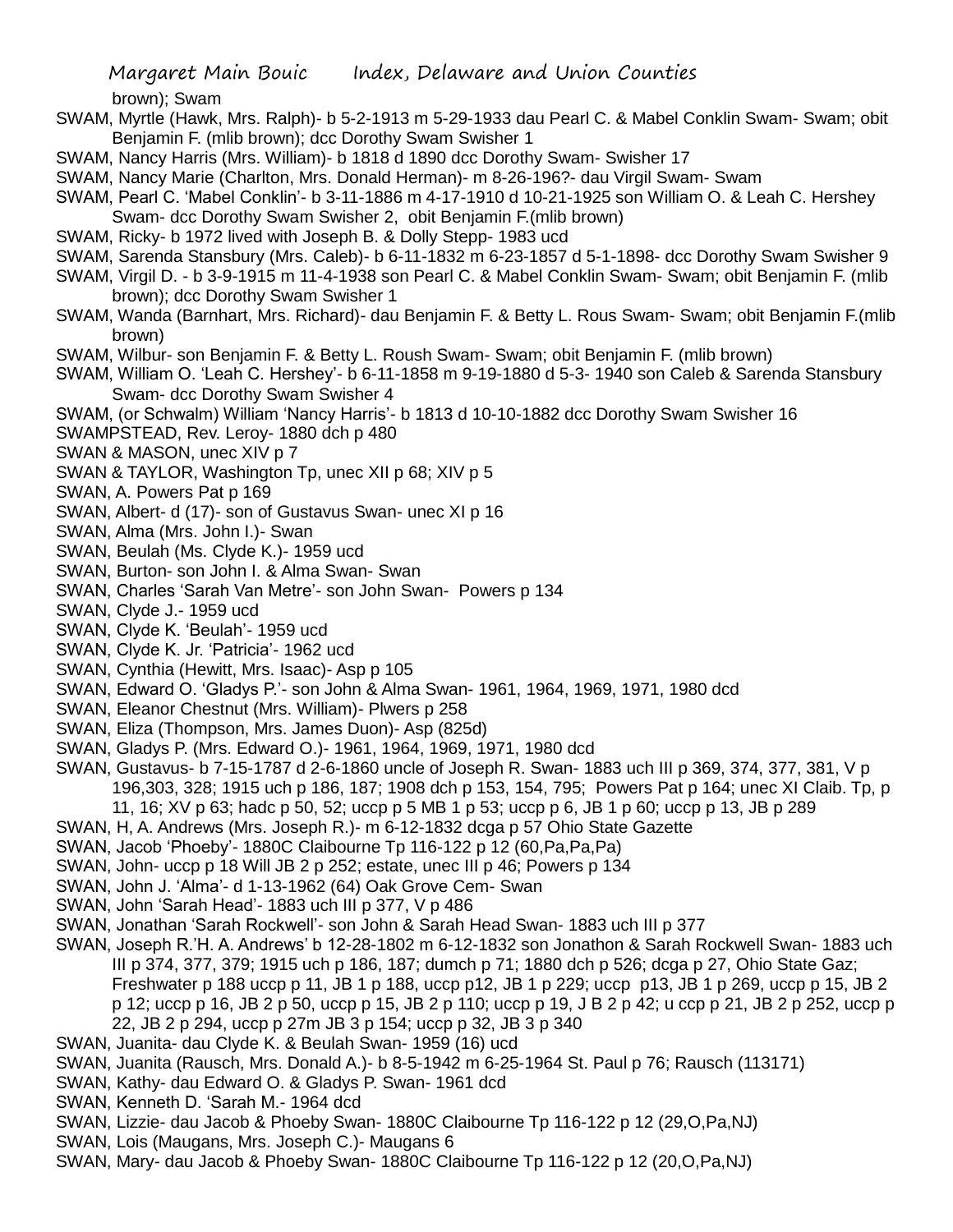- SWAN, Patricia (Mrs. Clyde K.,Jr.)- 1962 ucd
- SWAN, Patsy- dau Clyde K. & Beulah Swan- 1959 (15) ucd
- SWAN, Phoeby (Mrs. Jacob)- 1880C Claibourne Tp 116-122 p 12 (56, NJ,Pa,Pa)
- SWAN, Sarah- b 1956 dau Edward Ol. & Gladys P. Swan- 1961, 1964 dcd
- SWAN, Sarah (Flenniken, Mrs. Elias A.)- b 1-5-1790 dau Charles & Sarah Van Metre Swan (Vannemen, Mrs. Rev. George)- powers p 134, 176
- SWAN, Sarah M. (Mrs. Kenneth D.)- 1964 dcd
- SWAN, Sarah Head (Mrs. John)- 1883 uch III p 377
- SWAN, Sarah Rockwell (Mrs. Jonathan)- 1883 uch III p 377
- SWAN, Scott- son Kenneth D. & Sarah M. Swan- 1964 (22months) dcd
- SWAN, Sharon Kay (Baxter, Mrs. Brent C.)- b 1953 m 11-15-1980 dau Edward O. & Gladys P. Swan- Swan; 1961, 1964, 1969, 1971 dcd
- SWAN, Shawn- son Kenneth D. & Sarah M. Swan- 1964 (6months) dcd
- SWAN, Sue Ellen- 1976 dch p 269
- SWAN, William 'Eleanor Chestnut'- Powers p 258
- SWAN, William H.- 1850C Radnor Tp 190 p 181 (14,O)
- SWANDER, Margaret- unclaimed letter 1852- unec IV p 19
- SWANDERS, Lora Ellen (Mrs. )- b 1871 d 8-17-1937 Sec C. C96 York Cem p 85
- SWANEY, Anna (Mrs. James)- 1880C Jerome Tp 148-151 p 17 (46,Pa,Pa,Pa)
- SWANEY, Anna L.- dau James & Anna Swaney- 1880C Jerome Tp 148-151 p 17 (12,O,Pa,Pa)
- SWANEY, Dan?- b 12-1853; 1900C Jackson Tp 106-108 p 5A (46, ILL, Irel, Irel)
- SWANEY, Emma- dau James & Anna Swaney- 1880C Jerome Tp 148-151 p 17 (18,O,Pa,Pa)
- SWANEY, Hiram- son James & Anna Swaney- 1880C Jerome Tp 148-151 p 17 (10,O,Pa,Pa)
- SWANEY, James 'Anna'- 1880C Jerome Tp 148-151 p 17 (50,Pa,Pa,Pa)
- SWANEY, Jennifer- b 1961 dau Robert J. & Leota Pauline. Swaney- 1969, 1971 dcd
- SWANEY, John- b 1957 son Robert J. & Leota Pauline Swaney- 1969, 1971 dcd
- SWANEY, Joseph- son James & Anna Swaney- 1880C Jerome Tp 148-151 p 17 (20,Va,Pa,Pa)
- SWANEY, Lee Ann- b 1954 dau Robert J. & Leota Pauline Swaney- 1969, 1971 dcd
- SWANEY, Leota Pauline (Mrs. Robert J.)- 1969, 1971, 1980 dcd
- SWANEY, Mary E.- dau James & Anna Swaney- 1880C Jerome Tp 148-151 p 17 (16,Va,Pa,Pa)
- SWANEY, Robert J. 'Leota Pauline'- 1969, 1971, 1980 dcd
- SWANEY, Sarah J. (Graham, Mrs. John L.)- 6-23-1867 ucm 4203
- SWANGER, Diana Henry (Mrs Michael)- m 10-31-1847 dcm
- SWANGER, Michael 'Diana Henry'- 10-31-1847 dcm
- SWANGO, -"The Huttons of Southern Indiana" copy in Marysville library, unec XXI p 38
- SWANGO, Jennifer L. McDonald (Mrs. William D.)- b 11-3-1960 m 4-1-1994 d 7-27-2002 (41) Fulton Cem- dau James & Margaret A. Gregory McDonald- Swango
- SWANGO, Marie (Fodor, Mrs. Earl)- Freshwater p 142
- SWANGO, Melissa D. (Clark, Mrs. )- dau William D. Swango- Swango
- SWANGO, Ryan D.- son William D. Swango- Swango
- SWANGO, William D.' ' 'Jennifer L. McDonald'- m 4-1-1994 Swango
- SWANK, Catherine- 1850C Delaware Town 585 p 78 (17,O)
- SWANK, Catherine- 1850C Delaware Town 1047 p 82 (18,Va)
- SWANK, Catharine A. (Cherry, Mrs. Burrough)- m 8-2-1855 dcm
- SWANK, Catharine "Cassie' (Liggett, Mrs. Abner)(Hanks, Mrs. Samuel T.) -b 6-17-1851 m 4-7-1870 ucm 4711 d 4-30-1933 Oakdale I p 159 (C-9)-dau George & Margaret Moore Swank- 1883 uch V p 348;
	- Freshwater p 194; Carr (11487); 1880C Millcreek Tp 25-28 p3 (28,O,Va,O); 1900C Marysville 305-314 p 12B (48,O,O,O) 3 ch, 2 living
- SWANK, Catherine- dau George & Rebecca Swank- 1860C Leesburg Tp 532 (9,O)
- SWANK, Clarence- (1932) Claibourne Tp; uninf p 21
- SWANK, Daniel 'Esther Maugans'- m 1-11-1813- Maugans Anc p 75
- SWANK, Dave- 1975 ucd
- SWANK, Della M.- granddau Ida M. Field- 1910C Jackson Tp 55 p 3A (5,O,O,O)
- SWANK, Eliza- 1850C Liberty Tp Del Co 1616 p 107 (12,O)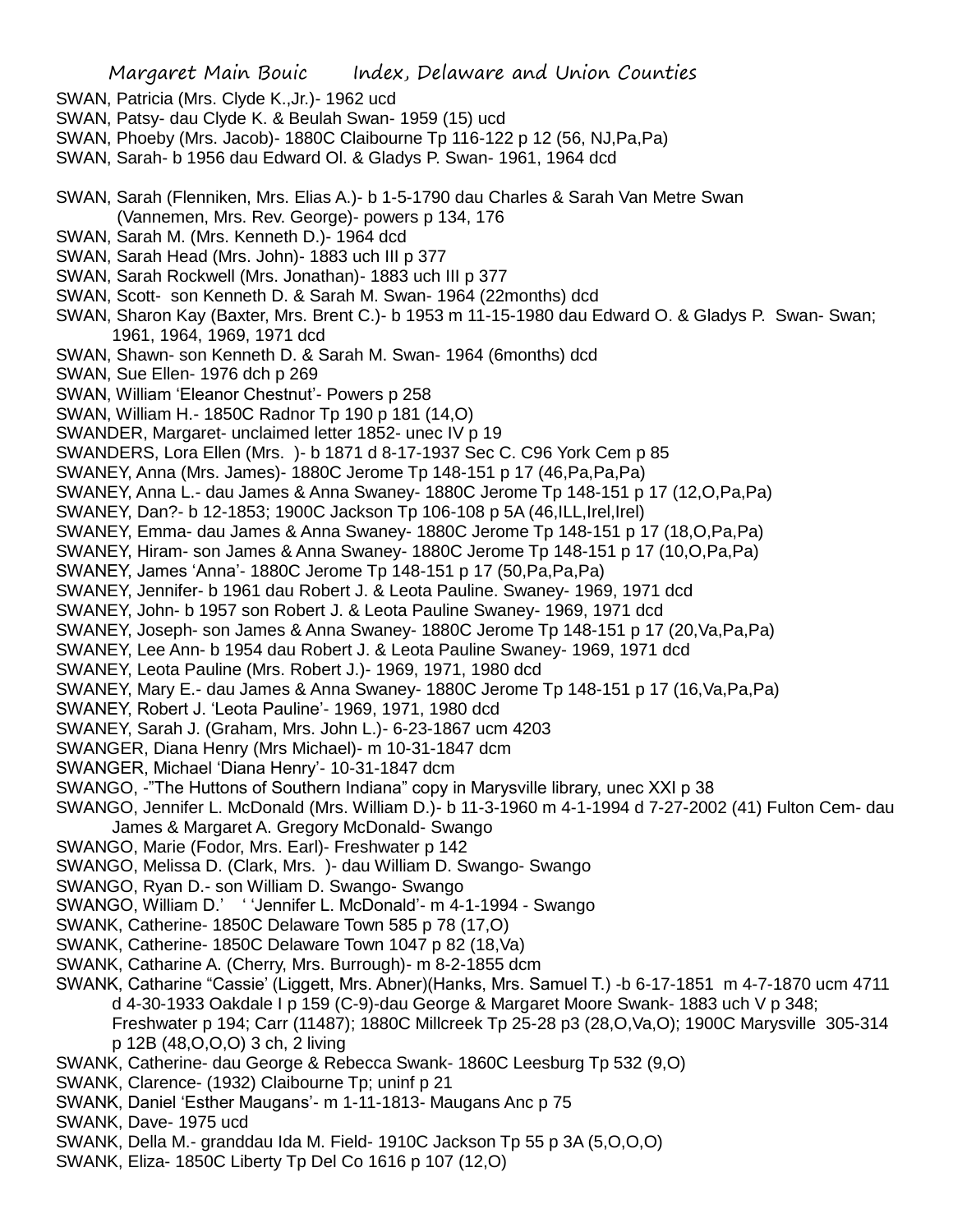- SWANK, Elizabeth A.- dau Morris & Ellen Swank- 1850C Washington Tp 11158-1176 p 172 (14,O)
- SWANK, Ellen (Mrs. Morris)- 1850C Washington Tp 1158-1176 p 172 (35,Va)
- SWANK, Esther Maugans (Mrs. Daniel)- dau Gabriel & Esther Miller Maugans- Maugans Anc p p 75
- SWANK, Francis- 1860C Allen Tp 876-886 p 120 (22,O)
- SWANK, Frank- son Thomas & Mary Elliott Swank- 1870C Taylor Tp 5 p 1 (1,O)
- SWANK, George 'Margaret Moore'- 1883 uch V p 348; Freshwater p 194
- SWANK, George 'Rebecca'- Pabst Pion I p 127, 128; 1860C Leesburg Tp 532 (48,O)
- SWANK, George W.- hjt p 199
- SWANK, George W. 'Mary Ann Dodge'- m 3-23-1865 ucm 3700; unec XXI p 58; brother Mrs. Cassie Liggettmt 7-1-1903 p4c3, Abs p 12; mt 7-7-1897 p5c2 Abs p 22
- SWANK, Goldie (Mrs. William L.)- 1964, 1969, 1971 dcd
- SWANK, Harriet Bleentall (Mrs. John)- m 8-15-1837 Madison Co, unec IX p 5
- SWANK, Isaac- son Morris & Ellen Swank- 1850C Washington Tp 1158-1176 p 172 (1,O)
- SWANK, James K. P.- son Morris & Ellen Swank- 1850C Washington Tp 1158-1176 p 172 (3,O)
- SWANK, Jerod- 1880C Washington Tp 45-47 p 5 (10,O,O,O) nephew John & Rebecca Carter
- SWANK, Rev. Jesse- funeral of Mrs. Belle Brown- mt 6-5-1907 p5c3; Abs p 47, of Rev. Loren C. Webster- dg 5-30-1916, Cry Ab p 66
- SWANK, Joan I. (Mrs. Earl E.)- 1961 dcd
- SWANK, John- 1835 men p 26 #269 p 43 Delaware Tp
- SWANK, John 'Harriet Bleentall'- m 8-15-1837 Madison Co, unec IX p 5
- SWANK, Kevin- son Earl E. & Joan I. Swank- 1961 (9months) dcd
- SWANK, L. L. word of death of bro-in-law Elder O. J.. Mason, Springfield ILL- dg 8-30-1893 Cry Ab p 132
- SWANK, Lucinda Workman (Mrs. William)- m 10-26-1837 Madison Co, unec IX p 5
- SWANK, Margaret Moore (Mrs. George)- 1883 uch V p 348; Freshwater p 154
- SWANK, Martin V. B.- son Morris & Ellen Swank- 1850C Washington Tp 1158-1176 p 172 (9,O)
- SWANK, Mary A. (Cossett, Mrs. E. Wallace)- m 6-27-1873 ucm 5290
- SWANK, Mary Ann Dodge (Mrs. George W.)- m 3-23-1865 ucm 3700; unec XXI p 58; sister John K. Dodge, mt 7-1-1903 p4c3, Abs p 12
- SWANK, Mary Chappell (Mrs. William)- m 12-24-1849 Madison Co, unec XI p 45
- SWANK, Mary Elliott (Mrs. Thomas L.)- m 5-26-1864 ucm 3592; unec XXI p 18; 1870C Taylor Tp 5 p 1 (23,O) SWANK, Mary- dau George & Rebecca Swank- 1860C Leesburg Tp 532 (4,O)
- SWANK, Mary (Shuster, Mrs. David)- m 1-25-1849 dcm d 4-27-1892 (65y11d) vault Oak Grove- dg 5-6-1892, Cry Ab p 93
- SWANK, Morris 'Ellen'- 1850C Washington Tp 1158-1176 p 172 (33,O)
- SWANK, Nancy Jane (Weiser, Mrs. Charles F.)- b 6-5-1856 m 10-3-1880 d 2-9-1944- Weiser p 650
- SWANK, Nelson F. 'Sarah M. Harper'- m 10-7-1880 ucm 6810; lptw p 111 son Morris & Ellen Swank- 1883 uch IV p 469, 471, 536; 1850C Washington Tp 1158-1176 p 172 (9,O); 1880C Washington Tp 28-29 p 3 (39,O,O,O)
- SWANK, Phebe- dau George & Rebecca Swank- 1860C Leesburg Tp 532 (16,O)
- SWANK, Rebecca C.- dau Morris & Ellen Swank- 1850C Washington Tp 1158-1176 p 172 (4,O)
- SWANK, Rebecca (Mrs. George)- Pabst p Pion I p 128; 1860C Leesburg Tp 532 (36,O)
- SWANK, Richard- son William Swank,Sr- Swank
- SWANK, Richard- b 1959 son William L. & Goldie Swank- 1964, 1969, 1971 dcd
- SWANK, Robert- son George & Rebecca Swank- 1860C Leesburg Tp 532 (13,O)
- SWANK, Sarah- dau George & Rebecca Swank- 1860C Leesburg Tp 532 (8,O)
- SWANK, Sarah j.- dau Morris & Ellen Swank- 1850C Washington Tp 1158-1176 p 172 (7,O)
- SWANK, Sarah M. Harper (Mrs. Nelson F.)- m 10-7-1880 ucm 6810
- SWANK, Sarah (Mrs. N. F.)- d 6-10-1879 (35-1-19) Byhalia Cem, lptw p 111
- SWANK, Sherman- son Thomas Swank- 1870C Taylor Tp 5 p 1 (7,O)
- SWANK, Steven- b 1966 son Daniel L. & Carol Swank- 1969, 1971 dcd
- SWANK, Tamer F.- son Morris & Ellen Swank- 1850C Washington Tp 1158-1176 p 172 (6,O)
- SWANK, Thomas L. 'Mary Elliott'- m 5-26-1864 ucm 3592; unec XXI p 18; 1870C Taylor Tp 5 p 1 (35,O); hjt p 198; 1883 uch IV p 518
- SWANK, Viola- dau George & Rebecca Swank- 1860C Leesburg Tp 532 (11/12,O)
- SWANK, William L. 'Goldie'- 1964, 1969, 1971 dcd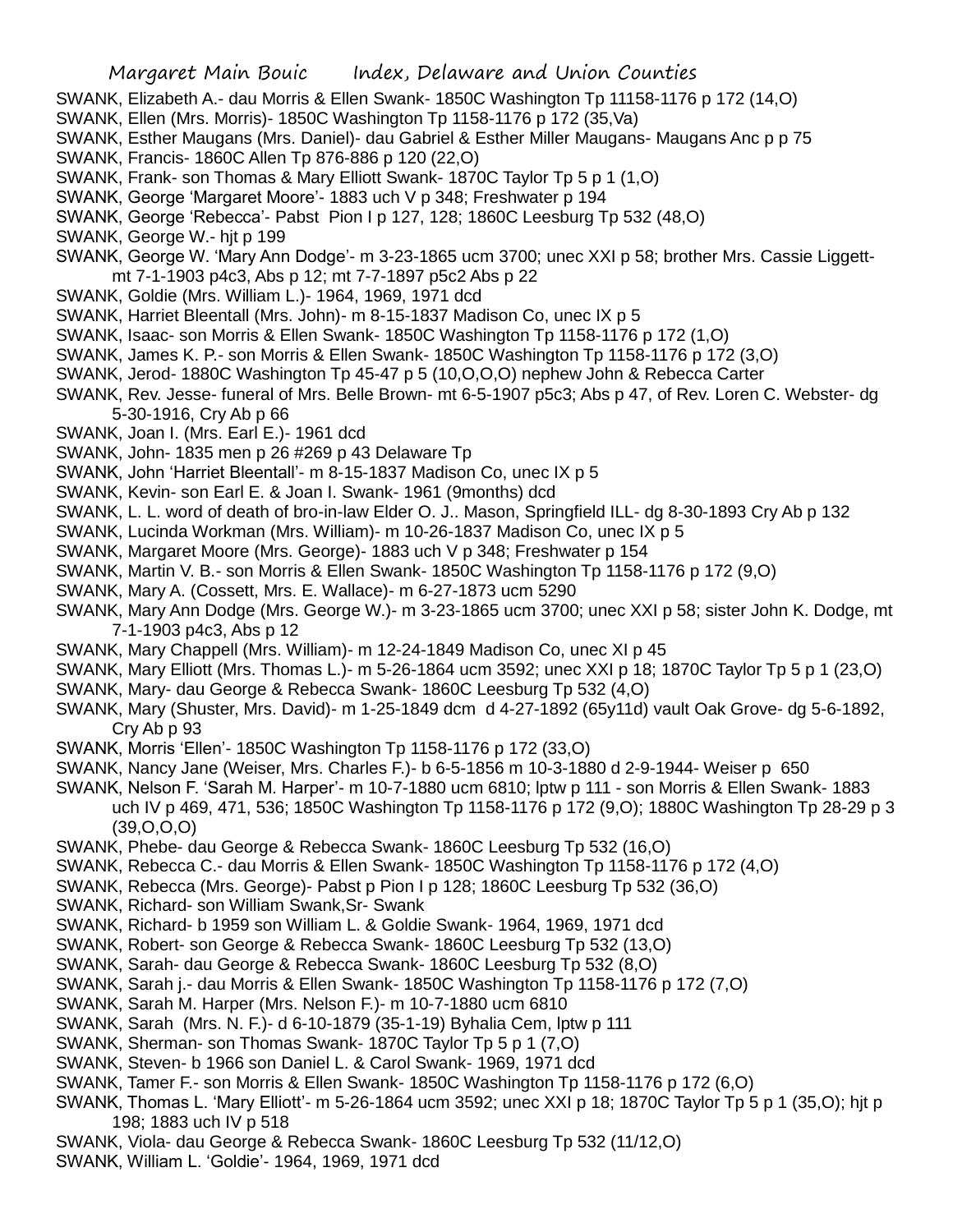- SWANK, William 'Lucinda Workman'- m 10-26-1837 Madison Co, unec IX p 5
- SWANK, William 'Mary Chappell'- m 12-24-1849 Madison Co, unec XI p 45
- SWANK, William,Jr.- b 1960 d 2-3-1980 (19) Africa Cem- son William L. & Goldie Swank- Swank- 1964, 1969, 1971 dcd
- SWANN, Areann (Mrs. Jacob)- d 2-2-1873 (82-11-25) Sunbury Cem, Powell p 43
- SWANN, Elbert- Braumiller
- SWANN, Karen Sue- Braumiller
- SWANSON, Albert Lewis 'Harriet Cornelis Maier'- Weiser p 33
- SWANSON, Allen 'Barbara'- 1980 dcd
- SWANSON, Barbara A. (Mrs. Allen)- 1980 dcd
- SWANSON, Beatrice L. Escott (Mrs. Leslie Malcolm)- Pabst p 6 p 87
- SWANSON, Bernice- query on Nelson- dau Jesse Garlon & Olive Laura Ohaver Ruby- ped 1 # 150; unec V p 25, 35, IX p 21
- SWANSON, Charles F. 'Sally Asman'- Swanson
- SWANSON, David 'Jessica'- son Charles F. & Sally Anne Asman Swanson- Swanson
- SWANSON, —(Mrs. Keith)- Query, Mathis, O'Haver' unec VII p 56
- SWANSON, Edgar,Jr. 'Regina'- 1980 dcd
- SWANSON, Ella May Ingham (Mrs. March Ensley)- dau Mellville C. & Calista Desire Adams Ingham- Pabst p 6 p 86
- SWANSON,Harriet Cornelia Maier (Mrs. Albert Lewis)- dau Peter & Eliza Willey Maier- Weiser p 33
- SWANSON, Helen (Wolff, Mrs. Walter)- b 6-30-1940 1985 uch p 148; Rausch (1972)
- SWANSON, Jessica (Mrs.. David)- Swanson
- SWANSON, Leone Mckittrick (Mrs. Theodore)- dau John Conrad & Vena Louise Hannon McKittrick- McKitrick p 422
- SWANSON, Leslie Malcolm 'Beatrice Escott'- son March Ensley & Ella May Ingham Swanson- Pabst p 6 p 87 SWANSON, Louise Slyh (Mrs. Melville Esler)- Pabst p 6 p 87
- SWANSON, March Ensley 'Ella may Ingham'- Pabst p 6 p 86
- SWANSON, Melville Esler 'Louise Slyh'- son March Ensley & Ella May Ingham Swanson- Pabst p 6 p 87
- SWANSON, Michael 'Sharon'- son Charles F. & Sally Anne Asman Swanson- Swanson
- SWANSON, Philip Leslie- son Leslie Malcolm & Beatrice L. Escott Swanson- Pabst p 6 p 87
- SWANSON, Regina (Mrs. Edgar,Jr.)- 1980 dcd
- SWANSON, Richard 'Doris E. Carpenter'- son Leslie Malcolm & Beatrice L. Escott Swanson- Pabst p 6 p 87
- SWANSON, Sally Anne Asman (Mrs. Charles R/F.)"'Rusty"- b 8-30-1931 d 11-2-2003 (72) dau William & Martha Southard Asman- Swanson
- SWANSON, Sharon (Mrs. Michael)- Swanson
- SWANSON, Susan (John, Mrs. Jason)- dau Charles F. & Sally Anne Asman Swanson- Swanson
- SWANSON, Thelma Evelyn- dau March Ensley & Ella May Ingham Swanson- Pabst p 6 p 87
- SWANSON, Theodore 'Leone McKittrick'- McKitrick p 422
- SWANSON, William C.- 1980 dcd
- SWANTON, Elizabeth- dau Thomas & Rose A. Swanton- 1860C Taylor Tp 999-1016 p 133 (2,O)
- SWANTON, Laura Michelle (8 mos- June 1979) dau Rev. Michael & Marjorie Swanton- Swanton
- SWANTON, Marjorie (Mrs. Rev. Michael)- Swanton
- SWANTON, Rev. Michael 'Marjorie'- Swanton
- SWANTON, Rose A.- 1860C Taylor Tp 999-1016 p 133 (24,Ireland)
- SWANTON, Thomas- 1860C Taylor Tp 999-1016 p 133 (25,Ireland)
- SWAP, Delia, Mrs.(Jones, Mrs. Elias) m (2) 2-11-1854 Connet, Ohi- mt 4-12-1854; Abs p 15
- SWARMSTEAD, Virginia (Coffin, Mrs. )- 1908 dch p 256
- SWARNER, Frederick Raymond 'Mildred Etta Camp'- b 9-8-1932 m 9-8-1950- Weaver (1251122)
- SWARNER, Mildred Etta Camp (Mrs. Frederick Raymond0- b 12-30-1932 m 9-8-1950 dau Russell & Carrie Maria Camp- Weaver 1251122
- SWARO, Denise- b 1953 dau Donald & Marjorie Swaro- 1961, 1964, 1969 dcd
- SWARO, Donald 'Marjorie'- Swaro; 1961, 1964, 1969 dcd
- SWARO, Donald Jr.- d 9-23-1964 (6) bur St. Marys' Cem- son Donald & Marjorie Swaro- Swaro; 1961, 1964 dcd
- SWARO, Janis- dau Donald & Marjorie Swaro- 1961 (14), 1964 dcd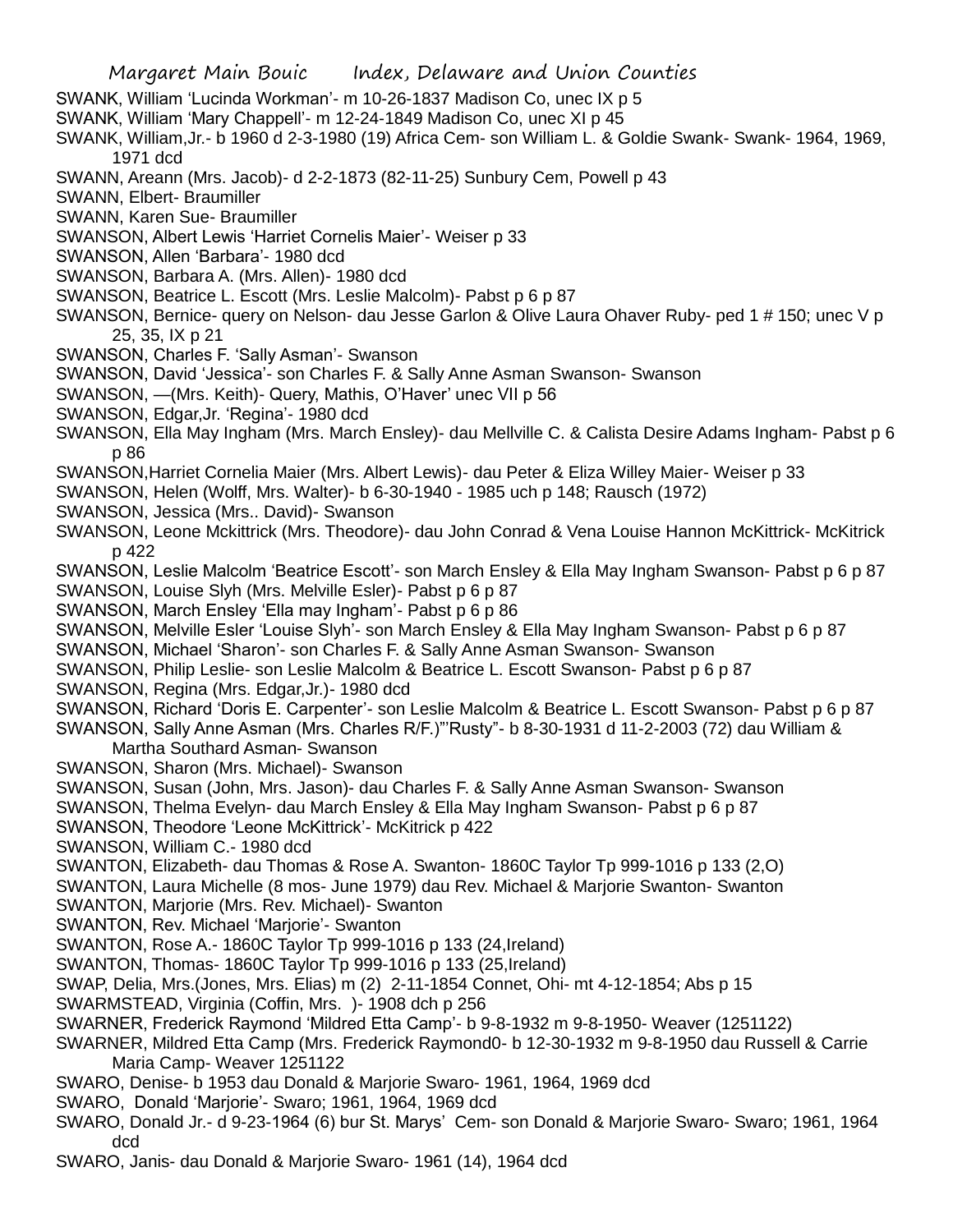SWARO, John- son Donald & Marjorie Swaro- 1964 dcd

SWARO, Laurie- b 1959- dau Donald & Marjorie Swaro- 1961, 1964, 1969 dcd

SWARO, Margo- b 1955 dau Donald & Marjorie Swaro- 1961, 1964, 1969 dcd

SWARO, Marjorie (Mrs. Donald)- Swaro- 1961, 1964, 1969 dcd

SWARO, Stephanie- dau Donald & Marjorie Swaro- 1961 (12), 1964 dcd

SWART, Ira A. 'Minerva Porter'- b 3-14-1847 m 12-12-1869 son James & Rose A. Halfhill Swart- Powell p 334

- SWART, James 'Rose A. Halfhill'- Powell p 334
- SWART, Rose A. Halfhill (Mrs. James)- Swanson 334
- SWARTHOUT, James A. 'Nancy Hunt'- b 1790/4 ped Evelyn Rey Monson #143 18- unec IX p 8
- SWARTHOUT, Mary (Craven, Mrs. Gershom Horatio)- b 1826 d 1909 dau James A. & Nancy Hunt Swarthoutped Evelyn Rey Monson #143 9, unec IX p 8
- SWARTHOUT, Nancy Hunt (Mrs. James A.)- ped Evelyn Rey Monson #143 19, unec IV p 8
- SWARTS, Elenora (Cheney, Mrs. John M.0- m 1856 dau Raney Swarts; unec V p 9
- SWARTS, Henry- uccp p 4; will p 233 (CP p 20)
- SWARTS, infant d 8-15-1891 (1d) Delaware Tp- ch William & Clara Swarts- dcdeaths
- SWARTS, infant d 9-15-1891 (3d) Delaware Tp- ch William & Clara Swarts- dcdeaths
- SWARTS, Jacob- b Pa d 6-1-1872 (67-4-5) Scioto Tp- dcdeaths
- SWARTS, John- and- unec III p 27
- SWARTS, Lydia M. (Mrs. Jacob)- b 3-26-1807 m 2-3-1835 d 6-4-1884, Bokescreek Cem p 45, Powell p 235; dcga p 66, Olentangy Gaz.
- SWARTS, Rancey- unec V p 9
- SWARTSWOOD, Blossom E. (Mrs. Fred)- 1961, 1964, 1969, 1971, 1980 dcd
- SWARTWOOD, ? Elizabeth (Mrs. Isiah)- 1850C Trenton Tp 782 p 67 (29,Pa)
- SWARTWOOD- Floyd Chester-d 6-13-1892 (7m28d) from burns- Oak Grove infant son of T. D. Swartwood; dg 6-17-1892, Cry Ab p 96; dcdeaths
- SWARTWOOD, Frank- d 2-27-1894 (36-11-19) Olive Green Thursday- dg 3-16-1894, dg 3-27-1894 Cry Ab p 160, 161; 1870C Trenton Tp p 511 (12)
- SWARTWOOD, Frank b Franklin Co d 3-6-1894 (36-11-14) Porter Tp son Isak & Elizabeth Place Swartwooddcdeaths
- SWARTWOOD, Hannah- 1850C Trenton Tp 782 p 67 (10,O); 1870C Trenton Tp p 511 (27)
- SWARTWOOD, Hiram- 1870C Trenton Tp p 511 (17)
- SWARTWOOD, Iraih- 1870C Trenton Tp p 511 (63\*)
- SWARTWOOD, Levi- 1850C Trenton Tp 782 p 67 (6,O)
- SWARTWOOD, Levi- 1870C Trenton Tp p 511 (25)
- SWARTWOOD, Mary- 1850C Trenton Tp 782 p 67 (12,O)
- SWARTWOOD, Mary Ann (Farver, Mrs. John)- m 4-27-1862 dcm
- SWARTWOOD. Osiah 'Elizabeth'- 1850C Trenton Tp 782 p 67 (29,Pa)
- SWARTWOOD. T. D.- dg 6-17-1892 Cry Ab p 96
- SWARTS, Abraham- 1908 dch p 406
- SWARTS, Eliza (Murphy, Mrs. Samuel)- m 4-3-1859 ucm 2868; unec XIX p 7
- SWARTS, Joseph- 1908 dch p 406
- SWARTS. Lillian M. Mason (Mrs. William P.)- m 4-16-1877 ucm (Hearl)
- SWARTS, Mary Ann (Field, Mrs. John)- m 7-7-1850 uem 1549; unec XIV p 17
- SWARTS, Sam- 1835 men p 56 #4 p 103 Thompson Tp
- SWARTX, William P. 'Lillian M. Mason'- m 4-16-1877 ucm (Hearl)
- SWARTS, Winfield T.- soldier buried Price Cem, unec XXII p 4
- SWARTZ, —1908 dch p 90
- SWARTZ, Rev.- conducted services for Carri Ramelsburg who d 5-28-1891 dg 6-12-1891, Cry Ab p 61
- SWARTZ, A.- 1908 dch p 430
- SWARTZ, Aaron- 1870C Scioto Tp p 484 (40\*)
- SWARTZ, Aaron- dg 1-26-1892, Cry Ab p 83 death of sister
- SWARTZ, Aaron 'Sarah Hogbin'- m 6-24-1855 dcm; Pabst p 8 p 8
- SWARTZ, Aaron T.- d 4-18-1836 (25-7-8) son Abraham Swartz- 1850C Thomson Tp 117 p 190 (15,O); Powell p 240
- SWARTZ, Abram 'Eliza Smith'- m 1-21-1849 dcm; 1870C Delaware Tp p 266 (26\*)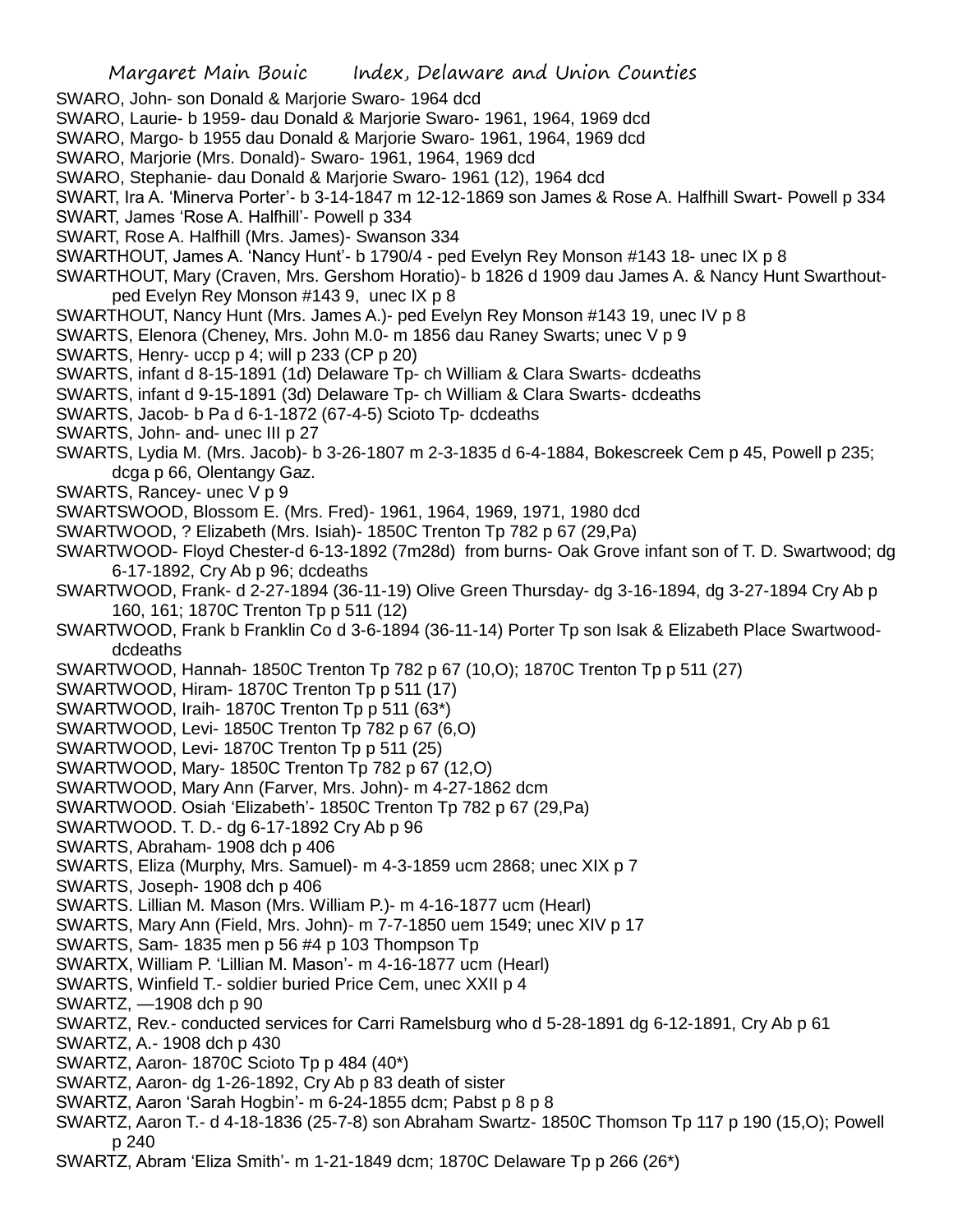- SWARTZ, Abraham 'Elizabeth'- d 12-22-1863 (60-7-2) Shoup Cem, Powell p 266; 1835 men p 56 #3 p 103 Thompson Tp; 1840C Thompson Tp p 110 (30-40); 1850C Thomson Tp 117 p 190 (45,Pa); will, dcw Bk 4 p 140 (16); 1864
- SWARTZ, Abraham 'Hettie'- son John L. Swartz; 1883 uch V p 512, 564
- SWARTZ, Alcineious T.- d 7-1917 (56)- Swartz
- SWARTZ, —(Snyder, Mrs. H. S.)- dau Alcineious Swartz- Swartz
- SWARTZ, Allice- 1870C Scioto Tp p 484 (12)
- SWARTZ, Alice- niece of Harry S. Wood- 1880C Paris Tp 83-98 p 49 (13,O,O,O)
- SWARTZ, Allice- dau Mary H, Phillips Swartz- 1870C Claibourne Tp 39-38 p 6 (4,O)
- SWARTZ, Alzina- 1870C Thompson Tp p 505 (12)
- SWARTZ, Amanda- 1850C Delaware Tp. 1356 p 96 (12,O)
- SWARTZ, Amanda- dau Abraham Swartz- 1850C Thomson Tp 117 p 190 (19,O)
- SWARTZ, Amanda (Bonner, Mrs. Isaac)- m 5-14-1856 ucm 2417; unec XVII p 54
- SWARTZ, Amanda Elizabeth- Pabst p 2 p 81, 5 p 5
- SWARTZ, Amanda H,.- dau John & Mary Swartz- 1850C Claibourne Tp 163 p 26 (12,O)
- SWARTZ, Amanda T.- dau Jacob & Margaret Swartz- 1850C Scioto Tp 2494 p 150 (11,O)
- SWARTZ, Amanda V.- Pabst p 3 p 4, 16
- SWARTZ, Amanda (Wollard, Mrs. James)- m 12-4-1853 dcm
- SWARTZ, Amelia J. Prosser (Mrs. J. Irval)-m 12-24-1857 ucm 2652; unec IV p 65, XII p 15, XVIII p 56
- SWARTZ, Angeline- dau George & Sarah Cowgill Swartz- 1860C Claibourne Tp 644 (2,O)
- SWARTZ, Ann Holmes-b 1905 d 1965- ped 1 by Dorothy Swartz Frederickson #121; unec VIII p 33
- SWARTZ, Ann Stevens (Mrs. Henry)- 1883 uch V p 564
- SWARTZ, Anna (Krichbaum, Mrs. )- sister Goldie Swartz- Swartz
- SWARTZ, Anna M. (Hanson, Mrs. Karl B.)- b 3-20-1906 m 2-8-1930- Weiser p 123
- SWARTZ, Anna (Stoddard, Mrs. Harry)- Asp (932-2)
- SWARTZ, Annie- dau Jerry Swartz- 1860C Claibourne Tp 776-759 p 102 (2,O)
- SWARTZ, Annie L. Hardin (Mrs. Frank S.)- d 10-11-1960 (85) Oak Grove Cem- Swartz
- SWARTZ, Annie Marie- b 1855 d 1862 Oak Grove Cem- Powell p 440
- SWARTZ, Arabell- d 4-12-1864 (9-9-18) Price Cem- dau William & Nancu Swartz- djlm p 32
- SWARTZ, Arnold D.- son Oscar B. Swartz- Swartz
- SWARTZ, Aron 'Sarah'- 1880C Claibourne Tp 128-136 p 13 (40,O,Pa, Pa)
- SWARTZ, Arthur- son Aron & Sarah Swartz- 1880C Claibourne Tp 128-136 p 13 (8,O,O,O)
- SWARTZ, Arthur J. 'Martha C.'- b 6-24-1911 son Frank S. & Annie l. Hardin Swartz- Swartz; 1961, 1964, 1969, 1971, 1980 dcd
- SWARTZ, Arvada (Todhunter, Mrs. Reese)- bur Lancaster- dau Joseph L. & Nina Marie Raver Swartz- Swartz
- SWARTZ, Arvilla Zieg (Ms. Claud W.)- b 12-7-1910 m 11-26-1931 d 7-28-1981 Price Cem, djlm p 56- dau John & Minnie E. Sagen Sieg- 1985 uch p 136; 1975, 1977, 1979, 1981 ucd
- SWARTZ. August- d (34) Big Four machinist d at work Saturday; dg 8-16-1910, dg 8-19-1910, Cry Ab p 147, 149
- SWARTZ, Augustus- pallbearer for Mrs. M. Pekrson- dg 1-31-1910, Cry Ab p 92
- SWARTZ, Barbara Ann Carnes (Mrs. Samuel)- m 12-23-1855 dcm
- SWARTZ, Benjamin- funeral Wednesday- dg 12-16-1870; Cry Ab p 84
- SWARTZ, C. Bernice (Ramsey, Mrs. Ernest)- d 10-27-1981 (88) bur McArthur, Ohio- sister Harley Emmet Swartz- Swartz
- SWARTZ, Betsey- 1870C Delaware Town p 305 (50\*)
- SWARTZ, B.- son John Swartz- 1860C Leesburg Tp 419 (16)
- SWARTZ, B (Mrs. H.)- Claibourne Cem p 12
- SWARTZ, Bonita Funck (Mrs. Frank A.)- m 12-6-1975- Swartz
- SWARTZ, Brian?- son Aron & Sarah Swartz- 1880C Claibourne Tp 128-136 p 13 (20,O,O,O)
- SWARTZ, Byron- 1870C Scioto Tp p 484 (8)
- SWARTZ, Byron- b1880C Liberty Tp, Peoria 115-118 p 12 (22,O)
- SWARTZ, Capt.- unec XV p 65
- SWARTZ, Caroline- dau Cornelius & Sarah Swartz- 1850C Delaware Tp 1356 p 96 (17,Pa)
- SWARTZ, Caroline (Miller, Mrs. Damniel)- m 4-17-1856 dcm- dau Daniel & Sarah Smith Swartz- 1908 dch p 561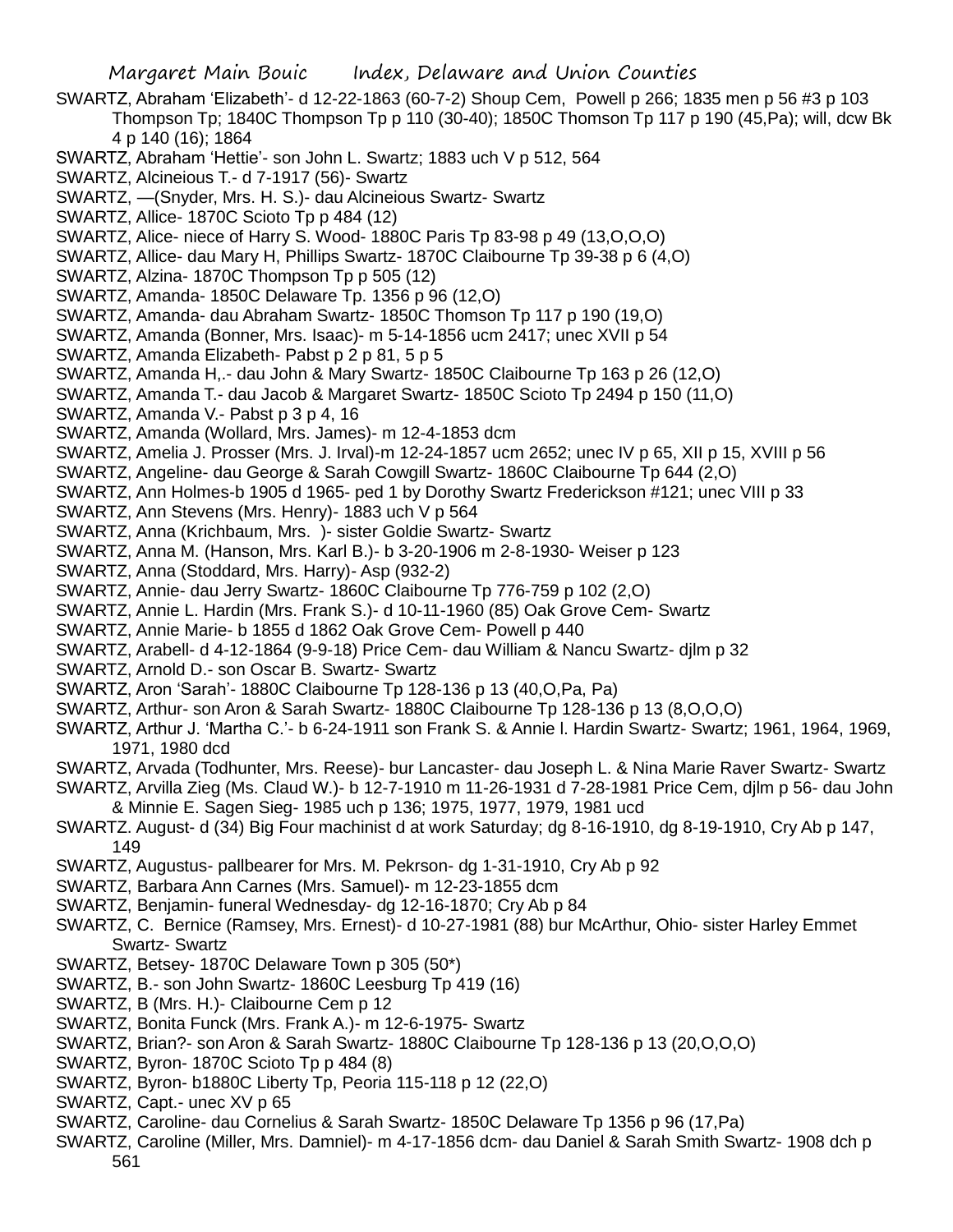- SWARTZ, Casay- dau George & Sarah Cowgill Swartz- 1860C Claibourne Tp 644 (4,O)
- SWARTZ, Catherine (Mrs. Jacob)- 1850C Liberty p Del Co 1607 p 106 (44,Pa; Swartz
- SWARTZ, Cathrene- dau John & Mary Swartz- 1850C Claibourne Tp 163 p 26 (4,O)
- SWARTZ, Catharine (Travers, Mrs. William)-dau John Swartz- 1880 dch p 546; 1908 dch p 490
- SWARTZ, Cecil Mae- b 12-19-1904 d 12-25-1904 dau Ernest Seymour & Eva Gertrude Decker Swartz-Milligan IV p 4
- SWARTZ, Charles David- b d 19112 Price Cem, djlm p 46- son William Abraham & Lucy Annora Sparks Swartz- 1985 uch p 143
- SWARTZ, Charles Henry- d suddenly Monday- dg 7-8-1910, Cry Ab p 136
- SWARTZ, Chas H.- 1870C Liberty Tp, Del Co p 399 (2)
- SWARTZ, Cheryl Ann Myers (Mrs. Frank A.)- m 6-18-1965 d 9-14-1974 (28) Fairview Mem. Pk- dau Vance Myers- Swartz
- SWARTZ, Chilly- 1870C Delaware Town p 309 (36\*)
- SWARTZ, Christa Louisa (Randall, Mrs. Zane)(Hastedt, Mrs. Paul) b 8-14-1910 m(1) 1-4-1934 (2) 3-1-1965 dau William Abraham & Lucy Annora Sparks Swartz- Swartz; 1985 uch p 143; obit William A. (mlib brown)
- SWARTZ, Christena (Shifferly, Mrs. John)- b 1829 d 1885 ped Jean Brown-Nepsund #99 13l unec VII p 17
- SWARTZ, Christina Bishop (Mrs. Coonrod)- m 11-11-1856 dcm
- SWARTZ, Clarissa J. (Tonguet, Mrs. Jacob)- m 1-1-1874 ucm 5419
- SWARTZ, Claude Wesley 'Arvilla Zieg' b 3-18-1908 m 11-25-1931 d 6-28-1988 Price Cem, djlm p 56; son William Abraham & Lucy Annora Sparks Swartz- Swartz; 1985 uch p 136, 143; obit William A. (mlib brown); 1910C Jackson Tp 191-193 p 8A (2,O,O,O); 1975, 1977, 1979, 1981, 1983 ucd
- SWARTZ, Connie Bumgarner (Mrs. Daniel Leo)(Isler, Mrs. joe)- b 1945 Claibourne Cem p 59; 1967, 1971 ucd; Swartz
- SWARTZ, Coonrod 'Christina Bishop'- m 11-11-1856 dcm
- SWARTZ, Cora Marie (Shields, Mrs. Carl Melvin)(Seiter, Mrs. Roy)- b 9-30-1906 d 6-30-1975 dau Ernest Seymour & Eva Gertrude Decker Swartz- Milligan IV p 4, V p 8
- SWARTZ, Cornelius 'Sarah'- 1850C Delaware Tp 1356 p 96 (59,Pa)
- SWARTZ, Daisy- d 6-2-1902 Delaware dcdeaths
- SWARTZ, Daisy Amelia (Warner, Mrs. Maurice Donald)- b 2-20-1906 m 6-7-1928- dau William A. & Lucy Sparks Swartz- 1985 uch p 142,143; obit William A.(mlib brown); 1910C Jackson Tp 191-193 p 8A (4,O,O,O)
- SWARTZ, Daniel- York Church- unec I p 15
- SWARTZ, Daniel- son Cornelius & Sarah Swartz- 1850C Delaware Tp 1356 p 96 (22,Pa)
- SWARTZ, Daniel Lee 'Connie Bumgarner'- b 5-25-1944 m 4-16-1966 d 2-10-1971 Claibourne Cem p 59- son Paul & Helen Martino Swartz- 1949, 1959, 1962, 1967, 1971 ucd
- SWARTZ, Daniel 'Sarah Smith'- b 1793 Pa d 12-12-1870 (77-5-3) Oak Grove Cem, Powell p 440; dcq Gertrude Siegfried Miller 10 1908 dch p 561; 1915 uch p 485; Pabst 7 p 4; 1820C Thompson Tp' 1870C Delaware Tp p 277 (77\*); dcdeaths
- SWARTZ, Daniel- b 1828 d 1857 Oak Grove Cem- Powell p 440 son Daniel & Sarah Smith Swartz- 1908 dch p 561
- SWARTZ, Daniel 'Susan'- d 3-9-1842; 1883 uch V p 562, 568, 584
- SWARTZ, Daniel 'Susannah'- b 12-3-1797 m 1817- 1883 uch V p 653
- SWARTZ, Daniel- d 3-10-1842 (11-3-8) Claibourne Cem p 12
- SWARTZ, Daniel- Estate- unec XII p 59 Daniel 'Susannah'- uccp p 26, will JB 3 p 107; CP 177; unec III p 47
- SWARTZ, David- soldier bur Price Cem- unec XII p 4
- SWARTZ, David- 1870C Thomson Tp p 505 (28)
- SWARTZ, David- 1870C Scioto Tp p 484 (5)
- SWARTZ, David- d at home, Macleod Co, Mo; 2-17-1892 (70) dg 2-26-1892, Cry Ab p 87
- SWARTZ, David- son Abraham & Elizabeth Swartz- dcw Bk 4 p 140(16); 1910C Jackson Tp 191-193 p 8A (70,O,O,O) wid
- SWARTZ, David 'Eura Newhouse'- Newhouse (1137), (1347) p 71; 1883 uch IV p 507. V p 442
- SWARTZ, David- b 8-24-1943 son Kenneth & Esther Waite Swartz- Weiser p 603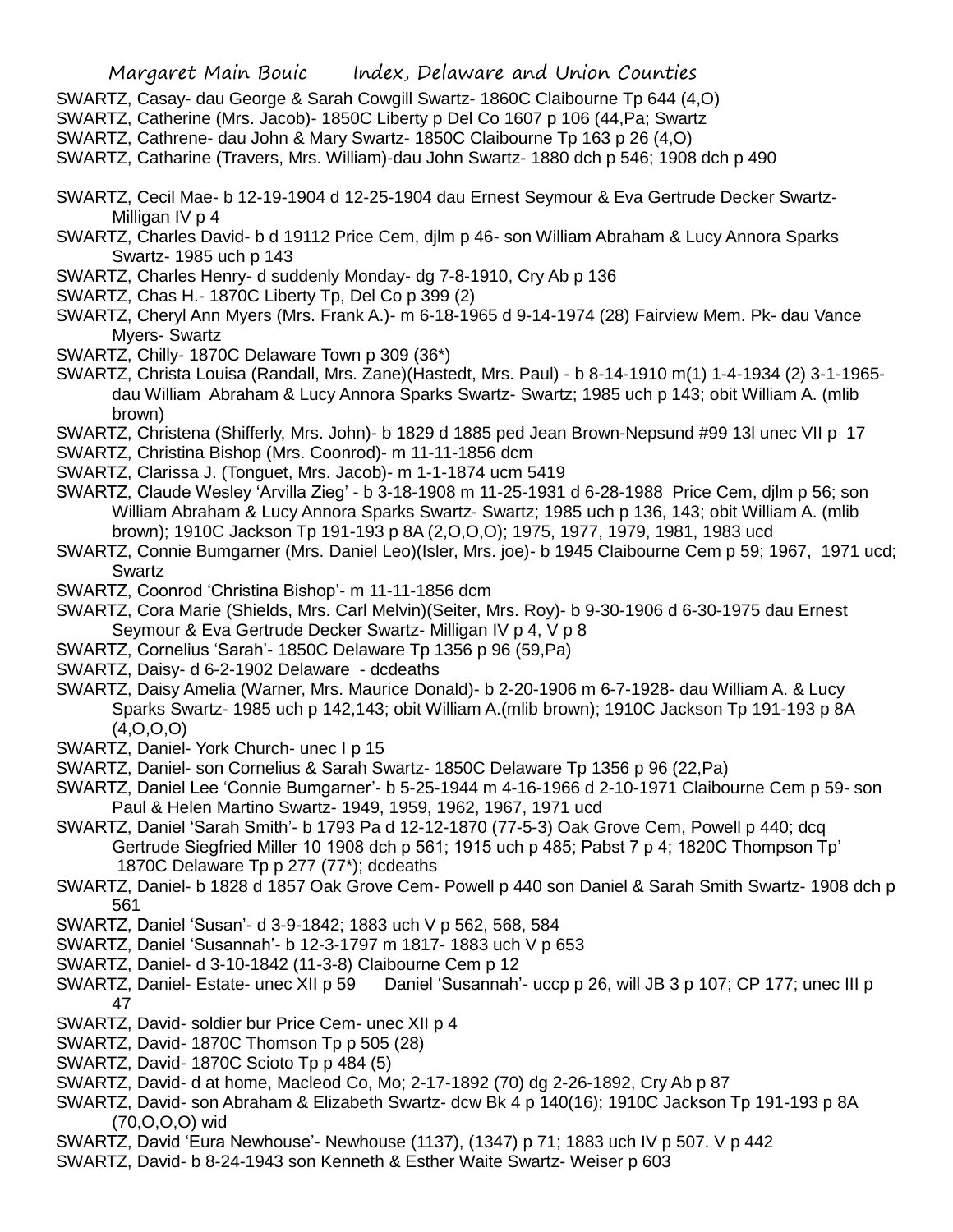- SWARTZ, David 'Lovina Smith'- b 12-26-1839 m 9-27-1874 d 9-1919/ 1920 Price Cem, djlm p 48- son Abraham & Hettie Swartz- 1883 uch V p 512; 1985 uch p 5, 143; 1850C Thomson Tp 117 p 190 (11,O); 1880C Jackson Tp 1 p 22 (39,O,Pa,Pa); 1900C Jackson Tp 84-86 p 413 (60,O,Pa,Pa) m 27y
- SWARTZ, —(Haire, Mrs. Mart)- dau David Swartz- dg 2-26-1892, Cry Ab p 87
- SWARTZ, Delbert- brother Bernice Swartz Ramsey- Swartz
- SWARTZ, Della Fullright (Mrs. Ernest)- Newhouse p 71 (13475), (11375)
- SWARTZ, Della Rowley (Sink, Mrs. )(Mrs. William L.)- b 1-31-1889 d 12-12-1974 (85) Oakdale Cem II p 57 (G-R12-16); Milligan IV p 4; dau Samuel H. & Erma J. Evans Rowley- obit (mlib brown)- 1961 dcd
- SWARTZ, Dennis Charles 'Mary Ellen Butts'- m 7-21-1962 son Russell Swartz; Butts
- SWARTZ, Dolores (Mrs. Frank R.)- 1964 dcd
- SWARTZ, Dorothy (Frederickson, Mrs. )- 121; ped unec VIII p 33
- SWARTZ, Edith- dau Charles Henry Swartz- dg 7-8-1910, Cry Ab p 136
- SWARTZ, R. Elder- member Church of Disciples- unec XIV p 39; 1915 uch p 257; 1883 uch V p 573
- SWARTZ, Elenor- dau William & Nancy Swartz- 1850C Scioto Tp 2487 p 150 (10,O)
- SWARTZ, Elenora (Cheney, Mrs. John M.)- m 7-29-1856 ucm 2444- query- unec V p 9, VIII p 65, XXI p 25 SWARTZ, Eli- 1908 dch p 406
- SWARTZ, Eliza- b 4-1832 d 5-19-1903 (71y9d) Claibourne Cem p 26; 1870C Richwood 47-46 p 5 (37,Eng)(1880C Richwood 198-211 p 19 (48,Eng,Eng,Eng)- 1900C Richwood 52-56 p 3A (Eng,Eng,Eng)
- SWARTZ, Eliza Fields (Mrs. John L.)- m 11-25-1852 ucm 1880; unec XV p 30; mt 12-19-1855; unec VII p 57; 1870C Thompson Tp p 505 (54\*)
- SWARTZ, Eliza- adm of John Swartz- mt 12-19-1855; Abs p 21
- SWARTZ, Eliza Melick (Mrs. Samuel)- m 5-3-1861 ucm 3178; unec XIX p 66
- SWARTZ, Eliza (Murphy, Mrs. Samuel)- m 4-3-1859 ucm 2868
- SWARTZ, Elizabeth- 1870C Delaware Town p 325 (24
- SWARTZ, Elizabeth (Mrs. Abraham)- d 9-15-1892 (76y6m) Shoup Cem, Powell p 266; dcw Bk 4 p 140(16); 1850C Thomson Tp 117 p 190 (34,O)
- SWARTZ, Elizabeth- dau Alcineious T. Swartz- Swartz
- SWARTZ, Elizabeth Ann- b 10-28-1982 dau Dr. Gene Paul & Mary Lee Miles Swartz- 1985 uch p 136; David Swartz
- SWARTZ, Elizabeth Hunt (Mrs. James Gilmore)- m 12-26-1887- dg 4-3-1891, Cry Ab p 51
- SWARTZ, Elizabeth- dau Jacob & Catherine Swartz- 1850C Liberty Tp Del Co 1607 p 106 (20,Pa)
- SWARTZ, Elizabeth (Kroninger, Mrs. John)- m 8-29-1850 dcm; dg 10-12-1894, Cry Ab p 182; 1908 dch p 544, 833, 834 (Croninger)
- SWARTZ, Elizabeth Allen (Mrs. Mark)- Swartz- dau James & Ann Allen
- SWARTZ, Elizabeth (Slough, Mrs. Thomas)- m 10-23-1860 dcm- dau Daniel & Sarah Smith Swartz- 1908 dch p 561
- SWARTZ, Ellen (Graham, Mrs. Lewis)- m 8-15-1853 dau Daniel & Sarah Smith Swartz- 1908 dch p 561
- SWARTZ, Ellen Smith (Mrs. Abram)- m 1-21-1849 dcm
- SWARTZ, Ellsworth- 1870C Scioto Tp p 487 (8)
- SWARTZ, Elmira- dau Aron & Sarah Swartz- 1880C Claibourne Tp 128 136 p 13 (6,O,O,O)
- SWARTZ, Elmira- dau Cornelius & Sarah Swartz- 1850C Delaware Tp 1356 p 96 (19,Pa)
- SWARTZ, Elnora L. (Cheney, Mrs. J. M.)- m 8-3-1856 ucm 2444; unec XVII p 71
- SWARTZ, Elzina (Milligan, Mrs. William Joseph)- b 8-1-1858 d 6-24-1919 Thompson Cem -dau Sarah Jane Swartz dcc Kathy Beckley 31; dcc Agnes Shirley Jackson Welsh 7 ; Milligan III p 1
- SWARTZ, Emily Jane (Gallaspa/Gillespie, Mrs. John D.)- m 2-21-1858 ucm 2690; mt 3-17-1858, Abs p 28; unec XII p 29, XVIII p 56
- SWARTZ, Emily J.- dau William & Nancy Swats- 1850C Scioto Tp 2487 p 150 (14,O)
- SWARTZ. Emma (Mrs. )- dau John Milligan- mt 8-14-1907 p2c1, Abs p 52
- SWARTZ, Emmaline- d at birth dau Wm. Lee & Mary Hause Swartz- Milligan IV p 4
- SWARTZ, Mary Emmaline Milligan (Mrs. Noah)- b 10-22-1860 m 12-4-1879 d 1-10-1933 Thompson Cem- dau John W. & Almira Milligan- Milligan III p 1
- SWARTZ, Ernest 'Della Fullright'- son David & Eura Newhouse Swartz- Newhouse p 71 13475, 11375; 1883 uch V p 442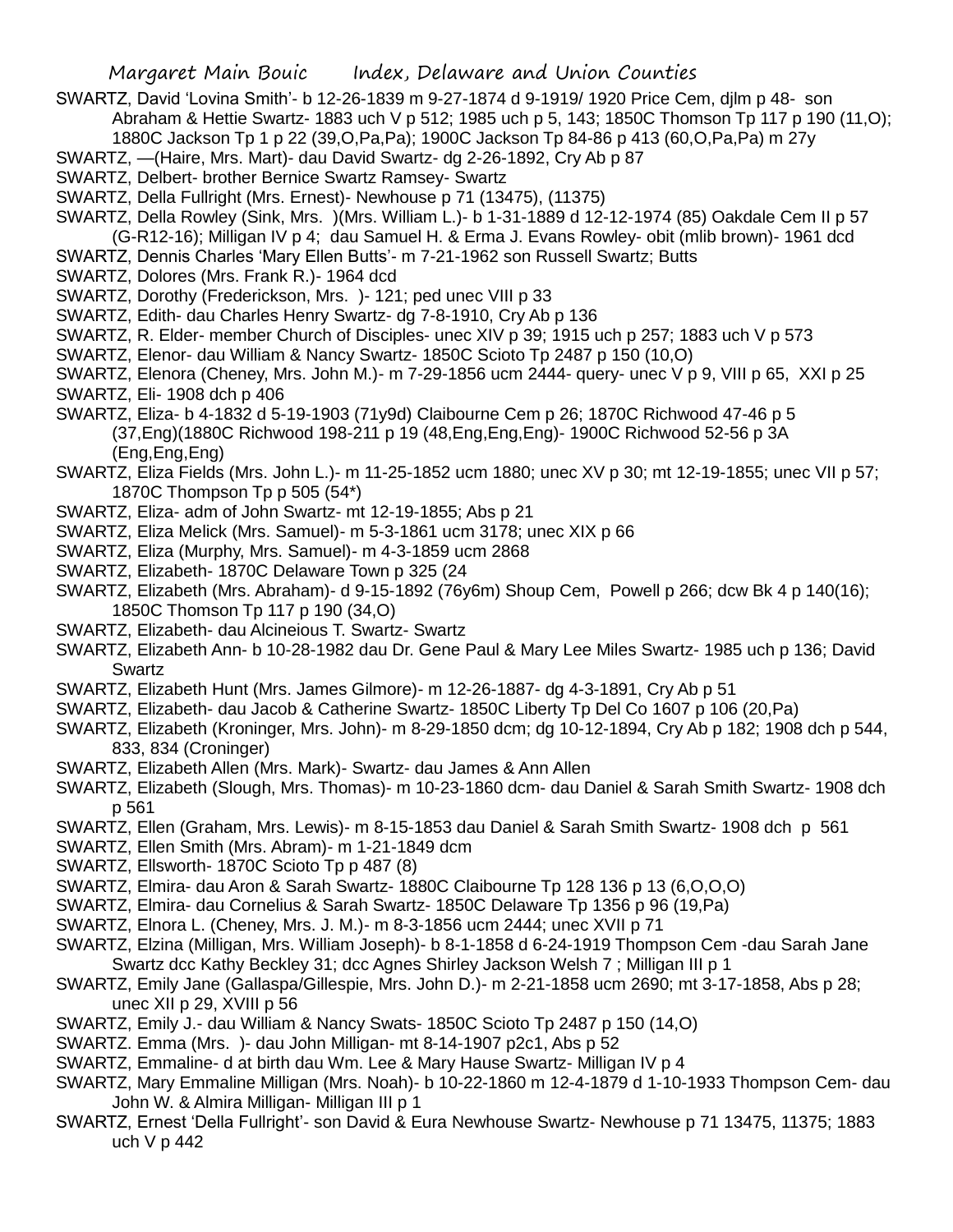- SWARTZ, Ernest Seymore 'Eva Gertrude Decker'- b 3-25-1882 m 4-8-1903 d 12-25-1925 son Noah & Mary Emmaline Milligan- Milligan III p 1, IV p 4
- SWARTZ, Esther Ernestine (Lowe, Mrs. Robert)- b 11-5-1923 dau Ernest Seymour & Gertrude E. Decker Swartz- Milligan IV p 4, V p 9
- SWARTZ, Esther Waite (Mrs. Kenneth)- b 11-24-1920 dau Clyde M. & Elsie Stover Waite- Weiser p 603
- SWARTZ, Estella Florence- b 12-28-1891 d 1-20-1907 dau Hoah A. & Mary Emmaline Swartz- Milligan III p 1
- SWARTZ, Esther Harriett (Young, Mrs. Russel)- b 8-15-1913 m 4-6-1935 dau Wm. Abraham & Lucy Ennora Sparks Swartz- David Swartz- obit William A. (mlib brown) 1985 uch p 143
- SWARTZ, Ethel Lovina- b 2-2-1916 m 4-8-1937; 1985 uch p 143; obit William A. (mlib brown)- David Swartz SWARTZ, Ethel (Marston, Mrs. )- dau Frank Swartz- Swartz
- SWARTZ, Ethel (Wasserbeck, Mrs. Clifford)- dau William A. & Lucy Sparks Swartz- Swartz
- SWARTZ, Ethyl Emily (Engle, Mrs. Gail Moyer)- b 2-2-1916 m 2-1-1936 d 9-10-2000 Fla (84) Price Cem- dau William A. & Lucy Sparks Swartz- Swartz1985 uch p 143; obit William A.(mlib brown) David Swartz``
- SWARTZ, Etta Adelaide 9Goodman, Mrs. Albert J.0- b 5-13-1912 m 12-22-1933 dau Ernest Seymore & Eva Gertrude Decker Swartz- Milligan IV p 4, V p 8
- SWARTZ, Euphemia- dau William & Nancy Swats- 1850C Scioto Tp 2487 p 150 (17,O)
- SWARTZ, Euphroneus R. (Davis, Mrs. Richard)- m 6-1-1851 ucm 1674- dau William & Nancy Swartz- 1883 uch V p 504; S; unec XIV p 52
- SWARTZ, Eura Newhouse (Finley, Ms. John)(Allison, Mrs. William)(Mrs. David)- m 12-22-1853 dcm- dau John & Mary Newhouse Newhouse- 1883 uch V p 442; Newhouse p 71 1137,1347
- SWARTZ, Eva Gertrude Decker (Mrs. Ernest Seymore)- b 2-23-1883 m 4-8-1903 d 3-16-1956 dau Finley F. & Ollie Caylor Decker- Milligan IV p 4
- SWARTZ, Eva Maria McAdams (Mrs. J. Irvel)- b 5-6-1869 m 12-12-1886 ucm (Hearl)- dau Frances Marion & Susannah M. Freeman McAdams- unec XX p 64
- SWARTZ, Evaline (Ford, Mrs. Archibald N.)- m 12-20-1859 dcm; 1860C Liberty Tp 964-973 p 133 (37,O)
- SWARTZ, Eveline Headley (Mrs. Robert E. S.)- m 10- 5-1840 ucm 670; unec V p 37
- SWARTZ, Fae Colflesh (Mrs. )- d 6-18-1966 (77) Oak Grove Cem- Swartz
- SWARTZ, Fannie-dau John Swartz- 1860C Leesburg Tp 444-419 p 58 (10,O)
- SWARTZ, Flora- 1870C Delaware Tp p 268 (15)
- SWARTZ, Flora- 1870C Delaware Town p 316 (17)
- SWARTZ, Flora E. (Johnson, Mrs. Francis O)- m 4-8-1896 ucm (Hearl)
- SWARTZ, Flora V. (Huggert, Mrs. James A.)- m 11-16-1869 ucm 4641
- SWARTZ, Florence (Hamilton, Mrs. )- dau Frank Swartz- Swartz
- SWARTZ, Frank A. 'Cheryl Ann Myers''Bonita L. Funck'- m 12-6-1975 son Arthur J. & Martha C. Swartz-Swartz; 1961, 1964 dcd
- SWARTZ, Frank- son Frank R. & Dolores Swartz- 1964 (13) dcd
- SWARTZ, Frank- brother Henry Swartz- dg 7-8-1910, Cry Ab p 136
- SWARTZ, Frank- brother Joseph L. Swartz- Swartz; obit Joseph l (mlib brown)
- SWARTZ, Frank R. 'Dolores'- 1964 dcd
- SWARTZ, Frank S. 'Annie L. Hardin'- d 10-22-1964 (94) Oak Grove Cem- Swartz; 1961, 1964 dcd
- SWARTZ, Franklin E. 'Ruth C.'- 1964 dcd
- SWARTZ, Frederick- 1850C Scioto Tp 2494 p 150 ((79,O/Pa)
- SWARTZ, Frieda Florence (Rarick, Mrs. Franklin James Cooper)(Miley, Mrs. Albert Charles)- m(2) 2-23-1859 dau Ernest Seymore & Eva Gertrude Decker Swartz- Milligan IV p 4, V p 8
- SWARTZ, Dr. Gene Paul 'Mary Lee Miles'- b 1-5-1938 m 8-16-1969 d 12-3-1985 son Claude Wesley & Orvilla G. King Swartz- David Swartz; 1985 uch p 136
- SWARTZ, George- b 1770 d 1848 Oak Grove Cem- Powell p 440
- SWARTZ, George- 1870C Delaware Tp p 275 (14)
- SWARTZ, George- nephew Goldie Swartz- Swartz
- SWARTZ, George L.- son John & Mary Swartz- 1850C Claibourne Tp 163 p 26 (3,O)
- SWARTZ, George W.- 1883 uch IV p 507
- SWARTZ, George W. 'Sarah "Jane" Cowgill- m 2-19-1850 ucm 1506- 1985 uch p 34; unec VII p 59, XIII p 41, XIV p 17; 1850C Claibourne Tp 10 p 17 (21,O); 1860C Claib. Tp 644 (30,O); 1870C Claib. Tp 167-165 p 21 (44,O)
- SWARTZ, Gertrude (Mrs. Harley Emmett)- Swartz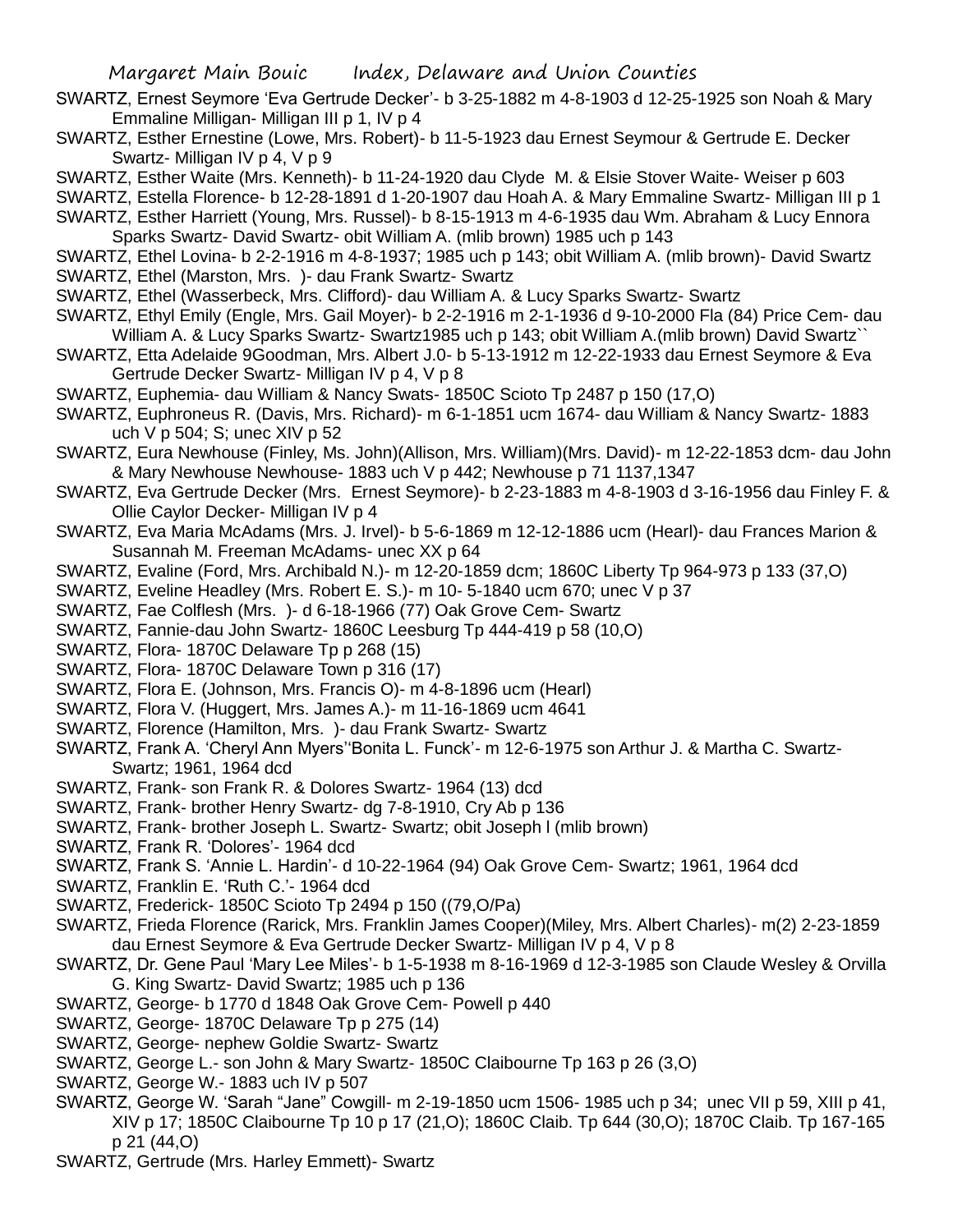SWARTZ, Gillimore- son David & Eura Newhouse Swartz- 1883 uch V p 442; Newhouse p 71 13474, 11374 SWARTZ, Gladys Elizabeth (Rush, Mrs. Clifford)- b 9-15-1909 d 6-5-1977 Thompson Cem- dau Ernest

- Seymore & Eva Gertrude Decker Swartz- Milligan IV p 4, V p 8
- SWARTZ, Glarold?- niece of Joseph Perkins- 1880C Union Tp 24 p 4 (9,Ind,Ind,O)
- SWARTZ, Goldie- d 7-21-1976 (90) bur Sebring, Fla- Swartz
- SWARTZ, Grace L.- d 9-7-1901 91-2-1) dau Wm. Swartz- dcdeaths
- SWARTZ, Hannah- 1870C Liberty Tp Del Co p 398 (63)
- SWARTZ, Hannah (Mrs. Reuben)- 1850C Liberty Tp Del Cp 1613 p 107 (44,Pa)
- SWARTZ, Harley Emmet 'Gertrude'- d 5-13-1978 (80) brother Bernice Swartz Ramsey- Swartz
- SWARTZ, Harriet M.- 1860C LibertyTp Un Co 964-974 p 133 (5,O) lived with Archibald & Evaline Swartz Ford
- SWARTZ, Rev. Harry E.- 1908 dch p 256
- SWARTZ, Harvey/Henry- 1820C Thompson Tp; Pabst p 7 p 4
- SWARTZ, Hazel Mae- b 9-20-1893 d 10-4-1976 Thompson Cem- dau Noah & Mary Emmaline Milligan Swartz-Milligan III p 1; 1961, 1964, 1969, 1971 dcd
- SWARTZ, H. 'B'- Claibourne Cem p 12
- SWARTZ, Helen A. (Clevenger, Mrs. Luther B.)- b 11-19-1908 d 1-17-1974 (65) dau William L. & Mary Hause Swartz- Milligan IV p 4
- SWARTZ, Helen Laverne Martino (Mrs. Paul Henry)- b 1920 m 2-8-1941 Claibourne Cem p 101-dau Frank & Harriet Martino- David Swartz; 1949, 1959, 1967, 1971, 1973, 1975,, 1977, 1979, 1981 ucd
- SWARTZ, Henrietta- 1870C Delaware Tp p 266 (21)
- SWARTZ, Henry- 1870C Delaware Tp p 267 (35\*)
- SWARTZ, Henry- 1880 dch p 545; 1908 dch p 50, 381, 703; Pabst p 2 p 81, 5 p 5, 7 p 4
- SWARTZ, Henry- d12-14-1843 (20-10-7) Claibourne Cem p 12
- SWARTZ, Henry- tavern, uccp p 13 JB p 299
- SWARTZ, Henry- voter Leesburg Tp 1825, unec II p 15, VIII p 42, XI p 41, 55; XII p 5, 21, 53, XIV p 39, XVI p 31l XV p 64-66, XXI p 42; 1830C Jackson Tp 81 p 298 (30-40); 1840C Claibourne Tp 74 (40-50)
- SWARTZ, Henry H. 'Rebecca S. Hall''Ann Stevens'- m 4-7-1844 ucm 959- son John L. Swartz; unec XXI p 40; 1883 uch III p 287 V p 415, 516, 558, 562, 563, 564, 565, 567, 573, 581, 583, 586, 588, 685; 1915 uch p 449, 473, 487, 488, 489, 490, 491, 493, 494, 496, 497; unec VI p 15
- SWARTZ, Henry- son Jacob & Catherine Swats- 1976 dch p 20; 1850C Liberty Tp Del Co 1607 p 106 (15,O)
- SWARTZ, Henry 'Rebecca Blizzard'- m 3-23-1858 dcm
- SWARTZ, Hettie (Mrs. Abraham)- 1883 uch V p 512
- SWARTZ, Homer- 1870C Thompson Tp p 505 (18)
- SWARTZ, Rev. H. S.- son Mrs. Sarah Swartz- dg 8-5-1890, Cry Ab p 26
- SWARTZ, J.- Powell p 103, Delaware Tp
- SWARTZ, J. Irvel 'Eva Maria McAdams'- m 12-12-1886 ucm (Hearl); unec XX p 66
- SWARTZ, I.- son John Swartz- 1860C Leesburg Tp 444-419 (18)
- SWARTZ, I. B.- ch John Swartz- 1860C Leesburg Tp 444-419 (16)
- SWARTZ, Jacob- 1870C Liberty Tp Del Co p 399 (33\*)
- SWARTZ, Jacob- 1870C Scioto Tp p 487 (65\*)
- SWARTZ, Jacob- 1835 men p 52 #74 p 96 Radnor Tp; 1840C Radnor Tp p 104 (30-40)
- SWARTZ, Jacob- 1840C Thompson Tp p 110 (80-90)
- SWARTZ, Jacob- son Abraham Swartz- 1850C Thomson Tp 117 p 190 (12,O)
- SWARTZ, Jacob 'Catherine'- 1850C Liberty Tp Del Co 1607 p 106 (49,Pa)
- SWARTZ, Jacob son Daniel & Susanna Swartz- 1840C Claibourne Tp 82 (5-10); 1850C Claib. Tp 127 p 20  $(17, 0)$
- SWARTZ, Jacob E.- b 1860- 1883 uch V p 653
- SWARTZ, Jacob Israel- Pabst p 8 p 5
- SWARTZ, Jacob I.'Sarah Sharp'- m 5-4-1840 dcm d 12-13-1866(86-10-24) Bokescreek Cem p 47; Powell p 241, 260; GAR, hadc p 23, 50, 52; 1880 dch p 545, 546; 1908 dch p 135, 490, 491; CCC (1849, Del
	- Tp); 1835 men p 56 #5 p 103 Thompson Tp; 1850C Thomson Tp 118 p 190 (50,Pa)
- SWARTZ, Jacob- son Jacob & Catherine Swartz- 1850C Liberty Tp Del Co 1607 (13,O)
- SWARTZ, Jacob- son Jerry Swartz- 1860C Claibourne Tp 776-759 p 102 (2/12,O)
- SWARTZ, Jacob- b Pa d 12-5-1886 (86-11-14) 1870C Thompson Tp p 505 (70\*); dcdeaths
- SWARTZ, Jacob- son John & Mary Swartz- 1850C Claibourne Tp 163 p 26 (3/12,O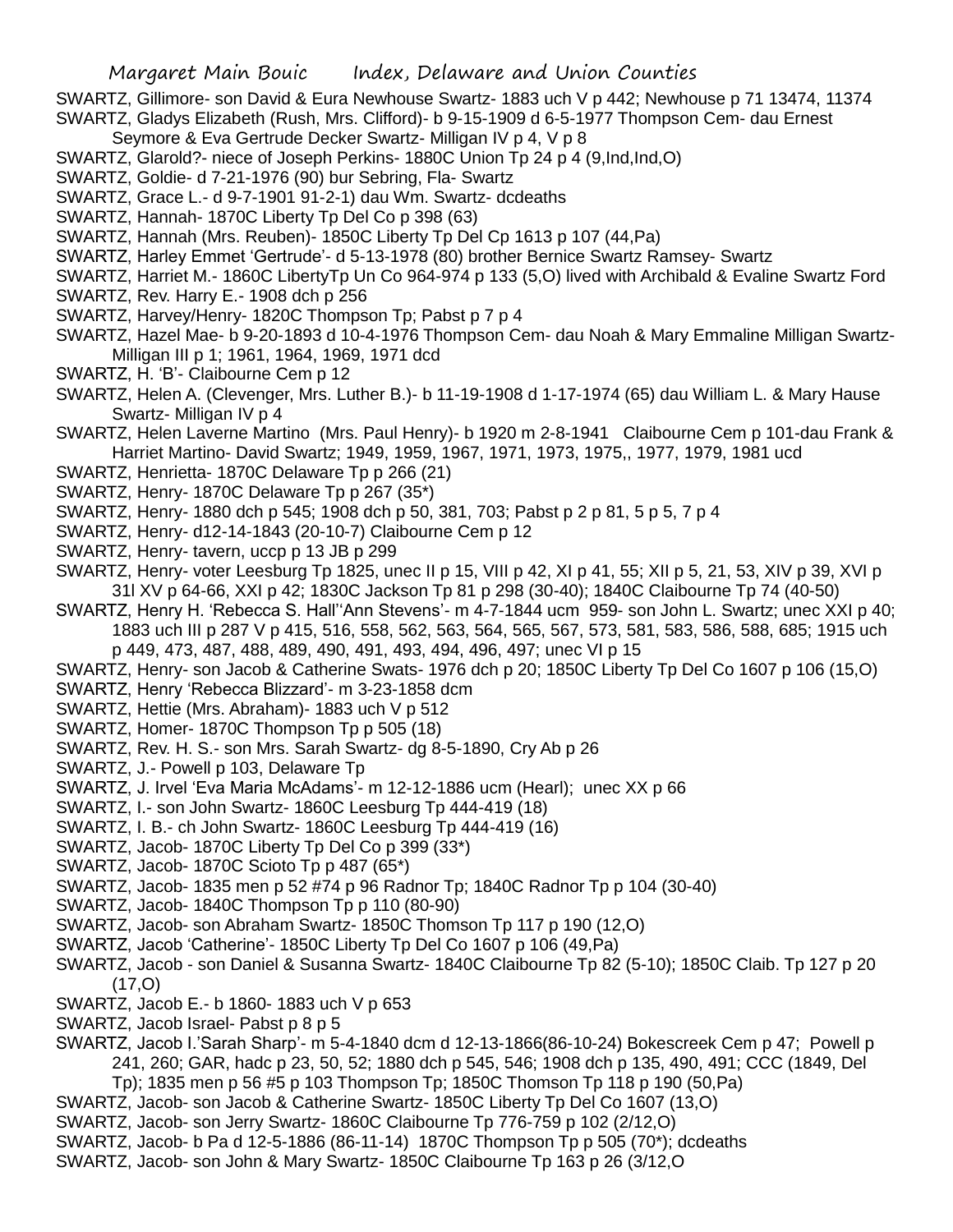SWARTZ, Jacob 'Lydia M. Swarts- m 2-3-1835, dcga p 66, Olentangy Gax.- Thompson Tp

SWARTZ, Jacob 'Margarett'- b 1-27-1805 d 6-1-1872 Bokescreek Cem p 56; Powell p 235; 1908 dch p 406; Pabst p 2 p 80, 3 p 16, hadc p 23; CCC (1849 Del Tp); 1850C Scioto Tp 2494 p 150 (45,Pa)

- SWARTZ, James Gilmore 'Elizabeth Hunt'- b 2-20-1865 m 12-26-1887 d 2-10-1891- dg 4-3-1891, Cry Ab p 51
- SWARTZ, James- b 1-10-1956 son Kenneth & Esther Waite Swartz- Weiser p 603
- SWARTZ, James Steel 'Jenny M. Snair'- b 2-21-1861 m 3-24-1887 d 10-19-1930 dcc Columbus Williams III 22 SWARTZ, Jane- 1870C Thompson Tp p 505 (32)
- SWARTZ, Janelle Roseanne- b 8-6-1978 dau M. Raymond Swartz- Swartz
- SWARTZ, Janet Louise Overly (Mrs. Jeffrey)- b 9-15-1950 Kenton m 7-2-1972 d 10-8-2002 (52) Claibourne Cem- dau Clarence & Wilma Arn Overly; obit Julie (mlib brown); David Swartz- 1973, 1975, 1977, 1979, 1981 ucd
- SWARTZ, Janice K.- 1964 dcd
- SWARTZ, Jason- b 2-18-1969 son Daniel Lee & Bonnie Bumgarner Swartz- David Swartz; 1971 dcd
- SWARTZ, Jeff- Claibourne Tp, 1981 ucd
- SWARTZ, Jeffery L. 'Janet Overly'- b 5-10-1950 m 7-2-1972- son Paul Henry & Helen La Verne Martino Swartz- David Swartz; obit Julie Ann(mlib brown); 1959, 1962, 1967, 1971, 1973, 1975, 1977, 1979, 1981, 1983 ucd
- SWARTZ, Jeffrey- son Frank R. & Dolores Swartz- 1964(12) dcd
- SWARTZ, Jennie- Pabst p 3 p 11, 19
- SWARTZ, Jennie?- dau Aron & Sarah Swartz- 1880C Claibourne Tp 128-136 p 13 (10,O,O,O)
- SWARTZ, Jennifer Kay- b 7-19-1975 dau Jeffery & Janet Overly Swartz- obit Julie Ann(mlib brown); Swartz; 1975, 1977, 1979, 1981 ucd
- SWARTZ, Jenny M. Snair (Mrs. James Steel)- b 1867 m 3-24-1887 d 11-1904 dau Joseph M. & Martha C. Wrangler Snair- dcc Columbus Williams III 23
- SWARTZ, Jerry- 1860C Claibourne Tp 776-759 p 102 (25,O)
- SWARTZ, Jerry Thomas- b 5-30-1980 son Jeffery & Janet Overly Swartz- David Swartz
- SWARTZ, J. I.'Amelia Prosser'- m 12-24-1857 ucm 2652 d 1-21-1860; mt 1-29-1860; unec IV p 65
- SWARTZ, Joanne- dau Frank R. & Dolores Swartz- 1964 (11) dcd
- SWARTZ, Rev. Joel- his father-in-law Josiah Rosecrans died- dg 4-23-1874, Cry Ab p 115
- SWARTZ, Joelle- b 1968 ch M. Raymond & Kathryn M. Swartz- 1971 dcd
- SWARTZ, John- estate, mt 12-19-1855; Abs p 21
- SWARTZ, J. Irval.'Amelia J. Prosser'- m 12-24-1857 ucm 2652 d 1-21-1860 mt 1-29-1860 Richwood- Abs p 39; unec XII p 15. XVIII p 56
- SWARTZ, John- b 1-1877, boarder- 1900C Darby Tp 264-276 p 13B (23,Ind,Iind,Ind)
- SWARTZ, John A.- 1915 uch p 257; 1883 uch V p 1915 uch p 573
- SWARTZ, John- 1883 uch V p 507, 581, 598
- SWARTZ, John- 1908 dch p 379, 490; Pabst p 2 p 80, 81
- SWARTZ, John- son Abraham & Elizabeth Swartz- 1850C Thomson Tp 117 p 190 (7,O)
- SWARTZ, John- son Aron & Sarah Swartz- 1880C Claibourne Tp 128-136 p 13 (10,O,O,O)
- SWARTZ, John C.- d 8-2-1856 (26-1-11) Claibourne Cem p 12
- SWARTZ, John- son Jacob & Catherine Swatz- 1850C Liberty Tp Del Co 1607 p 106 (19,O)
- SWARTZ, John- 1860C Leesburg Tp 444-419 p 58 (45,O)
- SWARTZ, -----(Mrs. John)- 1860C Leesburg Tp 444-419 p 58 (40,O)
- SWARTZ, John- son John Swartz- 1860C Leesburg Tp 444-419 p 58 (2,O)
- SWARTZ, John- son John & Mary Swartz- 1850C Claibourne Tp 163 p 26 (8,O)
- SWARTZ, Jno W.- 1870C Delaware Town p 325 (29\*)
- SWARTZ, John L.- 1850C Claibourne Tp 196 p 31 (20,O)
- SWARTZ, John L. 'Eliza Fields'- m 11-25-1852 ucm 1880; unec VII p 57, XV p 30; 1883 uch V p 564, 573; mt 12-19-1855
- SWARTZ, John L. 'Margaret'- d 1-18-1841 (81) Bokescreek Cem p 47; Rev. War- 1880 dch p 196, 545, 546;
- Powell p 234, 240; 1915 uch p 489, 493; Pabst 7 p 4; 1820C Thompson Tp
- SWARTZ, John 'Mary'- 1850C Claibourne Tp 163 p 26 (33,Pa)
- SWARTZ, John Noah- d at birth- son Wm. Lee & Mary Hause Swartz- Milligan IV p 4
- SWARTZ, John W.- 1883 uch V p 197
- SWARTZ, Jonathan- 1883 uch V p 197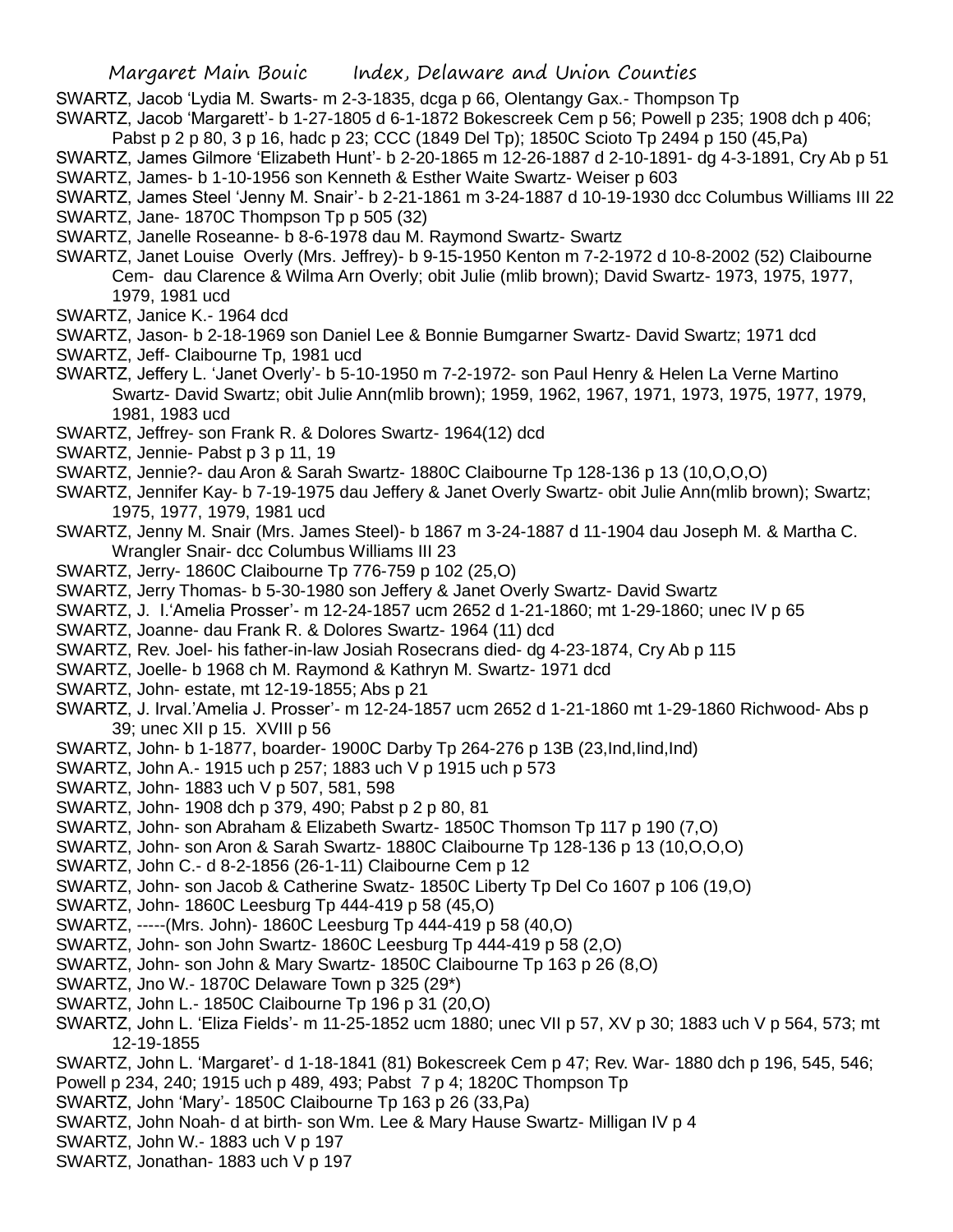- SWARTZ, Jonathan Mark- b 4-3-2002 son Mark & Elizabeth Allen Swartz- Swartz
- SWARTZ, Joseph- Pabst p 2 p 81; hjt p 145; 1883 uch IV p 449, 518, 536, bur Claibourne
- SWARTZ, Joseph- son Daniel & Susanna Swartz- 1840C Claibourne Tp[ 82 (-5); 1850C Claib. Tp 127 p 20  $(14, 0)$
- SWARTZ, Joseph- son Jacob & Catherine Swartz- 1850C Liberty Tp Del Co 1607 (11,O)
- SWARTZ, Joseph L. 'Nina Marie Raver'- d 10-28-1976 (77) obit (mlib brown); Swartz
- SWARTZ, Joseph 'Mary H. Phillips'- m 10-12-1865 ucm 3816 d 6-7-1866 (29-11-1) Claibourne Cem 5,6; unec XXII p 8; 1883 uch V p 586
- SWARTZ, Joyce Ann (Dill, Mrs. Philemon) -b 12-16-1939 dau Claurd Wesley & Arvilla G. Sieg Swartz- David Swartz; 1985 uch p 138
- SWARTZ, Julie Ann- b 10-2-1978 d 11-1-1978 Claibourne Cem p 101- dau Jeffrey & Janet Overly Swartz-David Swartz; obit (mlib brown);
- SWARTZ, Kathryn M. (Mrs. M. Raymond)- 1964, 1969, 1971 dcd
- SWARTZ, Kelley Frank 'Mary Lou Norris'- b 2-4-1956 m 3-19-1977 son Paul Henry & Helen La Verne Martino Swartz- Weaver (1259441); David Swartz; 1959, 1962, 1967, 1971, 1973, 1975, 1977, 1979, 1983 ucd
- SWARTZ, Kelton- b 4-30-1979 son Kelly F. & Mary Lou Norris Swartz David Swartz; 1979, 1983 ucd SWARTZ, Kenneth 'Esther Waite'- Weiser p 603
- SWARTZ, Kyle Lee- b 8-15-1982 son Kelley Frank & Mary Lou Norris Swartz- David Swartz; 1983 ucd
- SWARTZ, Lavina- Pabst p 1 p 82
- SWARTZ, Leeper- son Ernest & Della Fullright Swartz- Newhouse p 71, 134751, 113651
- SWARTZ, Letitia- dau Franklin E. & Ruth C. Swartz- 1864 (13) dcd
- SWARTZ, Lillian M. Mason (Ms. William P.)- m 4-16-1877 ucm 6055
- SWARTZ, L.- son John Swartz- 1860C Leesburg Tp 444-419 (12,O)
- SWARTZ, Loopabe- 1870C Scioto Tp p 487 (36)
- SWARTZ, Louis V. 'Margaret Kinnard'- Maugans Anc p 43
- SWARTZ, Lovina- dau Jacob & Catherine Swats- 1850C Liberty Tp Del Co 1607 (9,O)
- SWARTZ, Lovina Smith (Mrs. David)- b 11-20-1845 m 9-27-1874 d 3-7-1902 Price Cem, djlm p 48- dau William W. & Polly Presley Smith Allen- David Swartz; 1883 uch V p 512; 1985 uch p 5, 143; 1880C Jackson tp 1 p 22 (34,O,O,O); 1900C Jackson Tp 84-86 p 4B (-,O,Pa,Pa)
- SWARTZ, Lucinda (Dutcher, Mrs. John D.)- m 4-27-1854 dcm
- SWARTZ, Lucinda- dau Reuben & Hannah Swats- 1850C Liberty Tp Del Co 1613 (18,Pa)
- SWARTZ, Lucinda J.- 1870c Liberty Tp Del Co p 399 (18)
- SWARTZ, Lucy Annora Sparks (Mrs. William Abraham)- b 2-23-1878 m 2-8-1905 d 11-17-1957 Price Cem, djlm p 46- dau Charles Flago & Louisa Jane Temple Sparks; 1985 uch p 136,143; obit William A.(mlib brown) ; 1949 ucd
- SWARTZ, Mable Gertrude (Daugherty, Mrs. Phillip Anthony)(Watkins, Mrs. John J.)- b 10-24-1918 m(1) 3-28- 1937 (2) 3-25-1972 dau Erenst Seymore & Eva Gertrude Decker- Milligan IV p 4, V p 9
- SWARTZ, Mandaville/Mandelle (Kirk, Mrs. William Frederick)- m 4-30-1865 dcm d 10-5-1884; 1985 uch p 86
- SWARTZ, Margaret A. dau Margaret L. Swartz- Powell p 235; 1870C Scioto Tp p 487 (25)l 1880C Scioto Tp 7 (38 O,Pa,Pa)
- SWARTZ, Margaret- 1850C Thomson Tp 118 p 190 (8,O); lived with Jacob & Sarah Swartz; 1870C Thompson Tp p 505 (28)
- SWARTZ, Margaret (Cheney, Mrs. Thomas B.)- m 2-7-1858 ucm 2680; mt 3-17-1858, Abs p 28; unec II p 29, V p 9, XVIII p 56
- SWARTZ, Margaret (Mrs. John L.)- d 10-2-1823 (62) Bokescreek Cem p 47, Powell p 240; Pabst p 3 p 6, 17; 1880 dch p 546
- SWARTZ, Margaret (Kent, Mrs. George)- b 1842 d 1911 Bokescreek Cem p 46; 1908 dch p 626
- SWARTZ, Margaret Kinnard (Mrs. Louis V.)- b 8-22-1905 dau David L. & Anna Elizabeth Garvin Kinnard-Maugans Anc p 43
- SWARTZ, Margaret L. 1870C Scioto Tp p 487 (63)1880C Scioto Tp 7 (73,Pa,NJ,Pa) wid
- SWARTZ, Margaret (Sheets, Mrs. Martin M.)- m 12-7-1865 dcm
- SWARTZ, Margarett (Mrs. Jacob)- 1850C Scioto Tp 2494 p 150 (43,Pa)
- SWARTZ, Margarett- b 2-27-1842 d 9-15-1889 Bokescreek Cem- dau William & Nancy Swats- 1850C Scioto Tp 2487 p 150 (7,O)
- SWARTZ, Marie (Peters, Mrs. )- dau Frank Swartz- Swartz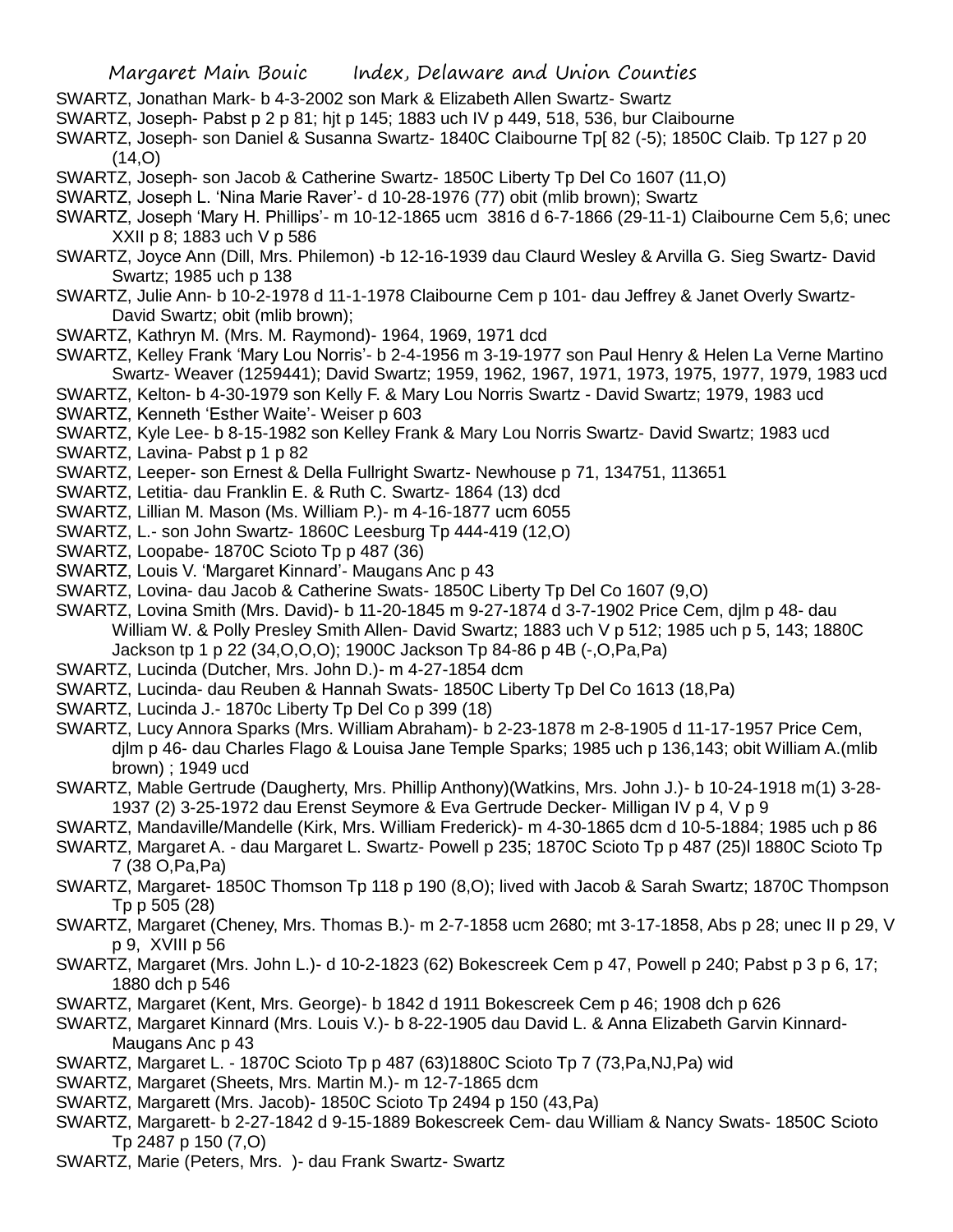- SWARTZ, Marietta (Allen, Mrs. Corydon)- b 7-17-1876 d 5-14-1968 Price Cem- dau David & Lovina Smith Swartz- David Swartz; 1985 uch p 5
- SWARTZ, Mark 'Elizabeth Allen'- b 1965 son M. Raymond & Kathryn M. Swartz- Swartz; 1971 dcd
- SWARTZ, Martha- 1870C Scioto Tp p 484 (14)
- SWARTZ, Martha C. (Mrs. Arthur J.)- 1961, 1964, 1969, 1971, 1980 dcd
- SWARTZ, Martha J.- dau George & Sarah Cowgill Swartz- 1870C Claibourne Tp 167 (8,O)
- SWARTZ, Mary- University of Baltimore- unec XII p 47
- SWARTZ, Mary- 1870C Scioto Tp p 484 (2)
- SWARTZ, Mary A.- 1850C Claibourne Tp 200 p 32 (26,O)
- SWARTZ, Mary- dau Aron & Sarah Swartz- 1880C Claibourne Tp 128-136 p 13 (15,O,O,O)
- SWARTZ, Mary Ann (Browning, Mrs. Oran)- m 12-28-1848 dcm
- SWARTZ, Mary Ann (Field, Mrs. John)- m 7-7-1850 ucm 1549 d 8-15-1854 (72-6-21) ; unec VII p 66
- SWARTZ, Mary B. (Black, Mrs. Edward)- m 3-2-1871 ucm 3882
- SWARTZ, Mary B.- dau George & Sarah Cowgill Swartz- 1860C Claibourne Tp 644 (7,O); 1870C Claibourne Tp 167-165 p 22 (19,O)
- SWARTZ, Mary Catherine (Jolliff, Mrs. Lewis)- b 1809 d 1857- ped Peggy Hall Vollrath 54 25; unec V p 17
- SWARTZ, Mary E.- d 1-15-1901 (62-4-0) dau George Shuster- dcdeaths
- SWARTZ, Mary (Crain, Mrs. John)- m 12-18-1873 ucm 5406
- SWARTZ, Mary E.- dau Eliza Swartz- 1870C Richwood 47-446 p 5 (14,O)
- SWARTZ, Mary Ellen Butts (Mrs. Dennis Charles)- m 7-21-1962 dau Edward Butts- Butts
- SWARTZ, Mary E. (Smith, Mrs. )- dau Della Rowley Senk- obit (mlib brown); obit Della Rowley Sink Swartz (mlib brown)
- SWARTZ, Mary Etta- b 7-17-1876 dau David & Lovina Smith Swartz- 1883 uch V p 512; 1985 uch p 143;
	- 1880C Jackson Tp 1 p 22 (3,O,O,O); 1900C Jackson Tp 84-86 p 4B (23,O,O,O)
- SWARTZ, Mary Frazier- 1908 dch p 256
- SWARTZ, Mary G. Phillips (Mrs. Joseph)- d 7 -8-1871 (29-10-16) Claibourne Cem p 5,6 dau W. & R. Phillips
- SWARTZ, Mary Hause (Mrs. William Lee)- Milligan IV p 4
- SWARTZ, Mary H. Phillips (Mrs. Joseph)- m 10-12-1865 ucm 3816- dau William & Isabella Woods Phillips-1883 uch V p 581, 586; ; unec XXII p 8; 1870C Claibourne Tp 39 (28,O)
- SWARTZ, Mary- dau Jacob & Catherine Swats- 1850C Liberty Tp Del Co 1607 (3,O)
- SWARTZ, Mary Jane (Trop, Mrs. Abraham)- m 3-25-1856 dcm
- SWARTZ, Mary J.- b 1883 d 1948 Hopewell Cem, djlm p 88
- SWARTZ, Mary J.- dau Jacob & Margaret Swats- 1850C Scioto Tp 2492 p 150 (13,O)
- SWARTZ, Mary (Mrs. John)- 1850C Claibourne Tp 163 p 26 (37,Pa)
- SWARTZ, Mary Lee Miles (Ms. Dr. Gene Paul)- dau Robert Miles- David Swartz
- SWARTZ, Mary Lou Morris (Mrs. Kelley F.)- b 12-10-1956 m 3-19-1977 dau William & Velma Maxine Warner Norris- Weaver 125944 - Swartz; 1977, 1979 ucd
- SWARTZ, Mary Shuster (Mrs. Henry)- dau George & Catherine Morgan Shuster- 1908 dch p 703
- SWARTZ, Mary (Waddell, Mrs. Lee)- Schultz p 4
- SWARTZ, Maude Perry (Mrs. )- dau Mrs. Charles S. Perry- mt 12-11-1907 p 1 c4, Abs p 63
- SWARTZ, Maurice- son Oscar B. Swartz- Swartz
- SWARTZ, Mayme (Walker, Mrs. )- sister Joseph L. Swartz- Swartz; obit Joseph L.(mlib brown)
- SWARTZ, Melanie Delain- b Eng. 4-17-1970 dau Frank A. & Cheryl Ann myers Swartz- Swartz
- SWARTZ, Merrick T.- dau Eliz Swartz- 1870C Richwood 447-46 p 5 (10,O)
- SWARTZ, Michelle- dau Frank A. & Cheryl Ann Myers Swartz- Swartz
- SWARTZ, Nancy- Pabst p 2 p 81
- SWARTZ, Nancy- 1971 dcd
- SWARTZ, Nancy- member Church of Disciples- unec XIV p 39
- SWARTZ, Nancy A.- 1860C Liberty Tp Un Co 964-974 p 133 (13,O) lived with Archibald M. & Eveline Swartz Ford
- SWARTZ, Nancy Ramey (Mrs. William)- Jackson Tp, 1880's- unec XII p 50
- SWARTZ, Nancy (Shaffer, Mrs. Hiram M.)- m 8-24-1865 ucm 3766; unec XXI p 66; 1883 uch V p 581
- SWARTZ, Nancy (Mrs. William)- d 8-15-1879 (68y4d) Mother, Price Cem, djlm p 31, 32; 1883 uch V p 504;
- 1850C Scioto Tp 2487 p 150 (39,O); 1860C Jackson Tp 1140-1153 p 151 (48,O)
- SWARTZ, Nathan- b 10-2-1971 son Daniel Lee & Connie Bumgarner Swartz- David Swartz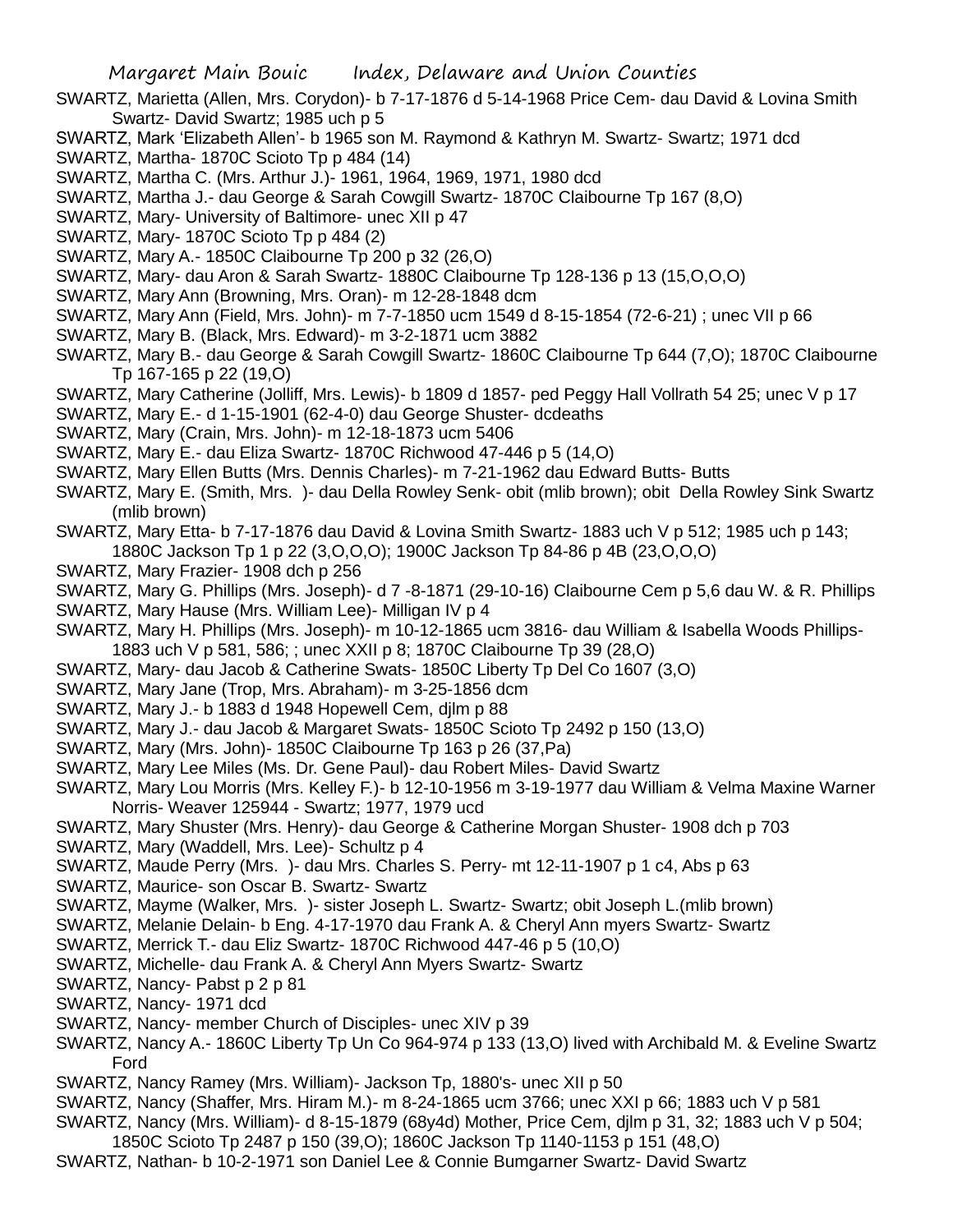- SWARTZ, Nellie Gertrude (Burroughs, Mrs. J. W.)- d childbirth (30y6m) bur Delaware- dg 7-1-1910, Cry Ab p 135 from Marion Star
- SWARTZ, Nina Marie Raver (Mrs. Joseph L.)- b -1-27-1904 d 2-1-1981 dau Jesse & Stella Blauser Raver-Swartz; obit Joseph (mlib brown)
- SWARTZ, Noah A 'Mary Emmaline Milligan'- b 10-29-1854 m 12-4-1879 d 1-11-1936 Milligan III p 1; 1883 uch V p 594; 1870C Thompson Tp p 505 (16)
- SWARTZ, Nora- 1870C Delaware Town p 325 (2)
- SWARTZ, O.- ch John Swartz- 1860C Leesburg Tp 444-419 (14)
- SWARTZ, Oscar Beattie- d 6-9-1960 bur Marion, brother Bernice Swartz Ramsey- Swartz
- SWARTZ, Paul Henry 'Helen Laverne Martino''Maxine Rausch'- b 3-16-1919 m 2-8-1941m(2) 12-27-1998 Claibourne Cem p 101- son William Abraham & Lucy Annora Sparks Swartz- 1985 uch p 143; Swartz; obit Julie Ann (mlib brown); obit William A. (mlib brown); 1949, 1959, 1962, 1967, 1973, 1975, 1977, 1979, 1981 ucd
- SWARTZ, Paul- b 7-24-1948 son Kenneth & Esther Waite Swartz- Weiser p 603
- SWARTZ, Peggy- b 7-11-1947 dau Paul Henry & Helen La Verne Swartz- David Swartz; 1959 (12), 1962 ucd
- SWARTZ, Phebe- dau Jacob & Catherine Swats- 1850C Liberty Tp del Co 1607 p 106 (5,O)
- SWARTZ, Ralph W.- son Joseph L. & Nina Marie Raver Swartz- Swartz; obit Joseph L.(mlib brown)
- SWARTZ, Ray- son Charles Henry Swartz- dg 7-8-1910, Cry Ab p 136
- SWARTZ, ----(Mrs. Ray)- Pabst p 8 p 42
- SWARTZ, M. Raymond 'Kathryn N'- 1961, 1964, 1969, 1971 1980 dcd
- SWARTZ, Rebecca Blizzard (Mrs. Henry)- m 3-23-1858 dcm
- SWARTZ, Rebecca S. (Gabriel, Mrs. James)- m 5-26-1847, ucm 1217 mt 2-1-1888 p7c6; Abs p 43; 1883 uch V p 205; unec VII p 25
- SWARTZ, Rebecca S. Hall (Mrs. Henry H.)- m 4-7-1844; unec XXI p 40
- SWARTZ, Renna- dau Alcineous T. Swartz- Swartz
- SWARTZ, Reuben- 1870C Liberty Tp Del Co p 398 (65\*)
- SWARTZ, Reuben -remains in yard of son-in-law, G. S. Roloson- final interment 3-16-1891- dg 3-20-1891, Cry Ab p 49
- SWARTZ, Reuben 'Hannah'- 1850c Liberty Tp Del Co 1613 p 107 (47,Pa)
- SWARTZ, Rex Owen- b 11-28-1963 son Dennis E. & Mary ellen Butz Swartz- Swartz
- SWARTZ, Rhoda (Coldren, Mrs. Roy O.)- Weiser p 577
- SWARTZ, Rhoda Helena (Taylor, Mrs. Claybourne McNeil)- b 1-31-1898 m 9-19-1918 d 11-22-1952 dau James Steel & Jenny M. Snair Swartz- dcc Columbus Williams III 11
- SWARTZ, Richard- b 4-17-1947 son Kenneth & Esther Waite Swartz- Weiser p 603
- SWARTZ, Robert Elder 'Eveline Headly'- lic 10-30-1840 ucm 670; 1883 uch V p 581; unec V p 37
- SWARTZ, Robert E. S. 'Eveline Headley' m 11-5-1840 ucm (Hearl)
- SWARTZ, Ronald- son Franklin E. & Ruth C. Swartz- 1964 (17) dcd
- SWARTZ, Rith A.- dau Arthur J. & Martha C. Swartz- 1961 (17), 1964 dcd
- SWARTZ, Ruth C. (Mrs. Franklin E.)- 1964 dcd
- SWARTZ, Ruth Souders (Mrs. )- dau John Robert & Viola Hartman Souders- Weiser p 740
- SWARTZ, Sagar Miles- b 5-10-1977 ch Dr. Gene Paul & Mary Lee Miles Swartz- David Swartz; 1985 uch p 136
- SWARTZ, Sallie- dau John Swartz- 1860C Leesburg Tp 444-419 (8,O)
- SWARTZ, Sally- dau Jacob & Catherine Swats- 1850C Liberty Tp Del Cp 1607(7,O)
- SWARTZ, Samuel- Pabst p 2 p 80
- SWARTZ, Samuel 'Barbara Ann Carnes'- m 12-23-1855 dcm
- SWARTZ, Samuel 'Eliza Melick'- m 5-3-1861 ucm 3178; unec XIX p 66
- SWARTZ, Samuel- son Jacob & Catherine Swats- 1850C Liberty Tp Del Co 1607 p 106 (17,O)
- SWARTZ, Samuel- son John & Mary Swartz- 1850C Claibourne Tp 163 p 26 (11,O)
- SWARTZ, Sarah- 1870C Scioto Tp p 484 (38)
- SWARTZ, Sarah- 1870C Delaware Tp p 277 (67)
- SWARTZ, Sarah (Mrs. Aron)- 1880C Claibourne Tp 128-136 p 13 (44,O,O,O)
- SWARTZ, Sarah A.- 1860C Liberty Tp Un Co p 133 (18,O) lived with Archibold M. & Evaline Swartz Ford
- SWARTZ, Sarah A. (McPherson, Mrs. Jesse)- m 3-29-1864 ucm 3572; unec XXI p 18
- SWARTZ, Sarah (Mrs. Cornelius)- 1850C Delaware Tp 1356 p 96 (49,Pa)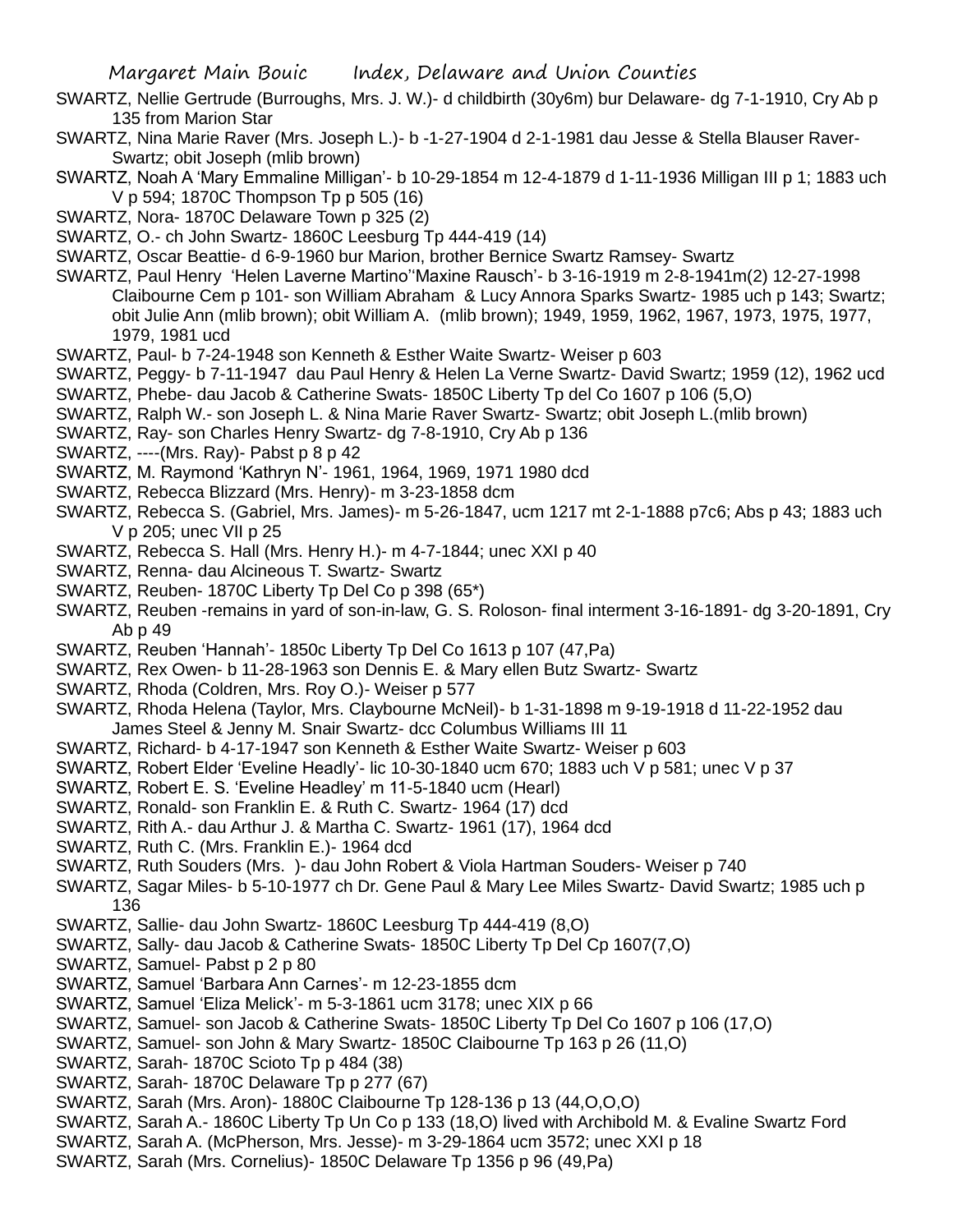- SWARTZ, Sarah Hogbin (Mrs. Aaron)- m 6-24-1855 dcm
- SWARTZ, Sarah (Mrs. Jacob)- d 1-17-1853 (51) Bokescreek Cem p 47; Powell p 241; 1850C Thomson Tp 118 p 190 (48,O)
- SWARTZ, Sarah- dau Jacob & Margaret Swats-1850C Scioto Tp 2492 p 150 (4,O)
- SWARTZ, Sarah J.- d 1-11-1892 at home of son-in-law, William Milligan- dg1-26-1892, Cry Ab p 83
- SWARTZ, Sarah Jane- dau Abraham Swartz- 1850C Thomson Tp 117 p 190 (17,O)
- SWARTZ, Sarah"Jane" Cowgill (Mrs. George W.)- b 2-17-1826 m 2-19-1850 ucm 1506 d 1-3-1908, dau Alexander & Mary Crow Cowgill- unec XIII p 41, XIV p 17; 1985 uch p 34; unec VII p 59 1850C Claibourne Tp 100 p 17 (,O); 1860C Claib. Tp 644 (30,O); 1870C Claib. Tp 167-165 p 21 (39,O);
- SWARTZ, Sarah Jane- b 7-21-1834 d 1-1872- dcc Agnes Shirley Jackson Welsh 15
- SWARTZ, Sarah M.- 1850C Thomson Tp 118 p 190 (4,O)
- SWARTZ. Sarah (Mrs. )- mother of Rev. H. S. Swartz- dg 8-5-1890. Cry Ab p 26
- SWARTZ, Sarah (McPherson, Mrs. Jesse)- m 3-29-1864 ucm 3572
- SWARTZ, Sarah Miles- b 8-15-1973 dau Dr. Gene Paul & Mary Lee Miles Swartz- David Swartz; 1985 uch p 136
- SWARTZ, Sarah Sharp (Mrs. Jacob I.)- m 5-3-1840 dcm
- SWARTZ, Sarah Smith (Mrs. Daniel)- b 1803 d 1880 Oak Grove Cem, Powell p 440; 1908 dch p 561; dcq Gertrude Siegfried Miller 11; Pabst p 2 p 81
- SWARTZ, Sebastian- 1880 dch p 545; 1908 dch p 381
- SWARTZ, Susan- York Church- unec I p 15
- SWARTZ, Susan "Aunt" d Thursday (84) mt 3-24-1886 p3c4; Abs p 22
- SWARTZ, Susan- b 2-12-1958 dau Kenneth & Esther Waite Swartz- Weiser p 603
- SWARTZ, Susan M. (Siegfried, Mrs. William)- dau Daniel & Sarah Smith Swartz- 1908 dch p 560; dcq Gertrude Siegfried Miller 5
- SWARTZ, Susie (Chapman, Mrs. )- sister Joseph L. Swartz- Swartz obit Joseph L. (mlib brown)
- SWARTZ, Susan (Roloson, Mrs. G. S,)- 1880 dch p 670
- SWARTZ, Susannah- Pabst p 8 p 7
- SWARTZ, Susanna- 1870C Claibourne Tp 34 p 6 (74,O); 1880C Claib. Tp 33-35 p 4 (82,O,Pa,Pa)
- SWARTZ, Susannah (Mrs. Daniel) ad est of Daniel Swartz- unec XII p 59; uccp p 26, JB 3 p 107
- SWARTZ, Susannah Shoup (Mrs. Daniel)- b 12-9-1799 m 1817 dau Joseph & Mary Dils Shoup- dcw -Bk 1 p 14; 1883 uch V p 562, 568, 652, 653; 1840C Claibourne Tp 82 (50,O); 1850C Claib. Tp 127 p 20 (51,O); 1870C Claib. Tp 34 p 6 (74,O)
- SWARTZ, Susannah (Trapp, Mrs. Jacob)- m 10-25-1846 or 12-24-1846 ucm (Hearl) mt 2-24-1846 unec VI p 69
- SWARTZ, Susie- gravel pit Richwood- unec XXI p 42
- SWARTZ, (Swartz, Mrs. Will)- sister Henry Swartz- dg 7-8-1910,. Cry Ab p 136
- SWARTZ, Sylvester A.- son George & Sarah Cowgill Swartz-1860C Claibourne Tp 564 (6,O); 1870C Claib. Tp 167 p 22 (18,O), 171-169 (17,O)
- SWARTZ, Theodore- son William & Nancy Swartz- 1860C 1140-1150 p 151 (13,O)
- SWARTZ, Vernon- 1870C Scioto Tp p 487 (12)
- SWARTZ, Victoria (Howison, Mrs. Thomas)- b 12-24-1845 m 9-7-1864 d 4-7-1911- dau Jacob & Margareet Swats- Maugans Anc p 50; Howison (169); 1850C Scioto Tp 2494 p 150 (6,O); 1880C Scioto Tp 20-21 (35,O,Pa,Pa)
- SWARTZ, Victoria R.- 1870C Scioto Tp p 487 (10)
- SWARTZ, William Abraham 'Lucy Annora Sparks'- b 8-21-1879 m 1905 d 1-16-1971 Price Cem- son David & Lovina Smith Swartz- obit (mlib brown); 512; 1985 uch p 136, 143; 1949 ucd; 1910C Jackson Tp 191- 193 p 8A(30,O,O,O) m 5y
- SWARTZ, William- son Abaham Swartz- 1850C Thomson Tp 117 p 190 (14,O)
- SWARTZ, William- son David Swartz- 1900C Jackson Tp 84-86 p 4B (20,O,O,O)
- SWARTZ, William 'Della Rowley Sink'- b 1885 d 1960 Oakdale II p 57 (G-R12-16)obit Della Rowley Sink (mlib brown)
- SWARTZ, William- d 3-18-1846 (8m) son H. & B
- SWARTZ, William- son John & Mary Swartz- 1850C Claibourne Tp 163 p 26 (6,O)
- SWARTZ, William Lee 'Mary Hause'- b 10-2-1890 d 3-22-1960 son Noah & Mary Emmaline Milligan Swartz-Milligan III p 1, IV p 4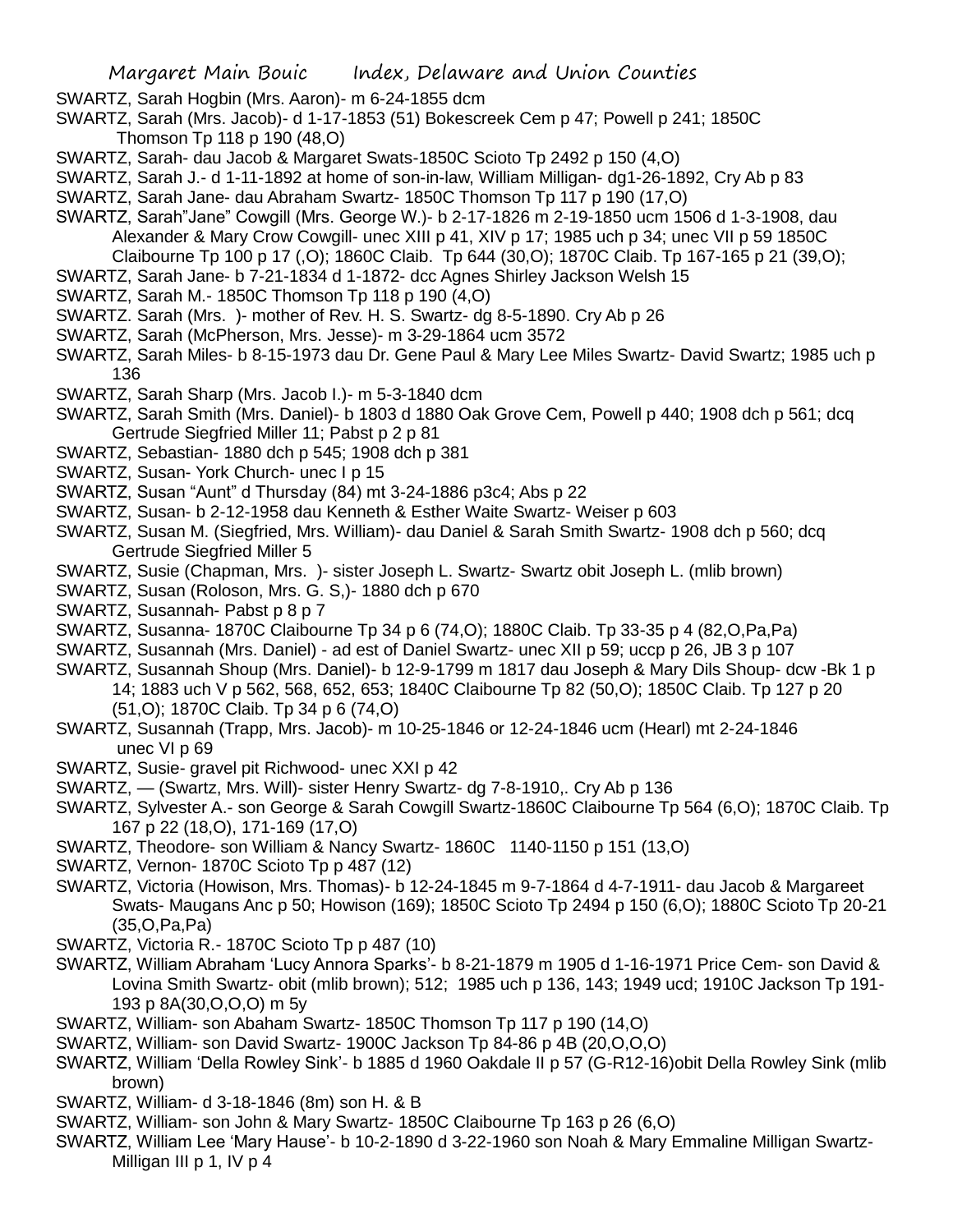SWARTZ, William 'Nancy Ramey'- d 9-14-1855 (44) Father, Price Cem, djlm p 3 2, 37; unec XII p 50; 1850C Scioto Tp 2487 p 150 (39,O); 1883 uch V p 504

- SWARTZ, William P. "Lillian M. Mason'- m 4-16-1877 ucm 6055
- SWARTZ, Willie- 1870C Scioto Tp p 487 (10)
- SWARTZ, Willie- 1870C Delaware Town p 325 (4)
- SWARTZ, Winfield S.- d 12-1-1865 (17-11-128) Co D. 187th BTN-OVI- 1883 uch IV p 522- son William &
- Nancy Swats- 1850C Scioto Tp 2487 p 150 (3,O)
- SWARTZBAUGH, Mrs. unvmec p 35
- SWARTZENTRUBER, Melvin- Swartzentruber
- SWARTZENTRUBER, Rosetta- dau Melvin Swartzentruber- Swartzentruber
- SWARTZKAUP, Anna (Kandel, Mrs. John)- 1985 uch p 84
- SWARTZKOPF, query by Linda Hieber- unec XIV p 38
- SWARTZ,KOPF, August (1951) Paris Tp, uninf p 30
- SWARTZLENDER, Katie (Vandling, Mrs. Gordon Keefer)- Weiser p 423
- SWARTZWALDER, Carol Ann- dau Zirkle Swartzwalder- Swartzwalder
- SWATER, Laura- sister Nellie Converse Stiles- dg 1-21-1910, Cry Ab p 89
- SWATMAN, Lucy M. (Dart, Mrs. Jonathan B.)- b NY 1830 m 1850 d 7-28-1893- dumch p 422
- SWATZCOPE- see Schwartzkopf
- SWARTZCOPE, Annie- dau Jacob & Elizabeth Swartzcope- 1870C Darby Tp 65-56 p 9 (15,O)
- SWARTZCOPE, Elizabeth (Mrs. Jacob)- 1870C Darby Tp 65-56 p 9 (46,Ger); 1880C Darby Tp 68 p 6 239B (56,Ger,.Ger,Ger)
- SWARTZCOPE, George- son Jacob & Elizabeth Swartzcope- 1870C Darby Tp 65-56 p 9 (13,O); 1880C Darby Tp 58 p 6 239B (22,O,Ger,Ger)
- SWARTZCOPE, Jacob 'Elizabeth'- 1870C Darby Tp 65-56 p 9 (47,Ger); 1880C Darby Tp 58 p 6 239B (57,Ger,Ger,Ger)
- SWARTZCOPE, John- son Jacob & Elizabeth Swartzcope- 1870C Darby Tp 65-56 p 9 (8,O; 1880C Darby Tp 58 p 6 239B (17,O,Ger,Ger)
- SWARTZCOPE, Margarett- dau Jacob & Elizabeth Swartzcope- 1870C Darby Tp 65-56 p 9 (17,O)
- SWAUGER, James H. 'Mildred'- 1961, 1964, 1969, 1971, 1980 dcd
- SWAUGER, Mildred (Mrs. James H.)- 1961, 1964, 1969, 1971, 1980 dcd
- SWAVEL, Chester- son Harry & Roxia Kincaid Swavel- Swavel
- SWAVEL, Ernie- son Harry & Roxia Kincaid Swavel- Swavel
- SWAVEL, Harry 'Roxie Kincaid'- Swavel
- SWAVEL, Hazel (Fink, Mrs. )- dau Harry & Roxia Kincaid Swavel- Swavel
- SWAVEL, Raymond- son Harry & Roxia Kincaid Swavel- Swavel
- SWAVEL, Richard- son Harry & Roxia Kincaid Swavel- Swavel
- SWAVEL, Robert- son H arry & Roxia Kincaid Swavel- Swavel
- SWAVEL, Roxia Kincaid (Mrs. Harry)- Swavel
- SWAVEL, Ruby Irene (Blumenschein, Mrs. Ralph)- b 8-28-1920 m 1952 d 10-26-1980 Milford Center Cemdau Harry & Roxia Kincaid Swavel- Swavel
- SWAVEL, Sarah (Young, Mrs. )- dau Harry & Roxia Kincaid Swavel- Swavel
- SWAVELY, Mayme (Sager, Mrs. Alfred)- Weiser p 527
- SWAYZE, Rev. William- wsc Grah p 13, 60
- SWAZE, Mary (Benidge, Mrs. William)- m 12-12-1843 Madison Co, unec X p 7
- SWAZZE, Elenor (Timons, Mrs. Wm)- m 8-15-1847 Madison Co, unec X p 63
- SWEANEY, Glenda Dee (Sniff, Mrs. Clay Scott)- McKitrick p 113
- SWEARENGER, Thomas V.- land Champaign Co 1835- unec XIX p 6
- SWEARENGIN, ----family of Nona Henry #115; unec V p 13
- SWEARENGIN, ------Nash p 220
- SWEARENGIN, Adilla (Mrs. Rev. M. J.) d 8-1916 (57)- Swearengin
- SWEARENGIN, Alzena (Sputgeon, Mrs. )- dau Weltha Swearengin- dg 8-12-1953
- SWEARINGEN, Amy J. (Freshwater, Mrs. George w)- b 1858 m 1877 d 5-1-1923 dau John C. & Ruth Swearingen- Freshwater p 47, 52, 53
- SWEARINGEN, Adella Southward (Mrs. Rev. M. J.)- b Wyandot Co 2-1-1859 d 8-19-1916 (57-6-19), dg 8-22- 1916, Cry Ab p 85, 86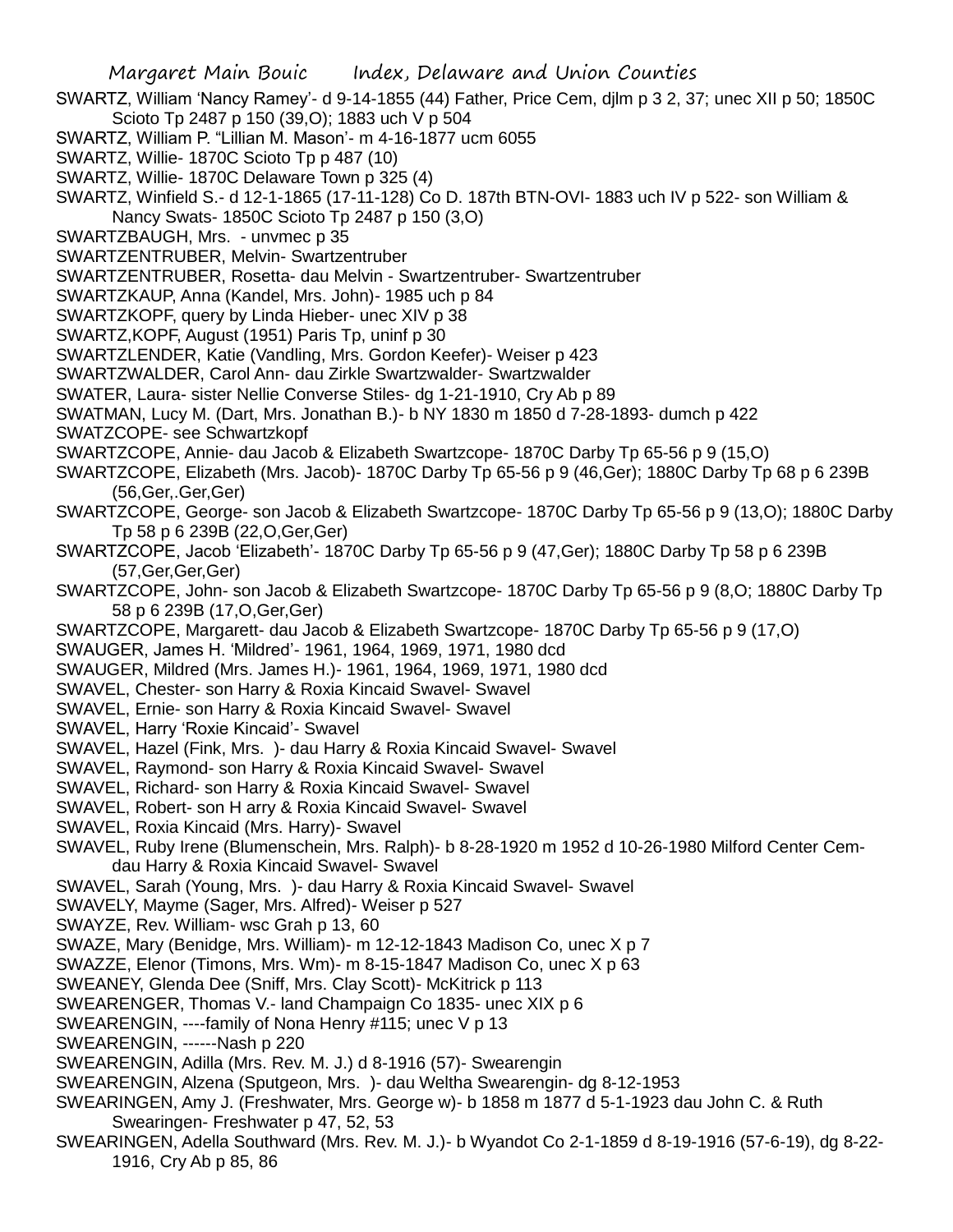SWEARINGEN, Alfred- son Donald Swearingen- Swearingen

SWEARENGIN, Anita M. Griffith (Mrs. James Otho)- b 9-3-1909 Radnor m 1964 d 1-18-2004 (94) Oak Grove Cem- dau David & Anna C. Marsh Griffith- Swearengin

SWEARENGIN, Anna (Benton, Mrs. )- sister Ross M. Swearengin- dg 12-1953

SWEARINGIN, April (Mahan, Mrs. Bradden)- dau of Randy & Wanda Sweaaringin- Swearingin

SWEARENGIN, Bertha L. Beckel (Mrs. Harold)- b 9-16-1904 m 3-3-1936 d 9-10-1993 (88) Middleburg Cemdau John & Callie Beckel Swearengin- Swearengin

- SWEARENGIN, Carrie Evelyn (Mrs. Charles David)- Swearengin
- SWEARENGIN, Charles David 'Carrie Evelyn'- Swearengin
- SWEARENGIN, Charles- son Nathaniel Swearengin- Swearengin
- SWEARENGIN, Charles Russell "Chuck"' Jean'- d 2-19-2002 (60) son Charles David & Carrie Evelyn Swearengin- Swearengin
- SWEARENGIN, Cynthia S. (Gooding, Mrs. Matthew)- d 8-22-1850 dau Thomas V. Swearengin- mt 8-28-1950; unec VII p 17
- SWEARINGEN, Donald- m 1954- Swearingen
- SWEARINGEN, Debra Sue (Kauffman, Mrs. Kevin Lee)- dau Donald Swearingen- Swearingen
- SWEARENGIN, Dorothy (Mrs. Dick)- Swearengin

SWEARENGIN, Edith F. Norris (Mrs. Ross M.)- m 9-26-1909, dg 12-1953- Swearengin

- SWEARENGIN, Edith F. (Mrs. Nathaniel)- d 9-17-1976 (83) Oak Grove Cem- Swearengin
- SWEARENGIN, Elena- dau Ralph Edward Swearengin- Swearengin
- SWEARINGEN, Eliza Lockwood (Mrs. Joseph)- m 11-29-1840 ucm 678; unec V p 37
- SWEARENGIN, Emily (Prouty, Mrs. Lyle)- dau Wealtha Swearengin- Huntley 9; Swearengin
- SWEARENGIN, Emma (Freshwater, Mrs. George W.)- d 5-1-1923- Freshwater p 54
- SWEARINGEN, Ernest- d Thursday, typhoid (26y9m) bur Radnor- son Mr. & Mrs. Joseph Swearingen- dg 1-1- 1909 Cry Ab p 1
- SWEARENGIN, Ernest W. 'Nina Mare- d 7-30-1863 (54) Radnor Cem- Swearengin
- SWEARENGIN, Estella- dau Louis Scott & Sarah Jane Hatton Swearengin- dcq Sarah J. Hatton Swearengin 1- Swearengin
- SWEARENGIN, Florence Elizabeth- dau John W. Swearengin- dcq Sarah Jane Hatton Swearengin- 1
- SWEARENGIN, Gene- son Charles David & Carrie Evelyn Swearengin- Swearengin
- SWEARENGIN, Geraldine (Morris, Mrs. )- sister Raleigh C. Swearengin- Swearengin
- SWEARINGEN, Gertrude (English, Mrs. Rank)- dau Rev. M. J. & Adella Southward Swearingen- dg 8-22-1916, Cry Ab p 85, 86; Swearengin
- SWEARENGIN, Gladys (Heffner, Mrs. Robert)- dau Louis Scott & Sarah Jane Hatton Swearengin-Swearengin; dcq Sarah J. Hatton Swearengin- 1
- SWEARENGIN, Harold 'Bertha l. Beckel'- m 3-3-1936- Swearengin
- SWEARENGIN, Harry Ivan 'Juanita'- d 11-15-1963 ((55) Oak Grove Cem- dg 8-12-1953 son Wealtha Swearengin- Swearengin
- SWEARENGIN, Jacalyn- dau Ralph Edward Swearengin- Swearengin
- SWEARENGIN, Jack Scott- son Paul Swearengin- dcq Sarah J. Hatton Swearengin- 1
- SWEARENGIN, James- son Harold & Bertha L. Beckel Swearengin- Swearengin
- SWEARENGIN, James Paul- son Paul Swearengin- dcq Sarah J. Hatton Swearengin- 1
- SWEARENGIN, Jayme- dau Charles Russell & Jean Swearengin- Swearengin
- SWEARENGIN, Jean (Mrs. Charles Russell)- Swearengin
- SWEARENGIN, Jennifer- b 1971 son Joseph & Nancy Swearingen- 1980 dcd
- SWEARENGIN, Jesse "Buddy"- son Charles David & Carrie Evelyn Swearengin- Swearengin
- SWEARENGIN, Jill Ann- b 10-1-1975 dau James & —Moder Swearengin- Swearengin
- SWEARENGIN, John- 1908 dch p 406
- SWEARENGIN, John B. 'Rebecca J.'- b 1844 d 1912 Marlborough Cem p Cem p 171; GAR
- SWEARENGIN, John G. 'Ruth'- Freshwater p 54
- SWEARENGIN, John- son Joseph & Ruth Swearengin- Swearengin
- SWEARENGIN, John Lou- son John Swearengin- dcq Sarah J. Hatton Swearengin- 1985 uch p 1
- SWEARENGIN, John W.- son Louis Scott & Sarah Jane Hatton Swearengin- dcq Sarah J. Hatton Swearengin 1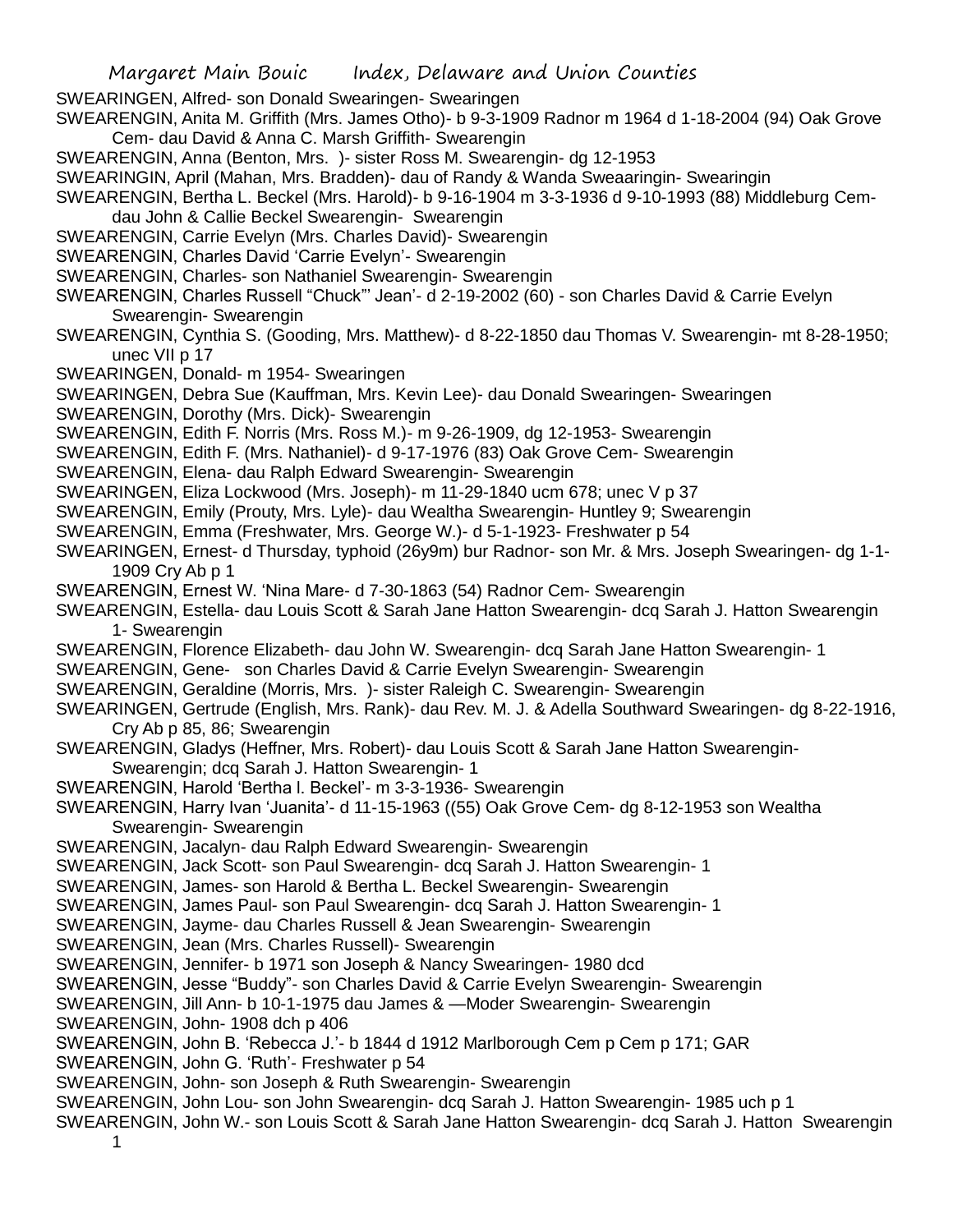SWEARENGIN, Johnson Armstrong 'Sidney Wright'- b 1823 d 1908 ped Judith Lorene Killion Weber #91 26; unec VI p 64

- SWEARENGIN, Joseph Edson- son Paul Swearengin- dcq Sarah J Hatton Swearengin 1
- SWEARINGEN, Joseph- father of Ernest dg 1-1-1909 Cry Ab p 1
- SWEARINGEN, Joseph 'Eliza Lockwood'- m 11-29-1840 ucm 678; unec V p 37
- SWEARINGEN, Joseph 'Nancy'- 1980 dcd
- SWEARENGIN, Joseph R.- son Ross M. & Edith Norris Swearengin- dg 12-1953
- SWEARENGIN, Joseph 'Ruyh'- d 1945 (29)- son Ross Swearengin- Swearengin
- SWEARENGIN, Judith Ann- dau Joseph & Ruth Swearengin- Swearengin
- SWEARINGEN, Kathy- dau Donald Swearingen- Swearingen
- SWEARENGIN, Kristi- dau Paul James Swearengin- Swearengin
- SWEARENGIN, Laura (Rice, Mrs. )- dau Marion E. Swearengin- Swearengin
- SWEARINGEN, Lloyd- son Rev. M. J. & Adella Southward Swearingen- dg 8-22-1916, Cry Ab p 85, 86; **Swearengin**
- SWEARENGIN, Louis Scott 'Sarah Jane Hatton'- m 8-11-1903 d 2-23-1965- Swearengin; dcq Sarah Jane Hatton Swearengin- 1
- SWEARINGEN, Marie- dau Rev. M. J. & Adella Southward Swearingen- dg 8-22-1916, Cry Ab p 85, 86; Swearengin
- SWEARENGIN, Marilyn- dau Ralph Swearengin- dcq Sarah Jane Hatton Swearengin 1
- SWEARENGIN, Marion E. 'Mildred'- d 1-24-1970 963) Green Mound Cem- brother Raleigh Swearengin-Swearengin; 1961, 1964, 1969 dcd
- SWEARENGIN, Marjorie (Dickey, Mrs. )- sister Raleigh C. Swearengin- Swearengin
- SWEARINGEN,- Rev. M. J. 'Adella Southward' d 9-1917 (67) Swearengin;, funeral of Alexander Shoemakerdg 1-18-1916 Cry Ab p 12; dg 8-22-1916, Cry Ab p 85, 86
- SWEARENGIN, Martha (Kinnard, Mrs. )- dau Marion E. Swearengin- Swearengin
- SWEARENGIN, Martha (Main, Mrs. Jonas J.)- Asp (2397u)
- SWEARENGIN, Mary Alice (Avey, Mrs. Norman)- dau Ernest W. Swearengin- Swearengin
- SWEARENGIN, Mary I.- b 1889 d 1908 Marlborough Cem p 171
- SWEARENGIN, —Appleman (Ms. Paul)- dau Worthy E & Mary Susan Appleman- Appleman
- SWEARENGIN, Mary Ivalon (Clifton, Mrs. )- dau Ross M. & Edith Norris Swearengin- dg 12-1953; **Swearengin**
- SWEARENGIN, Mary Joy- dau Walter Swearengin- dcq Sarah Jane Hatton Swearengin 1
- SWEARENGIN, Mary Matilda (Bruner, Mrs. Perry Albert)- b 1844 d 1930 dau Johnson Armstrong & Sidney Wright Swearengin; ped Judith lorene Killion Weber #91 13; unec VI p 64
- SWEARENGIN, May Anna (Ross, Mrs. Ben A.)- m 12-17-1965 dau Erenst W. Swearengin- Swearengin
- SWEARENGIN, Mildred M. (Mrs. Marion E.)- d 1-5-1982 973) Green Mound Cem- Swearengin; 1961, 1964, 1969 dcd
- SWEARINGEN, Nancy (Mrs. Joseph)- 1980 dcd
- SWEARENGIN, Naomi (Shuster, Mrs. )- dau Nathaniel & Edith Swearengin- Swearengin
- SWEARINGIN, Nathaniel Christopher- b 8-28-2003 son of Bradden Mahan & April Swearingin- Swearingin
- SWEARENGIN, Nina May (Mrs. Ernest W.)- d 10-26-1981 (80) Radnor Cem- Swearengin
- SWEARENGIN, James Otho 'Anita Griffith'- b 10-19-1903 m 1964 d 11-9-1988 (85) Oak Grove Cem-
- Swearengin- son Waltha Swearengin- dg 8-12-1953
- SWEARENGIN, Patricia- dau Joseph & Ruth Swearengin- Swearengin
- SWEARINGEN, Paul- son Donald Swearingen- Swearingen
- SWEARENGIN, Paul H,.- son Louis Scott & Sarah Jane Hatton Swearengin- Swearengin
- SWEARENGIN, Peter- 1883 uch IV p 534
- SWEARENGIN, Raleigh C. 'Cynthias'- b 12-29-1901 d 11-1953 (52)
- SWEARENGIN, Ralph E.- son Louis Scott & Sarah Jane Hatton Swearengin- dcq Sarah J. Hatton Swearengin 1
- SWEARENGIN, Ralph Edward- son Ralph Swearengin- dcq Sarah J. Hatton Swearengin-1
- SWEARENGIN, Rebecca J. (Mrs. John B.)- b 1831 d 1914, Marlborough Cem p Cem p 171
- SWEARENGIN, Dick 'Dorothy'- son Charles David & Carrie Evelyn Swearengin- Swearengin
- SWEARENGIN, Richard- son Louis Scott & Sarah Jane Hatton Swearengin- dcq Sarah J. hatton Swearengin 1 SWEARINGEN, Mrs. R. J.- dau Mrs. Truex (burned to death) dg 12-21-1909, Cry Ab p 81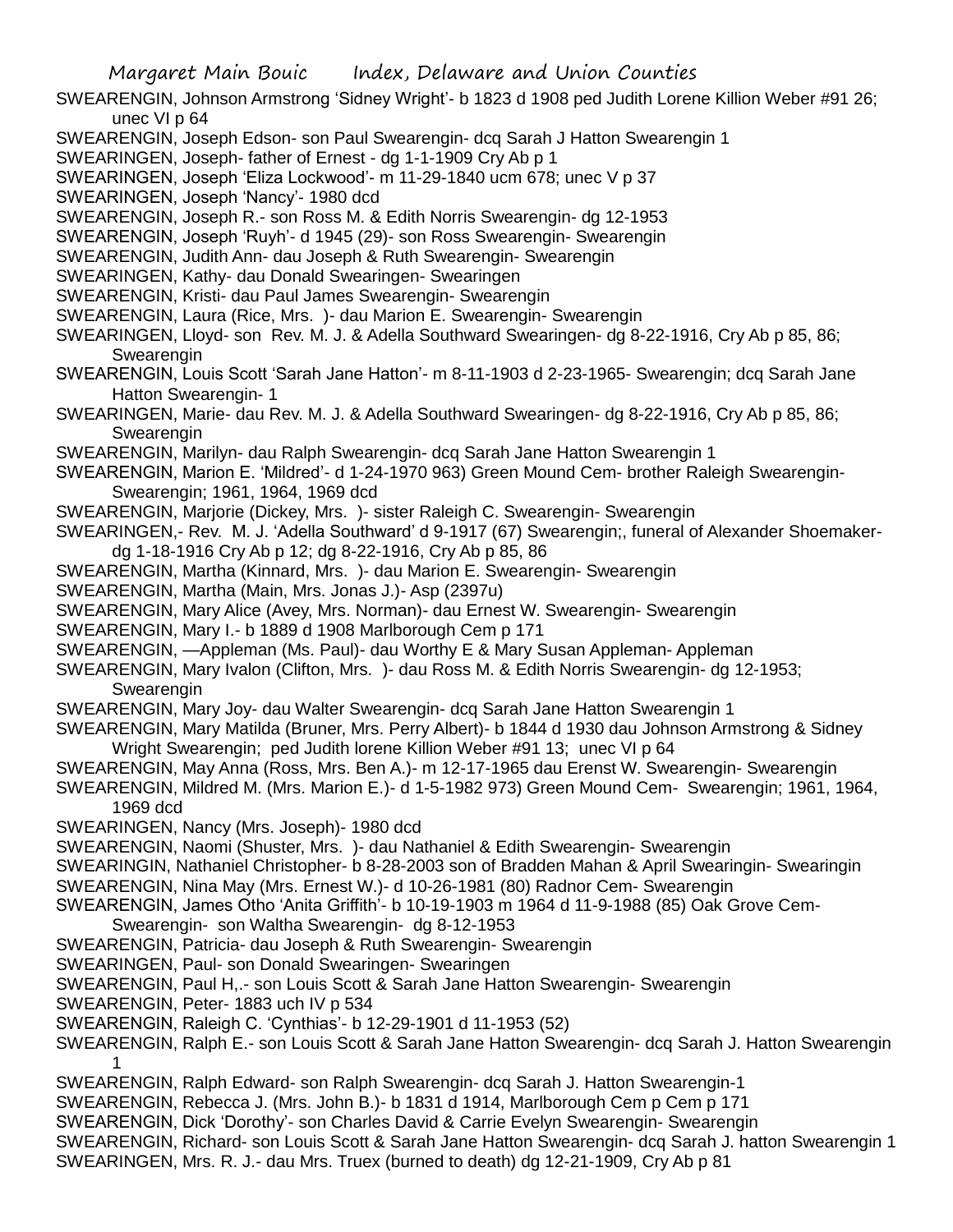Margaret Main Bouic Index, Delaware and Union Counties SWEARENGIN, M. Ross- d 11-1953 (73) Oak Grove Cem- Swearengin SWEARENGIN, Ross M. 'Edith Norris' b 9-9-1880 m 9-26-1909 d 11-29-1953 Oak Grove Cem, dg 12-1953; **Swearengin** SWEARENGIN, Ruth (Mrs,. John C.)- Freshwater p 54 SWEARENGIN, Ruth (Mrs. Joseph)- Swearengin SWEARENGIN, Richard Scott- son Richard Swearengin- dcq Sarah J. Hatton Swearengin- 1 SWEARENGIN, Rita Jean- dau Ralph Swearengin- dcq Sarah J. Hatton Swearengin- 1 SWEARINGEN, Sam- son Donald Swearingen- Swearingen SWEARINGIN, Samantha Anne (3-2003)- dau Bradden Mahan & April Swearingin- Swearingin SWEARENGIN, Sarah Jane Hatton (Mrs. Louis Scott)- m 8-11-1903 d 1-10-1965 (81) Oak Grove Cem- dau Henry & Elizabeth Cheek Hatton- Swearengin; dcq Sarah J. Hatton Swearengin 1 SWEARENGIN, Shelley- b 1969 dau Joseph & Nancy Swearingen- 1980 dcd SWEARENGIN, Sherri- dau Paul James Swearengin- Swearengin SWEARENGIN, Sidney Wright (Mrs. Johnson Armstrong)- b 1821 d 1891 ped Judith Loren Killion Weber #91 27; unec VI p 64 SWEARENGIN, Susan- dau Joseph & Ruth Swearengin- Swearengin SWEARENGIN, Thomas V.- unec VII p 17 SWEARENGIN, Virginia Lee- son John Swearengin- dcq Sarah J. Hatton Swearengin- 1 SWEARENGIN, Rev. Walter- son Louis Scott & Sarah Jane Hatton Swearengin- Swearengin SWEARENGIN, Waltha (Mrs. )- d 8-1953 (72) Oak Grove Cem, dg 8-12-1953 SWEARN, Anna Maria (Mrs. Harry)- d 7-31-1839 (27-11-21) Plain City Cem, unec VIII p 9 SWEAT, Susan (Crider, Mrs. Abram)- m 8-16-1860 ucm 3054; unec XIX p 43 SWEATLAND, Abigail Gould (Mrs. Hiram)- m 2-7-1847 dcm SWEATLAND, Ebenezer 'Juliana'- Powell p 34 SWEATLAND, Hiram 'Abigail Gould'- m 2-7-1847 SWEATLAND, Juliana (Mrs. Ebenezer)- Powell p 34 SWEATLAND, Mark B.- 1870C Brown Tp p 250 (62\*); 1835 men p 64 #34 p 119 Westfield Tp SWEATLAND, William- d 10-8-1823 (2y) Sunbury Cem- son Ebenezer & Juliana Sweatland- Powell p 34 SWEATON, Providence- nephew of John L. Markel- dcw Bk 2 p 227 SWEATSER, C. E.- Marshall, Plain City, unec VIII p 53 SWEAZY, Brad- b 1956 son Marvin S. & Marie Sweezy- 1969, 1971 dcd SWEAZY, Deloris M. (Mrs. Harold E.)- Sunbury p 14, 16; 1964, 1969 dcd SWEAZY, Doug b 1960 son Marvin S. & Marie Sweezy- 1969, 1971 dcd SWEAZY, Harold E. 'Deloris M.'- Sunbury p 14, 16; 1964, 1969 dcd SWEAZY, Major- Sunbury p 108 SWEAZY, Marie (Mrs. Marvin S.)- 1969, 1971 dcd SWEAZY, Mark- 1980 dcd SWEAZY, Mark 'Phylliss'- 1980 dcd SWEAZY, Marvin S. 'Marie'- 1969, 1971 dcd SWEAZY, Phylliss (Mrs. Mark)- 1980 dcd SWEELLAND, Ethelinda- d 10-7-1842 (5-10-8) Peak Cem- Powell p 356; dau Mark B. & Clarissa SWEELEY, David W. 'Janet'- 1980 dcd SWEELEY, Janet (Mrs. David W.)- 1980 dcd SWEELEY, Steven- 1980 dcd SWEENEY, ----btp p 10 SWEENEY, Abigail- Pabst p 1 p 49 SWEENEY, Anna L,.- dau James & Anna Waters Sweeney- 1883 uch V p 326; 1870C Jerome Tp 118 p 16 (2,O); 1900C Jerome Tp 243-249 p 11A (41,O,Pa,Pa) SWEENEY, Anna Waters (Mrs. James)- b 9-1833 m 2-8-1859 dau Archibald & Ruth Waters- 1883 uch V p 326; 1870C Jerome Tp 118 p 16(35,Pa) SWEENEY, April (Bash, Mrs. Stephen)- b 1969 dau Arthur James Jr. & Faye Ellen Whited Sweeney- Sweeney; 1971, 19743, 1975, 1977, 1979, 1981, 1983 ucd SWEENEY, Arthur- brother Victor B.- obit Victor B. (mlib brown)

SWEENEY, Arthur James Jr. 'Faye E.'- b 10-24-1947 d 12-13-2003 Maskill Cem.- son Arthur James & Martha Dunnan Sweeney. Sr.- Sweeney 1971, 1973, 1975, 1977, 1979, 1981, 1983 ucd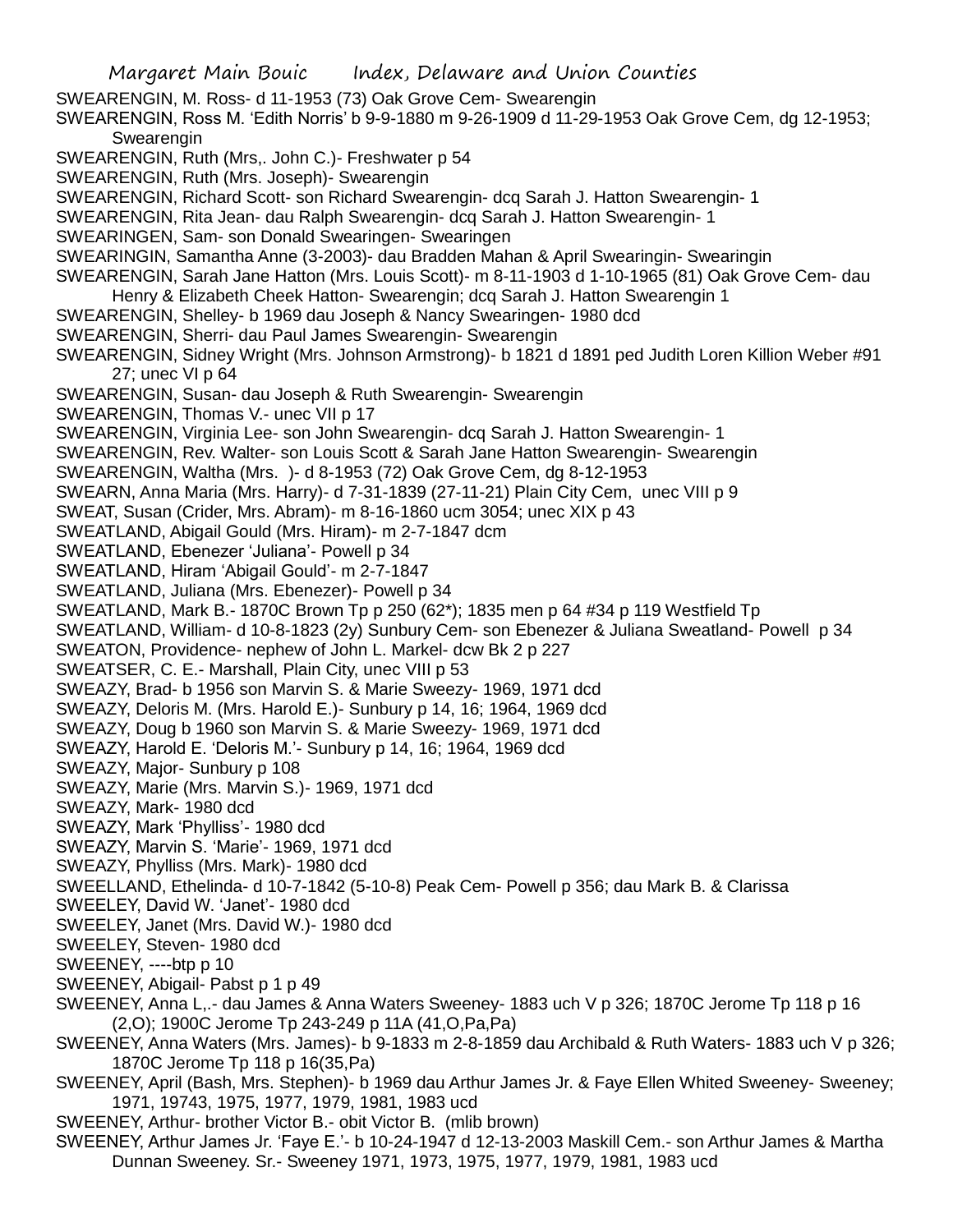SWEENEY, Arthur J. Sr. 'Martha A.'- 1959, 1962, 1967, 1971, 1973, 1975, 1977, 1979, 1983 ucd

- SWEENEY, Avanella (Aggers, Mrs. Dale Robert) M 1957- Weiser p 792
- SWEENEY, Barbara Jeanne- b 1956 son Thomas Shields & Dorothy J. Scheiderer Sweeney- Sweeney; Shields; 1959, 1962, 1967, 1971, 1973 ucd
- SWEENEY, Brian- b 1978 son Jerry R. & Linda M. Sweeney- 1980 dcd
- SWEENEY, Cecil A.- Sweeney
- SWEENEY, Charles- brother Victor B.-obit Victor B.(mlib brown)
- SWEENEY, Daniel- 1883 uch V p 326
- SWEENEY, David H.- son James L. & Florence Sweeney- Sweeney; obit James L.(mlib brown)
- SWEENEY, Dominic E. 'Mildred C. Burns'- m 1934- Freshwater p 90
- SWEENEY, Dorothy Scheiderer (Mrs. Thomas Shields, Jr.)- Sweeney; Shields; 1959, 1962, 1967, 1971, 1973, 1975, 1977, 1979, 1983 ucd
- SWEENEY, Dorthea (Werst, Mrs. Eugene)- dau Thomas Shields & Hildred Ashbaugh Sweeney- Sweeney; Shields; obit Thomas Shields (mlib brown)
- SWEENEY, Earl Wayne- son Victor B. & Patricia Schenck Sweeney- obit Victor B. (mlib brown)
- SWEENEY, Elizabeth (Rambo, Mrs. George,Jr.)- b 1792 d 1853- ped Louise Rambo Howison #15 9; unec IX p 45
- SWEENEY, Elsie (Lanehart, Mrs. )- sister Victor B. Sweeney- obit Victor B. (mlib brown)
- SWEENEY, Emma Jean- dau James & Anna Waters Sweeney- 1883 uch V p 326; 1870C Jerome Tp 118 p 16 (8,Va); 1900C Jerome Tp 355-367 (35,WVa,Pa,Md)- 1910C Jerome Tp 243-249 p 1B (46,WVa,Pa,Pa)
- SWEENEY, Emmanuel- son Victor B. & Patricia Schenck Sweeney- obit Victor B. (mlib brown)
- SWEENEY, Ethel (Shollenbarger, Mrs. )- sister Victor B. Sweeney- obit Victor B. (mlib brown)
- SWEENEY, Faye Ellen Whited (Mrs. Arthur J. Jr.)- Sweeney; 1971, 1973, 1975, 1977, 1979, 1981, 1983 ucd
- SWEENEY, Florence (Mrs. James L.)- Sweeney; obit James L.(mlib brown); 1949, 1959, 1962, 1967 ucd
- SWEENEY, Fred- son Walter & Anna L. Sweet Sweeney- obit Anna L. (mlib brown)
- SWEENEY, George L.- son James L. & Florence Sweeney- Sweeney; obit James L. (mlib brown); 1962 ucd
- SWEENEY, Heather- b 1977 dau Arthur James Jr. & Faye Ellen Whited Sweeney- Sweeney; 1977, 1979, 1981, 1983 ucd
- SWEENEY, Henry- son James L. & Florence A. Sweeney- 1949, 1959 (18), 1962 ucd
- SWEENEY, Hettie Morey (Mrs. John)(Cain, Mrs. ) m(2) 4-1915 d 11-20-1916 dau Israel & Martha Morey- dg 12-22-1916 Cry Ab p 114, 115
- SWEENEY, Hildred Ashbaugh (Mrs. Thomas Shields)- b 4-30-1898 m 4-30-1921 d 9-23-1975-Jerome IOOF Cem p 116, 121; dau Lawrence & Louise Stone Ashbaugh- Sweeney; Shields 4,5; obit (mlib brown); obit Thomas Shields (mlib brown); 1949, 1959, 1962, 1967, 1971, 1973 ucd
- SWEENEY, Hiram- b 3-1870 son James & Anna Waters Sweeney- 1883 uch V p 326; 1870C Jerome Tp 118 p 16 (2/12,O)
- SWEENEY, Hiram 'Lillian Waters'- Sweeney; obit James L.(mlib brown); 910C Jerome Tp 405-411 p 17B (37,O,pa,Pa) m 17y
- SWEENEY, Hiram 'Mary Cosgay'- d 1870 son Daniel Sweeney- 1883 uch V p 326
- SWEENEY, James- Pabst p 1 p 49
- SWEENEY, James 'Anna Waters'- b 11-20-1829 son Hiram & Mary Cosgay Sweeney- 1883 uch V p 326; 1870C Jerome Tp 118 p 16 (40,Pa); 1900C Jerome Tp 355-367 p 16A (70,Pa,Pa,Md); 1910C Jerome Tp 243-241 p 11B (80,Pa,Pa,Pa)
- SWEENEY, Jim- son Arthur J. & Martha D. Sweeney- 1962, 1967 ucd
- SWEENEY, James Chamberlain- son Joseph & Thomasia Shields Sweeney- Shields 4; obit Thomas Shields (mlib brown); 1910C Jerome Tp 233-239 p 11A (17,O,WVa,Va)
- SWEENEY, James E.- son James L. & Florence Sweeney- Sweeney; obit James L. (mlib brown); 1949 ucd SWEENEY, James,Jr.- 1967 ucd
- SWEENEY, James L. 'Florence'- b 7-2-1899 d 10-25-1978 bur Dublin- son Hiram & Lillian Waters Sweeney-Sweeney; obit (mlib brown); 1910C Jerome Tp 405-411 p 18a (10,ILL,O,ILL); 1949, 1959, 1962, 1967 ucd
- SWEENEY, James Shields- b 4-21-1981 son Larry & Mary Ann Hughes Tarpy Sweeney- Sweeney; Shields
- SWEENEY, James T.- b 12-1892 son Joseph & Martha T. Sweeney- 1900C Jerome Tp 356-368 p 16A (7,Oo,WVa,Va)
- SWEENEY, Jerry R. 'Linda M.'- 1980 dcd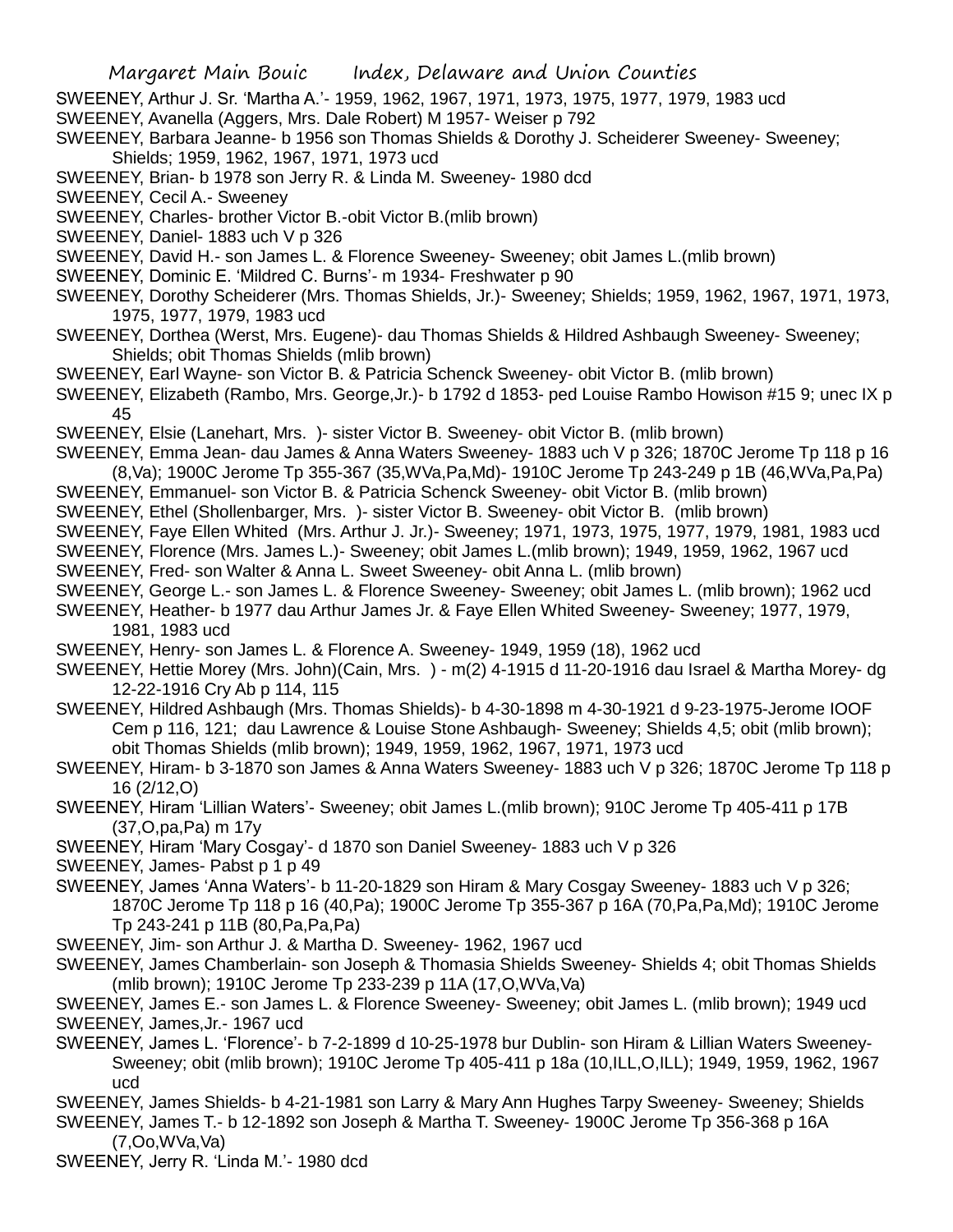- SWEENEY, Joe (Mrs. Rsay)- 1980 dcd
- SWEENEY, John- Pabst p 1 p 36, 78
- SWEENEY, John 'Hettie Morey'- dg 12-22-1916, Cry Ab p 114, 115
- SWEENEY, John- son Hiram & Lillian Waters Sweeney- Sweeney
- SWEENEY, John M.- 1959 ucd
- SWEENEY, John 'Wendy'- son Arthur James & Martha Dunnan Sweeney- Sweeney
- SWEENEY, John- son William & Mary Hays Sweeney- Sweeney; Pabst p 1 p 79
- SWEENEY, Johnnie- 1870c Berlin Tp p 234 (9)
- SWEENEY, Mrs. Joseph)- dau Dr. T. P. Shields- half sister of Mary Shields- mt 1-4-1905 Abs p 1
- SWEENEY, Joseph D/C. 'Martha Thomasia Shields'- m 1-20-1891, mt 1-27-1891 p5c2 Abs p 19- son James & Anna Waters Sweeney- 1883 uch V p 326;; Sweeney; Shields 3,4; obit Thomas Shields (mlib brown); 1870C Jerome Tp 118 p 16 (10,Va); 1900C Jerome Tp 356-368 p 16A (40,WVa,Pa,Md) m 8y; 1910C Jerome Tp 233-239 p 11A (50,WVa,Pa,Pa) m 18y
- SWEENEY, J. R.- dumch p 367
- SWEENEY, J. T.- pallbearer for John Ryan- dg 8-29-1916, Cry Ab p 88; 1908 dch p 442
- SWEENEY, Kathy Louise- dau J. Robert Sweeney- Sweeney
- SWEENEY, Larry 'Mary Ann Hughes Tarpy'- son Thomas Shields,Jr. & Dorothy J. Scheiderer Sweeney-Sweeney; Shields; 1962(9), 1971 ucd
- SWEENEY, Laura- dau James & Anna Waters Sweeney- 1900C Jerome Tp 355-367 p 16A (30,O,Pa,Md); 1949 ucd
- SWEENEY, Lawrence- brother Victor B. Sweeney- obit Victor B. (mlib brown)
- SWEENEY, Lester 'Stella Truster'- parents of Victor B.- obit Victor B. (mlib brown)
- SWEENEY, Lester- brother Victor B.- obit Victor B. (mlib brown)
- SWEENEY, Lillian B. Waters (Mrs. Hiram L.)- obit James L.(mlib brown); 191-C Jerome Tp 405-411 p 17B (33,ILL, UN,ILL) m 17y, 3 ch
- SWEENEY, Linda M. (Mrs. Jerry R.)- 1980 dcd
- SWEENEY, Maggie- 1870C Berlin Tp p 234 (7)
- SWEENEY, Margaret- 1870C Thompson Tp p 502 (56)
- SWEENEY, Margaret- dau John & Mary Sweeney- btp p 15; dg 5-21-1907; Pabst 2 p 55, 56, 63; 7 p 28
- SWEENEY, Margaret- dau William & Mary Sweeney- Sweeney; Pabst p 1 p 78
- SWEENEY, Martha A. (Mrs. Arthur J. Sr.)- 1959, 1962, 1967, 1971, 1973, 1975, 1983 ucd
- SWEENEY, Martha Viola (Walk, Mrs. Kenneth Charles)- b 7-1-1924 m 6-15-1943 dau Flora Mae Koppenhaver-Weiser p 330
- SWEENEY, Mary- 1870C Berlin Tp p 234 (30)
- SWEENEY, Mary (Mrs. )- dcq Thomas Graham 171
- SWEENEY, Mary Ann Hughes Tarpy (Mrs. Larry Shields)- m 7-21-1979 dau James & Florence Tarpy Shields; Sweeney; 1949 ucd
- SWEENEY, Mary (Hertz, Mrs. Ralph)- dau James L. & Florence Sweeney- obit James (mlib brown)
- SWEENEY, Mary L.- dau James & Anna Waters Sweeney- 1883 uch V p 326; 1870C Jerome Tp 118 p 16 (5,Va)
- SWEENEY, Mary (Poe, Mrs. Andrew)- Poe p 10
- SWEENEY, Mary S.- dau Hiram L. & Lillian B. Waters Sweeney- 1910C Jerome Tp 405-411 p 18A (6,ILL,O,ILL)
- SWEENEY, Mary (Mrs. William)- d 5-1908 972y) Sweeney; Pabst p 1 p 78 (Mary Hays)
- SWEENEY, Michael- Pabst p 1 p 49
- SWEENEY, Michelle- b 1972 dau Jerry R. & Linda M. Sweeney- 1980 dcd
- SWEENEY, Mildred C. Burns (Mrs. Dominic E.0- b 9-27-1908 m 1934 d 1965 dau Brose & Mary Agnes Tierney Burns Freshwater p 90
- SWEENEY, Minnie- 1870C Berlin Tp p 234 (7)
- SWEENEY, Nancy- Pabst p 1 p 49
- SWEENEY, Nathaniel- 1870C Thomson Tp p 502 (23)
- SWEENEY, Patience (Alderman, Mrs. William III) dau Mary Sweeney- dcq Thomas Graham 85
- SWEENEY, Patricia Marie (Coakley, Mrs. Kenneth)- b 1953 dau Thomas Shields, Jr. & Dorothy Scheiderer Sweeney- Sweeney 6; Sweeney; 1959 , 1962, 1971, 1973 ucd
- SWEENEY, Patricia Schenck (Mrs. Victor B.)- obit Victor B. (mlib brown); 1975, 1977 ucd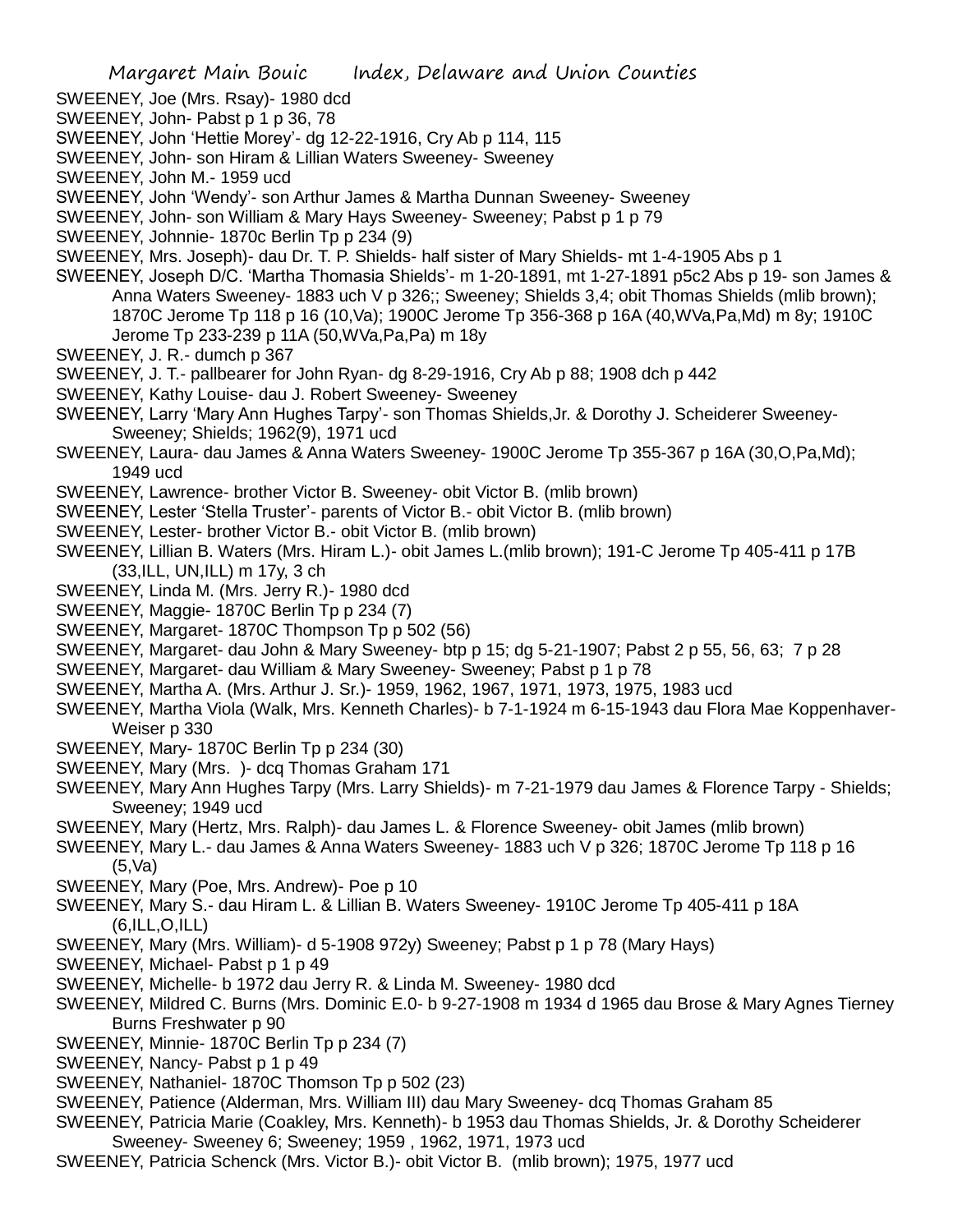SWEENEY, Patrick- Pabst p 1 p 49 Patrick, Jr.- Pabst p 1 p 49

- SWEENEY, Ray 'Joe'- 1980 dcd
- SWEENEY, Richard Carrington.- son Joseph C. & Martha Thomasia Shields Sweeney- 1910C Jerome Tp 233- 239 p 11A (13m O,WVa,Va); 1949, 1959, 1962 ucd
- SWEENEY, Richmond C.- b 9-1896 son Joseph & Martha Thomasia Sweeney- 1900C Jerome Tp 356-368 p 16A (3,O,WVa,Va)
- SWEENEY, Capt. Robert- Powers p 89
- SWEENEY, Robert S.- son James & Florence Sweeney- obit James L.(mlib brown); 1949, 1959, 1962, 1967 ucd
- SWEENEY, Ruth Ellene- dau Cecil A. Sweeney- Sweeney
- SWEENEY, Ruth V.- dau Joseph C. & Martha Thomasia Shields Sweeney- 1910C Jerome Tp 233-239 p 11A (10,O,WVa,Va)
- SWEENEY, Samuel- 1870C Thomson Tp p 502 (69\*)
- SWEENEY, Samuel- Powell p 269
- SWEENEY, Sarah- 1870C Berlin Tp p 234 (12)
- SWEENEY, Sarah (Graham, Mrs. John L.)- m 6-23-1867 ucm (Hearl)
- SWEENEY, Sarah- dau William & Mary Hays Sweeney- Pabst p 1 p 78, 2 p 55, 56; dg 5-21-1907
- SWEENEY, Shannon (McKay, Mrs. Joe)- b 1971 ch Arthur James Jr. & Faye Ellen Whited. Sweeney-
- Sweeney;1973, 1975, 1977, 1979, 1981, 1983 ucd
- SWEENEY, Sonja (Byrd, Mrs. Jerry)- dau Arthur James Sr. & Martha Dunnan Sweeney- Sweeney; 1959 (16), 1962 ucd
- SWEENEY, Stella Mae (Harris, Mrs. )- sister Victor B., obit Victor B (mlib brown)
- SWEENEY, Stella Truster (Mrs. Lester)- obit Victor B. (mlib brown)
- SWEENEY, Steve- b 1966 son Ray & Joe Sweeney- 1980 dcd
- SWEENEY, Thomas- Pabst p 3 p 25
- SWEENEY, Thomas Shields 'Hildred Ashbaugh'- b 121-19-1894 m 4-30-1921 d 4-27-1974 bur Jerome, DJ p 116, 121son Joseph C. & Martha Thomasia Shields Sweeney- obit (mlib brown); Sweeney; Shields; 1900C Jerome Tp 356-368 p 16A (5,O,WVa,Va); 1910C Jerome Tp 233-239 p 11A (15,O,WVA,VA); 1959 1962, 1967, 1971, 1973 ucd
- SWEENEY, Thomas Shields,Jr. 'Dorothy Scheiderer'- son Thomas Shields & Hildred Ashbaugh Sweeney-Sweeney; Shields; obit Hildred (mlib brown); obit Thomas Shields, (mlib brown); 1985 uch p 147; 1949, 1959, 1962, 1973, 1975, 1977, 1979, 1981, 1983 ucd
- SWEENEY, Martha Thomasia Shields (Mrs. Joseph C.)- b 8-1859 m 1-20-1891, mt 1-27-1891 p5c2, Abs p 19; dau Thomas P. & Maartha Bradley Shields; obit Thomas Shields(mlib brown);Shields 3,4; Sweeney; 1900C Jerome Tp 356-368 p 16A (40,VA,Va,Va) m 8y, 4 ch; 1910C Jerome Tp 233-239 p 11A (50,Va,va,Va) m 18y, 4 ch
- SWEENEY, Victor B. 'Patricia Schenck'- b 2-22-1908 d 2-5-1975 (56) Butler Co Mem. Pk near Hamilton- obit (mlib brown)' 1971 ucd
- SWEENEY, Virginia- b 9-1899 dau Joseph & Martha Thomasia Shields Sweeney- 1900C Jerome Tp 356-368 p 16A (1/12,O,WVa,Va)
- SWEENEY, Virginia (Slater, Mrs. )- sister Victor B. Sweeney- obit Victor B. (milb brown)
- SWEENEY, William- 1850C Orange Tp 1775 p 113 (24,Ireland)
- SWEENEY, William- Pabst p 1 p 36; bpt p 2; CCC p 31 (1875 Berlin Tp)(1900C Berlin Tp:) hadc p 92
- SWEENEY, William dcw Bk 4 p 5(1) exec of Julia king, p 401(42) gd of Barnwell
- SWEENEY, William M.- son Hiram L. & Lillian B. Waters Sweeney- 1910C Jerome Tp 405-411 p 18A (14,ILL, O,ILL)
- SWEENEY, William "Bill" son William & Mary Hays Sweeney- Pabst p 1 p 78
- SWEENEY, Willis- 1870C Berlin Tp p 234 (1)
- SWEENEY, Wm.- 1870c berlin Tp p 234 (48\*)
- SWEENHART, Mary- d 6-6-1885 (22y) Delaware dau Daniel Burough
- SWEENHART, Moody Mary- d 7-1-1885 (2m6d) Delaware dau William & Mary Boroughs Sweenhart- dcdeaths SWEENY, Samuel- b Camborsbury, Pa d 10-17-1878 (68y10m) Thompson Tp, dcdeaths
- SWEENY, "Turner Genealogy"- book Marysville library
- SWEET, ----family of Irene l. Horvath #305; unec X p 61
- SWEET, Miss- dpc p 37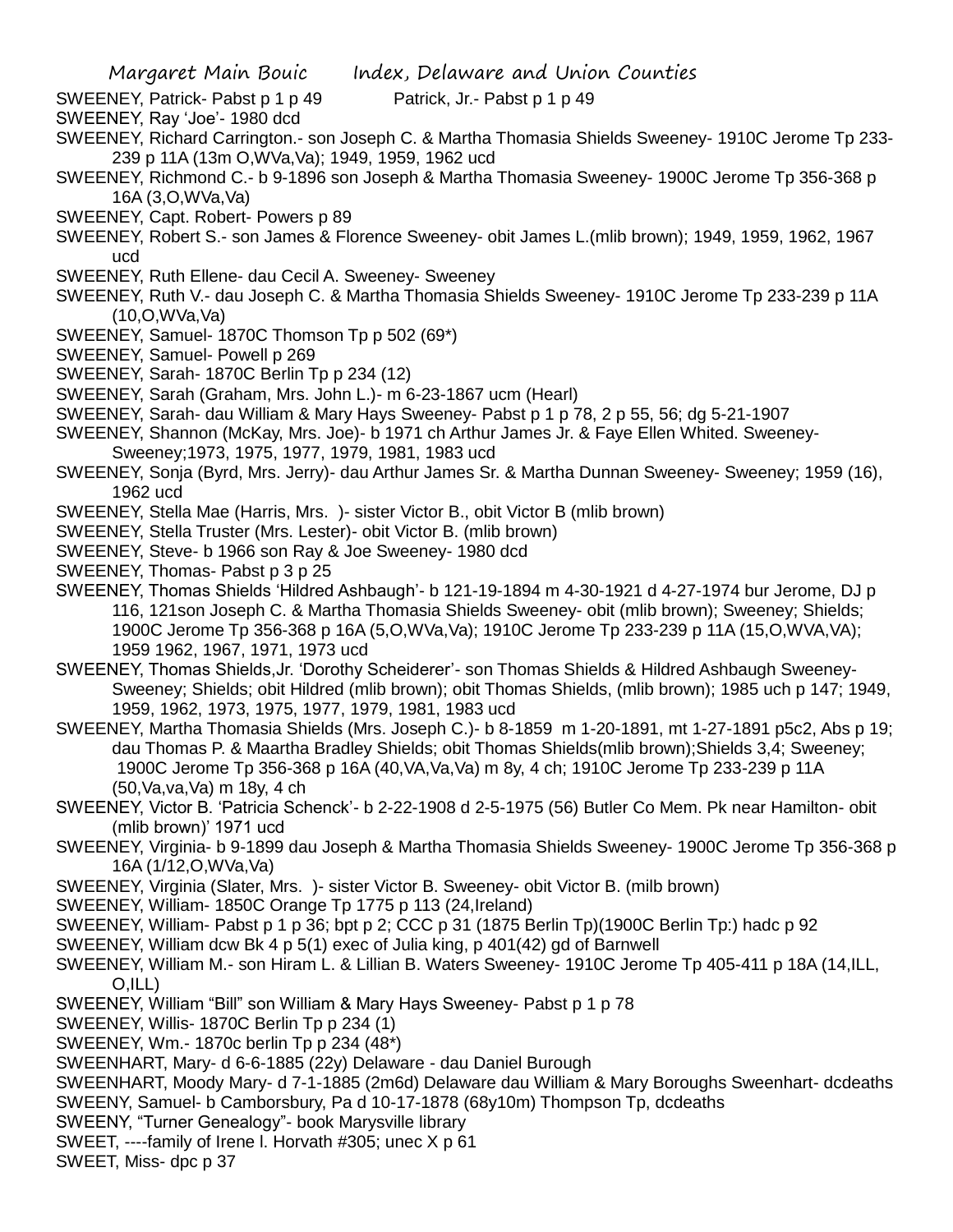- SWEET, Prof- Pabst p 1 p 70
- SWEET, Anna L. Mau (Mrs. Walter)- b 5-20-1889 d 5-6-1959 bur. Warren, Ohio- dau William & Ida Kraft Mau-Sweet; obit (mlib brown)
- SWEET, Benjamin- son-in-law of Uriah Johnson- dcw Bk 2 p 105
- SWEET, Billie- ch Robert R. & Iris Sweet- Sweet
- SWEET, Bonita E.- da 8-30-1972 (85) bur Andover, Ohio- Sweet
- SWEET, Charlotte b.- b 1843 MadisonCo, d 10-30-1920 Oakdale I p 123 (F-R6-16)
- SWEET, Denise- dau Robert R. & Iris Sweet- Sweet
- SWEET, Donald W.- 1980 dcd
- SWEET, Dora (Eckels, Mrs. Paul)- d 9-12-1967 bur Warren, Ohio- dau Walter & Anna L. Mau Sweet; Sweet
- SWEET, Dorothy- speaker on Cornish- unec II p 21
- SWEET, Dorothy (Mrs. Eldon)- Sweet
- SWEET, Eldon 'Dorothy'- Sweet
- SWEET, Eliza Winchester (Mrs. Joseph)- m 8-6-1837 Madison Co, unec IX p 5
- SWEET, Fred- son Walter & Anna L. Mau Sweet- Sweet
- SWEET, Hannah (Mrs. James)- dcc Maxson Greene 273
- SWEET, Harry 'Lula Erhard'- Weiser p 586
- SWEET, Huldah (Greene, Mrs. Judge Edward) b 1-29-1758 m 1778 d 3-16-1839 dcc Maxson Greene 33
- SWEET, Iris (Mrs. Robert R.)- Sweet
- SWEET, James B. 'Wanda F.'- 1961, 1964, 1969, 1971 ucd
- SWEET, James- son Fred Sweet- Sweet
- SWEET, James 'Hannah'- b 5-28-1657 son James & Mary Greene- dcc Maxson Greene 272
- SWEET, James 'Mary Baker'- b 4-7-1753 d 4-27-1944 son Sylvester & Waite Brown Sweet- dcc Maxson Greene 34
- SWEET, James 'Mary Greene'- b 1622 d 1695 son John & Mary Sweet- dcc Maxson Greene 544
- SWEET, James 'Sarah Stephenson'-- m 12-14-1772 son James & Hannah Sweet- dcc Maxson Greene 136
- SWEET, J. G.- 1883 uch IV p 529
- SWEET, Jim- son Robert R. & Iris Sweet- Sweet
- SWEET, Jno- 1870C Delaware Town p 314 (25\*)
- SWEET, John 'Mary'- d 1637- dcc Maxson Greene 1088
- SWEET, Joseph 'Eliza Winchester'- m 8-6-1837 Madison Co, unec IX p 5
- SWEET, Judith Benjamin (Mrs. Peleg)- b 4-11-1750 m 2-22-1766 dau Abiel & Judith Ford Benjamin- Powers Pat p 33
- SWEET, Judith (Guittaz, Mrs. Richard)- m 11-4-1972 dau Fred Sweet- Sweet
- SWEET, Katharine- 1840C Marlborough Tp p 256 (20-30)
- SWEET, Kirk B. Jr. 'Mary E.'- 1961, 1964, 1969, 1971, 1980 dcd
- SWEET, Linda (Clemans, Mrs. )- dau Robert R. & Iris Sweet- Sweet
- SWEET, Lula Erhard (Mrs. Harry)- d 2-2-1935 dau Cyrus & Catharine Brungart Erhard- Weiser p 583
- SWEET, Mary E. (Mrs. Kirk B.,Jr.)- 1961, 1964, 1969, 1971, 1980 dcd
- SWEET, Mary (Green, Mrs. Paris)- b 7-17-1789 m 3-19-1809 d 8-16-1883 dau James & Mary Baker Sweetdcc Maxson Greene 17
- SWEET, Mary Greene (Mrs. James)- dau Surgeon John & Joan Tattersall Greene- dcc Maxson Greene 545
- SWEET, Mary (Mrs. John)- dcc Maxson Greene 1089
- SWEET, Mercy Foster (Mrs. Timothy)- dau Samuel & Leah Every Foster- dcq Zenetta DeBolt Selby 27
- SWEET, Peleg 'Judith Benjamin'- m 2-22-1766- Powers Pat p 33
- SWEET. Rachel (Hulse, Mrs. Henry)-m ca 1812; ped Irene L. Prouty Horvath #305, 47 unec XII p 28; XVII p 15; query, unec  $X$  p 62
- SWEET, Robert R. 'Iris'- b 8-23-1928 d 11-14-1977 bur near London, Ohio- son Eldon & Dorothy Sweet- Sweet
- SWEET, Rose Williams (Mrs. )- dau Jacob & Mary Fairchilds Williams- dumch p 267
- SWEET, Roxana (Kempton, Mrs. Isaiah)- dau Timothy & Merchy Foster Sweet- dcq Zenetta DeBolt Selby 13; 1850C Porter Tp 3038 p 165 (46,Maine)
- SWEET, Salome (Jewett. Mrs. James) 1915 uch p 822
- SWEET, Sarah Stephenson (Mrs. James)- m 12-14-1772 dau Richard & Sarah Stephenson- dcc Maxson Greene 137
- SWEET, Susan (Thurston, Mrs. Charles Edward)- Asp (183-11)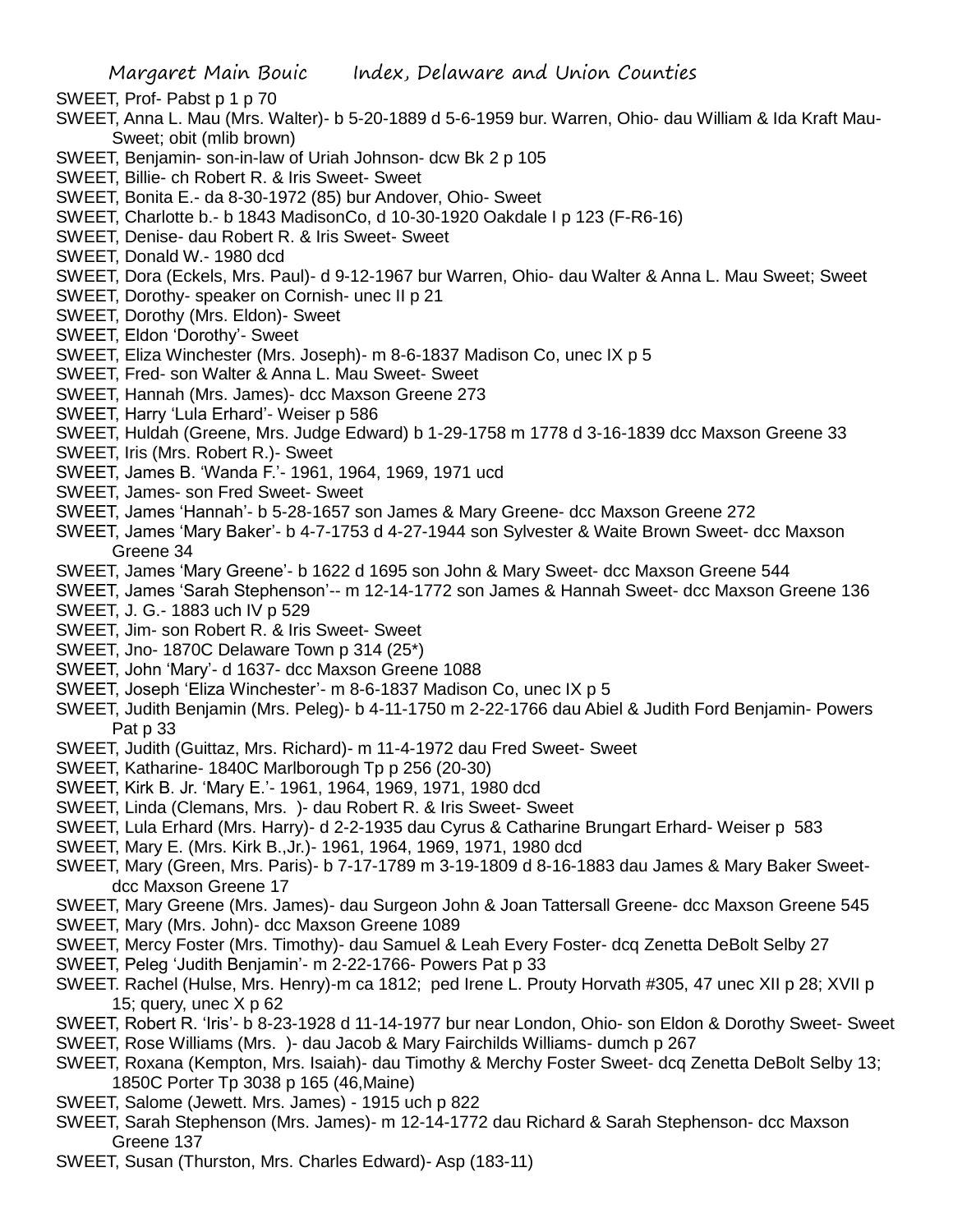SWEET, Sylvanus- 1835 men p 41 #74 p 73 Marlborough Tp

- SWEET, Sylvester 'Waite Brown'- b 1-15-1725 m 10-7-1748 son James & Sarah Stephenson Sweet- dcc Maxson Greene 68
- SWEET, Timothy 'Mercy Foster'- dcq Zenetta DeBolt Selby 26
- SWEET, Violet- 1969 dcd
- SWEET, Waite Brown (Mrs. Sylvester)- b 10-17-1830 m 10-17-1748 dau Joseph & Abijah Whitman Browndcc Maxson Greene 69
- SWEET, Walter 'Anna L. Mau'- d 1946- Sweet; obit Anna L. (mlib brown)
- SWEET, Wanda F. (Mrs. James B.)- 1961, 1964, 1969, 1971 dcd
- SWEET, —(Mrs. William)- Freshwater p 96
- SWEET, Rev. William Warren- dpc p 6, 12, 14, 15, 18, 22
- SWEETER, Jacob S.- d 4-27-1884 (28-6-1) Scioto Tp- dcdeaths
- SWEETING, Carol Grace Smith (Mrs. John Richard)- b 2-113-1938 m 3-9-1957- Weiser p 285
- SWEETING, Jane Elizabeth- b 3-9-1950 dau Thor & Mary Bernice Simmons Sweeting- Weiser p 286
- SWEETING, John Richard 'Carol Grace Smith'- b 7-10-1936 m 3-9-1957 son Thor & Mary Bernice Simmons Sweeting- Weiser p 285
- SWEETING, Kathleen Lynn- b 4-24-1951 dau Thor & Mary Benice Simmons Sweeting- Weiser p 286
- SWEETING, Margaret Ruth- b 9-26-1937 dau Thor & Mary Bernice Simmons Sweeting- Weiser p 286
- SWEETING, Mary Bernice Simmons (Mrs. Thor)- b 4-4-1912 m 6-16-1934 dau George B & Adah Pearl Weiser Simmons- Weiser p 285
- SWEETING, Thor 'Mary Bernice Simmons'- b 7-31-1912 m 6-16-1934- Weiser p 285
- SWEETLAND, Abijah W.- 1908 dch p 406
- SWEETLAND, Clarissa Wilson (Mrs. Mark B.)- m 2-4-1836 dcm
- SWEETLAND, Hannah P.- 1908 dch p 406
- SWEETLAND, Mahala C. (Foust, Mrs. David M.)- m 7-10-1858 dcm
- SWEETLAND, Mark C. 'Clarissa Wilson'- m 2-4-1836 dcm
- SWEETLAND, Priscilla (Holbrook, Mrs. Acquilla)- m 6-30-1864 dcm
- SWEETLY, Susan (Crider, Mrs. Abram)- m 8-16-1860 ucm 3054
- SWEETMAN, E. E. 'Lillian Fahr'- d 1969- Sweetman
- SWEETMAN, Lillian Fahr (Mrs. E. E.)- d 2-20-1976 (73) bur Columbus- Sweetman
- SWEETSER, ----hadc p 32 (1849 Kingston Tp); 1908 dch p 90, 91
- SWEETSER, Mrs. 1880 dch p 328; wswc Grah p 14; 1869 wsc p 1; CCC (1875 Del Tp)
- SWEETSER, Anna P.- 1870C Delaware Town p 304 (60\*)
- SWEETSER, Ann P. Ball (Pettibone, Mrs. Milo D.)(Mrs. Charles)- m(1) 6-4-1846 dcm; 1880 dch p 643; Pabst p 2, p 8,9
- SWEETSER, Hon. C.- father of Delia McElroy- dg 9-4-1863, Cry Ab p 34; dg 1-9-1872 Cry Ab p 93, Peter Woodley was bound to him
- SWEETSER, Charles, Hon. D yesterday- dg 4-15-1864 Cry Ab p 40
- SWEETSER, Charles 'Sophia''Ann P. Ball'- m(2) 6-4-1846 dcm; 1880 dch p 222, 223, 224, 231, 335, 341, 346; 1908 dch p 301, 302, 303, 307, 795; 1976 dch p 280, 361; Powell p 98; Pabst p 2 p 8, 9, 42, 7 p 3; Fowler p 24; Cherington p 7; ffd p 13; Sand p 4; hadc p 34, 58, 52, 69; Powers Pat p 263, 265; dcga p 64, Ohio State Gazette; 1820C Troy Tp; 1835 men p 23 #153 p 38, Delaware Tp
- SWEETSER, Charles- d 11-13-1821 (42y) dbg p 17; dcga p 1 Del Patron & Frank. Chron
- SWEETSER, Delia (McElroy, Mrs. J. Newton)- m 6-10-1862 dcm; death, dau Hon. C. Sweetser- dg 9-4-1863, Cry Ab p 34
- SWEETSER, Delight- Pabst p 2 p 7; will, dcw Bk 3 p 213
- SWEETSER, Dosha Ann (Allen, Mrs. Oel?) -m 10-4-1835 dcm
- SWEETSER, Earl- d 11-1828 (25y) Pabst p 2 p 9; dcga p 45 Del Pat & Fr Chron
- SWEETSER, Eliza Joy- dau Delight Sweetser- dcw Bk 3 p 213
- SWEETSER, Emma T. (Ridgway, Mrs. Thomas John.)- m 4-14-1864 dcm d 8-2-1866 (29) dg 8-10-1866 Cry Ab p 56
- SWEETSER, Ida A.- d 2-24-1875 (3m13d) Genoa Tp- dcdeaths
- SWEETSER, Florence- 1870C Delaware Town p 304 (23)
- SWEETSER, James- Pabst p 2 p 8
- SWEETSER, Louisa D. (Kanay, Mrs. Harrison)- m 10-6-1839 dcm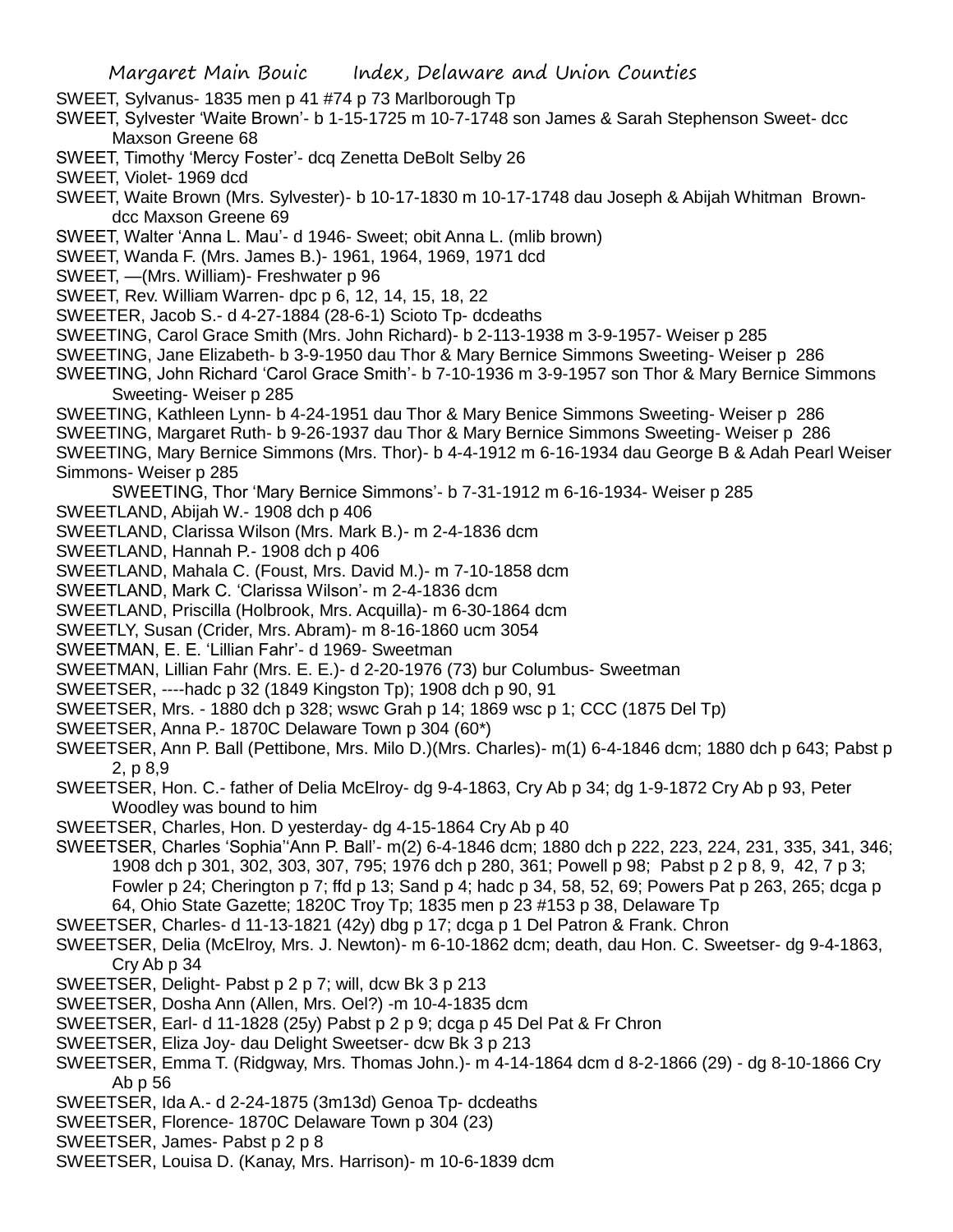- SWEETSER, Mary (Durfee, Mrs. Gardner)- m 11-8-1835 dcm
- SWEETSER, Mary (Hillyer, Mrs. Picton D.)- m 7-30-1846 dcm; 1880 dch p 628
- SWEETZER. Mary (Hillyer, Mrs. Picton Dwight)- b 4-8-1817 m 1846 dau William & Delight Sweetzer- dg 9-2- 1892. Cry Ab p 1-2
- SWEETSER, Sophia (Mrs. Charles)- Pabst p 2 p 10; Powers Pat p 263
- SWEETSER, William- d 8-1824 son Delight Sweetser- 1880 dch p 318, 319, 329, 395; 1908 dch p 243, 451; 1976 dch p 12; dcga p 9, 24 Del Pat & Fran. Chron; Pabst p 2 p 2, 6, 7, 8; 8 p 12; wsc Grah p 14; 1869 wsc p 1; dcq Bk 3 p 213; 1835 men p 26 #263 p 43 Delaware Tp; SWEETZER, to Del Co 1815, dg 9-2-1892, Cry Ab p 102
- SWEETZER, Mr.- speaker at Democratic meeting- Oct. 1852 unec IV p 19
- SWEETZER, ---------Powers p 204
- SWEETZER, Volume II American Patriot vs Hessian Mercenary- unec XXII p 38
- SWEETZER, Almira (Messenger, Mrs. Gideon J.)- ,m 12-19-1822 dau Capt. William Sweetzer- dcga p 9, Del Pat & Franklin Chronicle
- SWEETZER, Belle (Fleming, Mrs. Benjamin Herbert)- Powers p 132
- SWEETZER, Charles- son William & Delight Sweetzer- dg 9-2-1892, Cry Ab p 102; dg 9-17-1897, Cry Ab p 128
- SWEETZER. D. bur Oak Grove Cem- Powell p 441
- SWEETZER, Delight P. (Alexander, Mrs. Joseph C.)- m 9-22-1833, dcga p 6, Ohio State Gazette
- SWEETZER, Delight (Mrs. William) to Delaware Co 1815, dg 9-2-1892, Cry Ab p 102
- SWEETZER, E.- bur Oak Grove Cem- Powell p 440
- SWEETZER, Flavia (Mrs. )(Huff, Mrs. Eleazar)- m 2-1828 Troy Tp, dcga p 41, Del Pat & Fr Chron
- SWEETZER, F.- bur Oak Grove Cem- Powell p 441
- SWEETZER, Gideon- bur Oak grove Cem- Powell p 441
- SWEETZER, Mary Jane- d 7-1834 (6m) bur Oak Grove Cem, Powell p 441 dau Charles Sweetzer, Ohio State Gaz
- SWEEZEY, teacher- 1915 uch p 259
- SWEEZY, Nelly Pounds- dau John & Mary Randolph Pounds- Pounds 1
- SWEGHEIMER, Anna Temple- b Del Co d 12-8-1888 (22-4-2) Troy Tp dcdeaths
- SWEGHENNER, Anna Basiger (Mrs. John J.)- m 8-31-1865 dcm
- SWEGHENNER, John J. 'Anna Basiger'- m 8-31-1865 dcm
- SWEIGHEIMER, John- 1908 dch p 406
- SWEITZER, Alonzo B.- Powers Pat p 205, 322
- SWEITZER, Catherine (Newhouse, Mrs. Anthony)- Newhouse p 103 (158)
- SWEITZER, ----(Mrs. )- McKitrick p 316
- SWENBERG, Heather- b 1971 dau James A. & Sandra L. Swenberg- 1971 dcd
- SWENBERG, James A. 'Sandra L.'- 1971 dcd
- SWENBERG, James- b 1968 son James A. & Sandra L. Swenberg- 1971 dcd
- SWENBERG, Sandra L. (Mrs. James A.)- 1971 dcd
- SWENDRICK, Anthony 'Josephine'- Swendrick
- SWENDRICK, Chester 'Doris Lane'- b 12-28-1917 d 5-30-2001 (83) Green Lawn Cem, Columbus- son Anthony & Josephine Swendrick- Swendrick
- SWENDRICK, Connie (Mrs. Earl)- Swendrick
- SWENDRICK, Earl 'Connie'- son Chester & Doris Lane Swendrick- Swendrick
- SWENDRICK, Josephine (Mrs. Anthony)- Swendrick
- SWENEY, Prof. John R.- b 12-31-1837 d 4-11-1899 composed S. S. music- dg 4-25-1899, Cry Ab p 198
- SWENEY, Mary- 1880C Richwood 201-214 p 19 (35,O,NY,NY)
- SWENEY, Mary- b Berlin d 3-1-1884 (20y21d) Berlin Tp- dcdeaths
- SWENEY, Thomas- road petition, unec IV p 34
- SWENNY, Cassilly (Doran, Mrs. James)- m 1-27-1837 Madison Co, unec VIII p 68
- SWENOR, Felix 'Minerva Weeks'- m 2-22-1864 ucm 3543; unec V p 10, XXI p 29
- SWENOR, Minerva Weeks (Mrs. Felix)- m 2-22-1864 ucm 3543; unec V p 10, XXI p 29
- SWENSON, Alice (Mrs. John Charles)- Swenson
- SWENSON, I. A. 'Mary Mills'- d 7-9-1980 (80) Swenson, obit (mlib brown)
- SWENSON, John Charles 'Alice'- son Ingwald Andrew Swenson- Swenson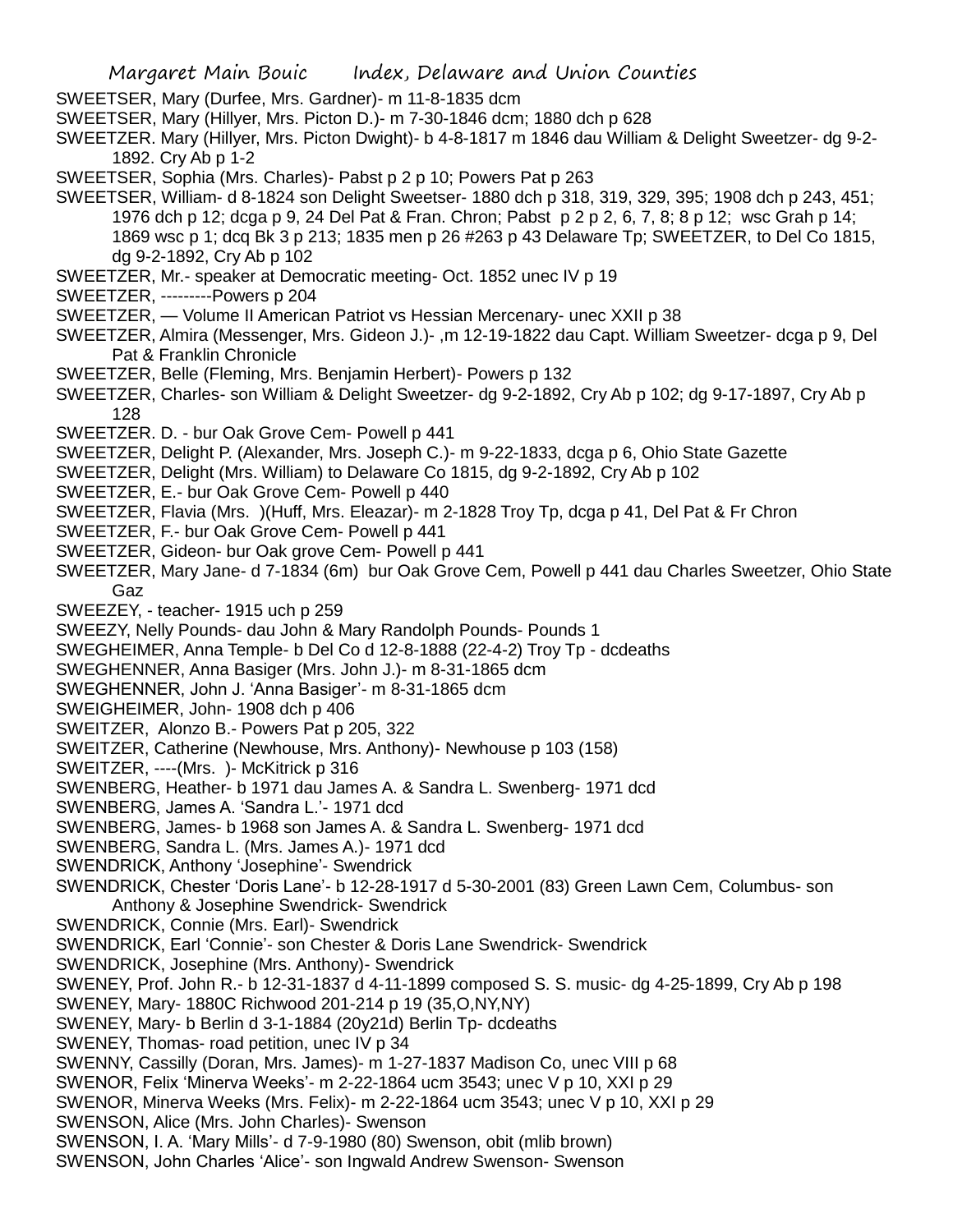SWENSON, Karen Kay (Weiser, Mrs. Kennety Dale)- b 7-26-1938 m 9-13-1958- Weiser p 262 SWENSON, Larry J. 'Susie'- 1980 dcd SWENSON, Mary Grace Eckstrom (Mills, Mrs. Lt. Col. Kermit James) (Mrs. Ingwald Andrew)- b 6-12-1910 d 2- 24-2003 (92) dau Dr, John B,. C. & Grace Youse Vittemire Eckstrom- Swenson, obit L. A. (mlib brown) SWENSON, Susie (Mrs. Larry J.)- 1980 dcd SWENSON, Patty- query- Whitney, Wheeler, Runyan- unec XVII p 3 SWENTER, Cally- 1870C Delaware Town p 343 SWENTER. Crissy- 1870C Delaware Town p 343 (28) SWENTER, Louis- 1870C Delaware Town p 343 (36\*) SWENTER, Louis- 1870C Delaware Town p 343 (3) SWENTER, Willie- 1870C Delaware Town p 343 (5) SWER, Dora (Cox, Mrs. P. Siff)- m 4-1-1886 ucm (Hearl) SWERENGEN, "Duke"- (11-1884) unec XVII p 26 The story of Blue Jacket SWERENGEN, Charles- brother "Duke"- unec XVII p 26 SWERENGEN, Garrett- gr-gr-grandfather of Duke- unec XVII p 26 SWERENGEN, John - d 1784; unec XVII p 26 SWERENGEN, Marmaduke- b 1-2-1763- unec XVII p 26 SWERENGEN, Capt. Van- son Maj. Thomas Swerengen- at St. clair's defeat- unec XVII p 26 SWEREMGEN, Van- son Capt. Van, killed Nov 1791; unec XVII p 27 SWERINGDON, Joseph- 1835 men p 5 #48 p 2 Berkshire Tp SWERINGTON, Clara- rtc p 9 SWETLAND, Mary (Parsons, Mrs. D. R.)- m 1857; 1883 uch V p 646 SWETLAND, Susannah- 1840C Marlborough Tp p 256 (50-60) SWETNAM, Michael- 1980 dcd SWETZER, Anthony- 1870C Delaware Town p 315 (27\*) SWEY, Eddie- 1870C Thomson Tp p503 (3) SWEY, Francis- 1870C Thomson Tp p 503 (7) SWEY, John- 1870C Thomson Tp p 503 (26\*) SWEY, Kathy L.- 1973 ucd SWEY, Levi- 1870C Thomson Tp p 503 (5) SWEY, Lizzie- 1870C Thomson Tp p 503 (26) SWEY, Phillip- 1870C Thomson Tp p 503 (10 SWEYER, Denny- d Saturday- mt 2-14-1894 p5c3 Abs p 48 SWEZEY, Abraham J. 'Almira/Amanda E. Duvall'- m 8-12-1865 ucm 3759; unec XXI p 66 SWEZEY, Almira/Amanda E. Duvall (Mrs. Abraham)- m 8-12- 1865 ucm 3759, unec XXI p 66 SWICHARD, David- 1870C Genoa Tp p 363 (19) SWICHARD, Emma- 1870C Genoa Tp p 363 (14) SWICHARD, Jacob- 1870C Genoa Tp p 363 (57\*) SWICHARD, Lucinda- 1870C Genoa Tp p 363 (16) SWICHARD, Mary- 1870C Genoa Tp p 363 (57) SWICK, Aaron 'Frances Weaver'- b 1817 m 4-18-1839 d 3-1-1876- 1870C Scioto Tp (43);1870C Scioto Tp p 487 (54\*) SWICK, Aaron M.-b 12-6-1869- son David Frederick & Clarissa Rittenhouse Swick- Weaver 12313; dcbirths; 1870C Scioto Tp p 487 (3) SWICK, Aaron Miles 'Belle'- b 8-11-1867 m 12-25-1892 d 12-10-1906 son John & Mary Ann Jones Swick-Weaver 12332 SWICK, Aaron Newton " Celia Ann' 'Sattie M. Fielding'- b 1848 m 10-7-1896 ucm (Hearl); d 1016.Claibourne Cem p 80- son Aaron & Frances Weaver Swick- Weaver 1234; 1870C Scioto Tp p 487 (21) SWICK, Alice Reeves (Mrs. Leslie)- m 3-8-1924- Weaver (123381) SWICK, Allie (Graham, Mrs. Henry)- b 1883 dau Samuyel N. & Maria A. Seum Swick- Newhouse p 83 13831 SWICK, Allison W. "Rose:"- son Aaron & Frances Weaver Swick- Weaver 123(10) ; 1880C Scioto Tp 107 (19, O, Switz,O) farm hand

- SWICK, Alva- son Joseph I. & Minnie V. Barrett Swick- Swick
- SWICK, Amber (Mrs. Arthur)- b 1884 d 10-11-1960 (76) bur Unionville. DJ p 38, 47- Swick
- SWICK, Amon 'Lottie'- 1910C Claibourne SP 143-144 p 7A (62,O,O,O) m 13y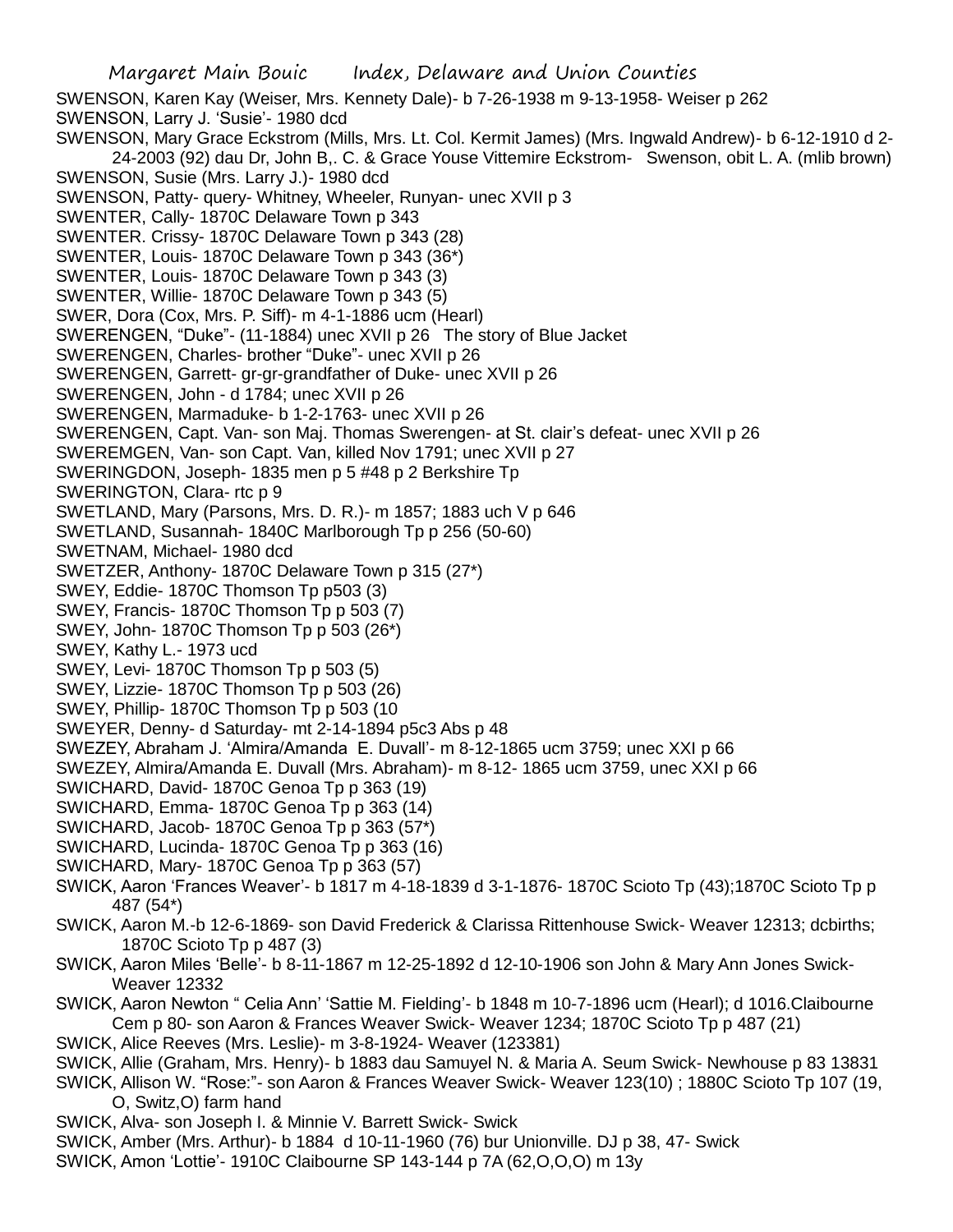- SWICK, Anna (Mrs. Lewis W.)- m 2-28-1900- Weaver (12334)
- SWICK, Annie E. ( )(Jones, Mrs. Abram)- dg 2-15-1907
- SWICK, Arthur 'Amber'- Swick
- SWICK, Audrey Alice (Jordon, Mrs. Harry)- b 1937 dau Leslie & Alice Reeves Swick- Weaver 1233816 SWICK, Belle (Mrs. Aaron Miles)- m 12-25-1892- Weaver 12332
- SWICK, Bertha L.- dau Amon N. & Lottis Swick- 1910C Claibourne SP 143-144 p 7A (5,O,O,O)
- SWICK, Bertha Seum (Mrs. Allison W.)- Weaver (123(10)
- SWICK, Blanche (Westlake, Mrs. Ora)- dau William Elda & Sarah Bessie Rose Swick- Weaver 123382
- SWICK, Carol Jeannette (Ratelle, Mrs. James Lloyd)- b 1930 m 1949 dau Vern Geroge & Kathleen Tanborg Swick- Weaver 1233833
- SWICK, Catharine- dau Peter Swick- 1850C Scioto Tp 2389 (15,O)
- SWICK, Celia Ann Cross (Mrs. Aaron Newton)- b 5-18-1854 b Hancock Co d 11-11-1894 (40-5-6) or (43-5-23) Fairview Cem p 9; dg 12-14-1894 Cry Ab p 186- dau James & Hester Moss Cross- dcdeaths (43-5-23)
- SWICK, Charles L. 'Josephine'- 1910C Leesburg Tp 19-18 p 1B (34,O,O,O) m 9y
- SWICK, Clarence- son Jacob Elmer & Minnie Swick- Weaver 123311
- SWICK, Clarissa Rittenhouse (Mrs. David Frederick)- m 10-11-1866 ucm 4054- dau Henry G. Rittenhouse-1908 dch p 532 Weaver (1231); unec IV p 66, XXII p 68; 1860C Dover Tp 344 (12,O); 1870C Scioto Tp p 487 (21)
- SWICK, Clyde Arthur- b 1928 d 1–25-1942 son Lewis & Alice Reeves Swick- Weaver 1233813
- SWICK, David Frederick 'Clarissa Rittenhouse'- b 1840 m 10-11-1866 ucm 4054- son Aaron & Frances Weaver Swick- Weaver 1231; unec IV p 66, XXII p 68; 1860C Scioto Tp (20); 1870C Sc. Tp p 4887 (30\*)
- SWICK, Debra Lorene- b 8-11-1957 dau Leslie Leroy & Norma Fish Swick- Weaver 12338114
- SWICK, Diana Seachrist (Mrs. John)- m 10-5-1850 dcm
- SWICK, Doria Dean Egli (Mrs. James Nolen)- m 1949- Weaver (1233832)
- SWICK, William Elda 'Sarah Bessie Moss'- b 4-18-1876 m 4-18-1901 d 4-15-1943 son John & Mary Ann Jones Swick- Weaver 12338
- SWICK, Elijah- b 1852 son Aaron & Frances Weaver Swick- Weaver 1236; 1860C Scioto Tp (8,O); 1870C Sc Tp (16)
- SWICK, Samuel Elijah 'Mary Weaver''Eura Newhouse'- b Pa 1812 m (1) 12-19-1833 m (2) 1-7-1847 d 1-29- 1873 (61-8-2) Scioto Tp- dcdeaths- son Peter Swick ; Weaver (122); Newhouse p 82 (138); dcc Vera Griffiths Hedges 22; 1850C Scioto Tp 2446 p 148 (38,Pa); 1860C Sc Tp 1110 (49) 1870C Sc Tp 148 p 483 (59\*)
- SWICK, Eliza- dau Aaron & Frances Weaver Swick- b 1843- Weaver 1232; 1860C Scioto Tp 1098 (19,O)
- SWICK, Elmer- son Lewis W. & Anna Swick- Weaver 123341
- SWICK, Emery F.- b 4-10-1893 son Allison W. & Martha Summe Swick- Weaver 123(10)2
- SWICK, Emma May (Shepardson, Mrs. Arthur)- b 8-3/13-1886 m 3-3-1907 dau John & Mary Ann Jones Swick-Weaver 1233(11)
- SWICK, Emma (Mrs. Raleigh)- Weaver (123361)
- SWICK, Esther (Retzlaff, Mrs. Warren)- dau George I. & Mary Kahout Swick- Weaver 123362
- SWICK, Sarah Etta (Moss, Mrs. William)- b 1881 m 1900 d 1948- dau John & Mary Ann Jones Swick- Weaver 1233(10)
- SWICK, Eura Newhouse (Mrs. Samuel Elijah)- b 1-27-1813 m 1-7-1847- dau Anthony & Nancy Coons Newhouse- Newhouse 138 p 82; dcc Vera Griffiths Hedges 23; 1860C Scioto Tp 1110 (48,O); 1870C Scioto Tp 148 p 483 (56,O).
- SWICK, Eura Frances (Griffith, Mrs. W. G.)(Edelblute, Mrs. Jacob).- b 8-3-1855 m ca 1882 d 8-10-1928 Mt. Herman Cem- dau Aaron & Frances Weaver Swick- Weaver 1238; 1870C Scioto Tp p 487 (13); 1880C Sc Tp 107-110 (63, O, Switz, Switz)
- SWICK, Florence- Lydia- b 7-15-1867 dau David Frederick & Clarissa Rittenhouse Swick- Weaver 12311; 1870C Scioto Tp p 487 (2)
- SWICK, Florence- dau Charles L. & Josephine Swick- 1910C Leesburg Tp 17018 p 1B (1,O,O,O)
- SWICK, Frances Eura (Glover, Mrs. Frank)- b 7-7-1877 m 3-5-1896 d 6-25-1952 dau John & Mary Ann Jones Swick- Weaver 12339
- SWICK, Frances Weaver "Fannie' (Mrs. Aaron)- b 1-7-1816 Fairfield Co m 4-18-1839 d 7-2-1897 dau Jacob J. & Catharine Secrist Weaver - Weaver 123; 1860C Scioto Tp 1098 (45, O); 1870C Scioto Tp p 487 (54)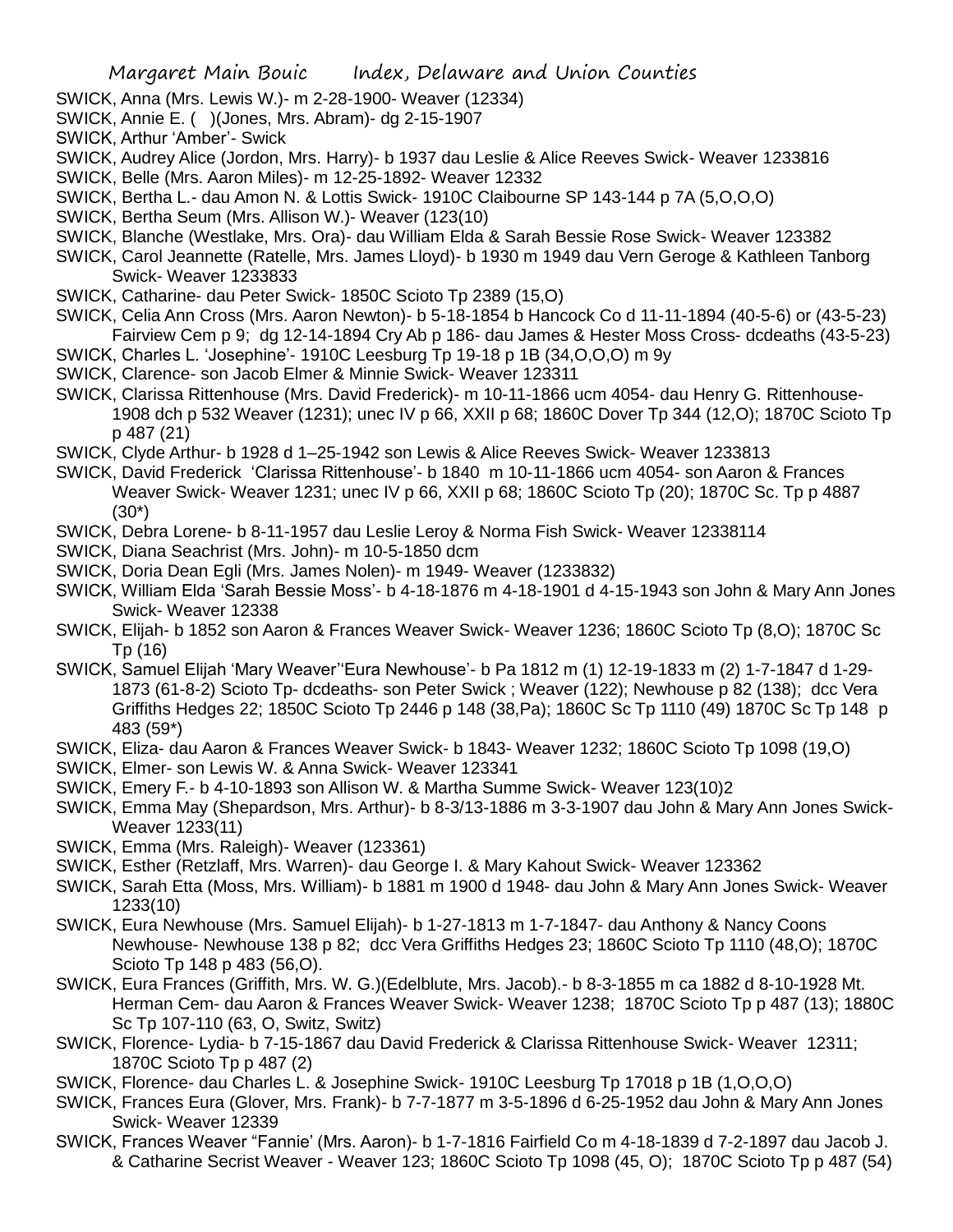- SWICK, Frederick- 1908 dch p 532- son David Frederick Swick
- SWICK, George I. 'Mary Kahout'- b 10-19-1872 m 4-26-1905 d 9-9-1934 son John & Mary Ann Jones Swick-12336
- SWICK, Gerald Edward 'Shirley Young'- son Leslie & Alice Reeves Swick- Weaver 1233814
- SWICK, Geri Lee- b 1956 ch Gerald Edward & Shirley Young Swick- Weaver 12338142
- SWICK, Goldie (Huson, Mrs. )- dau Joseph I. & Minnie V. Barrett Swick- Swick
- SWICK, Grace E./Gracie Ann- b Wyndott Co 1880 d 4-5-1883 (3-2-6) Concord Tp, dcdeaths dau Aaron Newton & Celia Ann Swick- Weaver 12341; Newhouse Cem p 9
- SWICK, Harry L.- d 6-1-1907 (3m6d) Claibourne Cem p 12
- SWICK, Helen- dau Charles L. & Josephine Swick- 1910C Leesburg Tp 17-18 p 1B (3,O,O,O)
- SWICK, Henry M.- 1908 dch p 406
- SWICK, Jacob- b 1839 d 1-29-1863 (24-1-1) OVI Newhouse Cem p 7; -son Samuel Elijah & Mary Catherine Weaver Swick- Swick- Weaver 1223; 1908 dch p 406; 1850C Scioto Tp 2446 (13,O)
- SWICK, Jacob Elmer 'Minnie'- b 10-16-1865 m 2-26-1891 d 10-6-1926 son John & Mary Ann Jones Swick-Weaver 12331; 1870C Scioto T p 487 (5)
- SWICK, James Nolen 'Doris Dean Egli'- b 1928 m 1949 son Vern George & Kathleen Tenborg Swick- Weaver 1233832
- SWICK, Jannie (Harden, Mrs. Phillip)- dau Allison & Martha S. Summe Swick- Weaver 123(10)
- SWICK, Jean (Herriott, Mrs. Tom)(Welsh (Mrs. Rodney)- dau Paul M. & Mary Schmidt Swick- Swick
- SWICK, Jessie Evelyn (Metz, Mrs. Lawrence)- b 1909 m 1928 dau William Elda & Sarah Bessie Moss Swick-Weaver 123384
- SWICK, John- 1870C Scioto T p 487 (25\*)
- SWICK, John- son Aaron Miles & Belle Swick- Weaver 123321
- SWICK, John 'Diana Seachrist'- m 10-5-1850 dcm
- SWICK, John M.- d 8-5-1972 (20) Fairview Mem. Cem- son Paul Swick- Swick
- SWICK, John 'Mary Ann Jones''Sarah E. Heath- b 8-24-1845 m(1) 12-25-1864 (2) 1910 d 1-4-1922 bur Gordon, Neb.- son Aaron & Frances Weaver Swick- Weaver 1233
- SWICK, John- b 1951 d 8-6-1972 son Paul M. & Mary Schmidt Swick- Swick; 1969, 1971 dcd
- SWICK, John- son Peter Swick- 1850C Scioto Tp 2401 (21)
- SWICK, Joseph E/Israel.- b 9-27-1867 d 12-12-1889 son John & Mary Ann Jones Swick- Weaver 12333; 1870C Scioto Tp p 487 (2)
- SWICK, Joseph I. 'Minnie V. Barrett'- Swick
- SWICK, Josephine (Mrs. Charles L.)- 1910C Leesburg Tp 17-18 p 1B (29, O, O, O) m 9y, 4 ch
- SWICK, Kathleen Tenborg (Mrs. Vern George) m 1925- Weaver (123383)
- SWICK, Kevin Leroy- b 11-25-1955 son Leslie Leroy & Norma Fish Swick- Weaver 12338113
- SWICK, Lanson- nephew William Herrington- 1880C Scioto Tp 83-86 (9)
- SWICK, Leroy- b 1869 son David Frederick & Clarissa Rittenhouse Swick- Weaver 12312; 1870C Scioto Tp p 487 (1)
- SWICK, Leslie 'Alice Reeves'- b 4-13-1902 m 3-8-1924 d 5-1968 son William Elda & Sarah Bessie Moss Swick- Weaver 1123381
- SWICK, Leslie Leroy 'Norma Fish'- b 6-3-1925 m 1-18-1947 son Leslie & Alice Reeves Swick- Weaver 1233811
- SWICK, Lewis W.'Anna'- b 12-4-1868 m 2-28-1900 d 9-28-1944 son John & Mary Ann Jones Swick- Weaver 12334; 1870C Scioto Tp p 487 (8m)
- SWICK, Linda Ann- b 8-5-1947 dau Leslie Leroy & Norma Fish Swick- Weaver 12338111
- SWICK, Lloyd Elda 'Rose Ann Jordon'- b 1927 son Leslie & Alice Reeves Swick- Weaver 1233812
- SWICK, Lottie (Mrs. Amon N.)- 1910C Claibourne SP 143-144 p 7A (38,O,O,O) m 13y 4 ch, 1 living
- SWICK, Louis D.- son Amon N. & Lottie Swick- 1910C Claibourne SP 143-144 p 7A (2,O,O,O)
- SWICK, Mabel- dau Aaron Miles & Belle Swick- Weaver 123322
- SWICK, Maggie P.- b 1889- dau Allison W. & Martha Summe Swick- Weaver 123(10)1
- SWICK, Mamie Hazel- b 4-6-1891 d 7-29-1903 Delaware Gazette
- SWICK, Maria A. Seum (Mrs. Samuel N.)- Newhouse p 83 (1383)
- SWICK, Marjorie/Minnie- dau Charles L. & Josephine Swick- 1910C Leesburg Tp 17-18 p 1B (5,O,O,O)
- SWICK, Martha Ann (Smith, Mrs. Alvin George)- b 6-9-1849 m 9-18-1873 d 12-20-1936 dau Elijah & Eura Newhouse Swick- dcc Vera Griffiths Hedges 11; 1870C Scioto Tp p 483 (18)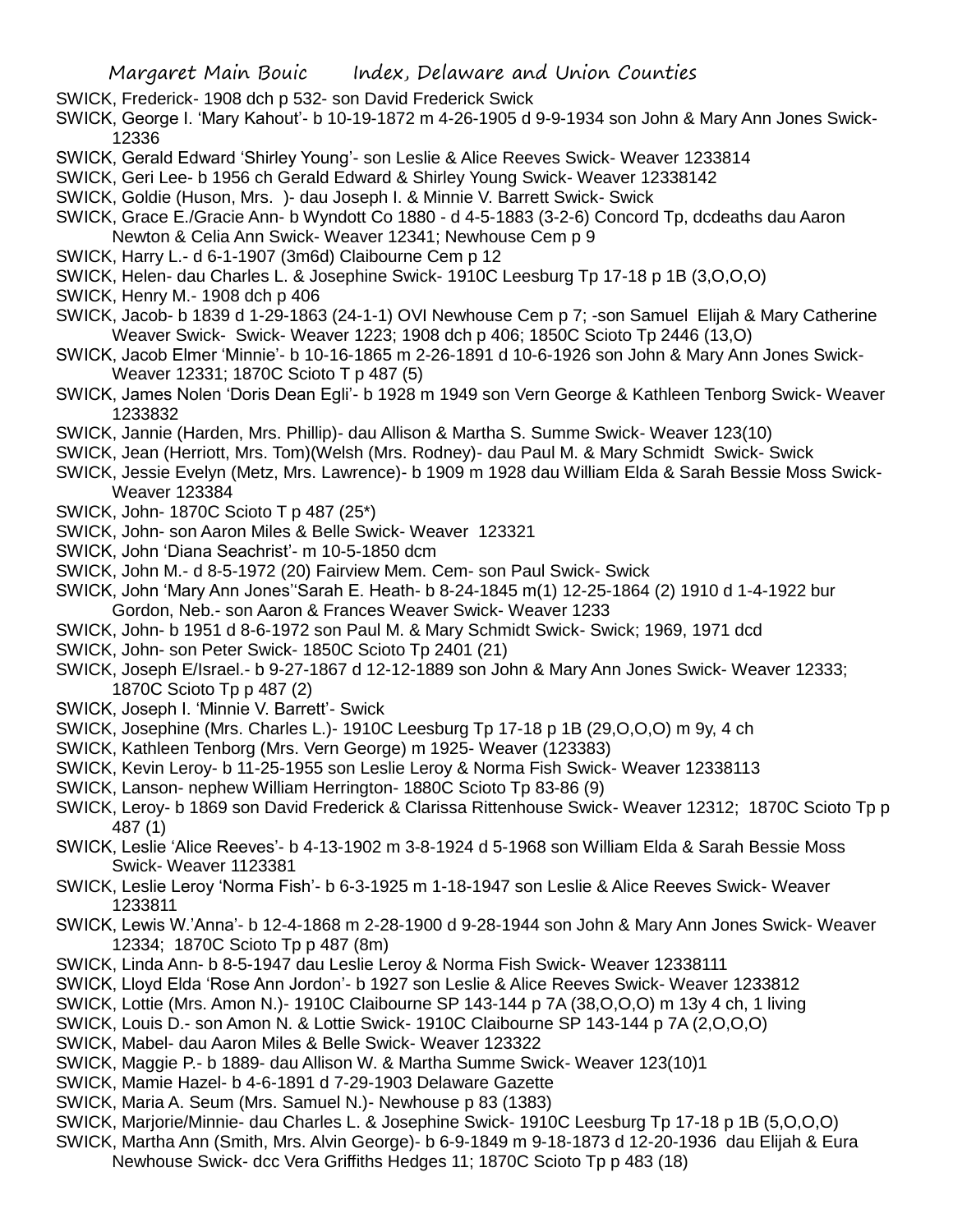SWICK, Mary E.- 1870C Scioto Tp p 483 (5)

- SWICK, Martha Elizabeth- b 9-11-1874 m 3-28-1896 d 7 -5-1897 dau John & Mary Ann Jones Swick- Weaver 12337
- SWICK, Martha (Smith, Mrs. Alvin G.)- b 1849 dau Samuel Elijah & Eura Newhouse Swick- Newhouse 1382 p 83; 1850C Scioto Tp 2446 p 148 (1,O)
- SWICK, Mary Ann Jones (Mrs. John)- b 8-22-1844 m 12-25-1864 dcm d 1-18-1905 bur Gordon, Neb.- dau Joseph & Martha Atkins Jones- Weaver (1233)
- SWICK, Mary Catherine- d 12-30-1859 (6wks6 d) Fairview Cem p 9- dau Aaron & Frances Weaver Swick-Weaver 1239
- SWICK, Mary Catharine (Slough, Mrs. Joseph)- d 12-30-1891 (50-8-4) Newhouse Cem p 7 dau Samuel Elijah & Mary Weaver Swick- Weaver 1224; 1850C Scioto Tp 2446 p 148 (10,O)
- SWICK, Mary Ellen (Glassburn, Mrs. )- dau Joseph I. & Minnie V. Barrett Swick- Swick
- SWICK, Marjorie (McLaughlin, Mrs. )- dau Joseph I. & Minnie B. Barrett Swick- Swick
- SWICK, Mary Kahout (Mrs. George I.)- m 1905- Weaver (12336)
- SWICK, Mary (Mrs. Paul M.)- 1969, 1971, 1980 dcd
- SWICK, Mary (Mrs. Peter)- 1850C Scioto Tp 2389-2401 (58, Md)
- SWICK, Mary Schmidt (Mrs. Paul M.)- m 55y- Swick
- SWICK, Mary Weaver (Mrs. Samuel Elijah)- b 3-22-1814 m 12-19-1833 d 10-12-1845 dau Jacob J. & Catharine Secrist Weaver - Weaver 122
- SWICK, Maude- dau Lewis W. & Anna Swick- Weaver 123342
- SWICK, Mildred- dau Jacob Elmer & Minnie Swick- Weaver 123312
- SWICK, Minnie (Mrs. Jacob Elmer)- m 2-26-1891- Weaver (12331)
- SWICK, Minnie M. (Riley, Mrs. )(Mrs. Samuel N.)- Newhouse p 83 (1383)
- SWICK, Minnie V. Barrett (Mrs. Joseph I.)- Swick
- SWICK, Nancy (Harrington, Mrs. William)- m 8-17-1865 dcm -dau Samuel Elijah & Eura Newhouse Swick-Newhouse 1381 p 82; 1850C Scioto Tp 2446 p 48 (3,O); 1870C Scioto Tp 149 (22,O)
- SWICK, Nora Louise (Fish, Mrs. Don)- dau Leslie & Alice Reeves Swick- Weaver 1233815
- SWICK, Norma Fish (Mrs. Leslie Leroy)- Weaver (1233811)
- SWICK, Paul M. 'Mary Schmidt'- b 7-25-1925 d 12-8-2001 (76) Fairview Mem. Pk- son Joseph I. & Minnie V. Barrett Swick- Swick; 1969, 1971, 1980 dcd
- SWICK, Peter- b 1850 -son Aaron & Frances Weaver Swick- Weaver 1235- 1860C Scioto Tp 1098 (10); 1870C Sci Tp
- SWICK, Peter 'Mary'- dcc Vera Griffiths Hedges 44; 1850C Scioto Tp 2401 p 145 (62,Md)
- SWICK, Peter- son Peter Swick- 1850C Scioto Tp 2389-2401 p 145 (20,O)
- SWICK, Porter- 1870C p 487 (19)
- SWICK, Rachel- dau Peter Swick- 1850C Scioto Tp 2389-2401 p 145 (24,O)
- SWICK, Raleigh 'Emma'- son George I. & Mary Kahout Swick- Weaver 123361
- SWICK, Rosa V. (Hoffman, Mrs. Frank)- b 5-5-1871 m 9-14-1870 d 7-15-1930 dau John & Mary Ann Jones Swick- Weaver 12335
- SWICK, Rose Ann Jordon (Mrs. Loyd Elda)- Weaver (1233812)
- SWICK, Samuel- son Elijah & Eura Newhouse Swick- 1870C Scioto Tp p 483 (13)
- SWICK, Samuel N. 'Maria A. Swum''Minnie m. Riley'- b 1853 son Samuel Elijah & Eura Newhouse Swick-Newouse p 83 1383; 1880C Scioto Tp (24,O,Pa,O)
- SWICK, Sandra Jean- b 12-22-1951
- SWICK, Sarah Bessie Moss (Mrs. William Elda)- b 4-6-1884 m 4-18-1901 dau Norah Bo?one & Sarah Elizabeth Moss- Weaver (12338)
- SWICK, Sarah dau Leslie Leroy & Norma Fish Swick- Weaver12338112
- SWICK, Sarah E. Heath (Mrs. John)- m 1910 Weaver (1233)
- SWICK, Sarah Etta (Moss, Mrs. William)- b 7-30-1884 m 9-5-1900 d 10-8-1948 dau John & Mary Ann Jones Swick- Weaver 1233(10)
- SWICK, Sattie M. Fielding (Mrs. Aaron Newton)- m 10-7-1896 ucm (Hearl)d 1916 Claibourne Cem p 80 SWICK, S. F.- death of son (10m) in Jasper, Michigan- mt 9-19-1906 p3c6, Abs p 21
- SWICK, Sherrial Lynne- b 1954 dau Gerald Edware & Shirley Young Swick- Weaver 12338141
- SWICK, Shirley Young (Mrs. Gerald Edward)- Weaver (1233814)
- SWICK, —(Mrs. Uriah)- dau Mrs. Wm. Herrington- dg 3-12-1897, Cry Ab p 109, Marion St.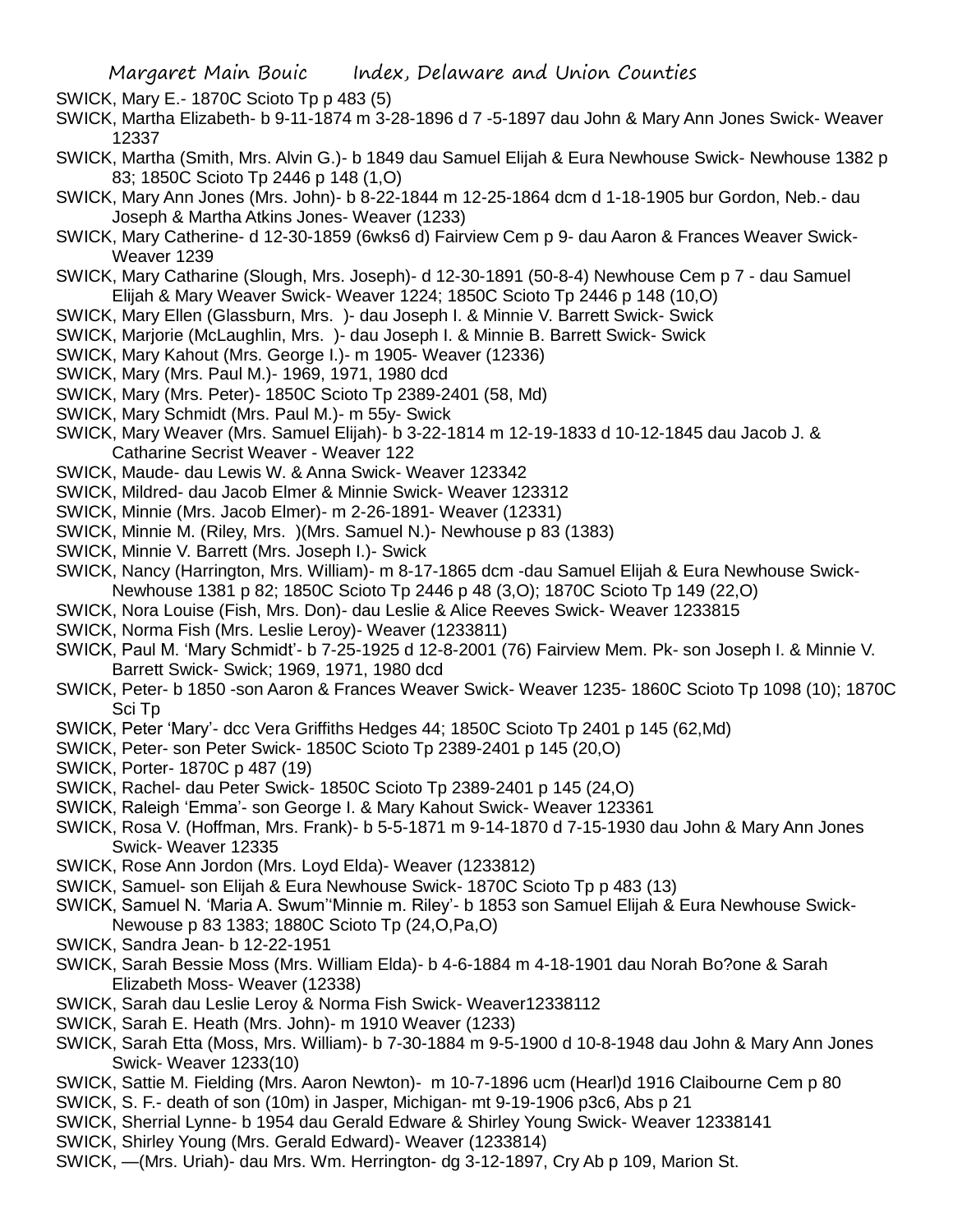- SWICK, Vern George 'Kathleen Tenborg'- b 9-3-1905 m 3-21-1905 son William Elda & Sarah Bessie Moss Swick- Weaver 123383
- SWICK, Verna Deane (Ewing, Mrs. Louis homer)- b 1926 m 1949 dau Vern George & Kathleen Tenborm Swick Weaver 1233831
- SWICK, Vivki Meredith (Brewer, Mrs. Wayne Richard)- b 1953 m 10-7-1972 dau Paul Swick- Swick; 1969, 1971 dcd
- SWICK, William- son Charles L. & Josephine Swick- 1910C Leesburg Tp 17-18 p 1B (6,O,O,O)
- SWICK, William R.- son Amon M. & Lottie Swick- 1910C Claibourne SP 143-144 p 7A (8,O,O,O)
- SWICKARD, Carl 'Edna'- d 1949- Swickard
- SWICKARD, Cornelius- 1870C Berlin Tp p 227 (19)
- SWICKARD, David W. 'Lucy A. Mann'- m 9-25-1859 dcm; 1908 dch p 858; 1880 dch p 843
- SWICKARD, Edna (Mrs. Carl)- d 10-5-1973 (85) Swickard
- SWICKARD, Louis- 1910C Magnetic Springs p 6A (10,\_,\_,\_) servant
- SWICKARD, Lucy A. Mann (Mrs. David W.)- m 9-25-1859 dcm- dau Abijah & Betsey A. Adams Mann- 1880 dch p 843; 1908 dch p 857
- SWICKARD, Mabel (Cunningham, Mrs. George W.)(Carson, Mrs. )- dcq Hallie Cunningham Patingale 3
- SWICKARD, Susanna- 1870C Genoa Tp p 359 (59)
- SWICKARD, William F.- 1870C Genoa Tp p 359 (56\*)
- SWICKER, Frederick- b Lepsel,Ger d 10-7-1880 (67-3-27) Genoa Tp- dcdeaths
- SWICKHARD, Cornelius C.'Ida Wagner'- b Jefferson Co, Ks.m 10-1-1878 d 3-28-1896 (44-7-13) interment Meriden Ks. Dg 4-17-1896, Cry Ab p 68
- SWICKHARD, Ida Wagner (Mrs. Cornlius C.)- m 10-1-1878 dg 4-17-1896, Cry Ab p 68
- SWICKHEIMER, (Swegheimer), Anna Basiger (Mrs. John Jacob)- dau Andrew & Anna Lanz Basiger- dcq John Jacob Swickheimer 3
- SWICKHEIMER, Anna C. Kirchner (Mrs. )- d 6-17-1967 (91) Oak Grove Cem- Swickheimer
- SWICKHEIMER, Anna T.- b 1866 d 1888 Oak Grove Cem, Powell p 441
- SWICKHEIMER, A. R.- son Jacob & Elizabeth Magel Swickheimer- Swickheimer
- SWICKHEIMER, Arthur- d 8-22-1962 (52) Oak Grove Cem, son Anna Kirchner Swickheimer- Swickheimer
- SWICKHEIMER, Elizabeth- Pabst p 2 p 100
- SWICKHEIMER, Elizabeth Magel (Mrs. Jacob)- d 9-1917 Del Gaz- dcq John Jacob Swickheimer
- SWICKHEIMER, Ernest V. 'Jeannette Willey'- son John Jacob & Elizabeth Magel Swickheimer- Swickheimer; Sand p 3; Del Gaz 8-28-1944
- SWICKHEIMER, Helen (Cuppett, Mrs. )- dau Ernest V. & Jeannette Willey Swickheimer- Swickheimer; Del Gaz 8-28-1944
- SWICKHEIMER, Howard- son Paul Kenneth Swickheimer- Swickheimer
- SWICKHEIMER, Jacob 'Elizabeth Magel'- d 3-17-1917 Oak grove Cem- dcq John Jacob Swickheimer 4; 1976 dch p 225; Swickheimer
- SWICKHEIMER, J. C.- 1908 dch p 116, 430
- SWICKHEIMER, d 2-10-1884 (3d) Delaware ch J. C. & Sarah Irwin Swickheimer- dcdeaths
- SWICKHEIMER, Jeannette Willey (Mrs. Ernest V.)- d 8-1944 (74) dg 8-28-1944
- SWICKHEIMER, John Jacob 'Anna Basiger'- son Jacob & Elizabeth Magel Swickheimer- 1976 dch p 25; dcq Jacob Swickheimer 2.- pallbearer for Cyrus Platt- dg 1-31-1899; Cry Ab p 185, for Charles Booth- dg 7- 7-1916, Cry Ab p 74. For Goldie Lowry- dg 10-10-1916, Cry Ab p 98,
- SWICKHEIMER, John Jacob 'Mary Ethel Rodman'- d 7-24-1979 Oak Grove Cem- son John Jacob & Anna Basiger Swickheimer- dcq Jacob Swickheimer 1; Mary Rodman Swickheimer- 1
- SWICKHEIMER, Mrs. J. J.- sister-in-law of Mrs. John Basiger- dg 5-11-1909, Cry Ab p 31
- SWICKHEIMER, Lawrence- son Paul Kenneth Swickheimer- Swickheimer
- SWICKHEIMER, L. W.- son Jacob & Elizabeth Magel Swickheimer- Swickheimer
- SWICKHEIMER, —(Mrs. L. W.)- Pabst 2 p 99
- SWICKHEIMER, ---- (Core, Mrs. H. O,.- )- dau Jacob & Elizabeth Magel Swickheimer- Swickheimer
- SWICKHEIMER, ----(Masters, Mrs. )- dau Jacob & Elizabeth Magel Swickheimer- Swickheimer
- SWICKHEIMER, ----(Quilhot, Mrs. George)- dau Jacob & Elizabeth Magel Swickheimer- Swickheimer SWICKHEIMER, Martha- Pabst p 2 p 100
- SWICKHEIMER, Martha Ann- dau Paul Kenneth Swickheimer- Swickheimer
- SWICKHEIMER, Martha (Dean, Mrs. Merle)- dau Anna C. Kirchner Swickheimer- Swickheimer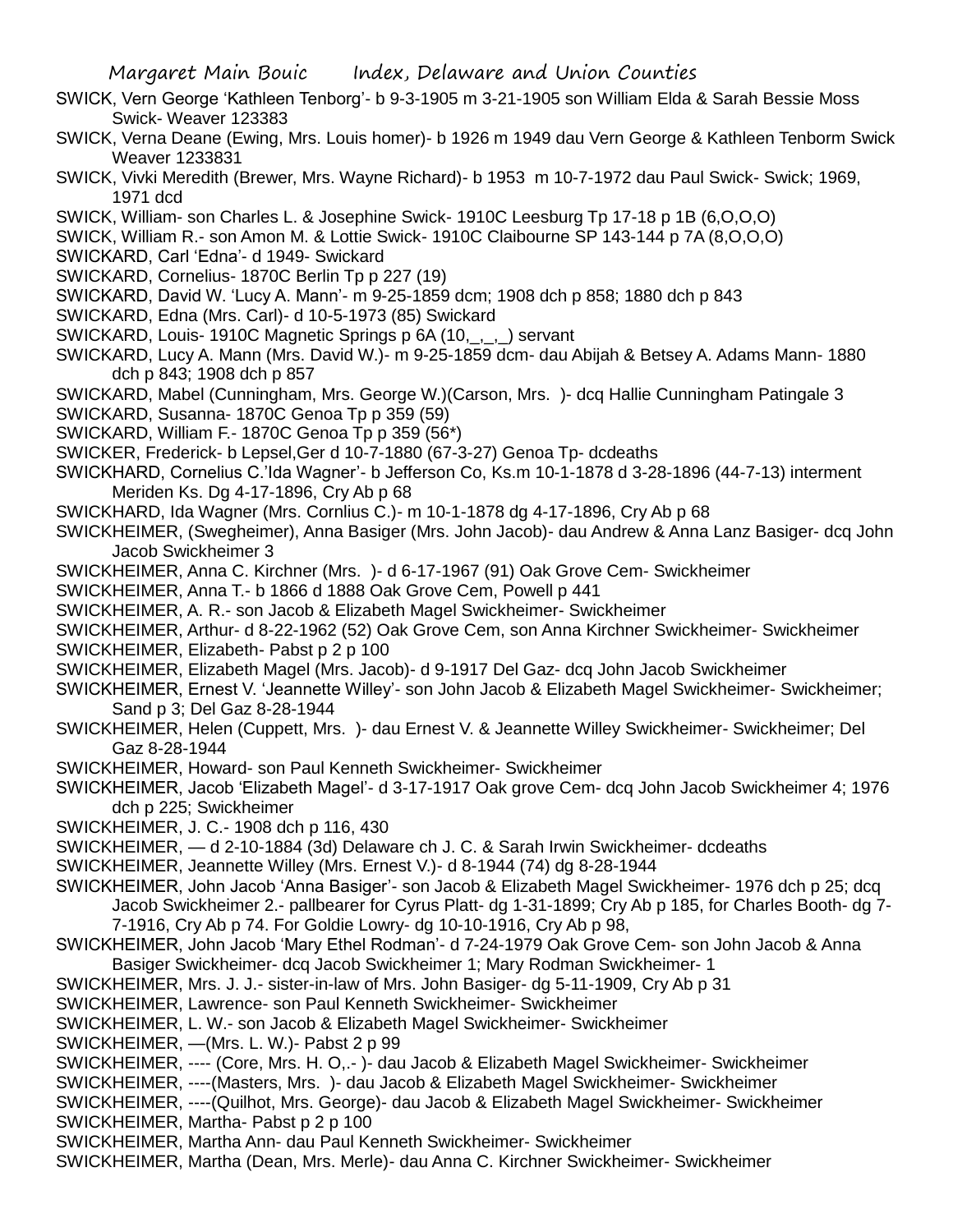Margaret Main Bouic Index, Delaware and Union Counties SWICKHEIMER, Mary Ethel Rodman (Mrs. John Jacob)- d 3-9-1977 (95) Oak Grove Cem- dau Alp James & Elizabeth Delphine Thomas Rodman- dcq Jacob Swickheimer 1; dcq 1 SWICKHEIMER, Paul Kenneth- son Anna C. Kirchner Swickheimer- Swickheimer SWICKHEIMER, Pearl (Bonnette, Mrs. H. M.)- d 12-17-1975 (96) Oak Grove Cem- dau Jacob & Elizabeth Magel Swickheimer- Swickheimer SWICKHEIMER, Richard- son Paul Kenneth Swickheimer- Swickheimer SWIDER, Ann (Mrs. Edmund)- 1980 dcd SWIDER, Edmund 'Ann'- 1980 dcd SWIER, Peter- Pabst Pion I p 123 SWIETZER, Mrs. - Pabst p 8 p 46 SWIFT, Dean- 1880 dch p 465; 1908 dch p 269 SWIFT, Dorothy Elnora McCain (Mrs. Jerrald Walter)- b 5-6-1923 m 8-16-1943 dau Ellsworth & Helen Courtright Roller McCain- Weiser p 644 SWIFT, George- 1883 uch IV p 458 SWIFT, Grant 'Helen'- 1949 ucd SWIFT, Helen (Mrs. Grant)- 1949 ucd SWIFT, Jane- 1860C Union Tp 651-657 p 91 (74,Va) SWIFT, Jerrald Walter 'Dorothy Eonora McCain'- b 8-24-1920 m 8-16-1943- Weiser p 644 SWIFT, Patty Jean- dau Grant & Helen Swift- 1949 ucd SWIFT, Phebe Holden, Mrs. Stacy Horner)- b 7-13-1783 m 5-10-1813 d 11-21-1866- dcc Loyd Easton 25 SWICKHEIMER, Sarah (Newhouse, Mrs. Simon)- Newhouse p 102 (1543) SWIGER, Austin 'Julia Lyons'- 1915 uch p 835 SWIGER, Barbara (Mrs. William McKenzie)- Swiger SWIGER, Bruce- son Dr. J. Morris & Janet Veley Swiger- Swiger SWIGER, David- son Dr. J. Morris & Janet Veley Swiger- Swiger SWIGER, France McKenzie (Mrs. )- Swiger SWIGER, George- 1870C Orange Tp p 424 (18) SWIGER, Janet Veley (Mrs. Dr. J. Morris)- dau Harold Veley- Swiger SWIGER, John Lewis- b 8-31-1965 son Dr. J. Morris & Janet Veley Swiger- Swiger SWIGER, Dr. J. Morris 'Janet Veley'- Swiger SWIGER, Joseph- 1883 uch IV p 519 SWIGER, Julia Lyons (Mrs. Austin)- dau George Washington & Martha Jane George Lyons- 1915 uch p 835 SWIGER, Laura- dau William McKenzie & Barbara Swiger- Swiger SWIGER, Stephen C.- son William McKenzie & Barbara Swiger- Swiger SWIGER, Taylor- 1870C Orange Tp p 424 (21\*) SWIGER, William McKenzie 'Barbara'- d 1-26-1979 (53) Oak Grove Cem- son Frances McKenzie - Swiger SWIGER, William McKenzie, Jr.- son William McKenzie & Barbara Swiger- Swiger SWIGERT, Carol- b 8-15-1951 dau John & Lorraine Jane Ogden Swigert- Weiser p 412 SWIGERT, Catherine Augusta (Phillips, Mrs. George Hart)- b 1855 m 1873- Phillips p 80 SWIGERT, Elmina (Weiser, Mrs. Paul Alexander)- m 11-14-1925- Weiser p 101 SWIGERT, Guy 'Reba Gayle Cramer'- 1985 uch p 36 SWIGERT, Harold 'Sarah Louise Rabuck'- Weiser p 412 SWIGERT, JoAnn- b 10-21-1952 dau John & Lorraine Ogden Swigert- Weiser p 413 SWIGERT, John 'Lorriane Jane Ogden'- Weiser p 412 SWIGERT, John Ogden- b 3-20-1954 son John & Lorraine Ogden Swigert- Weiser p 413 SWIGERT, Levi 'Ruth Winlespeck'- Phillips p 80 SWIGERT, Lorraine Jane Ogden (Mrs. John)- b 12-18-1902 dau Harold & Sarah Louise Rabuck Ogden-Weiser p 412 SWIGERT, Reba Gayle Cramer (Mrs. Guy)(Botkin, Mrs. Wirgil)- dau Rev. Charles E. & Ruby Fern Cramer-1985 uch p 36 SWIGERT, Ruth Winklespeck (Mrs. Levi)- Phillips p 80 SWIGGART, Matilda (Kerr, Mrs. Robert )- m 1833- Powell p 302 SWIGHEIMER, Paul- d 5-17-1900 (3y) Delaware son Henry Swigheimer SWIHART, Carlee- b 1982 dau Robert M. & Darlene L. Swihart- 1983 ucd

SWIHART, Darlene L. (Mrs. Robert M.) - 1979, 1971, 1983 ucd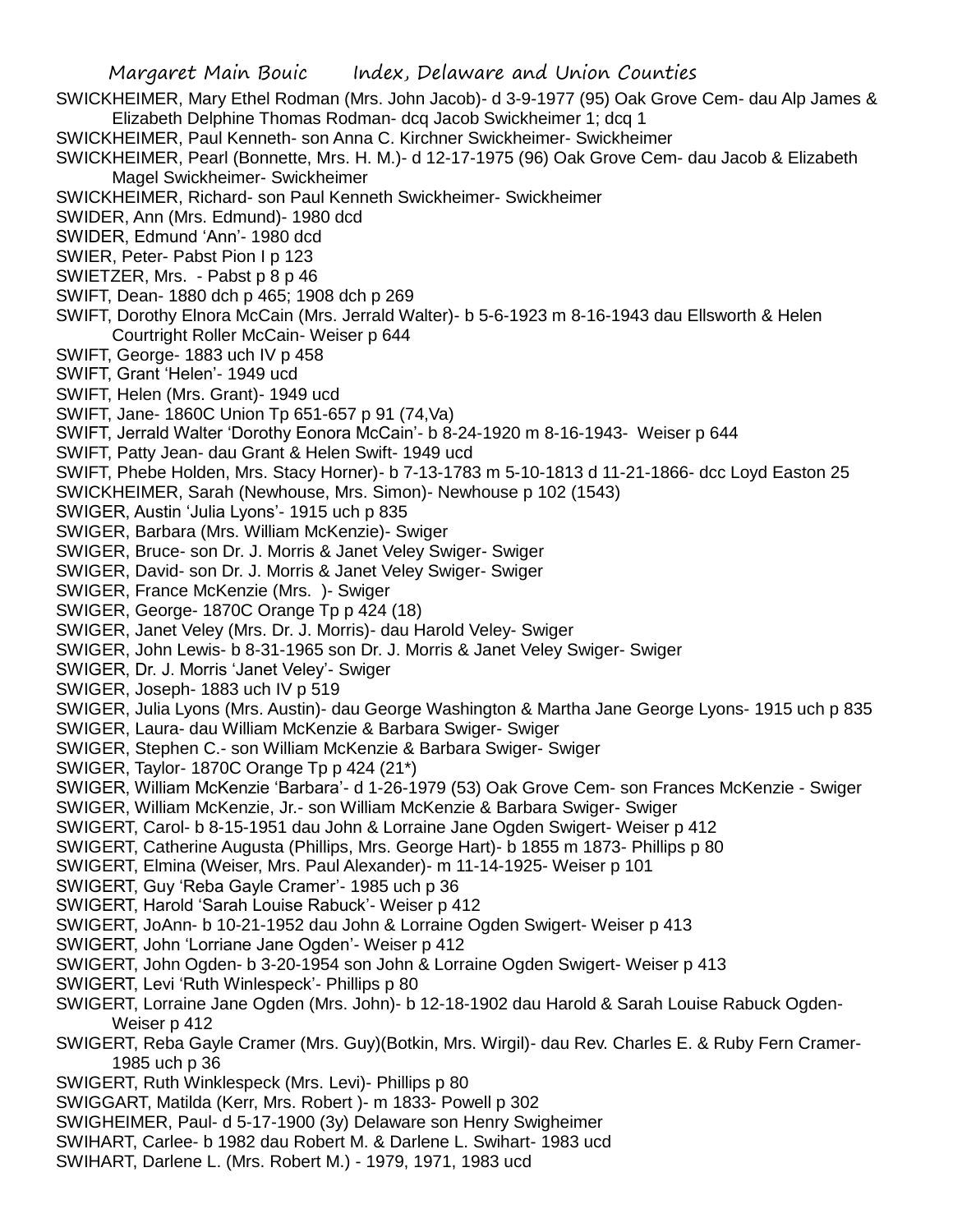- SWIHART, Debbie (Mrs. Robert A.)- 1979, 1981 ucd
- SWIHART, Dixie Ann (Bauder, Mrs. Robert William)- dau Lewis Swihart- Weiser p 236; Bauder
- SWIHART, James- son Lewis Swihart- Bauder
- SWIHART, Janie/Janie- ch Robert A. & Debbie Swihart- 1979, 1981 ucd
- SWIHART, Jerry M. 'Shirley'- son Lewis Swihart- Bauder; 1971, 173, 1975, 1977, 1979, 1981, 1983 ucd
- SWIHART, Natalie- b 1976 dau Robert M. & Darlene L. Swihart- 1979, 1981 ucd
- SWIHART, Nicole Amber- b 3-25-1979 dau Robert Rm. & Darlene l. Swihart- Swihart- 1979, 1981, 1983 ucd
- SWIHART, Randall- b 1960 son Jerry M. & Shirley Swihart- 1971, 1973, 1975, 1979, 1981 ucd
- SWIHART, Richard- b 1983 son Lewis Swihart- Bauder
- SWIHART, Rickey- b 1958 son Jerry M. & Shirley Swihart- 1971, 1973, 1975, 1979 ucd
- SWIHART, Robert M. 'Darlene L.'- b 1956 son Jerry M. & Shirley Swihart- 1971, 1973, 1975, 1977, 1981, 1983 ucd
- SWIHART, Roger A. 'Debbie'- b 1957 son Jerry M. & Shirley Swihart- 1973, 1975, 1979, 1981, 1983 ucd
- SWIHART, Ronal- son Lewis Swihart- Bauder
- SWIHART, Shirley (Mrs. Jerry M.)- 1971, 1973, 1975, 1979, 1981, 1983 ucd
- SWILLIVANT, Daniel- Freshwater p 16
- SWIM, John- d near Columbus yesterday (103); dg 2-7-1896, Cry Ab p 58
- SWIMMINGS, Penny- b 1962 lived with Paul R. & Wilma L. Wolford- 1971 u`cd
- SWIMMINGS, Randy- b 1958 lived with Paul R. & Wilma L. Wolford- 1971 ucd
- SWIMMINGS, Richard- b 1961 lived with Paul R. & Wilma L. Wolford- 1971 ucd
- SWIMMINGS, Susan b 1959 lived with Paul R. & Wilma L. Wolford- 1971 ucd
- SWINBURNE (SYNBRINE), Elizabeth (Heron, Mrs. Sir Roger)- McKitrick p 224
- SWINDLER, Ada (Black, Mrs. Archabald)- m 4-7-1912- Freshwater p 110
- SWINEA, Harold Earl- b 6-17-1927 son Harold Earl & Luana Maybelle Nash Swinea- Nash p 272
- SWINEA, Harold Earl 'Luana Maybelle Nash'- m 2-15-1926 son Simeon Polk & Mattie Kipworth Swinea- Nash p 272
- SWINEA, Luana Maybelle Nash (Mrs. Harold Earl)- b 11-19-1897 m 2-15-1926 dau James Edward & Georgia Ann Hildret Nash- Nash p 272
- SWINEA, Martha Jane- b 6-10-1930 dau Harold Earl & Luana Maybelle Nash Swinea- Nash p 272
- SWINEA, Mattie Kipworth (Mrs. Simeon Pold) 2nd wife- Nash p 272
- SWINEA, Simeon Polk 'Mattie Kipworth'- Nash p 272
- SWINEHART, Ben 'Edith'- 1980 dcd
- SWINEHART, Brian 'LuAnn'- 1983 ucd
- SWINEHART, Carl F.- son Rev. Francis M. & Ellen Swinehart- Swinehart
- SWINEHART, Christy- b 1969 dau Brian & Lu Ann Swinehart- 1983 ucd
- SWINEHART, Edith (Mrs. Ben)- 1980 dcd
- SWINEHART, Elias 'Mary Mechling'- Weiser p 296
- SWINEHART, Ellen (Mrs. Rev. Francis M.)- d 11-10-1959 (91) Oak Grove Cem- Swinehart
- SWINEHART, Rev. Francis M. 'Ellen'- Swinehart
- SWINEHART, Gertrude (Maine, Mrs. )- dau Rev. Francis M. & Ellen Swinehart- Swinehart
- SWINEHART, J. A.- 1908 dch p 424
- SWINEHART, LuAnn (Mrs. Brian)- 1983 ucd
- SWINEHART, Lucille (Riane, Mrs. )- dau Rev. Francis M. & Ellen Swinehart- Swinehart
- SWINEHART, Mary Mechling (Ms. Elias)(FIsher, Mrs. Jacob)- m(2) 1851- Weiser p 296
- SWINEHART, Sarah Salome (Albert, Mrs. George)- b 3-21-1818 m 11-9-1839 d 11-26-1879 dcc Paul Simmel,Jr. 19
- SWINERTON.SWINITON, James 'Lucy Carpenter'- m 7-31-1806 onwq I; 1880 dch p 319; 1976 dch p 12; Powell p 159; Pabst p Pion II p 255 (Lucinda)
- SWINERTON, Lucy Carpenter (Mrs. James)- dau Nathan & Hannah Thomas Carpenter- 1880 dch p 425; 1908 dch p 207; Thompson p 1; N, Carpenter p 1; Carpenter 1,2; Powell p 159
- SWINERTON----early settler- 1880 dch p 154
- SWINGEN, John- 1870C Troy Tp p 520 (23\*)
- SWINGLE, Earl- 1969 dcd
- SWINGLE, Garnet (Mrs. Joe C.)- 1980 dcd
- SWINGLE, Mrs. George- dau T. M. Bing- dg 3-21-1916, Cry Ab p 36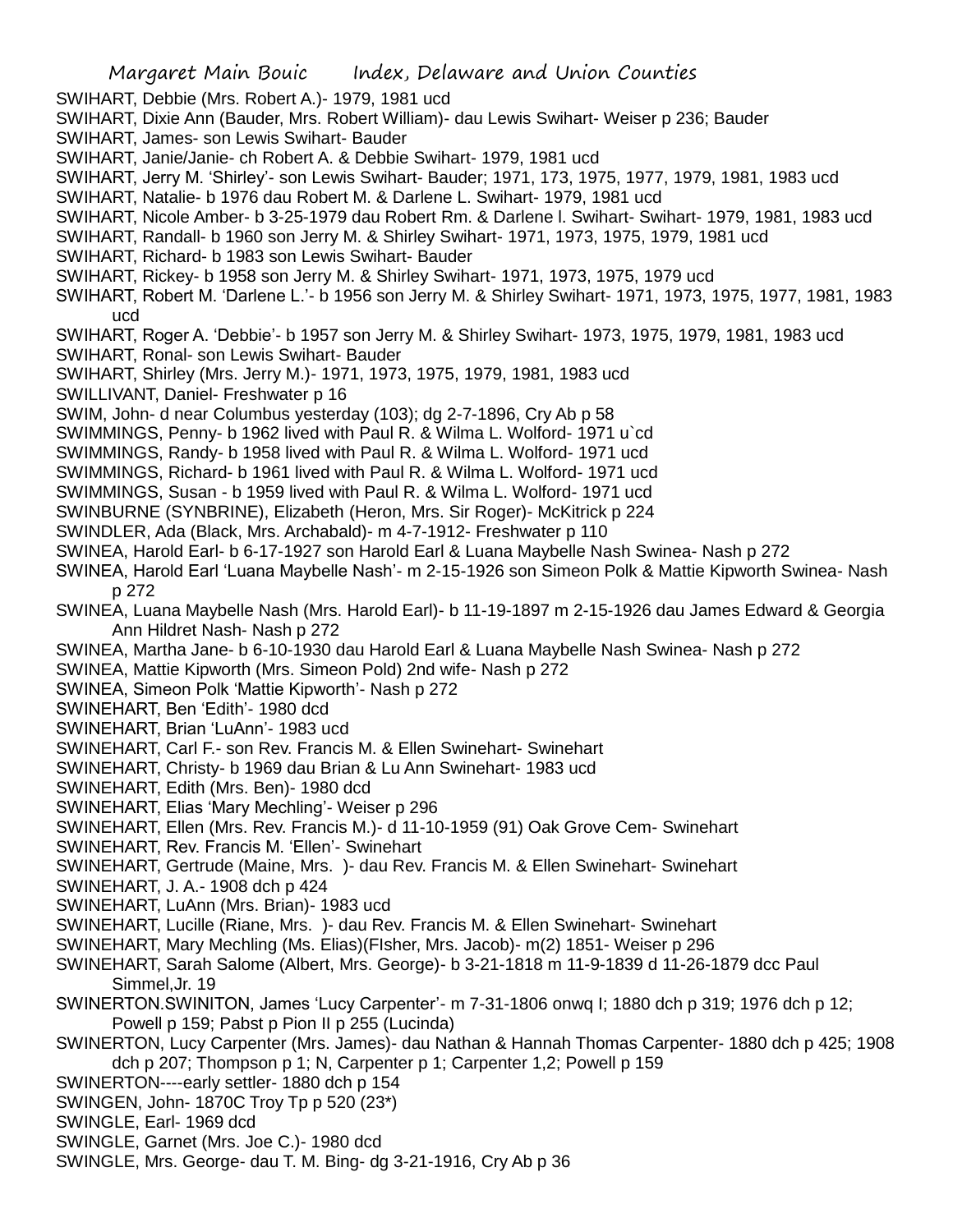SWINGLE, Joe C. 'Garnet'- 1980 dcd

- SWINGLEY, Mary (Beer, Mrs. William C.)- 1915 uch p 915
- SWINK, Charles #681 —Beaver, surname file unec XIX p 62, XX p 18, XXII p 20 (McDonald), 44 (Reams),

70 (Sibley); "The Ancestry of William Lee and Karen Jean Swink"- mlib; unec XXI p 38; (Knotts), unec XXI p 53, (Martin) unec XXI p 70

SWINK, Karen Jean (Mrs. William Lee)- unec XXI p 38

SWINK, Thelma Tobias (Mrs. Vernon Hauch)- b 5-30-1904 Oakdale II p 149 (M-R16-8)

SWINK, Vernon Hauch "Thelma Tobias'- b 12-11-1901 Oakdale II p 149 (M-R16-8)

SWINK, William Lee 'Karen Jean'- unec XXI p 38

SWINNERTON, Eleanor (Mrs. James)- d 9-18-1821 961y) dcga p 16 Franklin Chronicle, Marion Co

SWINNERTON, James 'Eleanor'- dcga p 16, 28, Del Patron & Franklin Chronicle

- SWINNEY, Dewey 'Inez Clevenger'- m 1953- Weiser p 741
- SWINNEY, Inez Clevenger (Ankrom, Mrs. John)(Mrs. Dewey)- b 6-20-1927 m(1) 2-1947, (2) 1953 dau Ivan W. & Maybelle E. Weiser Clevenger- Weiser p 741
- SWINNEY, Timothy Lee- b 1-28-1956 son Dewey & Inez Clevenger Swinney- Weiser p 741

SWINNING, Barbara Sue Current (Mrs. Randy Eldon)- m 11-9-1978- Swinning

SWINNING, Bertha (Mrs., Wesley)- 1949 ucd

- SWINNING, Deborah Lee- dau V. & L. 1957- Oakdale I p 13 (E-R16)
- SWINNING, Diane- dau Wesley & Bertha Swinning- 1949 ucd
- SWINNING, Eugene W.- son Wesley & Bertha Swinning- 1949 ucd
- SWINNING, James- son Wesley & Bertha Swinning- 1949 ucd
- SWINNING, Joseph G.- son Wesley & Bertha Swinning- 1949 ucd
- SWINNING, Larry Lee- son Wesley & Bertha Swinning- 1949 ucd
- SWINNING, Patricia Ann- dau Randy Eldon & Barbra Sue Swinning- Swinning- engaged to William Paul Lane II
- SWINNING, Randy Eldon'Barbara Sue Current'-m 11-1978 son James & Wilma Swinning- Swinning

SWINNING, Vernon Eldon- b 4-26-1979 son Randy Eldon & Barbara Sue Current Swinning- Swinning

SWINNING, Wesley 'Bertha'- 1949 ucd

- SWINNINGTON, James- Pabst p Pion II p 255
- SWINSON, Stanton- 1835 men p 23 #115 p 38 Delaware Tp
- SWINT, Arthur L.- son Martha Ann Swint- Swint
- SWINT, Brenda- dau Raymond E. & Ruth Swint- 1961 (7) dcd
- SWINT, Catherine/Katherine P. (Mrs. Elbie J)- 1969, 1971 dcd
- SWINT, Celesta- dau Raymond E. & Ruth Swint- 1961 dcd
- SWINT, Deandira- b 1968 ch Elvie J. & Catherine Swint- 1969, 1971 dcd
- SWINT, Donna M. dau Raymond E. & Ruth Swint- 1961 (16) dcd
- SWINT, Dorothy L. (Mrs. William or Robert R.)- 1969, 1971 dcd
- SWINT, Elbie J. 'Katherine'- 1969, 1971 dcd
- SWINT, Ellen (Mrs. Sam) 1980 dcd
- SWINT, Gerald- son Raymond E. & Ruth Swint- 1961(12) dcd
- SWINT, Martha Ann- d 5-3-1972 (93) bur Hebron- Swing
- SWINT, Mary- b 1969 dau Elbie J. & Catherine Swint- 1971 dcd
- SWINT, Mollie- dau Raymond E. & Ruth Swint- 1961 (10) dcd
- SWINT, Raymond E. 'Ruth'- 1961, 1969, 1971 dcd
- SWINT, Richard Hl- son Martha Ann Swint- Swint
- SWINT, Robert R. or William R. 'Dorothy L,.'- 1971 dcd
- SWINT, Ruth (Mrs. Raymond E.)- 1961 dcd
- SWINT, Sam 'Ellen'- 1980 dcd
- SWINT, Thelma dau Raymond E. & Ruth Swint- 1961 dcd
- SWISHER, Mrs. A. B.- dau M. G. & Eliza J. Robinson- mt 5-12-1897 p1c6, Abs p 21
- SWISHER, Alice- d 12-22-1968 dau Henry Clay & Jennie Nau Swisher- dcq 1
- SWISHER, Alvira- dau Thomas T. & Cresteena Swisher- 1870C Millcreek Tp 73 p 9 (10,O)
- SWISHER, Amanda Bambarge (Mrs Joseph)- d 1871 (37y)- dumch p 129
- SWISHER, Amos E.- 1961 dcd
- SWISHER, Amy M.- d 10-10-1981 (100) Oak Grove Cem- dau Henry Clay & Jennie Nau Swisher- dcq 1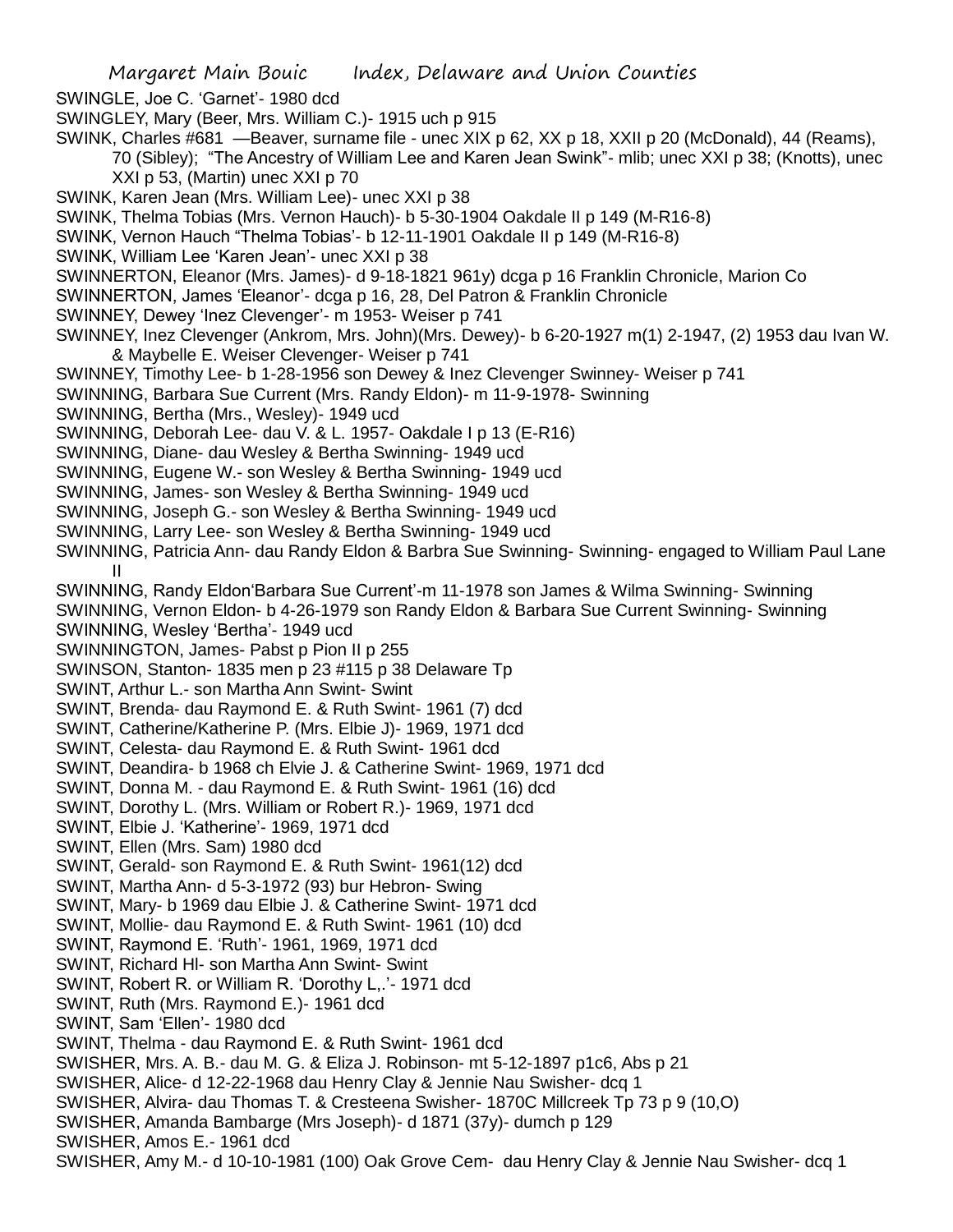- SWISHER, Anah Needles (Ms. Jacob)- dcq Alice, Amy, Florence Swisher 5
- SWISHER, Dr. Argus R.'Emma F. Robinson'- b 9-8-1854 m 9-20-1900 d 5-24-1921 Oakdale I p 18 (B-89-16) son Joseph & Amanda Bambarge Swisher- 1985 uch p 129; 1915 uch p 136, 170; 1900C Marysville 3rd ward 81-85 p 3B (45,O,O,O) m 23y; 1910C Marysville 65-60 p 3A (57,O,Pa,Pa) m 32y; nephew of Mrs. Richard Swisher- mt 12-4-1898 p6c4 Abs p 42
- SWISHER, Arling D. 'Nellie M.'- d 7-5-1969 (70) Sunset Cem, Columbus- Swisher
- SWISHER, Barbara F. (Kelly, Mrs. )- dau Harold F. & Mary Ferrell Woodard Swisher- Swisher
- SWISHER, Barbara (Johnson, Mrs. Melvin)- m 112-4-1960 dau Roy Marine & Dorothy Swam Swisher- Swisher
- SWISHER, Cheryol- dau Arling & Nellie M. Swisher- Swisher
- SWISHER, Chester- (16-1894) son Dr. Argus R. & Emma Robinson Swisher- dumch p 130
- SWISHER, Clara L Fogle (Mrs. Eldon Wayne) b 7-27-1932 dau Paul James & Margaret Allemang Fogle-Fogle; 1962 ucd
- SWISHER, C. N.- 1883 uch IV p 474, 536
- SWISHER, Cresteena (Mrs. Thomas T.)- 1870C Millcreek Tp 73 p 9 (47,O)
- SWISHER, Dan- b 1962 son David S & Mony G. Swisher- 1969, 1971 dcd
- SWISHER, Darrell Thomas 'Lisa Marie Jones'- b 1979 m 8-21-1999 son Steven L. & Mary Jane Swisher-Swisher1980 dcd
- SWISHER, Darrell T. 'Hazel Vigar'- d 1-10-1970 (56) Ashley Union Cem- Swisher
- SWISHER, David- b 1960 son David S. & Mony C. Swisher- 1969, 1971, 1980 dcd
- SWISHER, David Lee b 1960 son William & Patricia l. Swisher- Swisher; 1964 1971 dcd
- SWISHER, David S. 'Mony C. '- 1969, 1971 dcd
- SWISHER, Delilah (Harvey, Mrs. Raymond Homer)- m 9-1923 Graham (127242)(132532)
- SWISHER, Donald- brother Darrett T. Swisher- Swisher
- SWISHER, Donald- son Eldon Wayne & Clara L. Fogle Swisher- Fogle; 1962 (8) ucd
- SWISHER, Doris (Bosse, Mrs. Otto)- dau John & Stella May Bragunier Swisher- Swisher
- SWISHER, Dorothy Leah Swam (Mrs. Roy Marine)- b 6-15-1911 m 11-16-1929 dau Pearl & Mable Conklin Swam- Swisher; Swam; dcc 1; 1961, 1964, 1969, 1971 dcd
- SWISHER, Eldon Wayne- son Eldon Wayne & Clara L. Fogle Swisher- Fogle; 1962 (6) ucd
- SWISHER, Eldon Wayne 'Clara L.Fogle'- d 7-6-1980 Fogle; 1962 ucd
- SWISHER, Elizabeth Campbell (Mrs. John)- 11-9-1874 ucm 5529
- SWISHER, Elizabeth (Krohn, Mrs. H. S,)- 1908 dch p 678
- SWISHER, Elizabeth M. (Mrs. William R.)- 1961, 1964, 1969, 1971 dcd
- SWISHER, Elizabeth "Betty Williams (Mrs. William)(Finlayson, Mrs. Robert)- b 10-1-1917 d 7-31-2002(84) Union Cem, Cols. Fla- dau Walter & Margaret Hollingsworth Williams- Swisher
- SWISHER, Emma F. Robinson (Mrs. Dr. Argus R.)- b 11-26-1858 m 9-20-1900 d 4-7-1936 Oakdale II p 18 (B-R9-16)- dau R. G. & Eliza Robinson- dumch p 130; 1900C Marysville 3rd ward 81-85 p 3B (41,O,Pa,O) m 23y, 4 ch
- SWISHER, Ernest C.- son John & Stella May Bragunier Swisher- Swisher
- SWISHER, George- mt 6-5-1907 p8c3 Abs p 47
- SWISHER, George 'Jean'- brother William Swisher- Swisher
- SWISHER, George- brother Mary Swisher Case- case
- SWISHER, George W. 'Grace B.'- 1910C Allen Tp 42-43 p 3 (30,O,Ind,O) m 7y, blacksmith
- SWISHER, Glenna 8Lucas, Mrs. )- sister Darrell T. Swisher- Swisher
- SWISHER, Grace B. (Mrs. George W.)- 1910C Allen Tp 42-43 p 3 (26,O,O,O) m 7y, 1 ch, o living
- SWISHER, Grace- dau Eldon Wayne & Clara Fogle Swisher- Fogle
- SWISHER, Grace M. (Thompson, Mrs. )- b 7-1886 dau Dr. Argus R. & Emma Robinson Swisher- dumch p 130; 1900C Marysville 3rd ward 81-85 p 3B (13,O,O,O); 1910C Marysville 65-60 p 3A (22,O,O,O) div, 1 ch
- SWISHER, Harold F. 'Mary Ferrell Woodard'- d 1978- Swisher
- SWISHER, Hazel I. Vigar (Mrs. Darrell T.)- dau Homer Vigar- Swisher; 1969, 1971, 1980 dcd
- SWISHER, Henry Clay 'Jennie Nau'- son Jacob & Anah Needles Swisher- dcq Alice Swisher 2
- SWISHER, Jacob 'Anah Needles'- dcq Alice, Florence Swisher 4
- SWISHER, Jacob 'Mary'- b 5-1860 1900C Union Tp 173-183 p 9B (40,O,Pa,Va) m 16y
- SWISHER, ----Carter (Mrs. )- dau James R. Carter- mt 3-16-1904 p2c3; Abs p 7
- SWISHER, James 'Minerva Graham'- Graham (1461)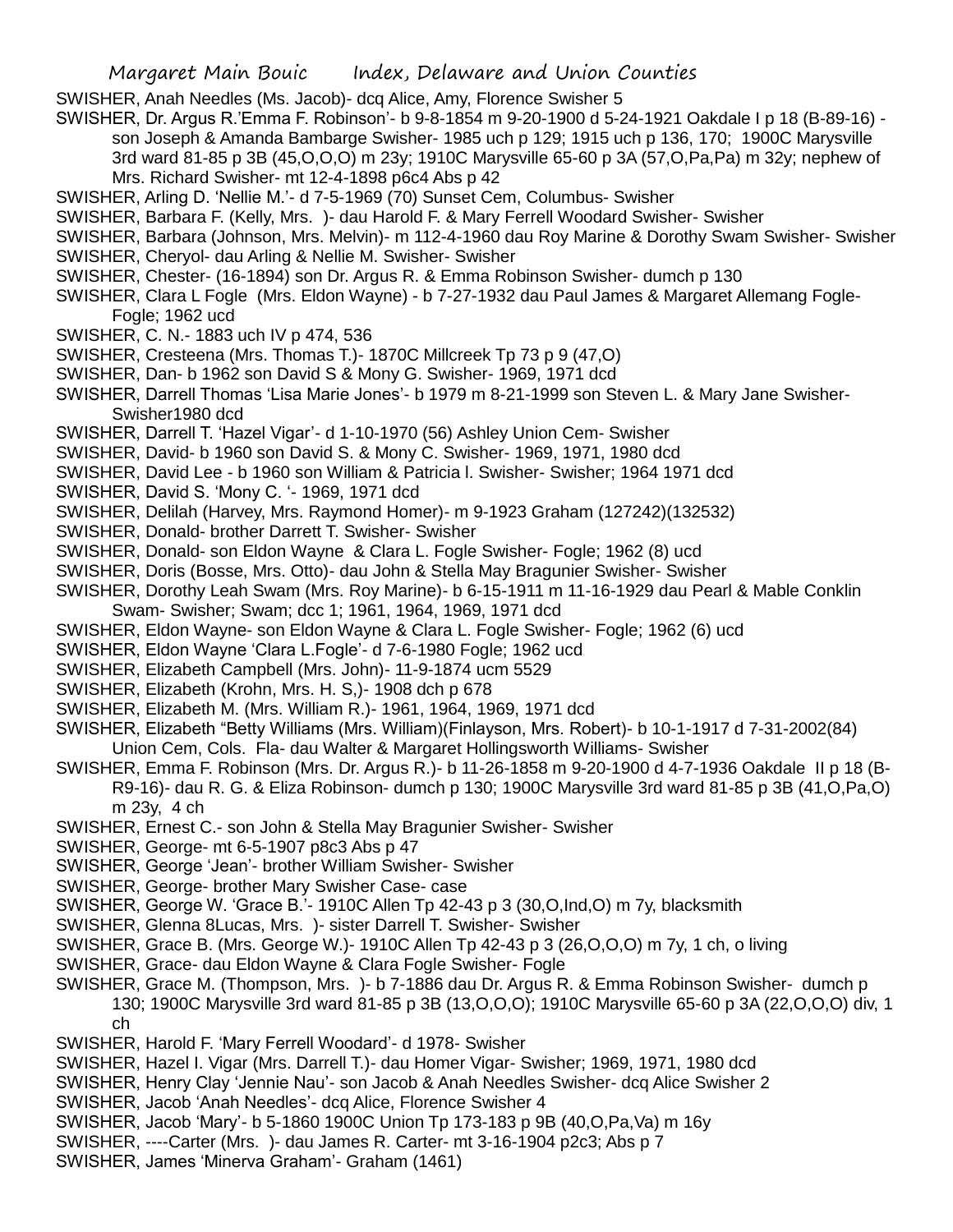Margaret Main Bouic Index, Delaware and Union Counties SWISHER, James- brother Darrell T. Swisher- Swisher SWISHER, Jean (Mrs. George)- Swisher SWISHER, Jennie Nau (Mrs. Henry Clay)- dcq Alice, Florence Swisher 3 SWIDHER, Jerry- d 1969 son Harold F. & Mary Ferrell Woodard Swisher- Swisher SWISHER, John- b 1- 1878 1900C Darby Tp 110-116 p 5B (22,O,O,O) SWISHER, John- tcmc p 4 SWISHER, John D. ' Slette'- son W. R. Swisher- Swisher SWISHER, John 'Elizabeth Campbell'- m 11-9-1874 ucm 5529 SWISHER, John Henry 'Stella May Bragunier'- b 7-7-1872 m 11-17-1898 d 11-26-1956 bur Marion Cem.- Swisher SWISHER, John 'Judy'- son William & Betty Williams Swisher- Swisher SWISHER, John W.- son Thomas T. & Cresteena Swisher- 1870C Millcreek Tp 73 p 9 (24,O) SWISHER, Joseph 'Amanda Bambarge'- dumch p 129 SWISHER, Joseph- brother Arling D. Swisher- Swisher SWISHER, Joseph W.- son Thomas T. & Cresteena Swisher- 1870C Millcreek Tp 73 p 9 (22,O) SWISHER, Josephine- tcmc p 4 SWISHER, Judy (Mrs. John)- Swisher SWISHER, J. W.- son Henry Clay & Jennie Nau Swisher- Swisher SWISHER, Kathleen- b 1953 dau Robert P, & Vivian P. Swisher- 1971 dcd SWISHER, Laura-b 6-1890 dau Jacob & Mary Swisher- 1900C Union Tp 177-183 p 9B (9,O,O,Iowa) SWISHER, Leontine (Crampton, Mrs. )- sister Darrell T. Swisher- Swisher SWISHER, Lisa Marie Jones (Mrs. Darrell Thomas)- m 8-21-1999 dau Paul & Kay Jones- Swisher SWISHER, Lizzie C. (Mrs. Will B.)- m 3-20-1895 ucm (Hearl) SWISHER, Lois (Farrel, Mrs. )- sister Darrell T. Swisher- Swisher SWISHER, Louis Paul- son John & Stella May Bragunier Swisher- Swisher SWISHER, Luther- brother John Henry Swisher- Swisher SWISHER, Margaret (Almendinger, Mrs. Paul)- dau John Henry & Stella May Bragunier Swisher- Swisher SWISHER, Marion- brother Darrell T. Swisher- Swisher SWISHER, Mary A. (Lary, Mrs. Abel)- 1915 uch p 980, 1039 SWISHER, Mary (Barnett, Mrs. Floyd)- dau John Henry & Stella May Braunier Swisher- Swisher SWISHER, Mary Ferrell Woodard (Mrs. Harold F.)- b 9-14-1900 d 1-9-2001 (100) Sunset Cem- dau William & Henrietta Valentine Woodard- Swisher SWISHER, Mary Jane Coffee (Mrs. Steven L.)- m 11-14-1970 dau Estel Coffee- Swisher SWISHER, Mary (Case, Mrs. Raymond)- b 3-12-1913 d 1-27-1988 (74) Case SWISHER, Mary (Mrs. Jacob)- b 12-1860 1900C Union Tp 177-183 p 9B (34,Iow,O,O) m 16y, 2 ch SWISHER, Maxa E (Crist, Mrs. O, P,) dau Henry Clay & Jennie Nau Swisher- Swisher SWISHER, Maxine (See, Mrs. )- sister Darrell T. Swisher- Swisher SWISHER, Minerva Graham (Mrs. James)- dau James & Sarah Hamilton Graham- Graham 1461 SWISHER, Mista (Sutton, Mrs. )- sister John Henry Swisher- Swisher SWISHER, Mitzi- b 1975 dau Steven L. & Mary J. Swisher- 1980 dcd SWISHER, Mony C. (Mrs. David S.)- 1969, 1971 dcd SWISHER, Nancy- b 1963 dau David S. & Mony C. Swisher- 1969, 1971 dcd SWISHER, Nellie- b 9-1884 dau Jacob & Mary Swisher- 1900C Union Tp 177-183 p 9B (15,O,O,O) SWISHER, Nellie M. (Mrs. Arling D.)- Swisher SWISHER, —(McKeague, Mrs. James)- dau Arling & Nellie M. Swisher- Swisher SWISHER, ----(Lutes, Mrs. Car.)- sister Arling D. Swisher- Swisher SWISHER, Olive- dau Eldon Wayne & Clara Fogle Swisher- Fogle SWISHER, Patricia (Mrs. William W.,Sr.)- Swisher; 1964, 1971, 1980 dcd SWISHER, Paul- son Eldon Wayne & Clara Fogle Swisher- 1962, 1981, 1983 ucd SWISHER, Pearl- d Friday, bur Cable- son George Swisher- mt 6-5-1907 p8c3; Abs p 47 SWISHER, Phoebe (Brooks, Mrs. Joseph S.)- 1915 uch p 864 SWISHER, Richard- 1983 ucd SWISHER, Richard D. 'Terri N.'- 1969, 1980 dcd SWISHER, Richard- brother John Henry Swisher- Swisher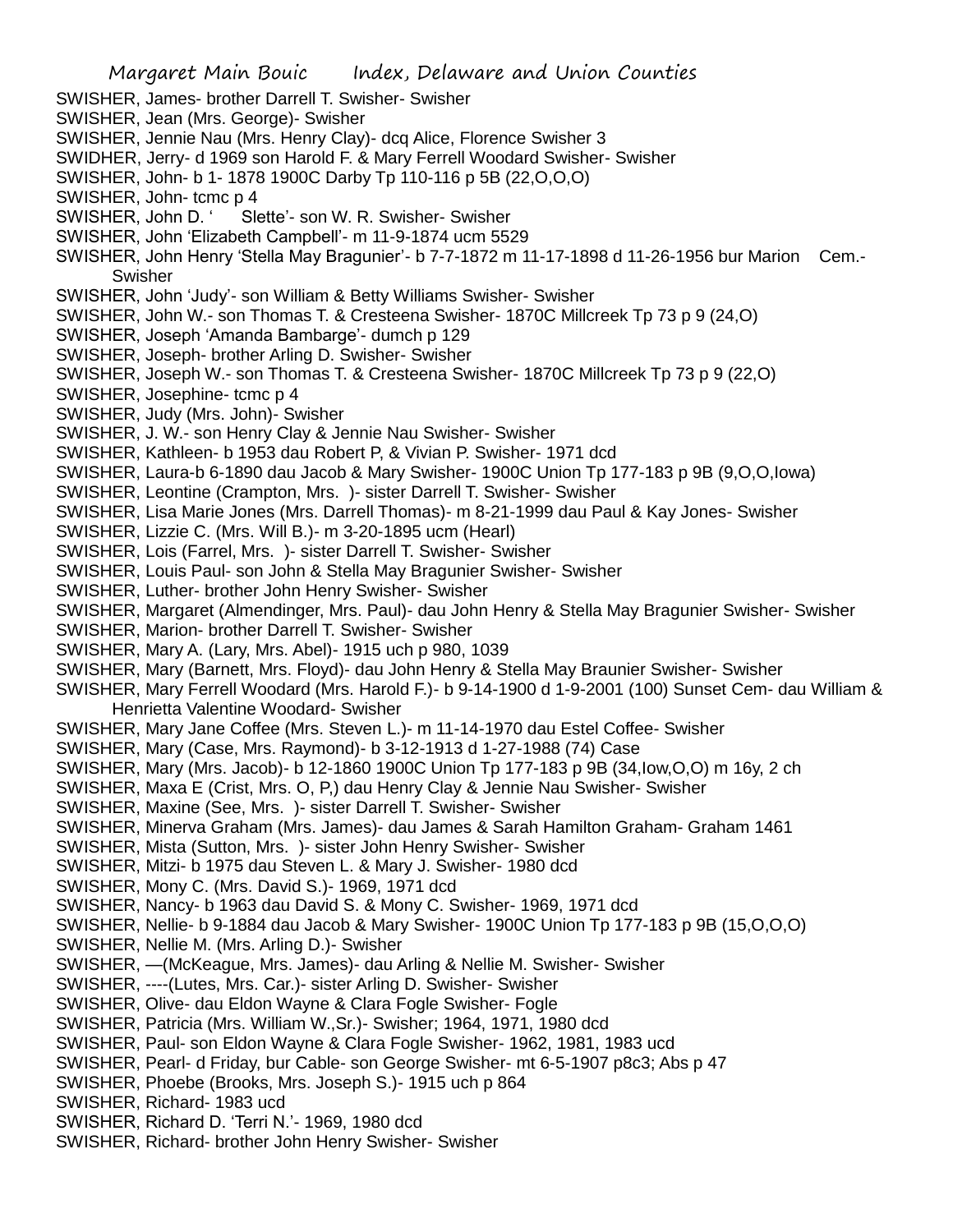- SWISHER, Richard J. 'Rose Marlene Davidson'- m 4-24-1955 son Roy Marine & Dorothy Swam Swisher- ; Swisher; 1961, 1964, 1969, 1971, 1980 dcd
- SWISHER, ----(Mrs. Richard)- d Saturday (60) aunt of Dr. A. R. Swisher- mt 12-4-1898 p 6c4, Abs p 42

SWISHER, Ricky- b 1964 son Richard J. & Rose Marlene Davidson Swisher- 1964, 1969, 1971, 1980 dcd SWISHER, Robert A.- 1971 dcd

SWISHER, Robert- d 1996- son Harold F. & Mary Ferrell Woodard Swisher- Swisher

SWISHER, Robert P. 'Vivian M.'- son Roy Marine & Dorothy Swam Swisher- Swisher; 1971, 1980 dcd

SWISHER, Roger Neil- b 1957 son Richard J. & Rose Marlene Davidson Swisher- 1961, 1964, 1969, 1971 dcd

SWISHER, Ronald- b 1962 son Richard J. & Rose Marlene Davidson Swisher- 1964, 1969, 1971, 1980 dcd

SWISHER, Rose Marlene Davidson (Mrs. Richard J.)- m 4-24-1955- Swisher; 1961, 1964, 1969, 1971, 1980

SWISHER, Roy Marine 'Dorothy L. Swam'- b 8-25-1909 d 11-28-1975 (65) Prospect Cem- son John Henry &

- Stella May Bragunier Swisher- Swisher dcc Dorothy Swam Swisher (1); 1964 dcd SWISHER, Ruth (Schmidt, Mrs. Herman)- dau John Henry & Stella May Bragunier Swisher- Swisher
- SWISHER, Sadie (Schultz, Mrs. Otho)- Schultz p 5
- SWISHER, Sallie- WCTU- unec III p 57
- SWISHER, Sarah E.- dau Thomas T. & Cresteene Swisher- 1870C Millcreek Tp 73 p 9 (16,O)
- SWISHER, Sarah E. (Wilson, Mrs. Oscar F.)- m 2-22-1854 dcm
- SWISHER, Stella May (Mrs. John)- b 9-28-1972 m 11-17-1898 d 11–27-1958 dau Samuel & Meldima Ross Bragunier- Swisher
- SWISHER, Steven Lee 'Mary Jane Coffee'- m 11-14-1970 son Darrell T. & Hazel I. Vigar Swisher- Swisher; 1969, 1980 dcd
- SWISHER, Steven- b 1965 son William Swisher,Sr.- 1971, 1980 dcd
- SWISHER, Sylvia (Magill, Mrs. )- sister Darrell T. Swisher- Swisher
- SWISHER, Terri M. (Mrs. Richard D.)- 1980 dcd
- SWISHER. Terry Allen- son Eldon Wayne & Clara Fogle Swisher- Fogle
- SWISHER, Thomas- brother Arling D. Swisher- Swisher
- SWISHER, Thomas T. 'Cresteena'- 1870C Millcreek Tp 73 p 9 (60,O)
- SWISHER, Tillman- brother John Henry Swisher- Swisher
- SWISHER, Tricia b1976 dau William W. Sr. & Patty Swisher- 1980 dcd
- SWISHER, Victoria Lynn Shaw (Mrs. Roger Neil)- m 12-23-1979 dau Leonard Shaw- Swisher
- SWISHER, Virgil- brother Darrell T. Swisher- Swisher
- SWISHER, Vivian M. (Mrs. Robert P.)- 1971, 1980 dcd
- SWISHER, Walter- brother Arling D. Swisher- Swisher
- SWISHER, Will B. 'Lizzie C.'- m 3-20-1895 ucm (Hearl)
- SWISHER, William 'Pat'- son William & Elizabeth Williams Swisher- Swisher
- SWISHER, William R. 'Elizabeth M.'- 1961, 1964, 1969, 1971 dcd
- SWISHER, William S. Jr.- b 1956 son William W. & Patricia l. Swisher- 1964(8), 1971, 1980 dcd
- SWISHER, William S. Sr. 'Patricia'- 1964, 1980 dcd
- SWISS, Alfred,Sr. 'Martha Carpenter'- b 1-8-1897 m 1921 d 1-15-1969 (72) E. Liberty Cem, obit, (milb brown)
- SWISS, Doris (Stewart, Mrs. )- dau Marion Alfred,Sr. & Martha Carpenter Swiss- Swiss; obit Marion Alfred (mlib brown)
- SWISS, Fred- son Marion Alfred,Sr. & Martha Carpenter Swiss- Swiss; obit Marion Alfred, mlib
- SWISS, John Alfred' Melinda Catherine Pryor'- Swiss, obit Marion Alfred,Sr. (mlib brown)
- SWISS, Marion Alfred,Sr. 'Martha Carpenter'- b 1-8-1897 m 1921 d 1-15-1969 E. Liberty Cem- son John Alfred & Melinda Catherine Pryor Swiss- Swiss; obit, (mlib brown)
- SWISS, Marion Alfred, Jr.- son Marion Alfred, Sr. & Martha Carpenter Swiss- Swiss; obit Marion Alfred,Sr. (mlib brown)
- SWISS, Martha Carpenter (Mrs. Marion Alfred)- m 1921; obit Marion Alfred, (mlib, brown); 1959 ucd
- SWISS, Melinda Catherine Pryer (Mrs. John Alfred)- Swiss
- SWISSHELM. Ashton T. 'Doris M.'- 1961, 1964 dcd
- SWISSHELM, Doris M. (Mrs. Ashton T.)- 1961, 1964 dcd
- SWITZER, ----V p 103
- SWITZER, Allen 'Mary Ann Pounds'- Pounds (129)
- SWITZER, Ann (Mrs. Charles)- 1850C Delaware Town 989 p 78 (40,NY)
- SWITZER, Bertha- Switzer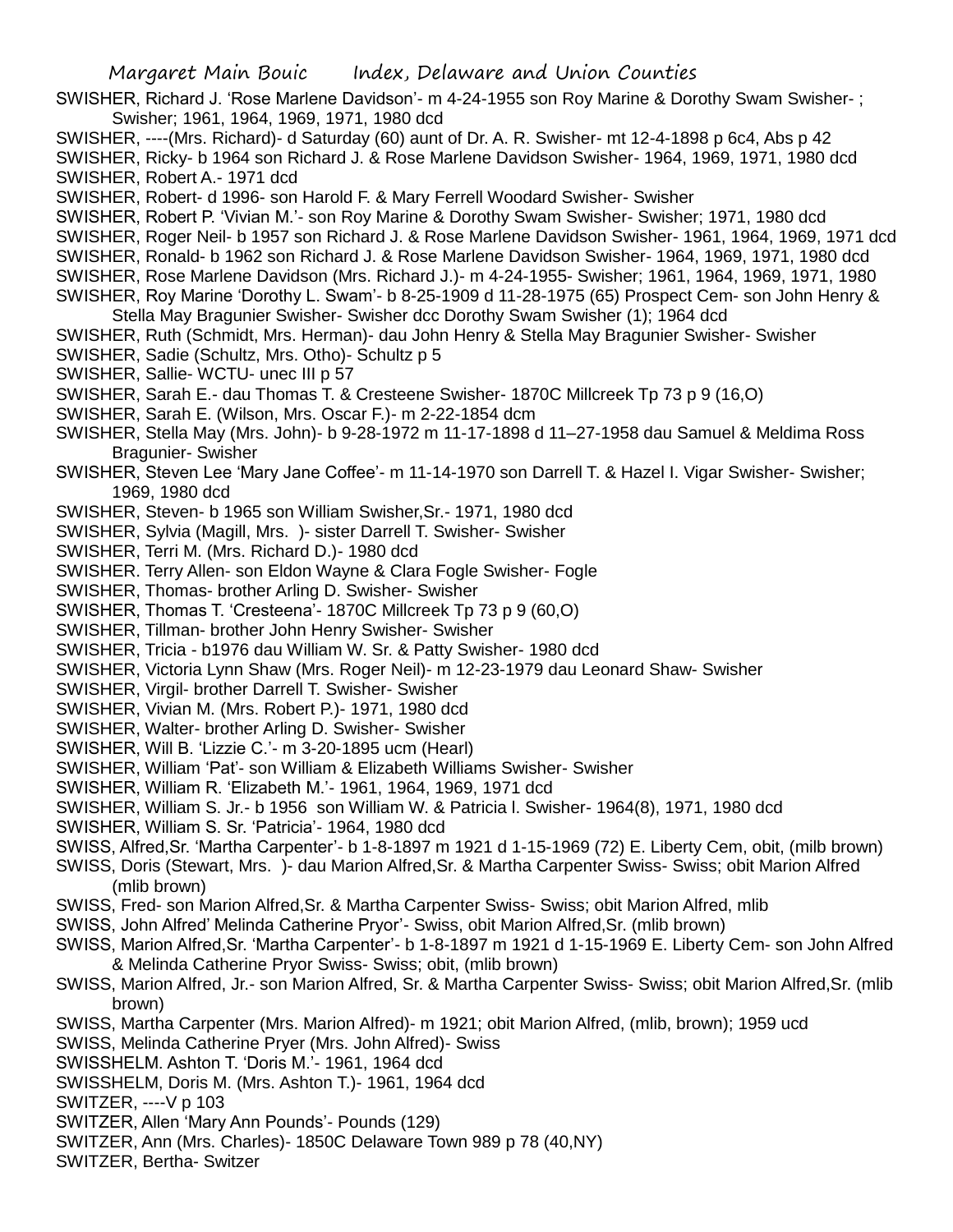SWITZER, Betty (Bear, Mrs. )- dau Bertha Switzer- Switzer

SWITZER, Beulah (Herriott, Mrs. Ernie)- b 12-17-1906 dau William & Josie Murphy Switzer- Herriott (114121); Thompson 178151; Tossey 4, 5

- SWITZER, Bud- son Martha Switzer- Switzer
- SWITZER, Charles 'Ann'- 1850C Delaware Town 989 p 78 (42,Vt)- hadc p 66

SWITZER, Charles Melvin 'Ethel Vale'- son Allen & Mary Ann Pounds Switzer- Pounds 1291

- SWITZER, Charlotte- dau Marion & Nora Youngs Switzer- Pounds 129
- SWITZER, Clara Bell (Fisher, Mrs. Estal Edward (Isaac)- b 1870 d 1920 dau Jesse & Clara Vincent Switzerped Patricia Joan Smith Gray #\*\* 13; unec VI p 62
- SWITZER, Clara Vincent (Mrs. Jesse)- unec VI p 62; ped Patricia Joan Smith Gray 27
- SWITZER, Connie- 1980 dcd
- SWITZER, Delia- dau Sophia Switzer- 1850C Delaware Town 1081 p 84 (15,O)
- SWITZER, Delight- 1850C Delaware Town 1054 p 82 (72,Mass)
- SWITZER, Elizabeth (Bower, Mrs. Benjamin Franklin)- Weiser p 542
- SWITZER, Elizabeth "Betsey" L. (Burr, Mrs. D. R.)- parents of Clara Burr- ucbirths p 23; ped Marjorie Cody Dunn #67 19; unec VI p 20
- SWITZER, Elsie C,. Mattocks (Mrs. Oren C.)- b 4-2-1900 m 7-29-1919 d 4-18-1980 Forest Grove Cem- dau Frank & Emma Link Mattocks- Switzer; obit (mlib brown); 1959, 1962, 1967, 1971 ucd
- SWITZER, Emma- dau Sophia Switzer- 1850C Delaware Town 1081 p 84 (13,O)
- SWITZER, Ethel Vale (Mrs. Charles Melvin)- Pounds 3,4
- SWITZER, Florence- 1850C Delaware Town 989 p 78 (2,O)
- SWITZER, George W. 'Jane Wood'- m 6-21-1840 dcm
- SWITZER, Gladys- dau William & Josie Murphy Switzer- Thompson 178152
- SWITZER, James- son Martha Switzer- Switzer
- SWITZER, Jane Wood (Mrs. George W.)- m 6-21-1840 dcm
- SWITZER, Jesse 'Clara Vincent'- ped Patricia Joan Smith Gray 88 26; unec VI p 62
- SWITZER, John- Memoirs of Alder's Life unec XXII p 16 by Larry Nelson
- SWITZER, Joseph- son Robert Switzer- Switzer
- SWITZER, Josie Murphy (Mrs. William)(Wilson, Mrs. Ellwood)- b 6-17-1888 m(10 5-23-1906 dau John & Sarah Thompson Murphy- Thompson 17815
- SWITZER, Karen (Ferrell, Mrs. )- dau Robert Switzer- Switzer
- SWITZER, Lael- dau Oren C. \* Elsie C. Mattocks Switzer- Switzer; obit Elsie C. (mlib brown)
- SWITZER, Linda (Smith, Mrs. )- dau Robert Switzer- Switzer
- SWITZER, Lois (Myers, Mrs. Taft)(McGhee, Mrs. Wallace)- dau Oren C.& Elsie C. Mattocks Switzer- Switzer; obit Elsie C.(mlib brown)
- SWITZER, Lulu (Whiteside, Mrs. Allen)- opc 654
- SWITZER, Marion 'Nora Youngs'- son Allen & Mary Ann Pounds Switzer- Pounds 3,4
- SWITZER, Mary Ann Pounds (Mrs. Allen)- b 1835 m 2-1864 d 12-22-1867 dau Isaac & Mary Frazier Pounds-Pounds 129
- SWITZER, Mary M.- 1961 dcd
- SWITZER, Nora Youngs (Mrs. Marion)- Pounds 3,4
- SWITZER, Oren C. 'Elise C. Mattocks'- m 7-29-1919; obit Elsie C.(mlib brown); 1959, 1962, 1967, 1971 ucd
- SWITZER, Phyllis L. (Mrs. Robert)- d 2-18-1978 (33) dau Carrie Marie Hammye- Switzer
- SWITZER, Rebecca (Ritter, Mrs. )- dau Robert Switzer- Switzer
- SWITZER, Robert 'Phyllis L.;- d 2-18-1978 (59) son Martha Switzer- Switzer
- SWITZER, Sophia- 1850C Delaware Town 1081 p 84 (42,Ct)
- SWITZER, Susan (DeFriede, Mrs. )- dau Robert Switzer- Switzer
- SWITZER, William 'Josie Murphy'- Thompson (17815) div
- SWITZLER, Delia M. (Mrs. John F.)- 1910C Paris Tp 186-188 p 9A (35, Wis, Ky, Mo)- m 14y. 2 ch
- SWITZLER, James- son John F. & Delia M. Switzler- 1910C Paris Tp 186 -188 p 9A (12,O,ILL,Mo)
- SWITZLER, John F.'Delia M.'- 1910C Paris Tp 186-188 p 9A (34,ILL,Ger,NY) m 14y
- SWITZLER, John H.- son John F. & Delia M. Switzler- 1910C Paris Tp 186-188 p 9A (6,ILL,ILL, Mo) SWIVER, Albert- 1860C Allen Tp 717-724 p 99 (29,Pa)
- SWIZEE, Abraham M.- 1860C Millcreek Tp 67 (29)
- SWIZEY, Andrew J. 'Catharine'- 1870C Marysville -Paris Tp 252-254 p [ 29 (30,O) shoemaker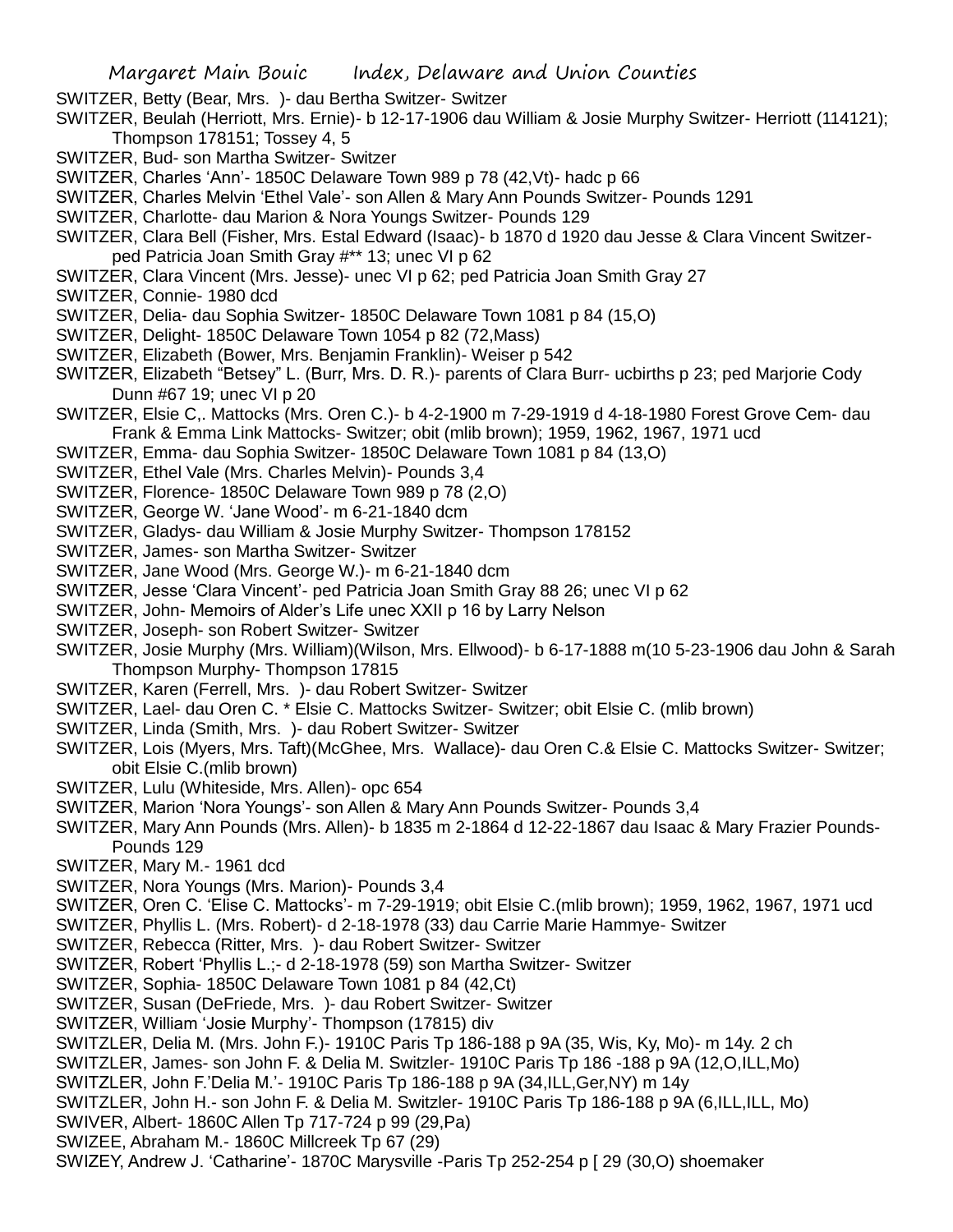Margaret Main Bouic Index, Delaware and Union Counties SWIZEY, Catharine (Mrs. Andrew J.)- 1870C Marysville -Paris Tp 252-254 p 29 (22,O) SWIZEY, Florence- dau Andrew J. & Catharine Swizey- 1870C Marysville -Paris tp 252-254 p 29 (5,O) SWIZEY, William- son Andrew J. & Catharine Swizey- 1870c Marysville-Paris Tp 252-254 p 29 (1,O) SWOFFORD, Charles G. 'Etta B.'- 1961 dcd SWOFFORD, Etta B. (Mrs. Charles G.)- 1961 dcd SWON, J. C.- steamer on which Civil War wounded were transported unec XXII p 10, 31 SWOPE, Mrs. - 1976 dch p 15 SWOPE, Agnes M. (Mrs. Clarence H.)- d 12-7-1975 (62) Trenton Cem- Swope; 1964 dcd SWOPE, Alice M.- b Hocking Co- b 1856 d 2-15-1886 (29y) Delaware -Oak Grove Cem, Powell p 440; dau H. M. & S. E. Swope- dcdeaths SWOPE, Anna- 1870C Delaware Town p 346 (5) SWOPE, Anna Marie Spangler (Mrs. Michael)- m 7-15-1725 d pre 1760 dau Hans Kasper & Judith Ziegler Spangler- McKitrick p 62 SWOPE, Bennett F. 'Sandra I.'- son Herbert M. & Jennie B. Cordell Swope- Swope; 1971, 1980 dcd SWOPE, Beth- b 1964 dau Jerry L. & Patricia Swope- 1980 dcd SWOPE, Betty (Gurger, Mrs. )- dau Herbert M. & Jennie B. Cordell Swope- Swope SWOPE, Betty (O'Brien, Mrs. )- dau Clarence & Isabelle Swope- Swope SWOPE, Callie, Mrs. Funeral Saturday, Zion Reformed ch- dg 3-23-1909 , Cry Ab p 18 SWOPE, Calvin L.- d 8-1-1892 (7m) dcdeaths SWOPE, Cathy- b 1959 dau James M. & Nancy P. Swope- Swope; 1971, 1973, 1975, 1977 ucd SWOPE, Clara- dau Henry Morrow & Sarah E. Swope- dg 10-5-1909 Cry Ab p 60 SWOPE, Clara R. (Ms. )- d 7-7-1966 (87) Oak Grove Cem- Swope SWOPE, Clarence- grandson Henry Morrow & Sarah E. Swope- dg 10-5-1909, Cry Ab p 60 SWOPE, Clarence H. 'Agnes M.'- 1961, 1964, 1969, 1971, 1980 dcd SWOPE, Clarence 'Isabelle'- d 6-28-1971 (78) son Louis Swope- Sand p 5 SWOPE, Clarissa (Mrs. Louis L.)- 1910C Marysville 4th ward 82-89 p 4A 9(--,O,O,O) SWOPE, Della Shoemaker (Mrs. Harry)- d 7-18-1977 (84) Oak Grove Cem- Swope SWOPE, Denise Elaine- dau Bennett F. Swope- Swope SWOPE, Derick- b 1963 son Bennett F & Sandra I Swope- 1980 dcd SWOPE, Evelyn (Down, Mrs. )- dau Herbert M. & Jennie B. Cordell Swope- Swope SWOPE, Frances C. (Mrs. James, Jr.)- 1961 dcd SWOPE, Harry- b 1863 d 1888 Oak Grove Cem, Powell p 440 SWOPE, Harry 'Della Shormaker'- m 2-7-1912 d 1966 son Louis Swope- Swope; Sand p 5 SWOPE, Harry- son Louis & Susan McKirgan Swope- Swope; Smart SWOPE, Harsy- 1870C Delaware Town p 346 (7) SWOPE, Helen Grace Weiser (Mrs. Howard Leonard)(Anderson, Mrs. Olaf Robert)- b 12-13-1905 m(1) 7-5- 1924 (2) 9-15-1927 dau William Walter & Ruby Chloe Kent Weiser- Weiser p 259 SWOPE, Henry M.- b 1832 d 1886 Oak garove Cem- Powell o 440; 1908 dch p 406; Pabst p 2 p 87 SWOPE, H. G. conduct marriage- unec XV p 29 SWOPE, Henry- b Penn d 5-12-1886 (54-1-14) dcdeaths SWOPE, Henry- pallbearer for Miss Bessie Collins- dg 8-9-1910, Cry Ab p 144 SWOPE, Henry Morrow 'Sarah E.;- m 1854; dg 10-5-1909, Cry Ab p 60; 1870C Delaware Town p 346 (39\*) SWOPE, Henry- grandson Henry Morrow & Sarah E. Swope- dg 10-5-1909, Cry Ab p 60 SWOPE, —(Houser, Mrs. H. H.)- dau Henry Morrow & Sarah E. Swope- dg 10-5-1909, Cry Ab p 60 SWOPE, — (Hyatt, Mrs. W. L.)- dau Henry Morrow & Sarah E. Swope- dg 10-5-1909, Cry Ab p 60 SWOPE, Herbert M. 'Jennie B. Cordell'- Swope SWOPE, Howard Leonard 'Helen Grace Weisesr'- b 8-9-1904 m 7-5-1924 d 6-5-1927 Weiser p 259 SWOPE, Isabelle (Mrs. Clarence)- Swope SWOPE, James H.- Pabst p 2 p 87 SWOPE, James, Jr. 'Frances C.'- 1961 dcd SWOPE, James- son Louis & Susan McKirgan Swope- Swope; Smart SWOPE, James 'Nancy P,'- 1971, 1973, 1975, 1977, 1979 ucd SWOPE, Jennie B. Cordell (Mrs. Herbert M.)- d 6-11-1981 (85) bur Pa.- Swope

- SWOPE, Jerry- son Louis & Susan McKirgan Swope- Swope; Smart
- SWOPE, Jerry L. 'Patricia '- 1980 dcd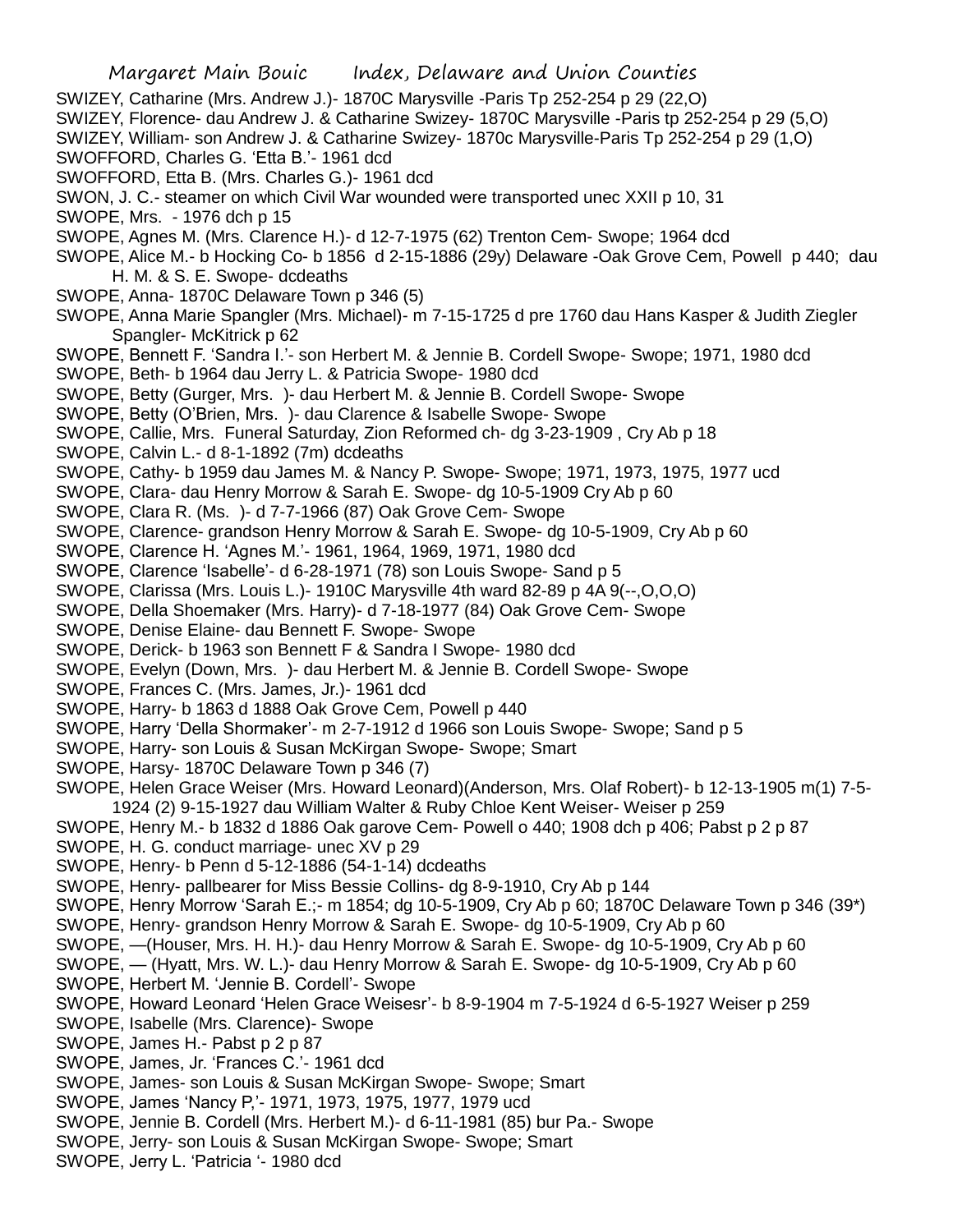- SWOPE, Joan (Fasold, Mrs. Donald Robert)- b 6-15-1929- Weiser p 573
- SWOPE, John- son James,Jr. & Frances C. Swope- 1961 (14) dcd
- SWOPE, Joseph E.- b 1858 Hocking Co- d 11-1-1873 (15y7m) Delaware City-Oak Grove Cem, Powell p 440; dcdeaths; 1870C Delaware Town p 346 (12)
- SWOPE, Joyce A. (Rollins, Mrs. )- dau Clarence & Agnes Swope- Swope
- SWOPE, Katherine (Wallace, Mrs. )- dau Herbert M. & Jennie B. Cordell Swope- Swope
- SWOPE, Katy- 1870C Delaware Town p 346 (2)
- SWOPE, Lewis- 1870C Delaware Town p 346 (10)
- SWOPE, Lewis/Louis- b Germany d 7-8-1892 (91) Delaware dcdeaths; 1870C Delaware Town p 294 (66\*); Sand p 5; Swope; Pabst p 2 p 87
- SWOPE, Louis- son Henry Morrow & Sarah E. Swope- dg 10-5-1909, Cry Ab p 60
- SWOPE, Louie- his 3 wk old son died- dg 10-2-1896, Cry Ab p 85
- SWOPE, Louis L. 'Clarissa'- 1910C Marysville 4th ward 82-89 p 4A (46,O,O,O) restaurant owner
- SWOPE, Louis 'Susan Mckirgan'- son Harry & Della Shoemaker Swope- Smart 5,6; Swope; McKirgan 3,4; 1971 dcd
- SWOPE, Maggie- d 4-3-1888 (23-8-24) dau Patrick & Johanna Roash McCarty- dcdeaths
- SWOPE, Margaret (Robinson, Mrs. Eugene)(Shively, Mrs. Kenneth J.)- m (2) 2-14-1974 dau Harry & Della Shoemaker Swope- Swope; Robinson 4,5
- SWOPE, Marie A. (Monnett, Mrs. )- dau Clarence & Agnes M. Swope- Swope
- SWOPE, Mary A- 1870C Delaware Town p 346 (14)
- SWOPE, Mary Caroline (Mrs. )- d (39) funeral Zion ch- dg 3-19-1909 Cry Ab p 17
- SWOPE, Mary (Mrs. )- dau James B. Primmer- dg 4-11-1893, Cry Ab p 117
- SWOPE, Mary- dau James, Jr. & Frances C. Swope- 1961 (11) dcd
- SWOPE, Melissa- b 1964 dau James M. & Nancy F. Swope- 1971, 1973, 1975, 1977, 1979 ucd
- SWOPE, Nancy Ann (Mrs. )- b about 1797 d 8-31-1897 (99) Brown Tp, dcdeaths; Oak Grove Cem- dg 9-3- 1897; Cry Ab p 126
- SWOPE, Nancy P. (Mrs. James M.)- 1971, 1973, 1975, 1977, 1979 ucd
- SWOPE, Norma (Flanagan, Mrs. )- dau Clarence & Isabelle Swope- Swope
- SWOPE, Patricia (Mrs. Jerry L.)- 1980 dcd
- SWOPE, Richard Donald- b 7-17-1952 son Robert William & Shirley Elizabeth Keaney Swope- Weiser p 260
- SWOPE, Richard- son Herbert M. & Jennie B. Cordell Swope- Swope
- SWOPE, Robert William 'Shirley Elizabeth Keaney'- b 4-22-1926 m 8-18-1951 son Howard Leonard & Helen Grace Weiser Swope- Weiser p 260
- SWOPE, Sandra I. (Mrs. Bennett F.)- 1980 dcd
- SWOPE, Sara (Hampshire, Mrs. Emanuel)- McKitrick p 77
- SWOPE, Sarah E. (Mrs. Henry Morrow)- b 8-28-1834 Pa m 1854 d 9–15-1909 (75) l; dg 9-17-1909, dg 10-5- 1909 Cry Ab p p 60, 64; 1870C Delaware Town p 346 (36); Pabst p 2 p 87
- SWOPE, Shirley Elizabeth Keaney (Mrs. Robert William)- b 8-1-1923 m 8-18-1951 -Weiser p 260
- SWOPE, Susan McKirgan (Mrs. Louis)- d 10-27-1971 (59) dau Fred & Gladys Agnor McKirgan- Swope; Smart 5,6; McKirgan 3, 4
- SWOPE, Teresa- b 1961 d 1963 (2) Price Cem, djlm p 63; dau James Swope- Swope
- SWOPE, Verna (Boandenburg, Mrs. )- dau Herbert M. & Jennie B. Cordell Swope- Swope
- SWOPE, Wilda (Synan, Mrs. )- dau Herbert M. & Jennie B. Cordell Swope- Swope

SWORD, Carl T.- Sword

- SWORD, Harold ' Peele'- Sword
- SWORD, Lisa Regina- dau Harold & ---Peele Sword- Sword
- SWORD, Joanna (Marrs, Mrs. Jeffery)- dau Carl R. Sword- Sword
- SWORD, Natalie Nichol- da 5-14-1975 (3mos) bur Sabina- dau Harold Sword- Sword
- SWORD, Richard Pearson- d 3-29-1978 (20) bur Piqua- son Carl R. Sword- Sword
- SWORD, Sandy (Cox, Mrs. Michael)- dau Carl R. Sword- Sword
- SWOVELAND, Isaac- dcc Harriet Ballinger Colflesh 10
- SWOVELAND, Susan (Ballinger, Mrs. Lewis)- b 5-18-1841 d 12-7-1895 dau Isaac Swoveland- dcc Harriet Ballinger Colflesh 5
- SWOYNE, Rev. R. L.- funeral of Asa Livermore- dg 4-22-1890 Cry Ab p 14
- SWREVES?, Charles- 1860C Allen Tp 729-736 p 100 (26,Pa)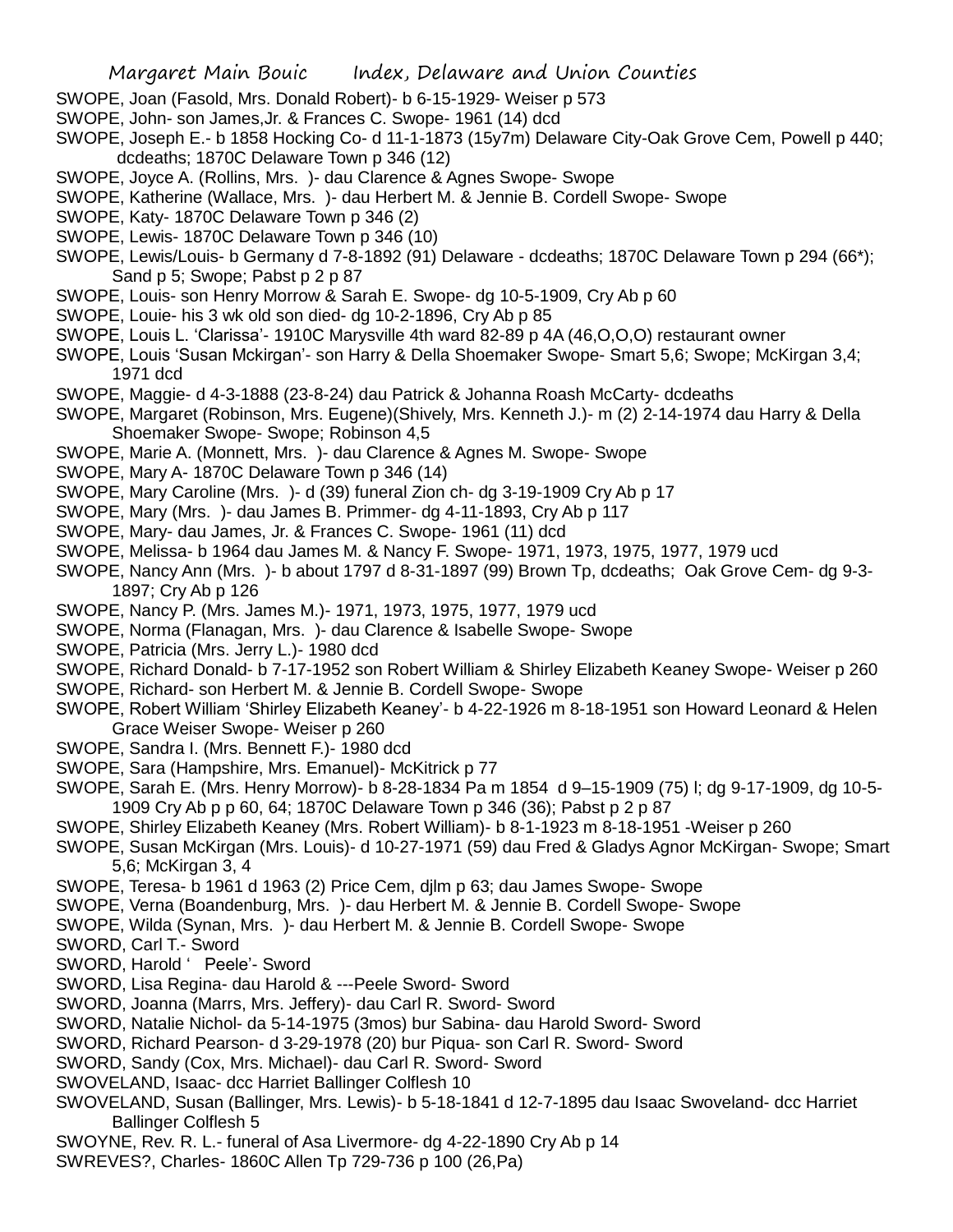SWYER?, Jennie- 1910C Paris Tp 190-195 p 7A (45,O,Va,Pa) waitress

SWYERS, James- 1971 dcd

SWYERS, Mabel (Prinkey, Mrs. Archie)- m 1940- Swyers; Prinkey

SWYSGOOD, Bob- b 1937 son Thomas N. & Jane E. Swysgood- 1971 dcd

SWYSGOOD, Eleanor M. (Wolford, Mrs. )- b 1918 Oakdale II p 96 (H-R27-4)

SWYSGOOD, Gladden- son Thomas & Lydia Mae Watson Swysgood- Swysgood

SWYSGOOD, —(Cook, Mrs. Herbert)- dau Thomas & Ludia Mae Watson Swysgood- Swysgood

SWYSGOOD, Jane E. (Mrs. Thomas N.)- 1980 dcd

SWYSGOOD, Lorena B. (Endsley, Mrs. James)- b 1892 d 1967- 1985 uch p 32

SWYSGOOD, Lydia Mae Watson (Mrs. Thomas)- b 7-25-1879 m 1896 d 3-25-1966 Hathaway Cem, W.

Mansfield- dau John Milton & Martha Rose Watson- Swysgood

SWYSGOOD, Mathew- b 1954 son Thomas N. & Jane E. Swysgood- 971 dcd

SWYSGOOD, Thomas N. 'Jane E.'- 1969, 1971, 1980 dcd

SWYSGOOD, Thomas 'Lydia Mae Watson'- m 1896 d 1945- Swysgood

SWYSGOOD, Watson- son Thomas & Lydia Mae Watson Swysgood- Swysgood

SYCHLERS, Dianne (McKittrick, Mrs. Michael J.)- m 2-5-1971- McKitrick p 408

SYCHS, Anna (Winters, Mrs. T. Howard)- dau J. M. & Martha Cary Sychs- 1908 dch p 711

SYCHS, Dana Cary- son J. M. & Martha Cary Sychs- 1908 dch p 711

SYCHS, Grace C.- dau J. M. & Martha Cary Sychs- 1908 dch p 711

SYCHS, J. M. 'Martha Cary;- 1908 dch p 434, 711

SYCHS, Martha Cary (Mrs. J, M,)- 1908 dch p 711

SYCHS, Mary- dau J. M. & Martha Cary Sychs- 1908 dch p 711

SYCKLES, Cornelius- 1835 men p 531 #128 p 98 Radnor Tp

SYCKS, Beverly A. Black (Mrs. )- dau John J. & Alice E. Black- 1976 dch p 368

SYCKS, J. M.- pallbearer for Mr. A. Kirk- dg 7-9-1909,. Cry Ab p 44, for David Lindsay Palmer- dg 1-25-1916, Cry Ab p 16; for William Freshwater- dg 11-28-1916, Cry Ab p 109

SYDENSTRICKER, Martha Coe (Mrs. Rev. Vernon)- dau Philip & Louisa Smith Coe- 1915 uch p 972

SYDENSTRICKER, Sara Jane (Cumston, Mrs. Isac Newton)- b 1-4-1859 d 4-23-1919- dcc Martin Thomas 21

SYDENSTRICKER, Rev. Vernon 'Martha Coe'- 1915 uch p 972; 1985 uch p 107

SYDNEY, Sr. Henry- Nash p 3

SYFERD, Amity- dau John Arthur & Connie Noonan Syferd- Syferd

SYFERD, Connie Noonan (Mrs. John Arthur)- m 4-22-1972- dau Donald & Wilma Noonan- Syferd

SYFERD, Geneva Hyre (Mrs. Russell)- Syferd

SYFERD, Greg 'Kelly'- son John Arthur & Connie Noonan Syferd- Syferd

SYFERD, John Arthur 'Connie Noonan'- b 9-13-1947 m 4-22-1972 d 2-22-2002 (54) Oakdale - son Russell & Geneva Hyre Syferd- Syferd

SYFERD, Kelly (Mrs. Greg)- Syferd- Syferd

SYFERD, Larry- son Russell & Geneva Hyre Syferd- Syferd

SYFERD, Richard- son Russell & Geneva Hyre Syferd- Syferd

SYFERD, Russell 'Geneva Hyre'- Syferd

SYFERD, Willard- son Russell & Geneva Hyre Syferd- Syferd

SYFRIT, Harriet Chapman (Mrs. John)- m 5-27-1820 unec IV p 52

SYFRIT, John 'Harriet Chapman'- m 5-27-1820 unec IV p 52

SYGFRIED, Anna- d 3-6-1888 (23-9-30 Delaware Tp- dcdeaths

SYHOLD, James- unclaimed letter, 1843- unec XII p 56

SYKES, Adeline (Mrs. Lewis) - 1850C Delaware Tp 1443 p 100 (21,Pa)

SYKES, Caroline (Sharer, Mrs. George)- dcc Lawrence Colflesh 31

SYKES, Crystal- b 1958 dau Gerald F. & June Sykes- 1969 dcd

SYKES, Gerald F. 'June'- 1969 dcd

SYKES, Gertrude (Dressler, Mrs. Marlin J.)- Weiser p 825

SYKES, Jasper- 1880C Marysville 514-562 p 41 (24,O,Mass,Conn)

SYKES, John- son Lewis & Adeline Sykes- 1850C Delaware Tp 1443 p 100 (3,O)

SYKES, June (Mrs. Gerald F.)- 1969 dcd

SYKES, Lewis 'Adeline'- 1850C Delaware Tp 1443 p 100 (32,Pa)

SYKES, Lewis 'Sally Smith'- m 3-31-1842 dcm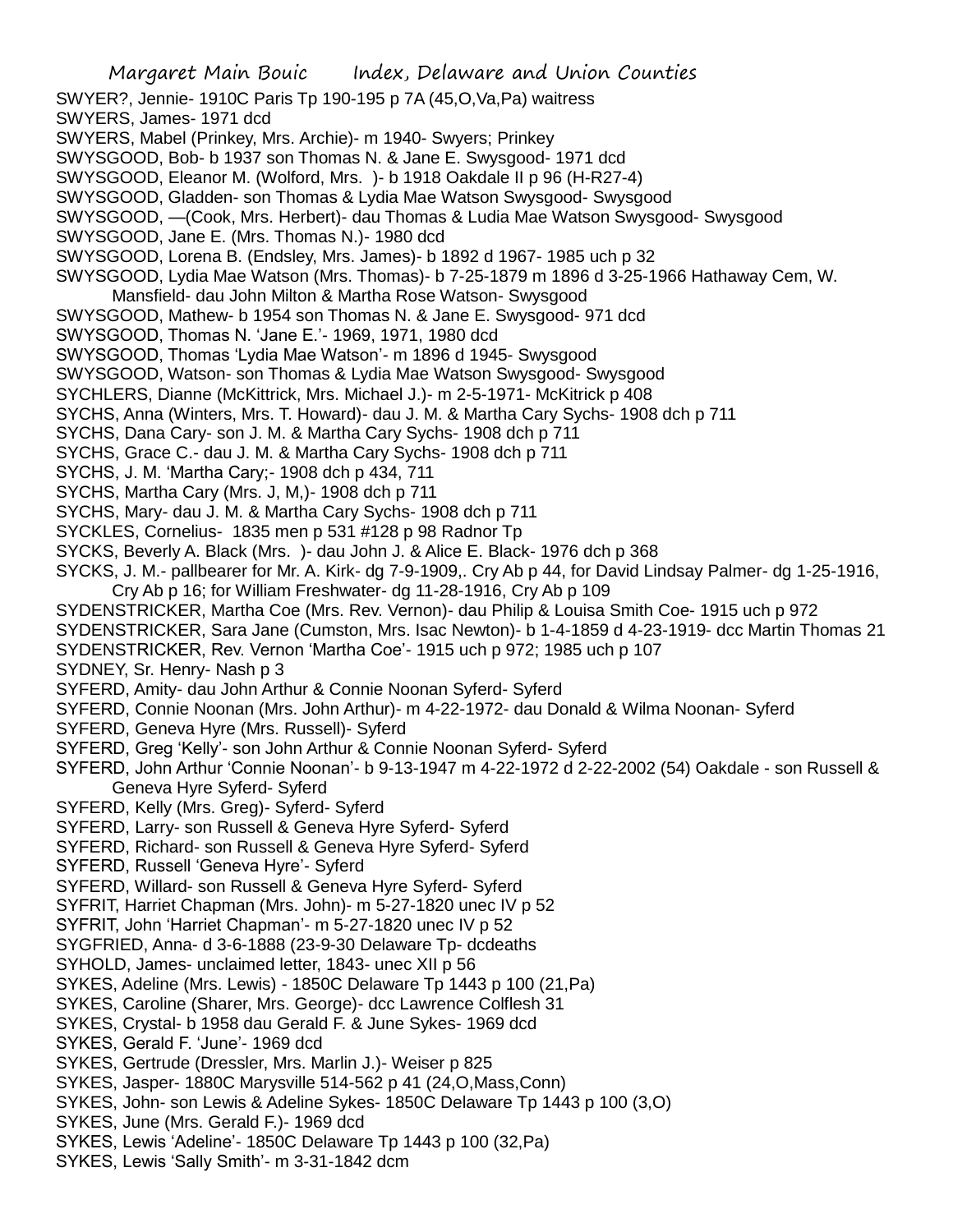Margaret Main Bouic Index, Delaware and Union Counties SYKES, Sally Smith (Mrs. Lewis)- m 3-31-1842 dcm SYKES, William- son Lewis & Adeline Sykes- 1850C Delaware Tp 1443 p 100 (6,O) SYKORA, R,. A.- 1980 dcd SYKS, John- 1850C Radnor Tp 141 p 179 (3,O) lived with Adam Cooper SYKS, William- 1850C Radnor Tp 141 p 179 (8,O) lived with Adam Cooper SYLER, Deborah Jean (Dipman, Mrs. Carl W.)- m 11-17-1979 dau Frank S. Syler- Syler SYLER, Douglas- son Frank A. Syler- Syler SYLER, Frank A.- Syler SYLER, Isaac Aaron- b 9-19-1981 son Douglas Syler- Syler SYLNICHT, Catherine- 1870C Delaware Town p 309 (70\*) SYLVAN, David- b Wales d 2-22-1872 (75y) Radnor Tp- dcdeaths SYLVESTER, Alpheus 'Serena Thurston'- Asp (185-10) SYLVESTER, Daralyn- 1980 dcd SYLVESTER, Maynard- 1980 dcd SYLVESTER, Serena Thurston (Mrs. Alpheus)- b 7-30-1817 dau Joshua & Betsey Greene Thurston- Asp 185- 10 SYLVESTER, William- Pabst p 6 p 29 SYLVIA, Mary Jane Davison (Mrs. William)- m 3-7-1853 dcm SYLVIA, William 'Mary Jane Davison'- m 3-7-1853 dcm SYMBOLIK, Marcia- dau William Symbolik- Symbolik SYMBOLIK, William- Symbolik SYMMERS, Katherine Case (Mrs. Russell)- dau Owen Burr & Mayme Bollinger Case- Maugans Anc p 14 SYMMERS, Russell 'Katherine Case'- Maugans Anc p 14 SYMMES, ----Nash p 142 SYMMES, Alexander- Nash p 146 SYMMES, Catherine Miller (Mrs. William L.)- Nash p 150 SYMMES, Charles- land, unec XI p 69, XII p 52 SYMMES, Elizabeth Miller- dau William L. & Catherine Miller Symmes- Nash p 150 SYMMES, Judge John Cleves- 1883 uch III p 359 SYMMES, William L. 'Catherine Miller'- Nash p 150 SYMMS, Charles- will, uccp p 13 (Dist. Of Col.)- uccp p 13 JB 1 p 289 SYMNES, J. C.- Pabst p 1 p 6 SYMONS, Charles- will CP289; unec III p 45 SYMPSON, Maria Wood (Mrs. Oliver)- m 1-23-1830 ucm 195; unec II p 27 SYMPSON, Oliver 'Maria Wood'- m 1-23-1830 ucm 195; unec II p 27 SYNDER, Catherine (Ulrey, Mrs. Stephen)- m 6-19-1845 dcm SYPES, Helen Cranston (Mrs. )- d 9-4-1888- mt 9-29-1886 p3c3; Abs p 28 SYPES, Jennie- 1870C Scioto Tp p 486 (20) SYPES, Joseph- 1870C Scioto Tp p 486 (16) SYPES, Sarah- 1870C Scioto Tp p 486 (40) SYPES, William- 1870C Scioto Tp p 486 (40\*) SYPES, Willie- 1870C Scioto Tp p 486 (10) SYPHRED, Susannah (Earl, Mrs. Matthew)-m 11-28-1826 Madison Co, unec V p 27 SYPHRIT, Anna Marie- b 1962 dau Donald L. & Hazel Meaige Syphrit- obit Hazel M. (mlib brown); 1967, 1971, 1973, 1975, 1977, 1979 ucd SYPHRIT, Debbie (Myers, Mrs. )- b 1957 dau Donald L. & Hazel M. Syophrit- Syphrit; obit Hazel M. (mlib brown); 1967, 1971 ucd SYPHRIT, Donald L.'Hazel Meaige'- b 1937 Unionville Cem DJ p 44, 51; obit Hazel M. (mlib brown); 1967, 1971, 1973, 1975, 1977, 1979 ucd SYPHRIT, Donald-b 1958 son Donald L. & Hazel Meiage Syphrit-1967, 1971, 1973, 1975, 1979 ucd SYPHRIT, Hazel Meaige Mrs. Donald L.)- b 1938 d 7-4-1976 (38) Unionville Cem, DJ p 44, 49; interment 7-6- 1976- dau Douglas Meaige; Syphrit; obit (mlib brown); 1967, 1971, 1973, 1975, 1977, 1979 ucd SYPHRIT, Joey- b 1968/7- son Donald L. & Hazel Meaige Syphrit- obit Hazel M. (mlib brown)1971, 1973, 1975, 1977, 1983 ucd